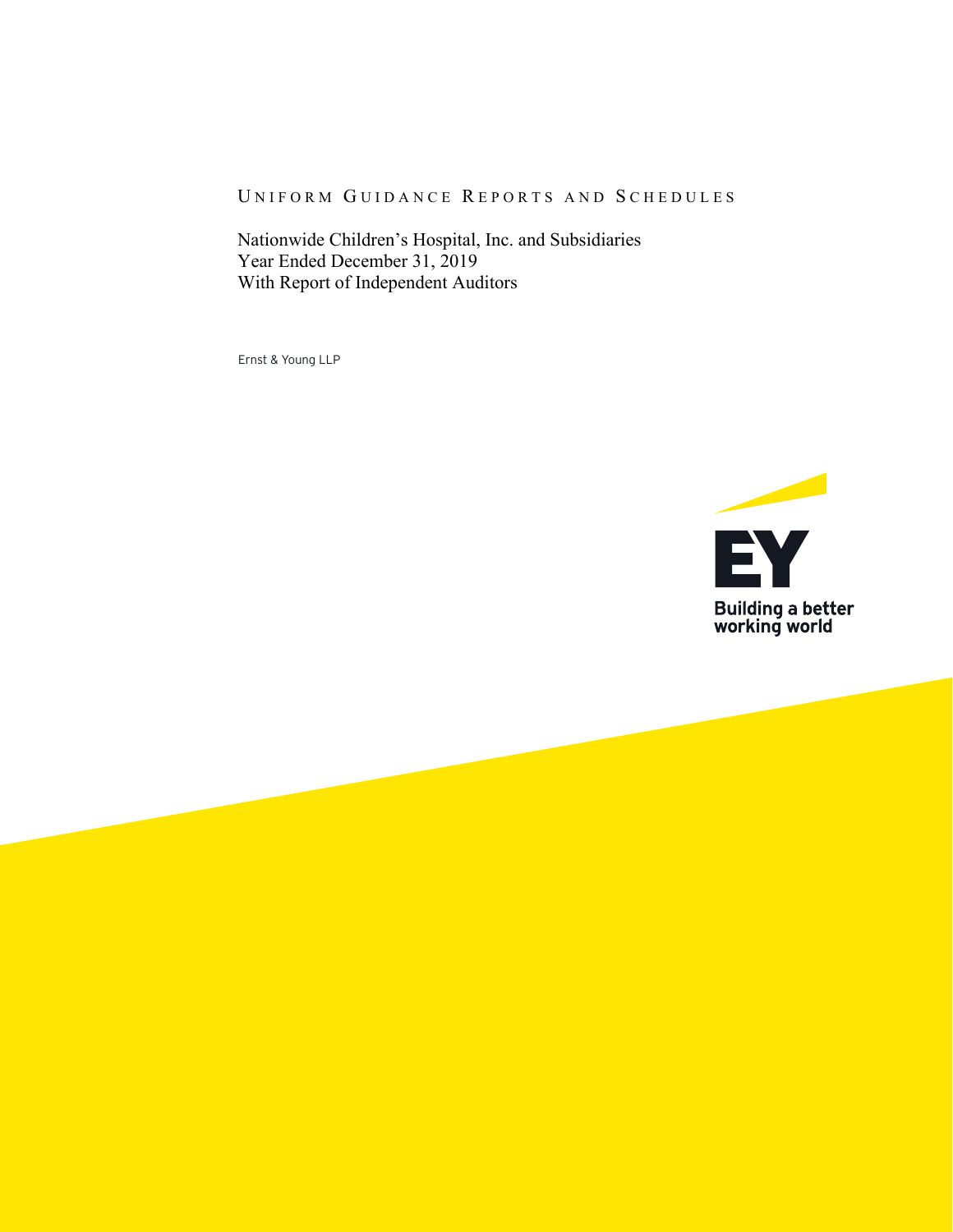# Uniform Guidance Reports and Schedules

Year Ended December 31, 2019

## **Contents**

| <b>Consolidated Financial Statements</b>                                                                                                                                                                                                       |  |
|------------------------------------------------------------------------------------------------------------------------------------------------------------------------------------------------------------------------------------------------|--|
|                                                                                                                                                                                                                                                |  |
| Supplementary Information                                                                                                                                                                                                                      |  |
|                                                                                                                                                                                                                                                |  |
| Compliance and Internal Controls                                                                                                                                                                                                               |  |
| Report of Independent Auditors on Internal Control Over Financial Reporting and on<br>Compliance and Other Matters Based on an Audit of Financial Statements<br>Report of Independent Auditors on Compliance for the Major Federal Program and |  |
| Report on Internal Control over Compliance Required by the Uniform Guidance73                                                                                                                                                                  |  |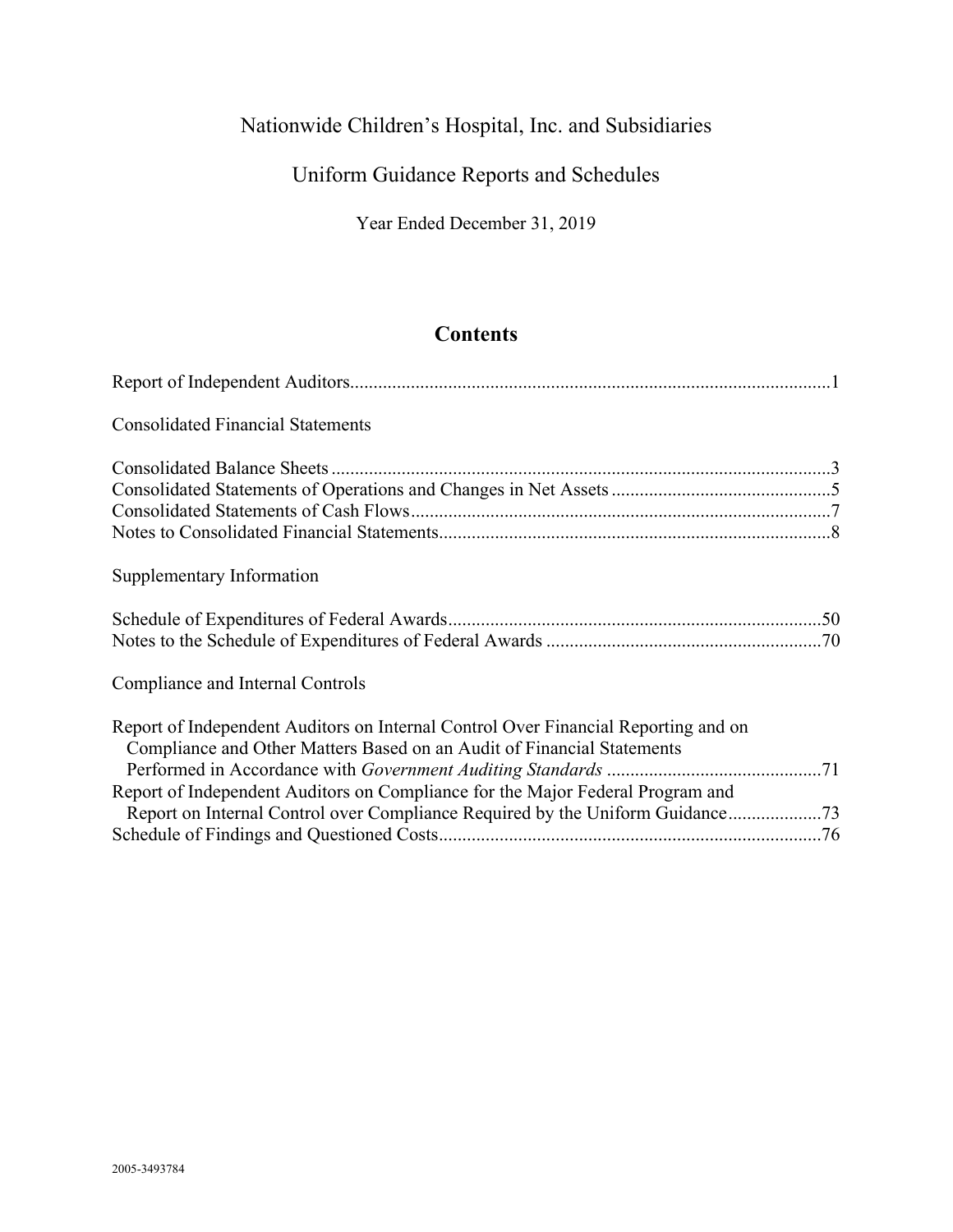

Ernst & Young LLP Suite 200 800 Yard Street Grandview Heights, OH 43212 Tel: +1 614 224 5678 Fax: +1 614 232 7939 ey.com

## Report of Independent Auditors

Senior Management and Board of Directors Nationwide Children's Hospital, Inc.

#### **Report on the Financial Statements**

We have audited the accompanying consolidated financial statements of Nationwide Children's Hospital, Inc. and Subsidiaries, which comprise the consolidated balance sheets as of December 31, 2019 and 2018, and the related consolidated statements of operations and changes in net assets, and cash flows for the years then ended, and the related notes to the consolidated financial statements.

#### *Management's Responsibility for the Financial Statements*

Management is responsible for the preparation and fair presentation of these financial statements in conformity with U.S. generally accepted accounting principles; this includes the design, implementation, and maintenance of internal control relevant to the preparation and fair presentation of financial statements that are free of material misstatement, whether due to fraud or error.

#### *Auditor's Responsibility*

Our responsibility is to express an opinion on these financial statements based on our audits. We conducted our audits in accordance with auditing standards generally accepted in the United States and the standards applicable to financial audits contained in *Government Auditing Standards*, issued by the Comptroller General of the United States. Those standards require that we plan and perform the audit to obtain reasonable assurance about whether the financial statements are free of material misstatement.

An audit involves performing procedures to obtain audit evidence about the amounts and disclosures in the financial statements. The procedures selected depend on the auditor's judgment, including the assessment of the risks of material misstatement of the financial statements, whether due to fraud or error. In making those risk assessments, the auditor considers internal control relevant to the entity's preparation and fair presentation of the financial statements in order to design audit procedures that are appropriate in the circumstances, but not for the purpose of expressing an opinion on the effectiveness of the entity's internal control. Accordingly, we express no such opinion. An audit also includes evaluating the appropriateness of accounting policies used and the reasonableness of significant accounting estimates made by management, as well as evaluating the overall presentation of the financial statements.

We believe that the audit evidence we have obtained is sufficient and appropriate to provide a basis for our audit opinion.

#### *Opinion*

In our opinion, the financial statements referred to above present fairly, in all material respects, the consolidated financial position of Nationwide Children's Hospital, Inc. and Subsidiaries as of December 31, 2019 and 2018, and the consolidated results of their operations and their cash flows for the years then ended in conformity with U.S. generally accepted accounting principles.

2005-3493784 1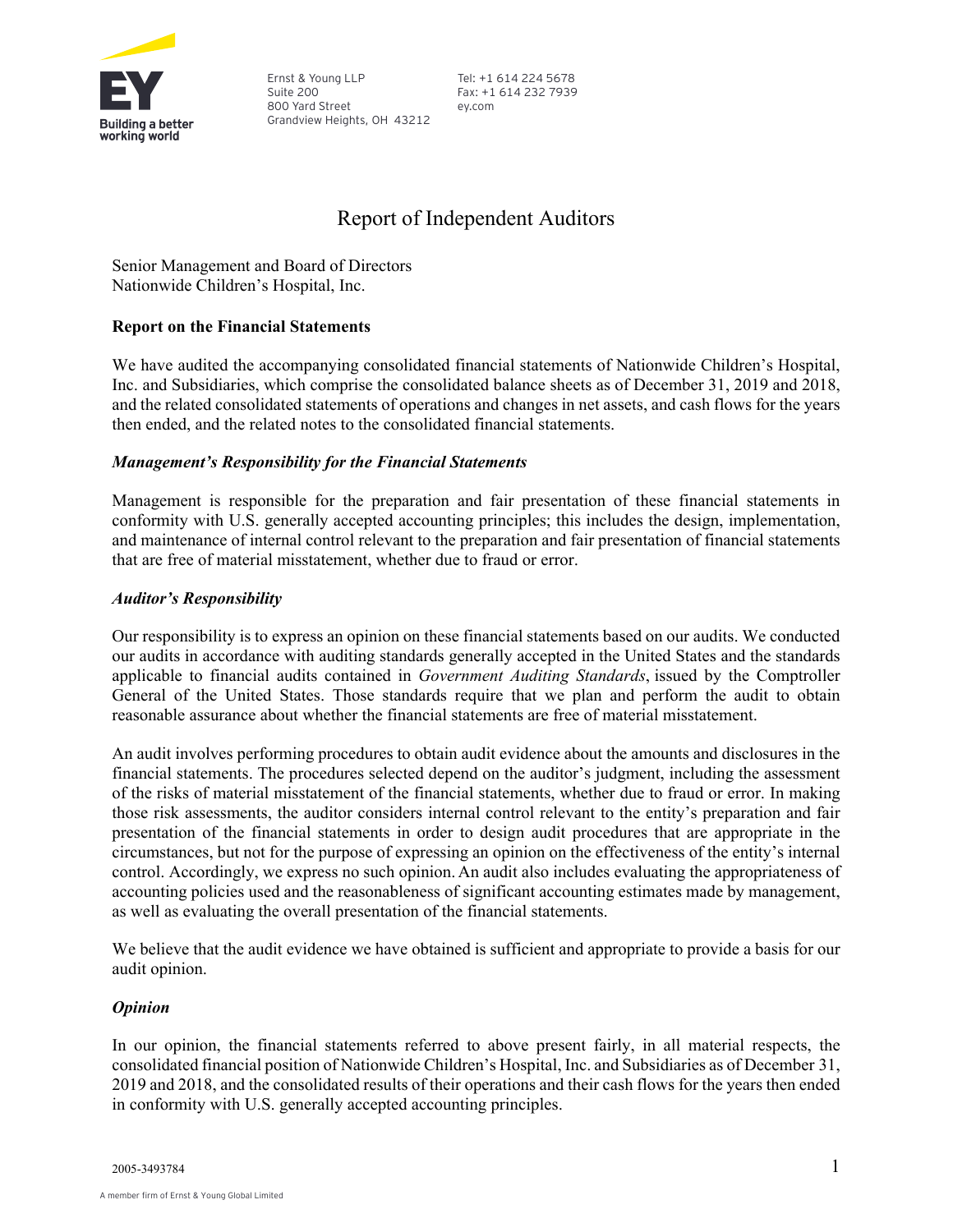

#### *Changes in Accounting Principles*

As discussed in Note 2 to the consolidated financial statements, in 2019 Nationwide Children's Hospital, Inc. and Subsidiaries changed their method for recognizing leases as a result of the adoption of Accounting Standards Update (ASU) 2016-02, *Leases (Topic 842)*. Our opinion is not modified with respect to this matter.

#### *Supplementary Information*

Our audit was conducted for the purpose of forming an opinion on the financial statements as a whole. The Schedule of Expenditures of Federal Awards as required by Title 2 U.S. *Code of Federal Regulations* Part 200, *Uniform Administrative Requirements, Cost Principles, and Audit Requirements for Federal Awards*  is presented for purposes of additional analysis and is not a required part of the financial statements. Such information is the responsibility of management and was derived from and relates directly to the underlying accounting and other records used to prepare the financial statements. The information has been subjected to the auditing procedures applied in the audit of the financial statements and certain additional procedures, including comparing and reconciling such information directly to the underlying accounting and other records used to prepare the financial statements or to the financial statements themselves, and other additional procedures in accordance with auditing standards generally accepted in the United States. In our opinion, the information is fairly stated, in all material respects, in relation to the financial statements as a whole.

#### **Other Reporting Required by Government Auditing Standards**

In accordance with *Government Auditing Standards*, we also have issued our report dated April 23, 2020 on our consideration of Nationwide Children's Hospital, Inc. and Subsidiaries' internal control over financial reporting and on our tests of its compliance with certain provisions of laws, regulations, contracts, and grant agreements and other matters. The purpose of that report is solely to describe the scope of our testing of internal control over financial reporting and compliance and the results of that testing, and not to provide an opinion on the effectiveness of Nationwide Children's Hospital, Inc. and Subsidiaries' internal control over financial reporting or on compliance. That report is an integral part of an audit performed in accordance with *Government Auditing Standards* in considering Nationwide Children's Hospital, Inc. and Subsidiaries' internal control over financial reporting and compliance.

Ennet + Young LLP

April 23, 2020, except for the schedule of expenditures of federal awards for which the date is June 12, 2020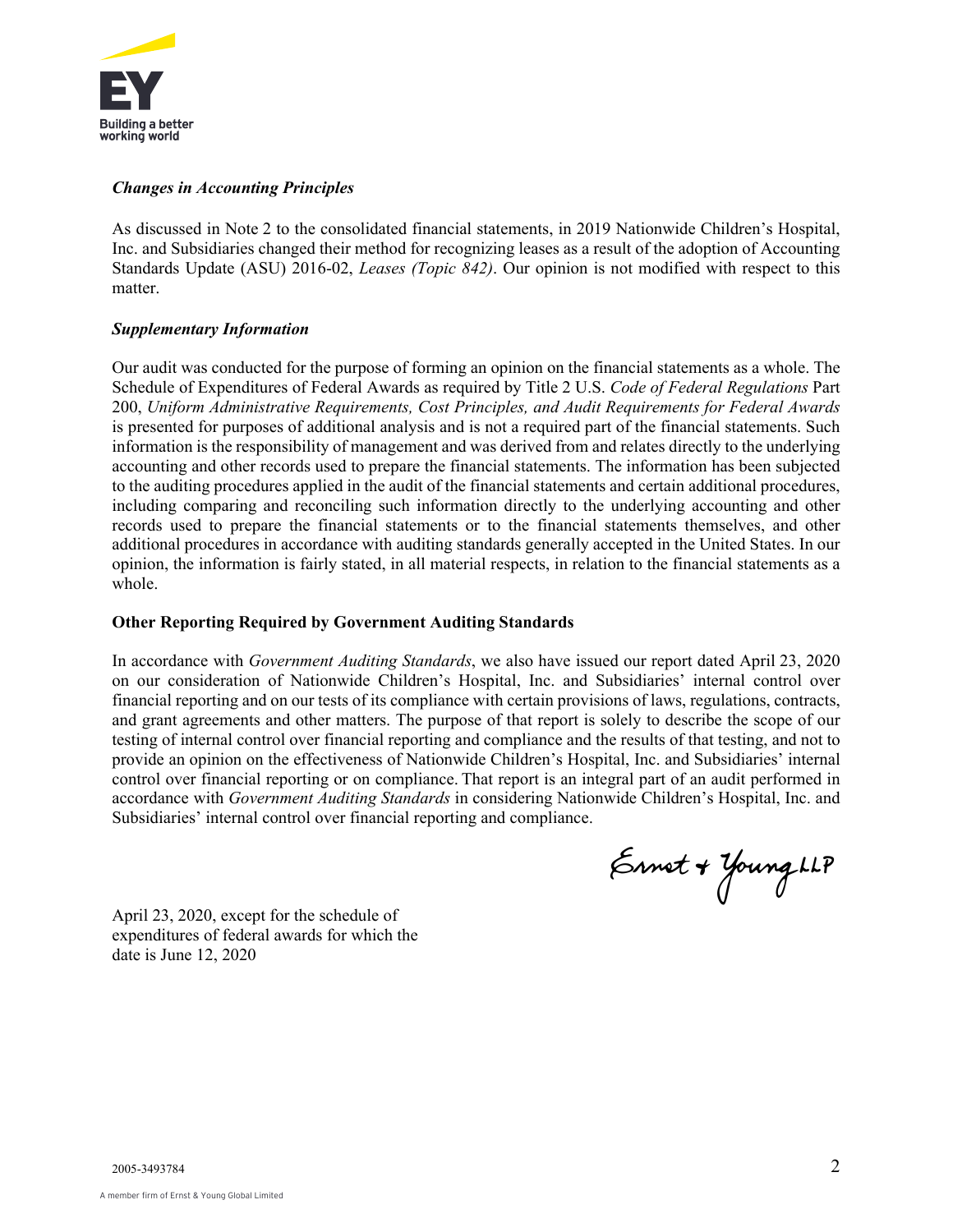## Consolidated Balance Sheets

|                                             | December 31 |                |              |           |
|---------------------------------------------|-------------|----------------|--------------|-----------|
|                                             |             | 2019           | 2018         |           |
|                                             |             | (In Thousands) |              |           |
| <b>Assets</b>                               |             |                |              |           |
| Current assets:                             |             |                |              |           |
| Cash and cash equivalents                   | \$          | 304,557        | $\mathbb{S}$ | 318,793   |
| Restricted cash                             |             | 37,838         |              | 15,975    |
| Patient accounts receivable                 |             | 307,800        |              | 273,491   |
| Inventories                                 |             | 11,890         |              | 10,775    |
| Pledges receivable (Note 14)                |             | 7,114          |              | 9,034     |
| Other assets                                |             | 97,781         |              | 158,332   |
| Total current assets                        |             | 766,980        |              | 786,400   |
| Assets limited as to use ( <i>Note 5</i> ): |             |                |              |           |
| Held by trustee                             |             | 26,016         |              | 30,378    |
| Board-designated:                           |             |                |              |           |
| Capital improvement                         |             | 66,866         |              | 58,996    |
| Other                                       |             | 2,796,165      |              | 2,110,537 |
| Donor restricted                            |             | 335,841        |              | 300,013   |
| Total assets limited as to use              |             | 3,224,888      |              | 2,499,924 |
| Pledges receivable (Note 14)                |             | 20,909         |              | 25,929    |
| Property and equipment, less allowance      |             |                |              |           |
| for depreciation (Note 13)                  |             | 1,433,443      |              | 1,332,294 |
| Other assets                                |             | 70,967         |              | 31,618    |
| Total assets                                |             | 5,517,187      | $\mathbb{S}$ | 4,676,165 |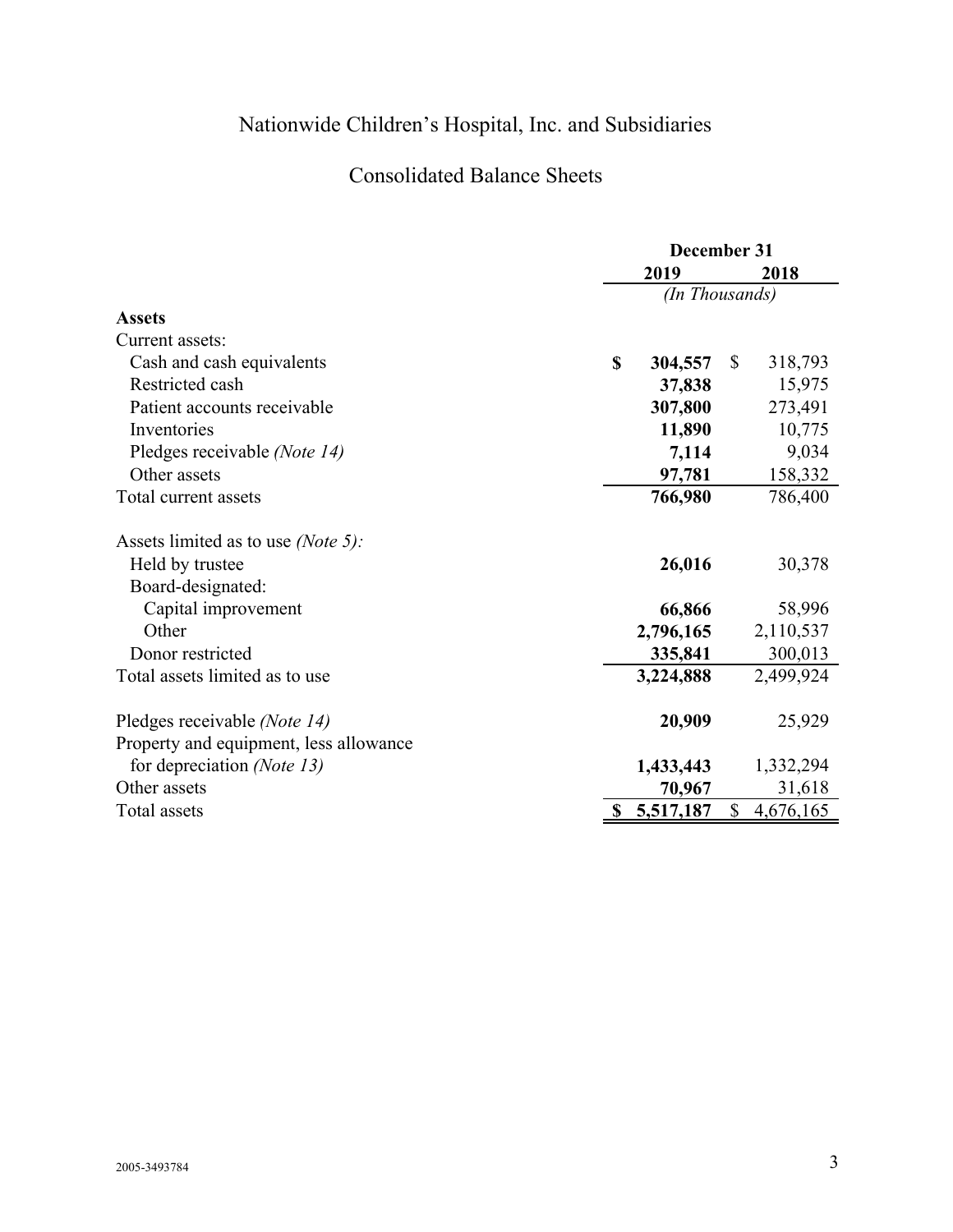|                                            |      | December 31    |              |           |  |  |
|--------------------------------------------|------|----------------|--------------|-----------|--|--|
|                                            | 2019 |                |              | 2018      |  |  |
|                                            |      | (In Thousands) |              |           |  |  |
| <b>Liabilities and net assets</b>          |      |                |              |           |  |  |
| <b>Current liabilities:</b>                |      |                |              |           |  |  |
| Accounts payable and accrued expenses      | \$   | 80,628         | $\mathbb{S}$ | 77,584    |  |  |
| Compensation and related taxes             |      | 142,717        |              | 127,891   |  |  |
| Current portion of long-term debt (Note 8) |      | 111,284        |              | 80,575    |  |  |
| Accrued claims expense                     |      | 71,728         |              | 147,914   |  |  |
| Other current liabilities                  |      | 27,245         |              | 30,797    |  |  |
| Total current liabilities                  |      | 433,602        |              | 464,761   |  |  |
| Long-term liabilities:                     |      |                |              |           |  |  |
| Retirement benefits                        |      | 29,996         |              | 32,612    |  |  |
| Long-term debt (Note 8)                    |      | 689,496        |              | 567,120   |  |  |
| Professional liability                     |      | 26,000         |              | 30,367    |  |  |
| Interest rate swaps (Note 10)              |      | 34,865         |              | 22,951    |  |  |
| Other long-term liabilities                |      | 79,907         |              | 59,539    |  |  |
|                                            |      | 860,264        |              | 712,589   |  |  |
| <b>Total liabilities</b>                   |      | 1,293,866      |              | 1,177,350 |  |  |
| Net assets:                                |      |                |              |           |  |  |
| Without donor restrictions                 |      | 3,881,140      |              | 3,189,627 |  |  |
| With donor restrictions (Note 18)          |      | 342,181        |              | 309,188   |  |  |
| Total net assets                           |      | 4,223,321      |              | 3,498,815 |  |  |
| Total liabilities and net assets           |      | 5,517,187      | $\mathbb{S}$ | 4,676,165 |  |  |
|                                            |      |                |              |           |  |  |

*See accompanying notes.*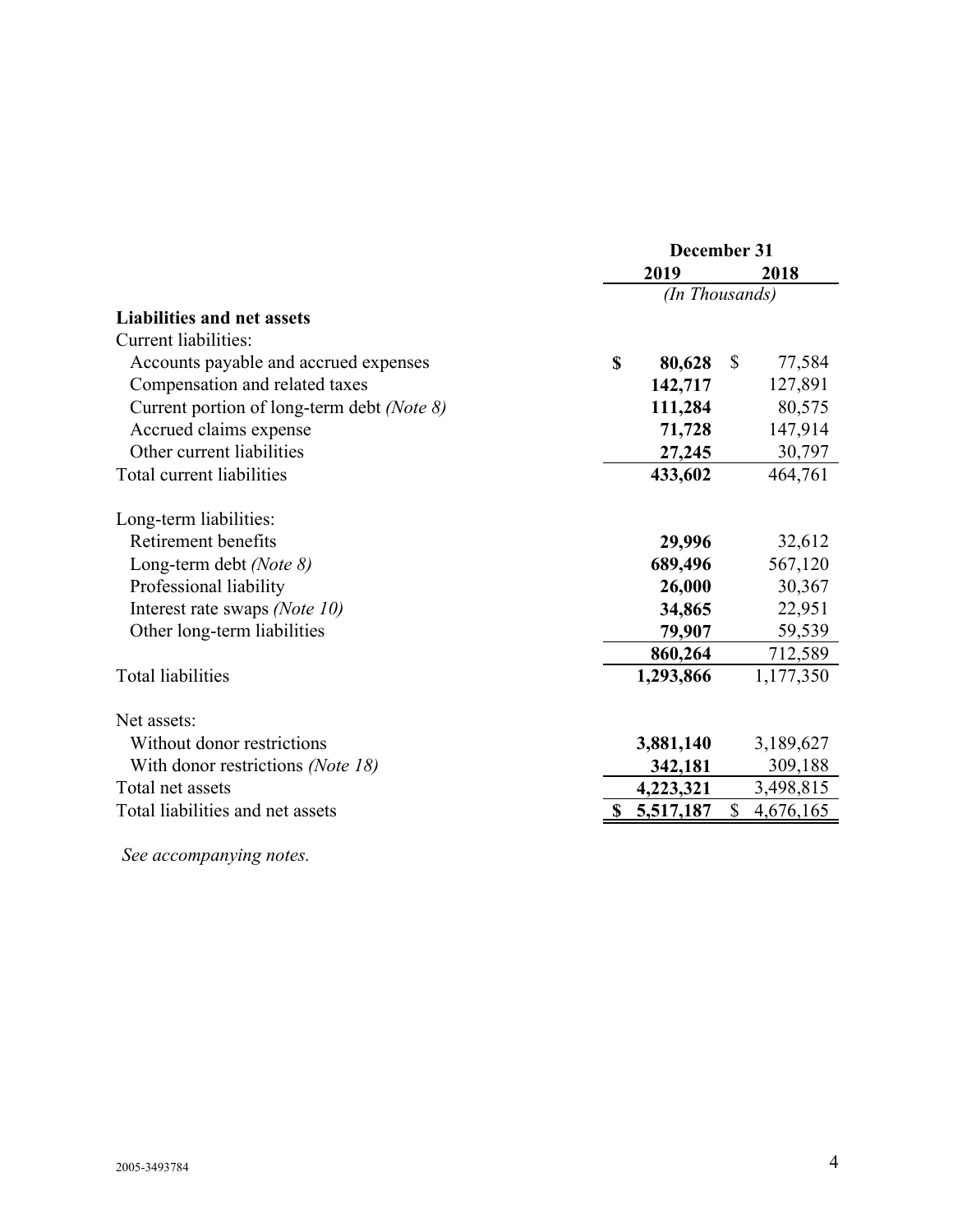# Consolidated Statements of Operations and Changes in Net Assets

|                                                      | <b>Year Ended December 31</b><br>2019<br>2018 |           |              |            |
|------------------------------------------------------|-----------------------------------------------|-----------|--------------|------------|
|                                                      | (In Thousands)                                |           |              |            |
| Unrestricted revenue, gains, and other support       |                                               |           |              |            |
| Patient service revenue (Note 4)                     | S                                             | 1,469,682 | $\mathbb{S}$ | 1,375,315  |
| Premium revenue                                      |                                               | 990,181   |              | 930,594    |
| Other revenue                                        |                                               | 203,707   |              | 162,673    |
| Net assets released from restrictions                |                                               | 32,556    |              | 35,862     |
| Total unrestricted revenue, gains, and other support |                                               | 2,696,126 |              | 2,504,444  |
| <b>Expenses</b>                                      |                                               |           |              |            |
| Salaries and benefits                                |                                               | 1,124,234 |              | 1,051,476  |
| Claims expense                                       |                                               | 585,530   |              | 521,955    |
| Supplies                                             |                                               | 308,813   |              | 253,314    |
| Purchased services                                   |                                               | 138,921   |              | 124,802    |
| Interest                                             |                                               | 21,409    |              | 21,344     |
| Depreciation and amortization                        |                                               | 94,913    |              | 94,579     |
| Other                                                |                                               | 205,703   |              | 193,160    |
| Total expenses                                       |                                               | 2,479,523 |              | 2,260,630  |
| Operating income                                     |                                               | 216,603   |              | 243,814    |
| Investment return – net (Note 5)                     |                                               | 460,341   |              | (144, 230) |
| Other nonoperating gains – net (Note 1)              |                                               | 12,737    |              | 22,372     |
| Excess of revenue over expenses                      |                                               | 689,681   |              | 121,956    |

*Continued on next page*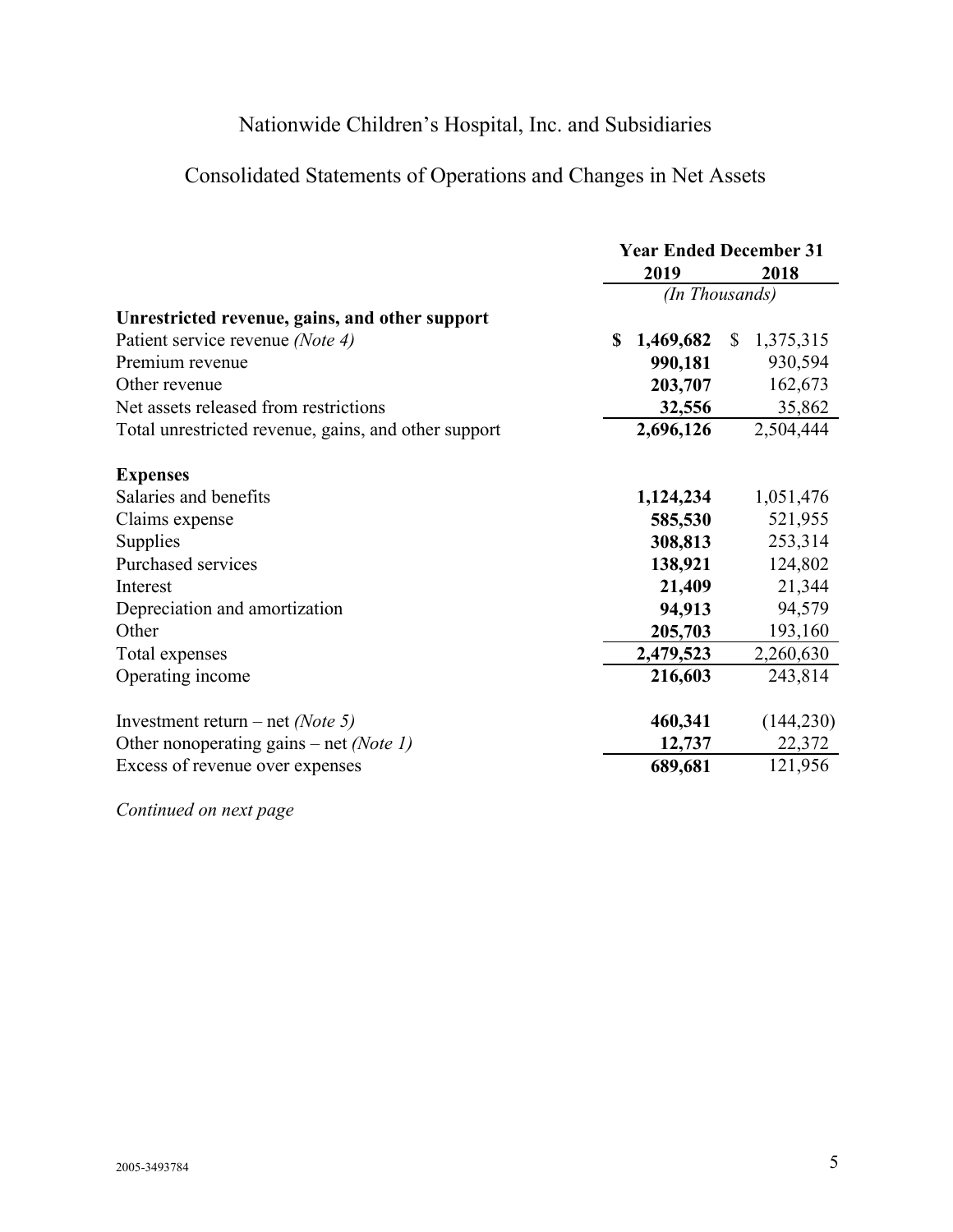# Consolidated Statements of Operations and Changes in Net Assets (continued)

|                                                           | <b>Year Ended December 31</b> |                |              |           |
|-----------------------------------------------------------|-------------------------------|----------------|--------------|-----------|
|                                                           |                               | 2019           |              | 2018      |
|                                                           |                               | (In Thousands) |              |           |
| Net assets without donor restrictions                     |                               |                |              |           |
| Excess of revenue over expenses                           | \$                            | 689,681        | $\mathbb{S}$ | 121,956   |
| Change in pension obligation and assets                   |                               | 1,732          |              | (2,030)   |
| Net assets released from restrictions for the             |                               |                |              |           |
| purchase of property and equipment                        |                               | <b>100</b>     |              |           |
| Increase net assets without donor restrictions            |                               | 691,513        |              | 119,926   |
| Net assets with donor restrictions                        |                               |                |              |           |
| Contributions                                             |                               | 39,771         |              | 40,661    |
| Net assets released from restrictions for the             |                               |                |              |           |
| purchase of property and equipment                        |                               | (100)          |              |           |
| Investment return, net                                    |                               | 26,113         |              | (7,707)   |
| Net assets released from restrictions                     |                               | (32, 556)      |              | (35, 862) |
| Transfers and other                                       |                               | (235)          |              | 95        |
| Increase (decrease) in net assets with donor restrictions |                               | 32,993         |              | (2, 813)  |
| Increase in net assets                                    |                               | 724,506        |              | 117,113   |
| Net assets at beginning of year                           |                               | 3,498,815      |              | 3,381,702 |
| Net assets at end of year                                 |                               | 4,223,321      | $\mathbb{S}$ | 3,498,815 |
|                                                           |                               |                |              |           |

*See accompanying notes.*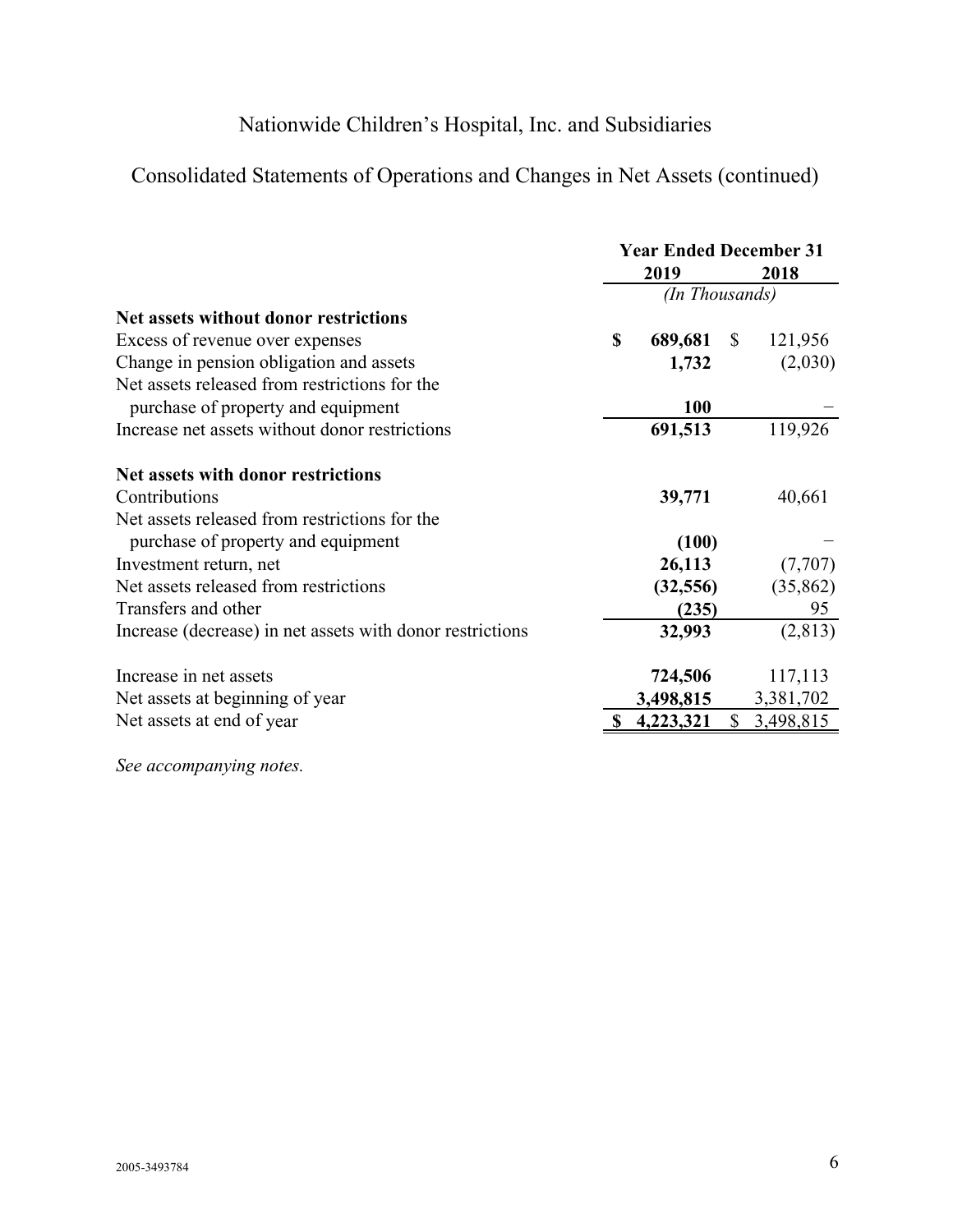# Consolidated Statements of Cash Flows

|                                                                  |              | <b>Year Ended December 31</b> |               |            |
|------------------------------------------------------------------|--------------|-------------------------------|---------------|------------|
|                                                                  |              | 2019                          |               | 2018       |
|                                                                  |              | (In Thousands)                |               |            |
| <b>Operating activities</b>                                      |              |                               |               |            |
| Increase in net assets                                           | \$           | 724,506                       | <sup>\$</sup> | 117,113    |
| Adjustments to reconcile increase in net assets to cash          |              |                               |               |            |
| provided by operating activities:                                |              |                               |               |            |
| Net change in unrealized (gains) losses on investments           |              | (365, 880)                    |               | 244,937    |
| Change in fair value of interest rate swaps                      |              | 27,321                        |               | (6,337)    |
| Change in pension obligation and assets                          |              | (1,732)                       |               | 2,030      |
| Depreciation and amortization                                    |              | 94,772                        |               | 94,579     |
| Net changes in assets limited as to use                          |              | (359, 084)                    |               | (202,965)  |
| Restricted contributions and investment income                   |              | (44, 819)                     |               | (45, 865)  |
| (Increase) decrease in:                                          |              |                               |               |            |
| Patient accounts receivable                                      |              | (34,309)                      |               | (35,994)   |
| Inventories                                                      |              | (1,115)                       |               | (815)      |
| Other current assets                                             |              | 60,551                        |               | (68, 831)  |
| Pledges receivable                                               |              | 6,940                         |               | 1,710      |
| Other long-term assets                                           |              | (14, 103)                     |               | (253)      |
| Increase (decrease) in:                                          |              |                               |               |            |
| Accounts payable and accrued expenses                            |              | 3,044                         |               | 8,177      |
| Compensation and related taxes                                   |              | 14,826                        |               | 8,768      |
| Other current liabilities                                        |              | (8,645)                       |               | (5,886)    |
| Accrued claims expense                                           |              | (76, 186)                     |               | 78,488     |
| Retirement benefits                                              |              | (884)                         |               | (4,011)    |
| Professional liability                                           |              | (4,367)                       |               | (831)      |
| Other long-term liabilities                                      |              | (1,353)                       |               | (952)      |
| Net cash provided by operating activities                        |              | 19,483                        |               | 183,062    |
| <b>Investing activities</b>                                      |              |                               |               |            |
| Purchase of property and equipment                               |              | (194, 376)                    |               | (195, 778) |
| Net cash used in investing activities                            |              | (194, 376)                    |               | (195,778)  |
| <b>Financing activities</b>                                      |              |                               |               |            |
| Proceeds from issuance of long-term debt                         |              | 167,476                       |               |            |
| Swap termination payment                                         |              | (15, 407)                     |               |            |
| Debt issuance costs                                              |              | (2,073)                       |               |            |
| Repayment of long-term debt                                      |              | (12, 295)                     |               | (13, 675)  |
| Restricted contributions and investment income                   |              | 44,819                        |               | 45,865     |
| Net cash provided by financing activities                        |              | 182,520                       |               | 32,190     |
| Net increase in cash, cash equivalents and restricted cash       |              | 7,627                         |               | 19,474     |
| Cash, cash equivalents, and restricted cash at beginning of year |              | 334,768                       |               | 315,294    |
| Cash, cash equivalents, and restricted cash at end of year       | $\mathbf{s}$ | 342,395                       | \$            | 334,768    |

*See accompanying notes.*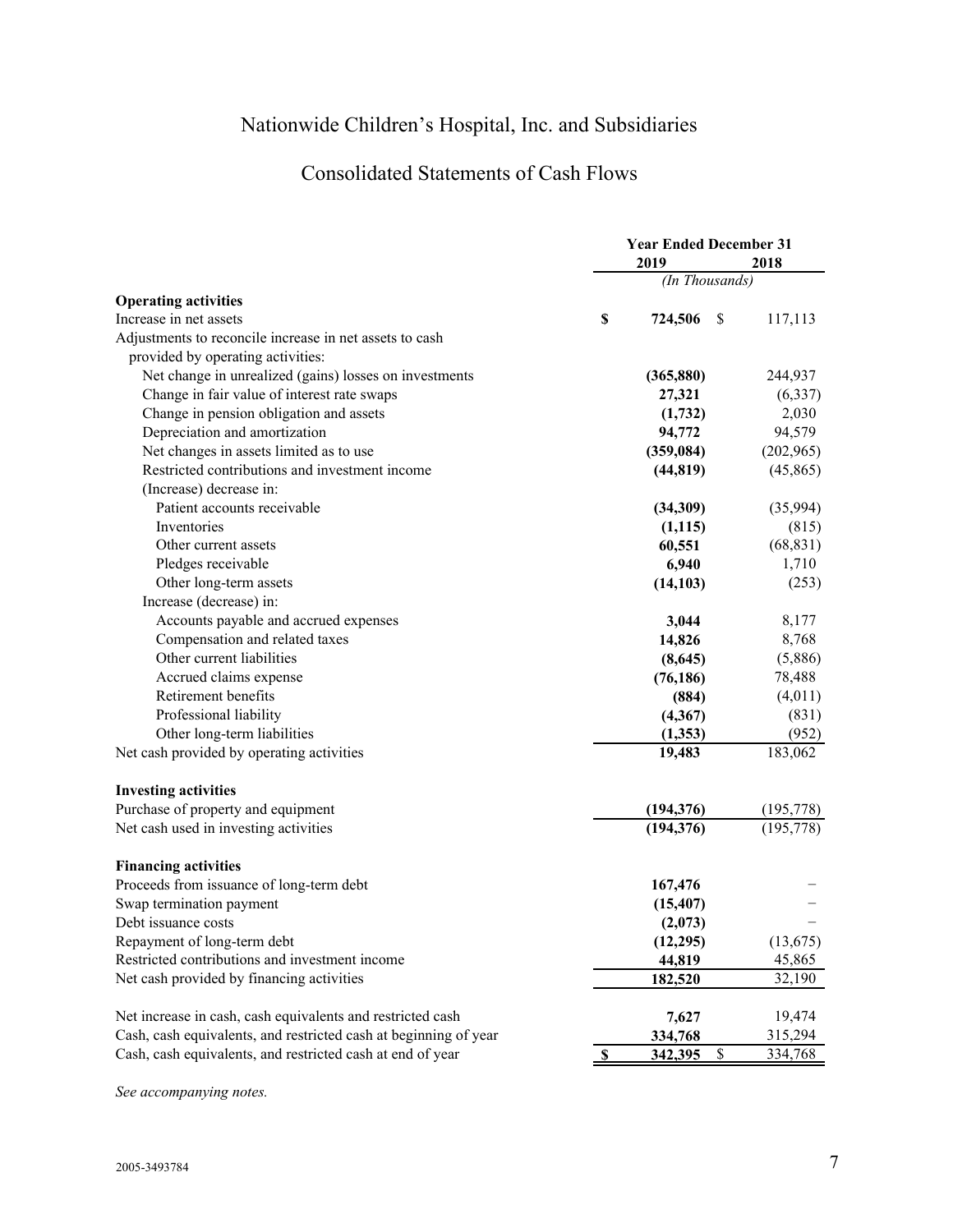## Notes to Consolidated Financial Statements

Years Ended December 31, 2019 and 2018

#### **1. Organization and Significant Accounting Policies**

Nationwide Children's Hospital, Inc. (Nationwide Children's) exclusively controls the activities of its subsidiaries in Central Ohio, including:

- **Nationwide Children's Hospital** (the Hospital) is a 679-bed not-for-profit tertiary care hospital, providing inpatient, outpatient, and emergency care services. Included within the bed count, the Hospital leases 146 neonatal intensive and special care nursery beds located at six other area hospitals. Subsidiaries of the Hospital include the following entities:
	- **Children's Radiological Institute** (CRI) is a not-for-profit professional practice plan owned by the Hospital, which provides radiological services at the Hospital.
	- **Nationwide Children's Hospital Homecare** (Homecare Services) is a not-for-profit home health company owned by the Hospital, which provides intermittent and privateduty nursing, skilled therapy, infusion therapy, durable medical equipment, hospice, and palliative care services.
	- **Pediatric Pathology Associates of Columbus** (PPAC) is a not-for-profit professional practice plan owned by the Hospital, which provides pathological services at the Hospital.
	- **Children's Surgical Associates** (CSA) is a not-for-profit professional practice plan owned by the Hospital, which provides surgical services at the Hospital.
	- **Pediatric Academic Association** (PAA) is a not-for-profit practice of which the Hospital owns 51%. The PAA is a group of approximately 500 medical, pediatric subspecialists, which provides such services at the Hospital. The remaining 49% ownership interest held by The Ohio State University Clinical Practice Plan was transferred to the faculty members of the Department of Pediatrics of The Ohio State University College of Medicine. The non-controlling interest was \$8,000 and \$557,000 as of December 31, 2019 and 2018, respectively.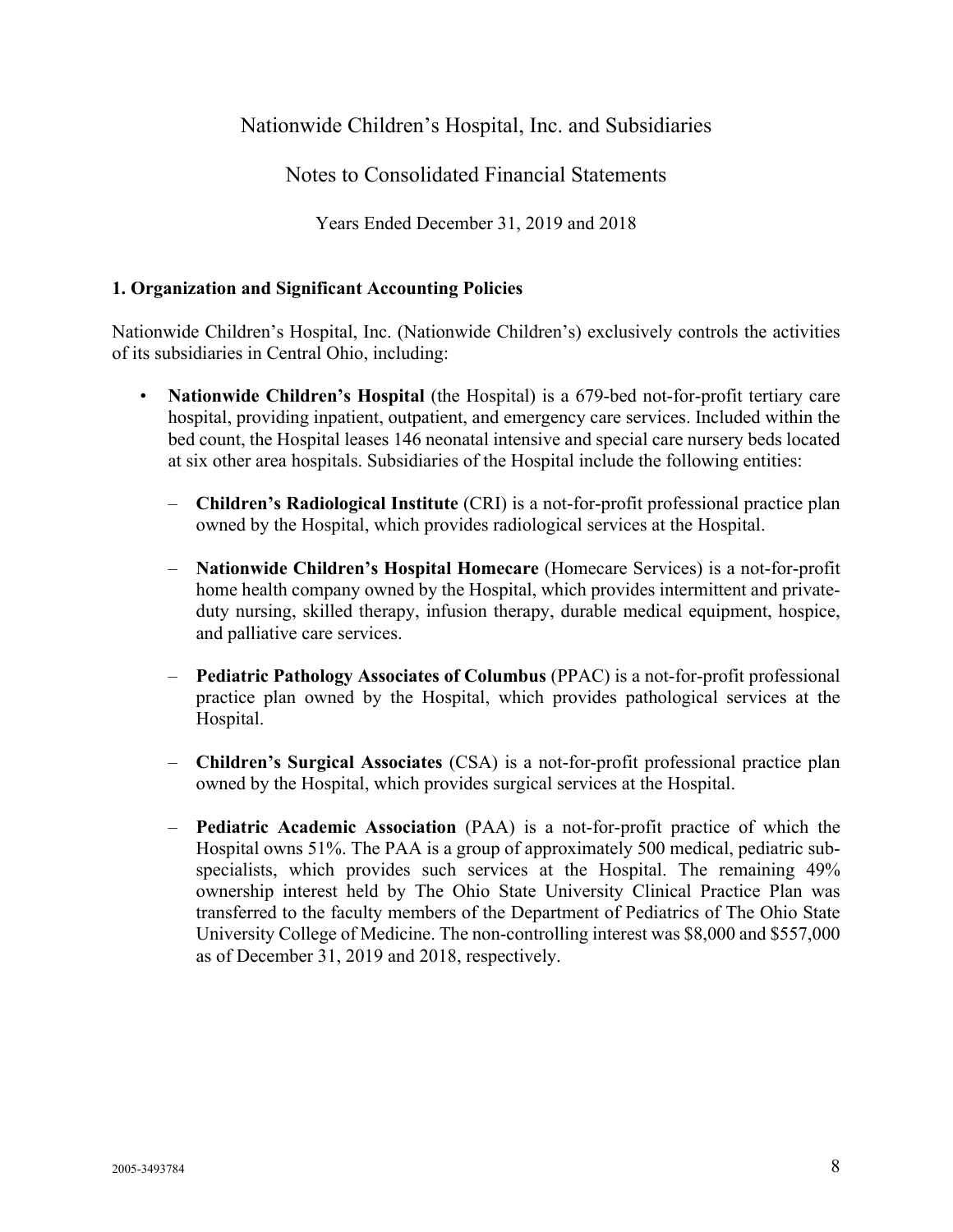Notes to Consolidated Financial Statements (continued)

## **1. Organization and Significant Accounting Policies (continued)**

- **Children's Anesthesia Associates, Inc.** (CAA) is a for-profit professional practice plan which provides anesthesiology services at the Hospital.
- **Pediatric Clinical Trials International, Inc.** (PCTI) is a for-profit site management organization (SMO) which provides pediatric pharmaceutical research and testing services. Currently, there is no activity within this company.
- **Nationwide Children's Hospital Foundation** (Foundation) is a not-for-profit charitable foundation.
- **The Research Institute at Nationwide Children's Hospital** (Research Institute) is a notfor-profit pediatric medical research institute.
- **Center for Child and Family Advocacy at Nationwide Children's Hospital** (CCFA) is a not-for-profit organization that provides advocacy, education, counseling and other programmatic services to children and families suffering from child abuse and neglect. CCFA also is known by its operating name – The Center for Safety and Family Healing.
- **Children's Hospital and Physicians Healthcare Network** (d/b/a Partners for Kids) is a joint venture between the Hospital and community physicians. Partners for Kids is a notfor-profit formed to contract with insurers offering Medicaid or commercial managed care products for the provision of medical services. As a result of the Hospital's affiliation with certain physician groups, the Hospital has effective control of the Partners for Kids board and an economic interest in Partners for Kids.

## **Basis of Presentation**

The consolidated financial statements include the accounts of Nationwide Children's Hospital, Inc. and its subsidiaries, collectively referred to as Nationwide Children's or the Corporation. Significant interorganization accounts and transactions have been eliminated in consolidation.

### **Use of Estimates**

The preparation of the consolidated financial statements in conformity with U.S. generally accepted accounting principles (GAAP) requires management to make estimates and assumptions that affect the amounts reported in the consolidated financial statements and accompanying notes. Actual results could differ from those estimates.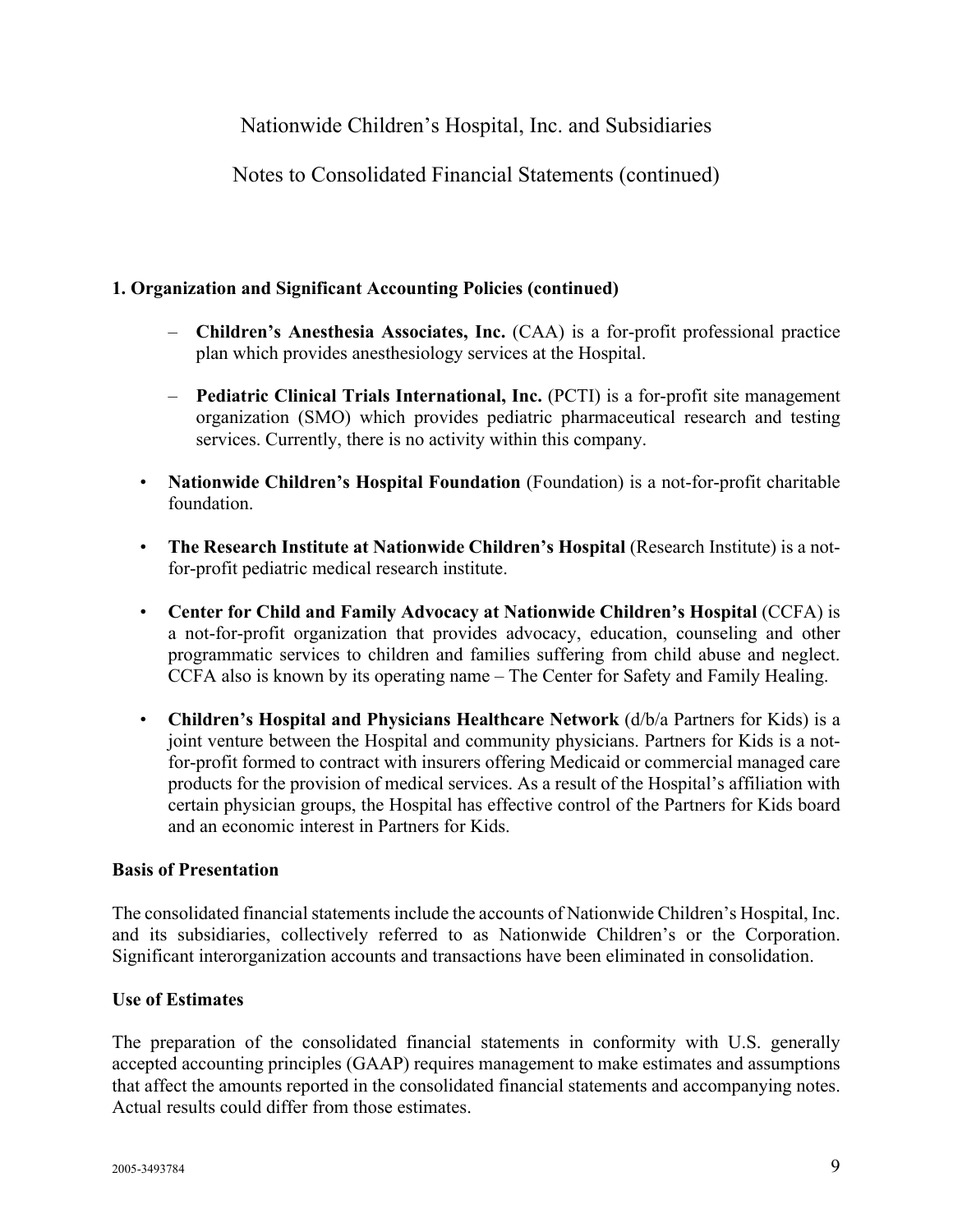## Notes to Consolidated Financial Statements (continued)

#### **1. Organization and Significant Accounting Policies (continued)**

#### **Cash, Cash Equivalents, and Restricted Cash**

Nationwide Children's defines cash as currency on hand and demand deposits with financial institutions. Cash equivalents are defined as short-term, highly liquid investments with remaining maturities of three months or less at the time of acquisition, excluding those held in assets limited as to use. The carrying amount of cash equivalents approximates fair value. Nationwide Children's had \$37,838,000 and \$15,975,000 of restricted cash deposited in escrow accounts related to Partners for Kids for claims liability funding at December 31, 2019 and 2018, respectively.

#### **Investments**

Investments in equity securities and mutual funds with readily determinable fair values and all investments in debt securities are measured at fair value in the consolidated balance sheets. Investment return (including interest and dividends, realized gains and losses on the sale of investments, and changes in unrealized gains and losses on investments) is included in the excess of revenue over expenses unless the income or loss is restricted by the donor or law.

#### **Excess of Revenue Over Expenses**

The consolidated statements of operations and changes in net assets include excess of revenue over expenses as the performance indicator. Changes in net assets, which are excluded from excess of revenue over expenses, consistent with industry practice, include contributions of long-lived assets (including assets acquired using contributions, which by donor restriction were to be used for the purposes of acquiring such assets), transfers and the change in pension obligations and assets.

#### **Patient Accounts Receivable and Patient Service Revenue**

Patient service revenue and patient accounts receivable are reported at the amount that reflects the consideration to which Nationwide Children's expects to be entitled in exchange for providing patient care.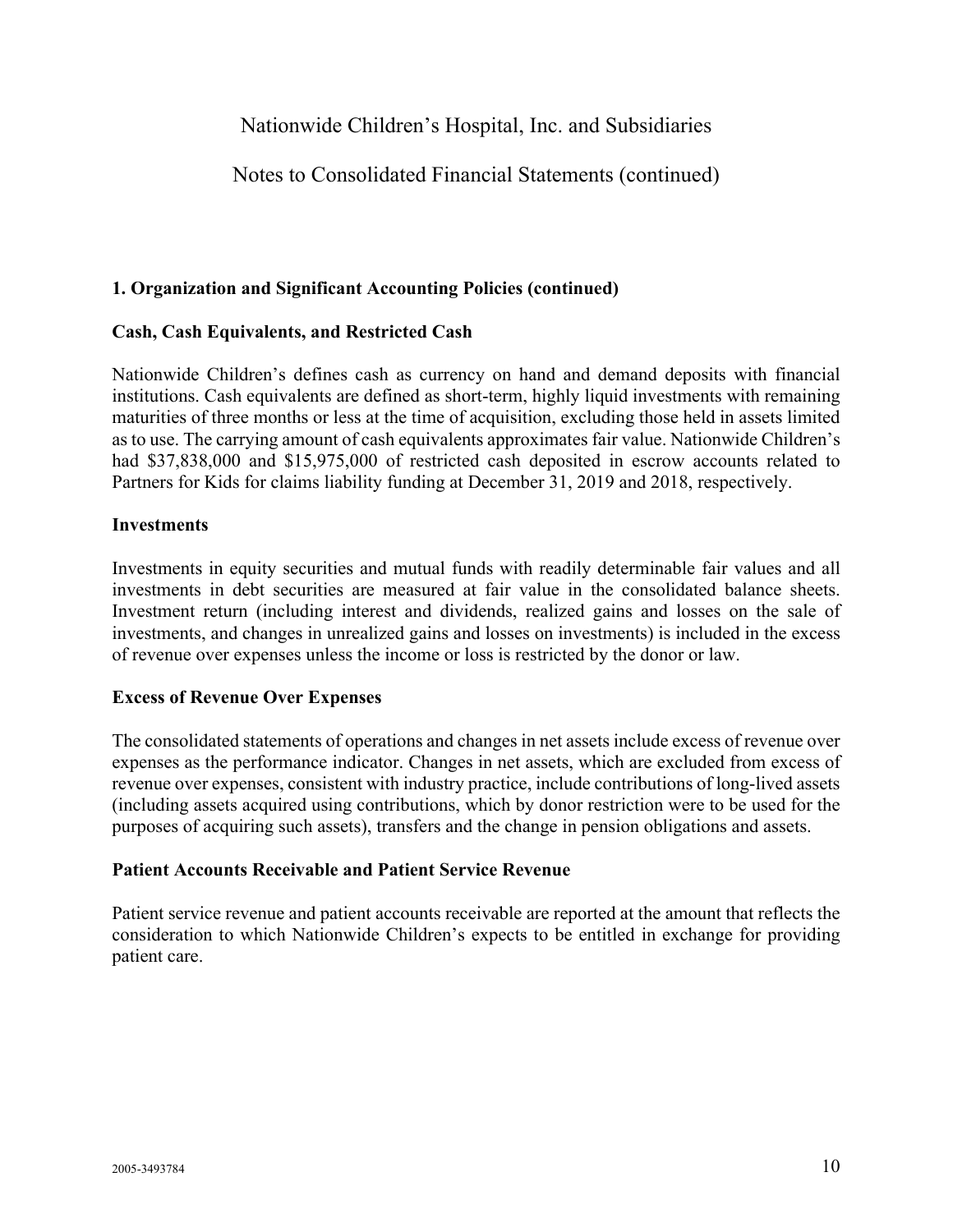## Notes to Consolidated Financial Statements (continued)

#### **1. Organization and Significant Accounting Policies (continued)**

#### **Premium Revenue and Associated Costs**

Premium revenue represents revenue derived under capitated arrangements between Partners for Kids and third parties. In return for these premiums, Partners for Kids is responsible for providing essentially all health care services to enrolled participants. Premium revenue is recognized as Partners for Kids satisfies its performance obligations over time. Costs for providing these services, including services provided by other health care providers, are included in operating expenses in the consolidated financial statements.

As the actuarially determined accrual for incurred but not reported claims is an estimate (based upon a historical claims lag method), the possibility exists that the estimate could be revised by a material amount in the near term. Partners for Kids maintains stop-loss insurance coverage to limit exposure for certain catastrophic claims. The policy limit is \$1,000,000 per year per claim.

#### **Inventories**

Inventories, consisting of drugs, medical and surgical supplies, are valued at the lower of cost, determined on a first-in, first-out basis, or market.

#### **Property and Equipment**

Property and equipment are stated at cost or at estimated fair value if acquired by gift. Depreciation of property and equipment is provided on the straight-line method at rates based on the estimated useful lives of the assets.

#### **Bond Issuance Costs**

Nationwide Children's records certain costs associated with the issuance of its bonds and reports these costs as a reduction in the related debt. The costs are amortized over the life of the bonds using a method that approximates the effective interest method.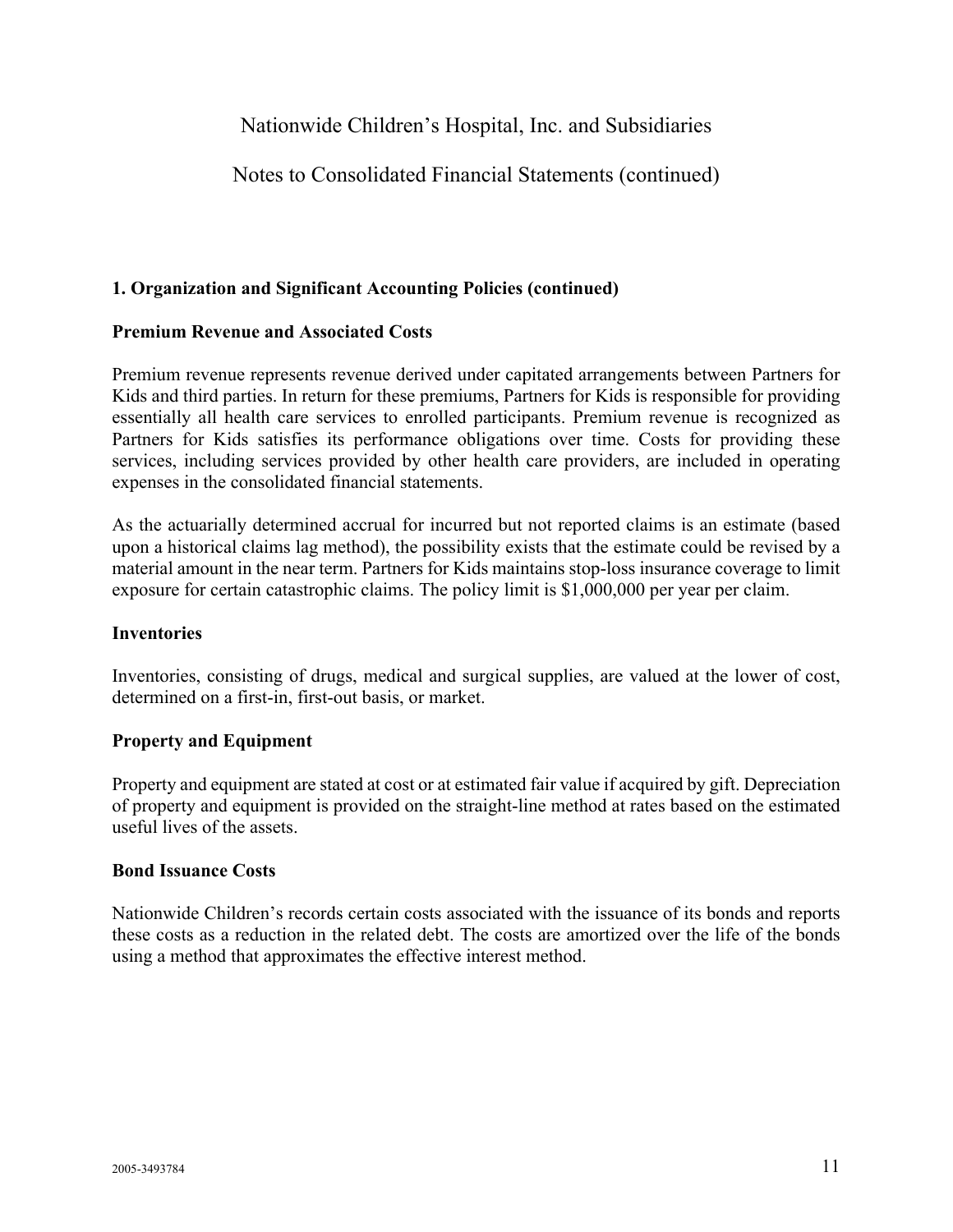## Notes to Consolidated Financial Statements (continued)

#### **1. Organization and Significant Accounting Policies (continued)**

#### **Derivatives**

Nationwide Children's uses interest rate swaps as part of its overall debt management policy. Nationwide Children's accounts for interest rate swaps in accordance with Accounting Standards Codification (ASC) 815, *Derivatives and Hedging*, which requires that all derivatives be carried at fair value in the consolidated balance sheets. The related changes in fair value are reported in the consolidated statements of operations and changes in net assets as a component of excess of revenue over expenses.

#### **Fair Value**

A financial instrument's categorization within the valuation hierarchy is based on the lowest level of input that is significant to the fair value measurement. The fair value assessments are made at a specific point in time based on relevant market information about the financial instrument. See Note 6 for a description of the fair value hierarchy.

#### **Community Benefits and Charity Care**

Nationwide Children's provides programs and services to address the needs of those in the community with limited financial resources, generally at no or low cost to those being served. Additional services are provided to beneficiaries of governmental programs (principally those relating to the Medicare and Medicaid programs) at substantial discounts from established rates and are considered part of Nationwide Children's benefit to the community.

Assistance also is provided as needed to patients and their families for the submission of forms for insurance, financial counseling, and application to the Medicare and Medicaid programs for health service coverage. In addition, interpretive services are provided to those families who either cannot or have difficulty speaking English. The costs of providing these programs and services are included in expenses.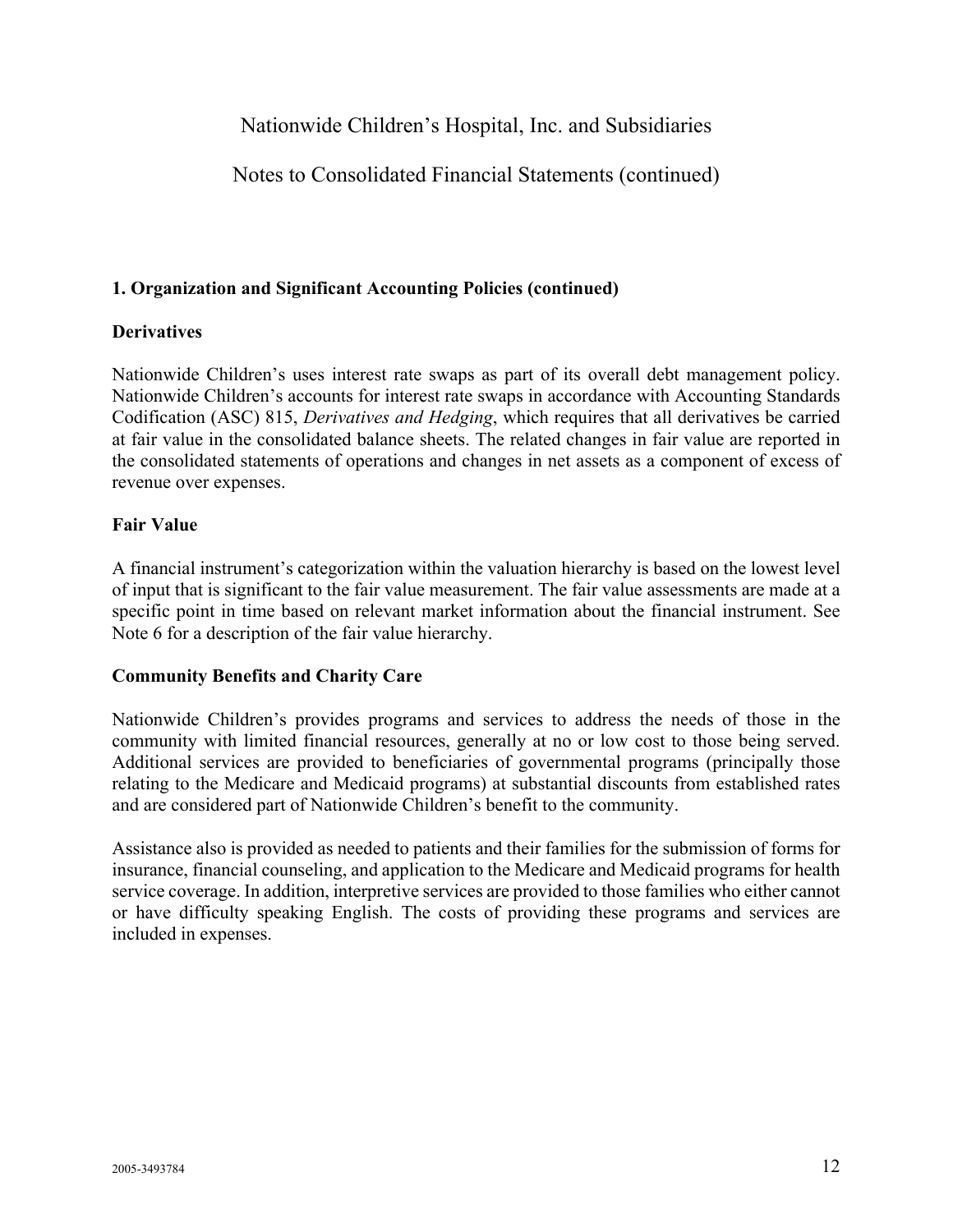## Notes to Consolidated Financial Statements (continued)

#### **1. Organization and Significant Accounting Policies (continued)**

Consistent with Nationwide Children's mission, care is provided to patients regardless of their ability to pay. Patients who meet certain criteria for charity care are provided care without charge or at amounts less than established rates. Because collection of amounts determined to qualify as charity care is not pursued, such amounts are not reported as patient service revenue. Records are maintained to identify and monitor the level of charity care provided, including the amount of charges foregone for services and supplies furnished. The amount of charges forgone for services and supplies furnished under Nationwide Children's charity care policies follows for the years ended December 31:

|                                                                                                                        |    | 2019      | 2018     |
|------------------------------------------------------------------------------------------------------------------------|----|-----------|----------|
| Charges, foregone, based on established rates                                                                          |    | 57,716 \$ | 45,161   |
| Management's estimate of costs incurred to<br>provide charity care                                                     | -S | 24,010    | 18,064   |
| Equivalent percentage of cost of charity care services to<br>gross patient service revenue, based on established rates |    | 41.6%     | $40.0\%$ |

Estimates of costs incurred to provide charity care are based upon historical amounts derived from Medicaid cost reports.

#### **Operating and Nonoperating Activities**

Nationwide Children's principal activity is the provision of diversified health care services to the community. As such, activities related to the ongoing operations of Nationwide Children's are classified as revenue. Other revenue includes those generated from patient care related support services, research, certain donated revenue and sundry revenue related to the operation of Nationwide Children's. Gains and losses not directly related to the ongoing operations of Nationwide Children's or that occur infrequently are reported as nonoperating gains and losses. Included in nonoperating gains and losses are unrestricted contributions, changes in fair value of interest rate swaps, interest rate swap termination costs, extinguishment of debt, revenue and costs associated with technology commercialization investments, and gains on the sale of property and equipment.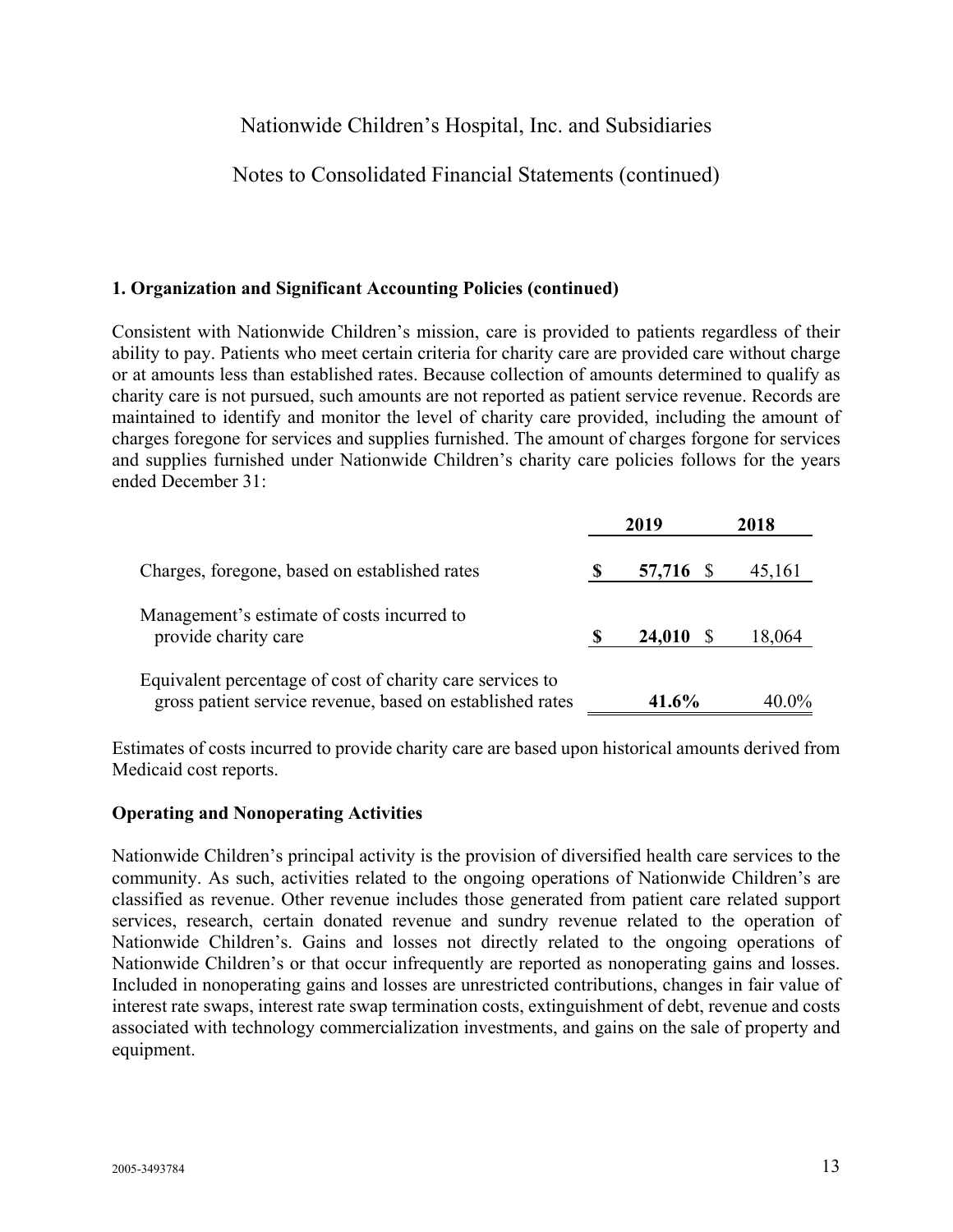## Notes to Consolidated Financial Statements (continued)

### **1. Organization and Significant Accounting Policies (continued)**

The following table sets forth other non-operating gains – net for the years ended December 31:

|                                             |   | 2019           | 2018    |
|---------------------------------------------|---|----------------|---------|
|                                             |   | (In Thousands) |         |
| Unrestricted contributions                  | S | 13,127         | 7,999   |
| Change in fair value of interest rate swaps |   | (11, 914)      | 6,337   |
| Technology investments                      |   | 27,694         | 7,080   |
| Distribution obligation                     |   | (6, 873)       | (2,603) |
| Swap termination payment                    |   | (15, 407)      |         |
| Other                                       |   | 6,110          | 3,559   |
| Other nonoperating gains $-$ net            |   | 12,737         | 22,372  |

#### **Federal Income Taxes**

Nationwide Children's is incorporated under the laws of the State of Ohio. Nationwide Children's and its subsidiaries, except PCTI, CAA, and NCH Realty, Inc., are tax-exempt organizations as defined under Section 501(c)(3) of the Internal Revenue Code. Income taxes on the for-profit subsidiaries, PCTI, CAA, and NCH Realty, Inc., are not significant.

Nationwide Children's records accruals for uncertain tax positions under ASC 740, *Income Taxes*. Nationwide Children's had no significant uncertain tax positions as of December 31, 2019 and 2018.

#### **Reclassifications**

Certain prior year amounts have been reclassified to conform to the current year presentation.

### **2. Pending and Newly Adopted Accounting Guidance**

Effective January 1, 2019, Nationwide Children's adopted Financial Accounting Standards Board (FASB) Accounting Standards Update (ASU) 2016-02, *Leases* (*Topic 842*) using the modified retrospective method of transition*.* The guidance in ASU 2016-02 supersedes the lease accounting requirements in ASC Topic 840, *Leases*, which required only finance leases to be recognized on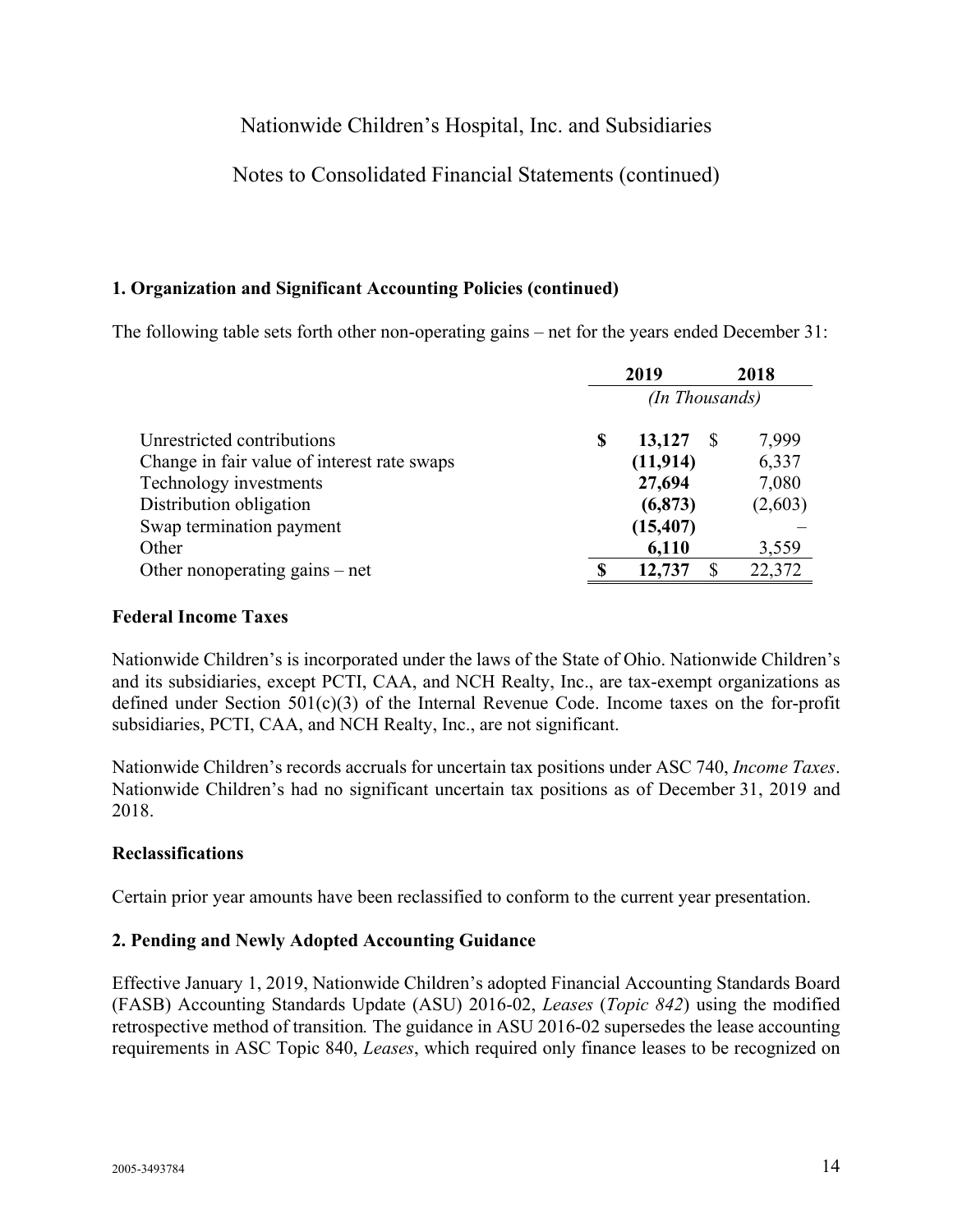Notes to Consolidated Financial Statements (continued)

### **2. Pending and Newly Adopted Accounting Guidance (continued)**

the balance sheet. ASU 2016-02 requires the rights and obligations arising from the lease contracts, including existing and new arrangements, to be recognized as assets and liabilities on the balance sheet. Additionally, the ASU requires qualitative and quantitative disclosures, included in Note 9, to help financial statement users better understand the amount, timing, and uncertainty of cash flows arising from leases. The adoption of ASU 2016-02 constitutes a change in accounting principle under ASC 250, *Accounting Changes and Error Corrections*. The primary effect of adopting the ASU was to record right-of-use assets and obligations for current operating leases. The impact of adoption on the consolidated financial statements resulted in an increase in other noncurrent assets to record right-of-use assets of \$29.1 million, and an increase in other current and noncurrent liabilities of \$5.0 million and \$25.6 million, respectively, to record remaining lease payments for operating leases. The impact of the adoption of ASU 2016-02 did not have a material impact on excess of revenues over expenses or net assets to its consolidated financial statements.

Effective January 1, 2019, Nationwide Children's adopted ASU 2016-18, *Restricted Cash*, which requires entities to show the changes in the total cash, cash equivalents, restricted cash and restricted cash equivalents in the statement of cash flows. Nationwide Children's reports cash, cash equivalents, restricted cash and restricted cash equivalents in more than one line on the consolidated balance sheet. Nationwide Children's adopted the ASU on a retrospective basis and has adjusted the presentation in these consolidated financial statements accordingly.

In August 2018, the FASB issued ASU 2018-13*, Fair Value Measurement, Disclosure Framework – Changes to the Disclosure Requirements for Fair Value Measurement*. ASU 2018- 13 intends to improve the effectiveness of disclosures in the notes to financial statements by modifying disclosure requirements for fair value measurements. ASU 2018-13 is effective for fiscal years beginning after December 15, 2019, with early adoption permitted. Nationwide Children's is evaluating the impact that this standard will have on its consolidated financial statements and will adopt the provisions upon the effective date.

In August 2018, the FASB issued ASU 2018-14, *Compensation – Retirement Benefits – Defined Benefit Plans – General, Disclosure Framework – Changes to the Disclosure Requirements for Defined Benefit Plans.* ASU 2018-14 intends to improve the effectiveness of disclosures in the notes to the financial statements by modifying disclosure requirements for employers that sponsor defined benefit pension or other postretirement plans. ASU 2018-14 is effective for fiscal years beginning after December 15, 2021, with early adoption permitted. Nationwide Children's is evaluating the impact that this standard will have on its consolidated financial statements and will adopt the provisions upon the effective date.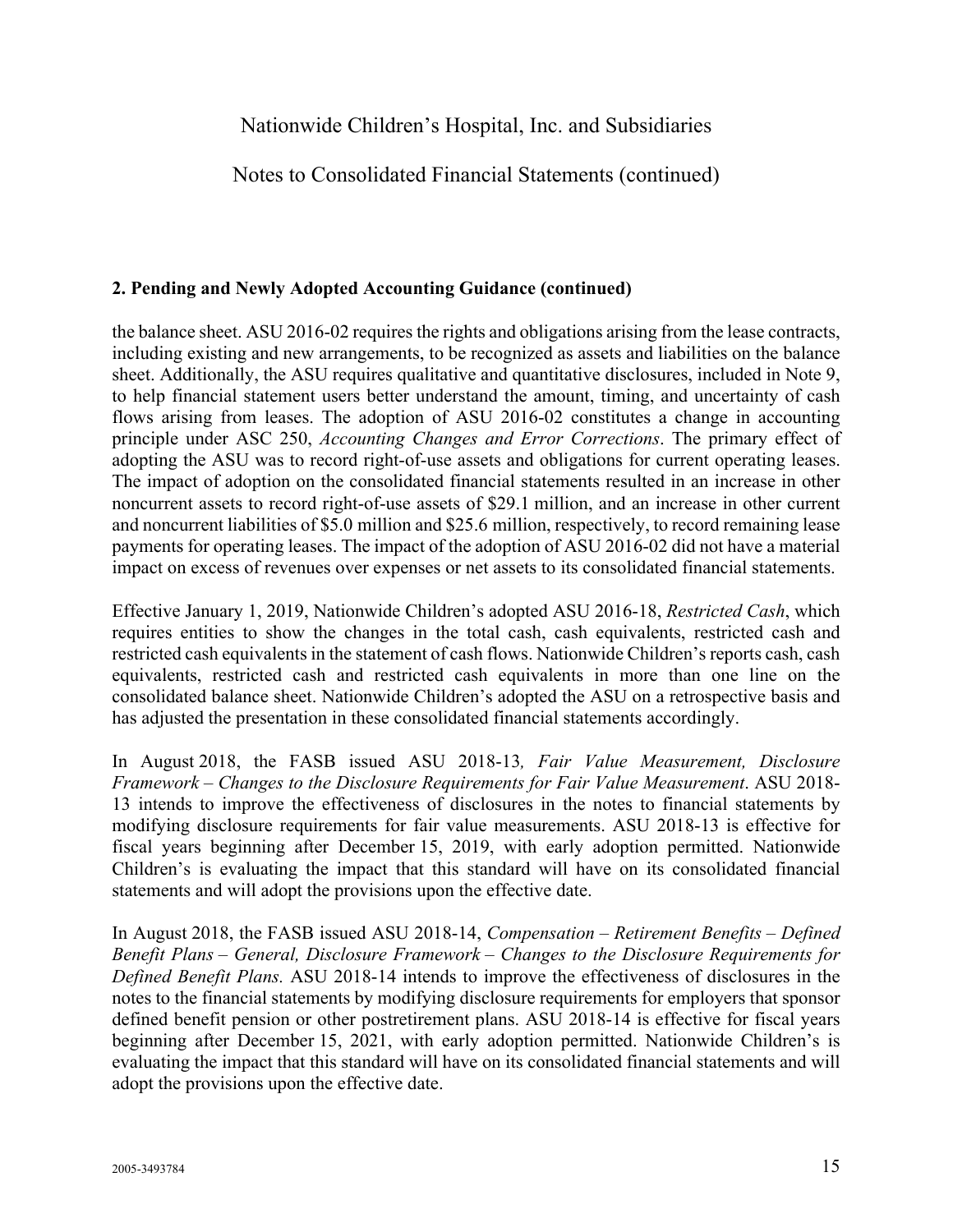## Notes to Consolidated Financial Statements (continued)

#### **2. Pending and Newly Adopted Accounting Guidance (continued)**

In August 2018 the FASB issued ASU 2018-15, *Intangibles – Goodwill and Other – Internal-Use Software, Customer's Accounting for Implementation Costs Incurred in a Cloud Computing Arrangement that is a Service Contract.* ASU 2018-15 aligns the requirements for capitalizing implementation costs incurred in a hosting arrangement that is a service contract with the requirements for capitalizing implementation costs incurred to develop or obtain internal-use software. ASU 2018-15 is effective for fiscal years beginning after December 15, 2020, with early adoption permitted. Nationwide Children's is evaluating the impact that this standard will have on its consolidated financial statements and will adopt the provisions upon the effective date.

#### **3. Third-Party Settlements**

Estimated third-party settlements for various programs (Bureau of Children with Medical Handicaps, Medicare and Medicaid) reflect differences between interim reimbursement and reimbursement as determined by reports filed after the end of each year. In addition, such third-party settlements reflect, if applicable, any differences found to be owed to or by the Hospital after government agencies have audited these reports. The Hospital has received interim payments under Title V (Bureau of Children with Medical Handicaps) and Title XIX (Medicaid) programs but has not yet received final settlement for the years 2013 through 2019. Final settlement of amounts is subject to audit and verification by the appropriate governmental agency. The amounts reported in the consolidated financial statements represent the estimated settlements outstanding, which the Hospital's management believes will approximate final settlements.

Revenue from the Medicaid program accounted for 16% and 17% of the Hospital's net patient service revenue for the years ended December 31, 2019 and 2018, respectively. Laws and regulations governing the Medicaid program are complex and subject to interpretation. The Hospital believes that it is in compliance with all applicable laws and regulations and is not aware of any pending or threatened investigations involving allegations of potential wrongdoing. While no such regulatory inquiries have been made, compliance with such laws and regulations can be subject to future government review and interpretation, as well as significant regulatory action, including fines, penalties, and exclusion from the Medicaid program. As a result, there is at least a reasonable possibility that recorded estimates will change by a material amount in the near term.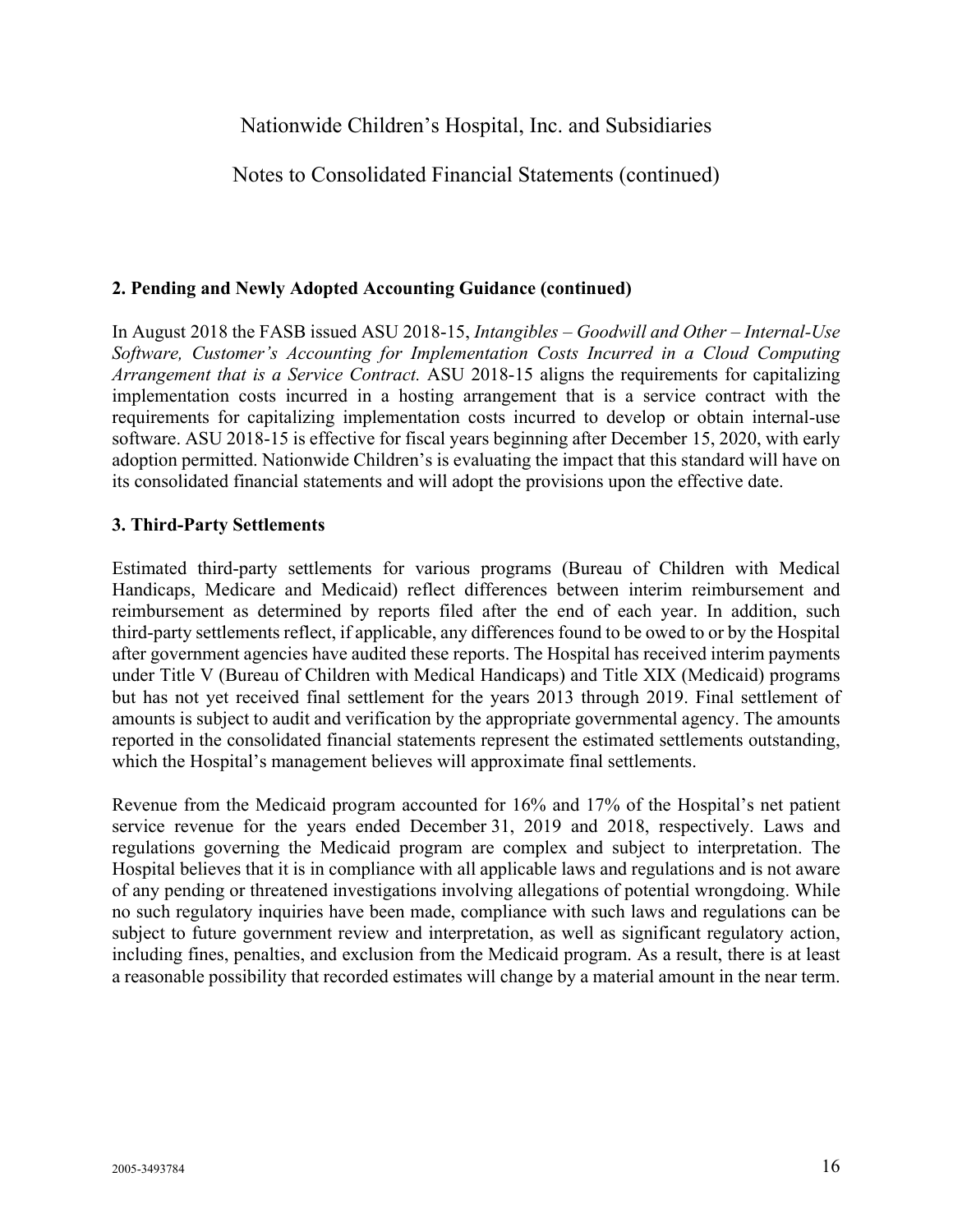Notes to Consolidated Financial Statements (continued)

#### **4. Patient Service Revenue**

Nationwide Children's provides health care services through inpatient, outpatient, and ambulatory care facilities. Patient care service revenue is reported at the amount that reflects the consideration to which Nationwide Children's expects to be entitled in exchange for providing patient care. These amounts are due from patients, third-party payors (including health insurers and government programs), and others and include variable consideration for retroactive revenue adjustments due to settlement of audits, reviews, and investigations. Generally, Nationwide Children's bills the patients and third-party payors several days after the services are performed and/or the patient is discharged from the facility. Revenue is recognized as performance obligations are satisfied.

Performance obligations are determined based on the nature of the services provided by Nationwide Children's. Revenue for performance obligations satisfied over time is recognized based on actual charges incurred in relation to total expected (or actual) charges. Nationwide Children's believes that this method provides a faithful depiction of the transfer of services over the term of the performance obligation based on the inputs needed to satisfy the obligation. Generally, performance obligations satisfied over time relate to patients in the hospital receiving inpatient acute care services. Nationwide Children's measures the performance obligation from admission into the hospital to the point when it is no longer required to provide services to that patient, which is generally at the time of discharge. Revenue for performance obligations satisfied at a point in time is recognized when goods or services are provided and Nationwide Children's does not believe it is required to provide additional goods or services to the patient.

Because all of its performance obligations relate to contracts with a duration of less than one year, Nationwide Children's has elected to apply the optional exemption provided in FASB ASC 606- 10-50-14(a) and, therefore, is not required to disclose the aggregate amount of the transaction price allocated to performance obligations that are unsatisfied or partially unsatisfied at the end of the reporting period. The unsatisfied or partially unsatisfied performance obligations referred to above are primarily related to inpatient acute care services at the end of the reporting period. The performance obligations for these contracts are generally completed when the patients are discharged, which generally occurs within days or weeks of the end of the reporting period.

Nationwide Children's uses a portfolio approach to account for categories of patient contracts as a collective group, rather than recognizing revenue on an individual contract basis. The portfolios consist of major payor classes for inpatient revenue and outpatient revenue. Based on the historical collection trends and other analysis, Nationwide Children's believes that revenue recognized by utilizing the portfolio approach approximates the revenue that would have been recognized if an individual contract approach were used.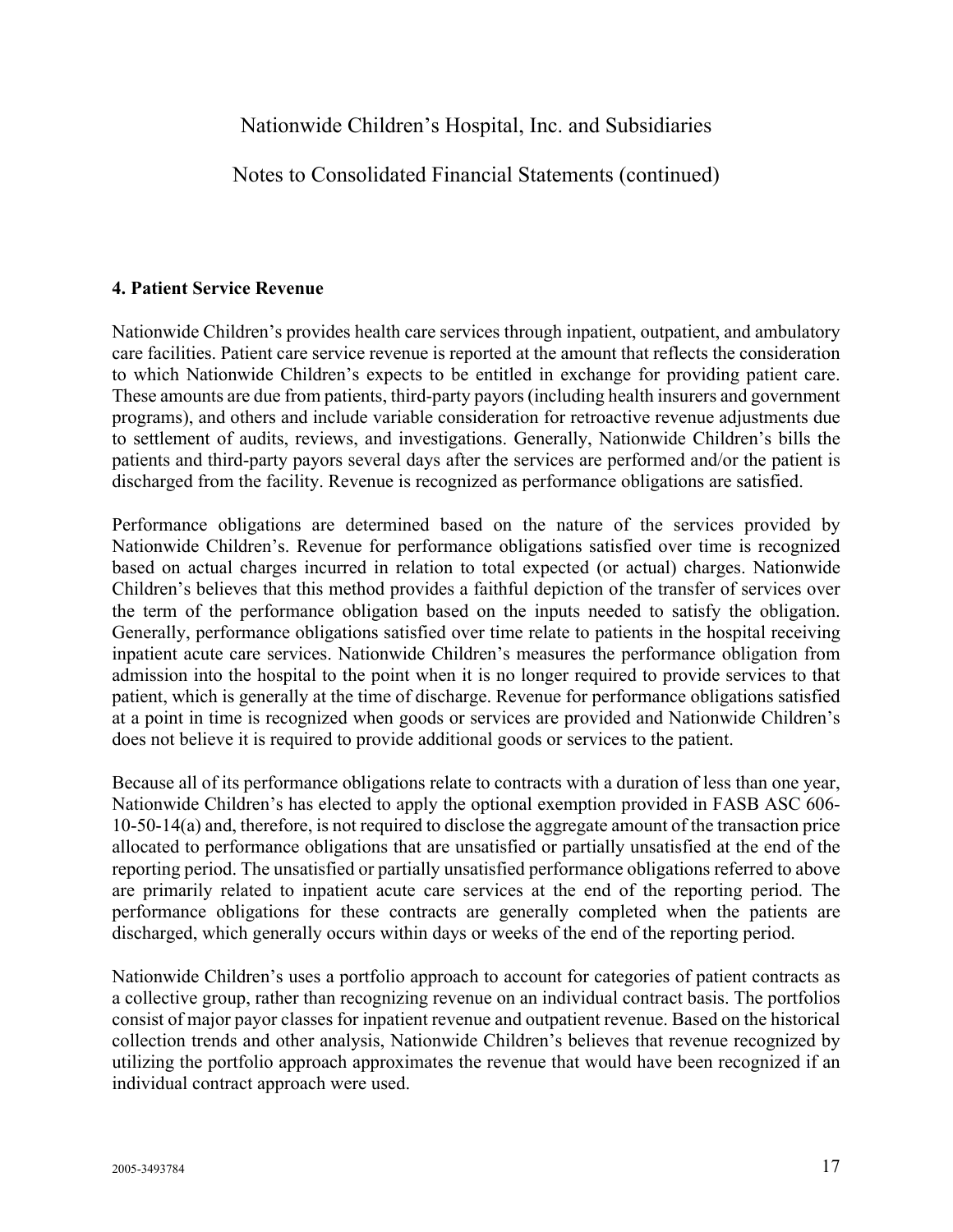Notes to Consolidated Financial Statements (continued)

### **4. Patient Service Revenue (continued)**

Nationwide Children's determines the transaction price based on standard charges for goods and services provided, reduced by explicit price concessions provided to third-party payors, discounts provided to uninsured patients in accordance with Nationwide Children's policy, and/or implicit price concessions provided to uninsured patients. Nationwide Children's determines its estimates of explicit price concessions based on contractual agreements, its discount policy, and historical experience. Nationwide Children's determines its estimate of implicit price concessions based on its historical collection experience with each class of patients.

Revenue from third-party payors is subject to retroactive adjustments due to audits, reviews, changes in program administration and rules, and outcome of litigation. These settlements are estimated based on the agreement with the payor and correspondence, which includes an assessment to ensure it is probable that a significant reversal in the amount of cumulative revenue recognition will not occur when the uncertainty associated with the retroactive adjustments is subsequently resolved.

Agreements with third-party payors typically provide for payments at amounts less than established charges. The following is a summary of the payment arrangements with major thirdparty payors:

**Commercial**: Payment agreements with certain commercial insurance carriers, health maintenance organizations, and preferred provider organizations provide for payment using prospectively determined rates per discharge, discounts from established charges, and prospectively determined daily rates.

**Medicaid**: Reimbursements for Medicaid services are generally paid at prospectively determined rates per discharge, per occasion of service, or per covered member.

The Ohio Department of Medicaid administers a federally sponsored program, which provides additional reimbursement to hospitals that serve a disproportionate share of indigent patients (Care Assurance Program). The current program allocation formula generally is based on individual hospitals' components of indigent care in relation to statewide totals. Future funding of the Care Assurance Program is contingent on annual governmental approval, and the program's long-term existence is uncertain.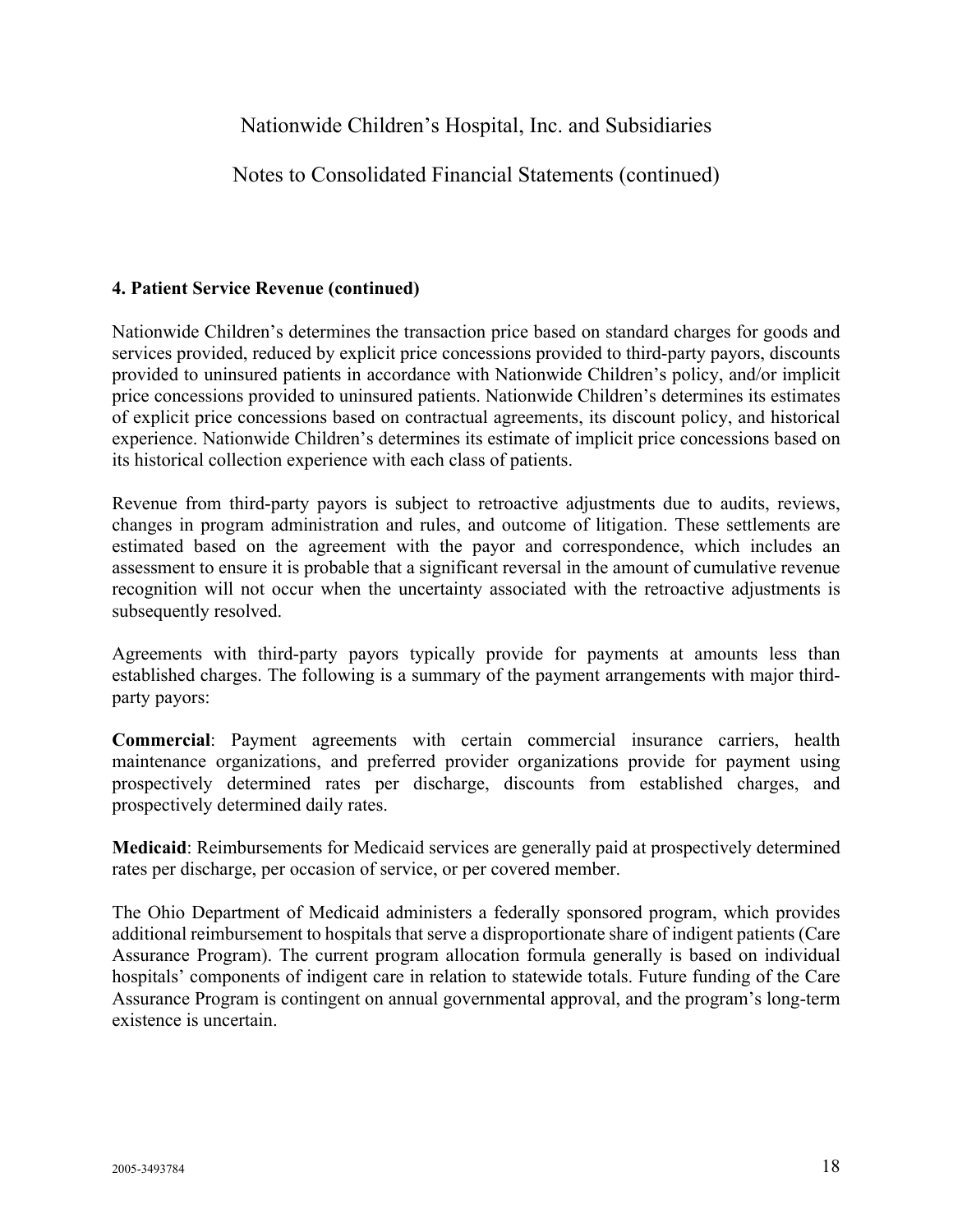Notes to Consolidated Financial Statements (continued)

### **4. Patient Service Revenue (continued)**

For the years ended December 31, 2019 and 2018, revenue recognized related to this program was recorded within patient service revenue in the consolidated statements of operations and changes in net assets, totaling \$33,742,000 and \$52,345,000, with offsetting HCAP assessments of \$7,168,000 and \$6,733,000, respectively. Nationwide Children's has recorded a liability of \$57,394,000 in other long-term liabilities in the consolidated balance sheets as of December 31, 2019 and 2018, related to this program. Of this amount, \$30,676,000 relates to 2015 and \$26,718,000 relates to 2014, based on information provided by the Ohio Department of Medicaid during 2015.

**Self Pay**: Generally, patients who are covered by third-party payors are responsible for related deductibles and coinsurance, which vary in amount. Nationwide Children's also provides services to uninsured patients, and offers those uninsured patients a discount, either by policy or law, from standard charges. Nationwide Children's estimates the transaction price for patients with deductibles and coinsurance and from those who are uninsured based on historical experience and current market conditions. The initial estimate of the transaction price is determined by reducing the standard charge by any contractual adjustments, discounts, and implicit price concessions. Subsequent changes to the estimate of the transaction price are generally recorded as adjustments to patient service revenue in the period of the change. For the years ended December 31, 2019 and 2018, the changes to the estimates of implicit price concessions for performance obligations satisfied in prior years were not significant. Subsequent changes that are determined to be the result of an adverse change in the patient's ability to pay are recorded as bad debt expense. Bad debt expense for the years ended December 31, 2019 and 2018, was \$480,000 and \$380,000, respectively.

**Other**: Payment agreements with certain governmental insurance carriers, government agencies, and non-government organizations provide for payment using prospectively determined rates per discharge, discounts from established charges, and prospectively determined daily rates.

Patient revenue by major payor source, net of price concessions, for the year ended December 31 are as follows:

|            | 2019           |  | 2018        |  |
|------------|----------------|--|-------------|--|
|            | (In Thousands) |  |             |  |
| Commercial | \$1,187,699    |  | \$1,107,942 |  |
| Medicaid   | 242,268        |  | 238,907     |  |
| Self-pay   | 8,815          |  | 9,669       |  |
| Other      | 30,900         |  | 18,797      |  |
|            | 1,469,682      |  | 1,375,315   |  |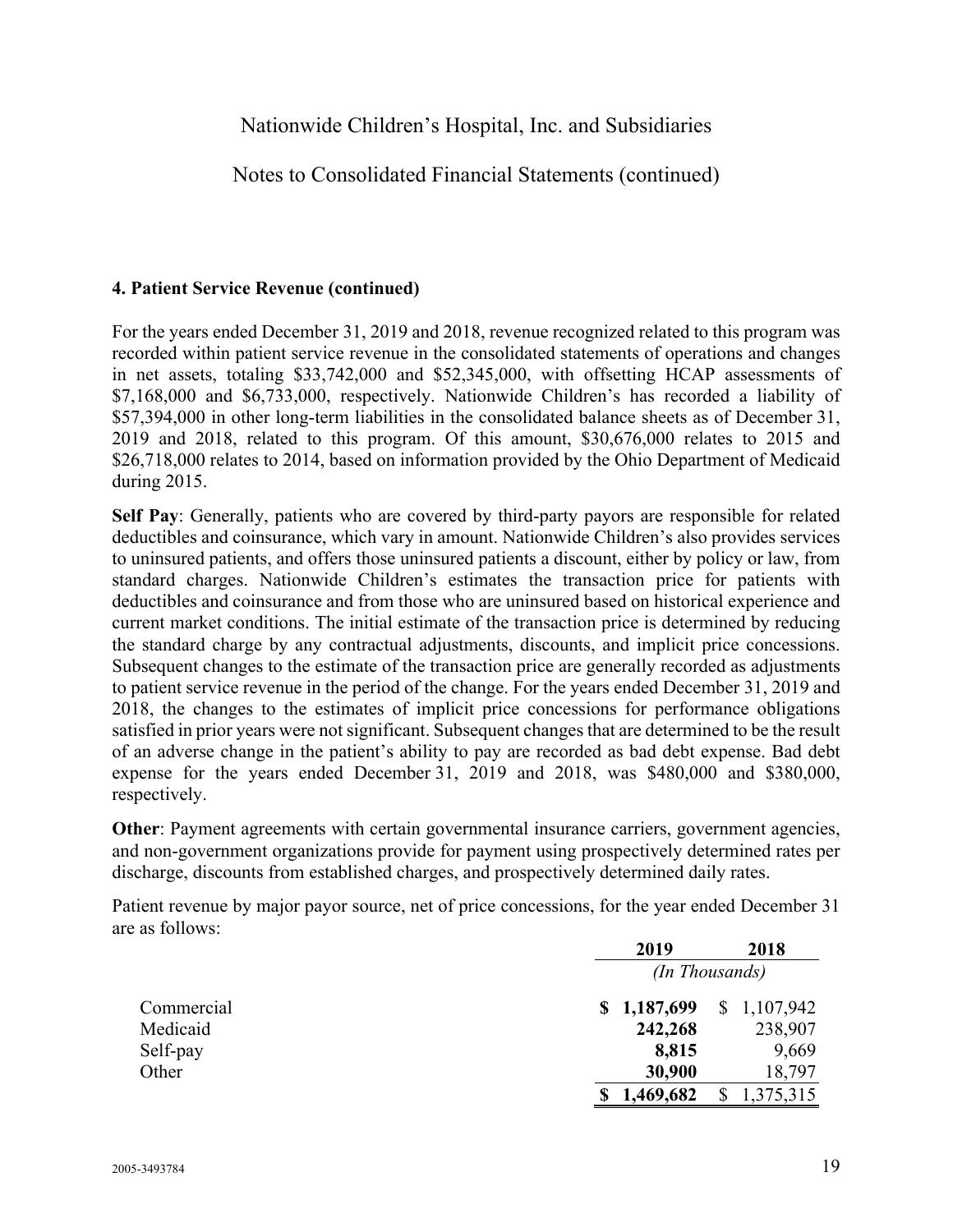### Notes to Consolidated Financial Statements (continued)

#### **4. Patient Service Revenue (continued)**

Nationwide Children's has elected the practical expedient allowed under FASB ASC 606-10-32- 18 and does not adjust the promised amount of consideration from patients and third-party payors for the effects of a significant financing component, due to Nationwide Children's expectation that the period between the time the service is provided to a patient and the time that the patient or a third-party payor pays for that service will be one year or less. However, Nationwide Children's does, in certain instances, enter into payment agreements with patients that allow payments in excess of one year. For those cases, the financing component is not deemed to be significant to the contract.

#### **5. Assets Limited as to Use**

The composition of assets limited as to use recorded value at December 31 is set forth in the following table: **December 31** 

|                            | December 31 |                |        |
|----------------------------|-------------|----------------|--------|
|                            |             | 2019           | 2018   |
|                            |             | (In Thousands) |        |
| Trustee funds:             |             |                |        |
| Cash equivalents           | \$          | 3,387<br>- S   | 4,852  |
| Fixed income:              |             |                |        |
| Mutual funds               |             | 10,290         | 11,248 |
| Equities $-$ mutual funds: |             |                |        |
| Domestic large-cap indexed |             | 5,516          | 6,538  |
| Domestic mid-cap indexed   |             | 914            | 1,071  |
| Domestic small-cap         |             | 1,458          | 1,653  |
| International              |             | 3,315          | 3,697  |
| Commodities fund           |             | 1,136          | 1,319  |
|                            |             | 26,016         | 30,378 |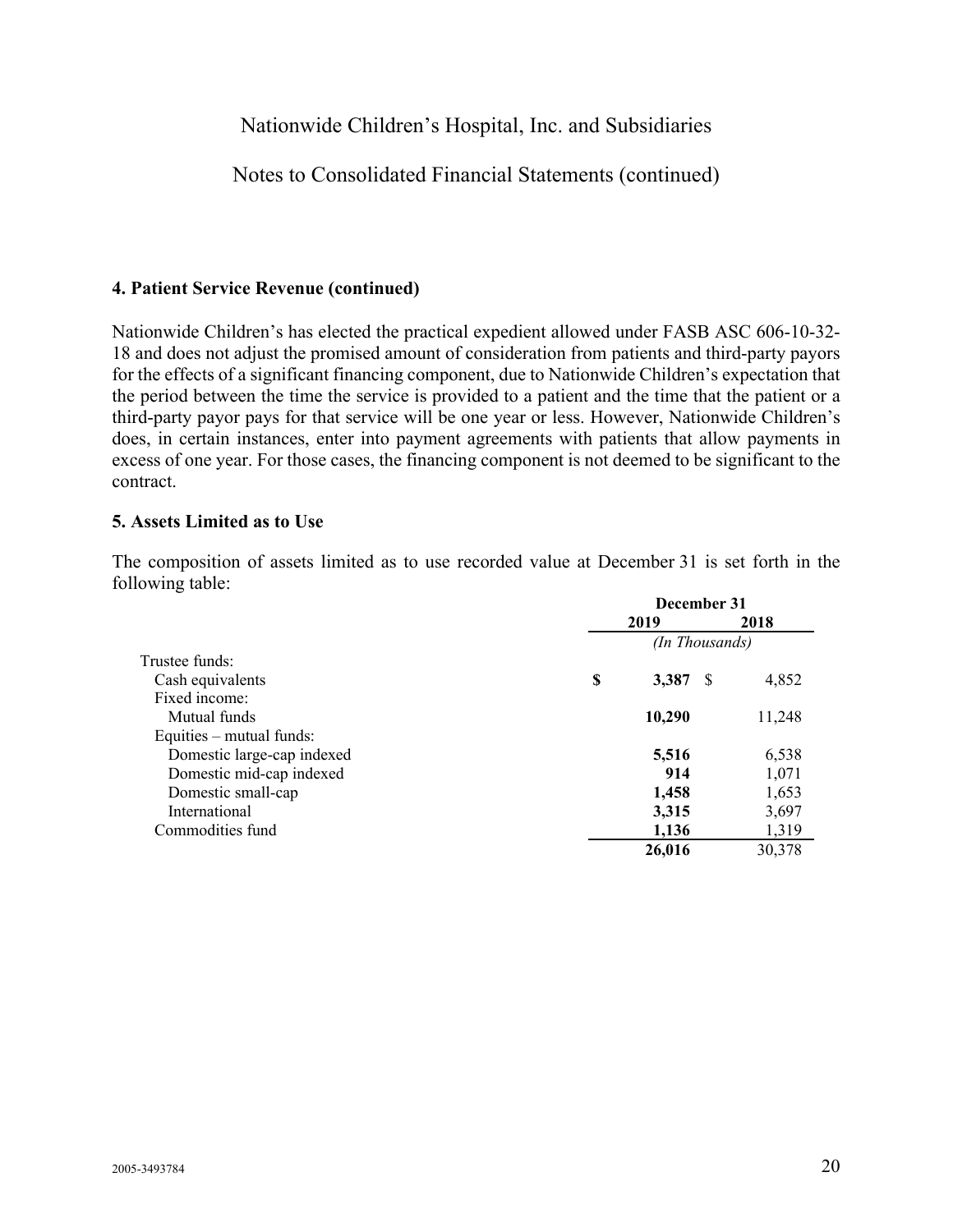# Notes to Consolidated Financial Statements (continued)

## **5. Assets Limited as to Use (continued)**

|                                       | December 31 |    |           |
|---------------------------------------|-------------|----|-----------|
|                                       | 2019        |    | 2018      |
| Board-designated capital improvement: |             |    |           |
| Cash equivalents                      | \$<br>327   | \$ | 197       |
| Fixed income:                         |             |    |           |
| U.S. Treasury notes                   | 12,805      |    | 11,881    |
| U.S. Government agencies              | 1,459       |    | 3,493     |
| Corporate obligations                 | 18,055      |    | 12,538    |
| Foreign obligations                   | 708         |    | 1,251     |
| Mutual funds                          | 6,160       |    | 5,313     |
| Equities - mutual funds:              |             |    |           |
| Domestic large-cap indexed            | 10,494      |    | 8,468     |
| Domestic mid-cap indexed              | 1,740       |    | 1,328     |
| Domestic small-cap                    | 1,393       |    | 1,088     |
| International                         | 6,063       |    | 4,933     |
| Equity securities:                    |             |    |           |
| Domestic small-cap                    | 1,421       |    | 1,124     |
| Commodities fund                      | 2,881       |    | 2,744     |
| Private equity                        | 3,360       |    | 4,638     |
|                                       | 66,866      |    | 58,996    |
| Board-designated other:               |             |    |           |
| Cash equivalents                      | 198,764     |    | 98,624    |
| Fixed income:                         |             |    |           |
| U.S. Treasury bonds                   | 28,256      |    | 20,691    |
| U.S. Treasury notes                   | 64,645      |    | 43,916    |
| U.S. Government agencies              | 35,754      |    | 63,103    |
| Corporate obligations                 | 210,643     |    | 147,172   |
| Foreign obligations                   | 26,799      |    | 24,610    |
| Mutual funds                          | 279,840     |    | 201,828   |
| Equities - mutual funds:              |             |    |           |
| Domestic large-cap indexed            | 846,018     |    | 662,801   |
| Domestic mid-cap indexed              | 135,653     |    | 101,707   |
| Domestic small-cap                    | 108,231     |    | 81,037    |
| International                         | 473,293     |    | 359,068   |
| Equity securities:                    |             |    |           |
| Domestic small-cap                    | 111,759     |    | 83,673    |
| Commodities fund                      | 105,207     |    | 94,897    |
| Private equity and private credit     | 171,303     |    | 127,410   |
|                                       | 2,796,165   |    | 2,110,537 |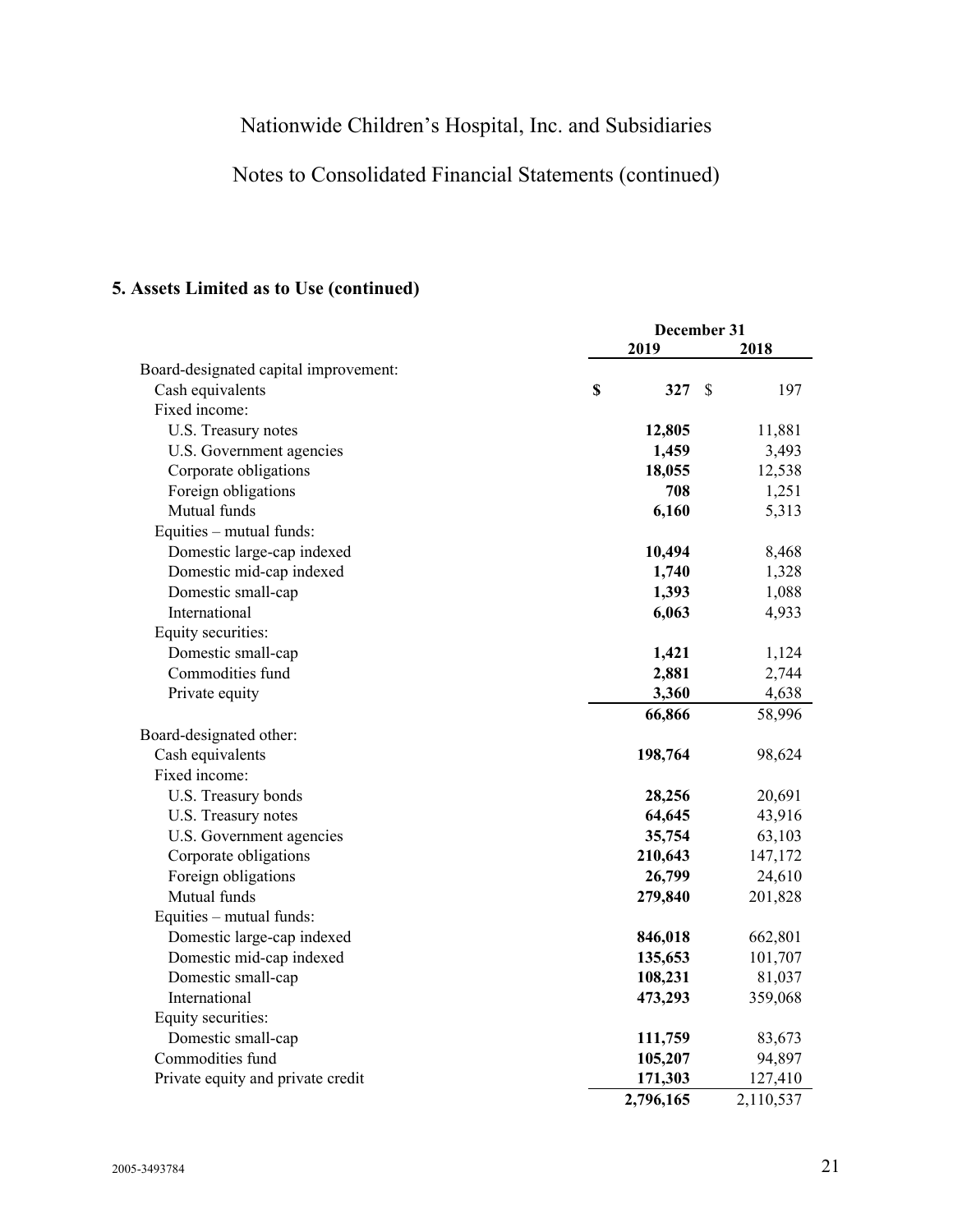## Notes to Consolidated Financial Statements (continued)

#### **5. Assets Limited as to Use (continued)**

|                                |    | December 31 |              |           |  |
|--------------------------------|----|-------------|--------------|-----------|--|
|                                |    | 2019        |              | 2018      |  |
| Donor restricted:              |    |             |              |           |  |
| Cash equivalents               | \$ | 42,893      | <sup>S</sup> | 18,210    |  |
| Fixed income:                  |    |             |              |           |  |
| U.S. Treasury bonds            |    | 2,545       |              | 2,364     |  |
| U.S. Treasury notes            |    | 19,861      |              | 19,196    |  |
| U.S. Government agencies       |    | 4,804       |              | 11,378    |  |
| Corporate obligations          |    | 38,781      |              | 31,778    |  |
| Foreign obligations            |    | 3,192       |              | 4,306     |  |
| Mutual funds                   |    | 28,584      |              | 25,642    |  |
| Equities – mutual funds:       |    |             |              |           |  |
| Domestic large-cap indexed     |    | 84,151      |              | 85,283    |  |
| Domestic mid-cap indexed       |    | 13,995      |              | 13,014    |  |
| Domestic small-cap             |    | 11,429      |              | 10,401    |  |
| International                  |    | 52,717      |              | 45,539    |  |
| Equity securities:             |    |             |              |           |  |
| Domestic small-cap             |    | 11,594      |              | 10,703    |  |
| Commodities fund               |    | 12,644      |              | 14,183    |  |
| Private equity                 |    | 7,845       |              | 7,575     |  |
| Other                          |    | 806         |              | 441       |  |
|                                |    | 335,841     |              | 300,013   |  |
| Total assets limited as to use | S  | 3,224,888   | S.           | 2,499,924 |  |

Nationwide Children's has committed capital yet to be called of approximately \$99,101,000 at December 31, 2019, to private equity and private credit funds over the next four to six years.

As of December 31, 2019 and 2018, assets limited as to use included an investment in a mutual fund equaling approximately 30% of the consolidated investment balance. This passively managed fund is indexed to the S&P 500; therefore, management believes no concentration of credit risk exists with regard to this investment.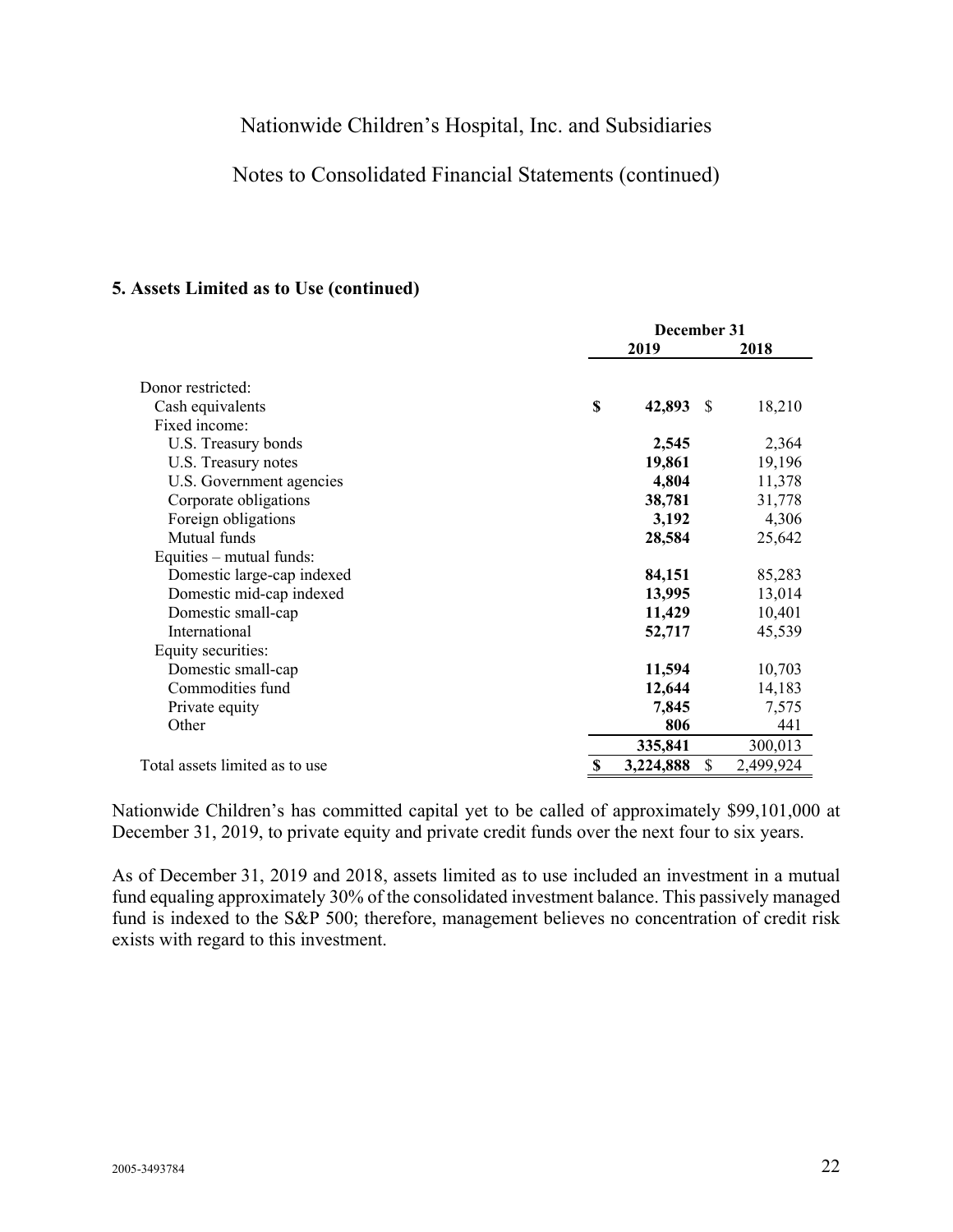## Notes to Consolidated Financial Statements (continued)

#### **5. Assets Limited as to Use (continued)**

The composition of the investment return on board designated and funds held by trustee recognized in the consolidated statements of operations and changes in net assets is as follows for the year ended December 31:

|                                                |    | 2019                  |  | 2018       |  |  |
|------------------------------------------------|----|-----------------------|--|------------|--|--|
|                                                |    | <i>(In Thousands)</i> |  |            |  |  |
| Investment return – net:                       |    |                       |  |            |  |  |
| Dividend and interest income                   | S  | $60,722$ \$           |  | 47,072     |  |  |
| Realized gains on the sale of investments, net |    | 54,804                |  | 40,725     |  |  |
| Unrealized gains (losses) on investments, net  |    | 344,815               |  | (232, 027) |  |  |
|                                                | -S | 460,341               |  | (144, 230) |  |  |

#### **6. Fair Value Measurements**

Below is the fair value hierarchy that categorizes into three levels the inputs to valuation techniques that are used to measure fair value:

- Level 1 includes observable inputs that reflect quoted prices for identical assets or liabilities in active markets at the measurement date.
- Level 2 includes observable inputs for assets or liabilities other than quoted prices included in Level 1, and valuation techniques that use prices for similar assets and liabilities.
- Level 3 includes unobservable inputs that reflect the reporting entity's estimates of the assumptions that market participants would use in pricing the asset or liability (including assumptions about risk).

Management's assessment of the significance of a particular input to the fair value measurement in its entirety requires judgment and considers factors specific to the asset or liability.

Cash and cash equivalents principally are invested in money market funds. The money market funds are valued at their net asset value. Net asset value is equal to the fair value of each money market fund's investments and other assets, less liabilities, divided by the number of fund shares.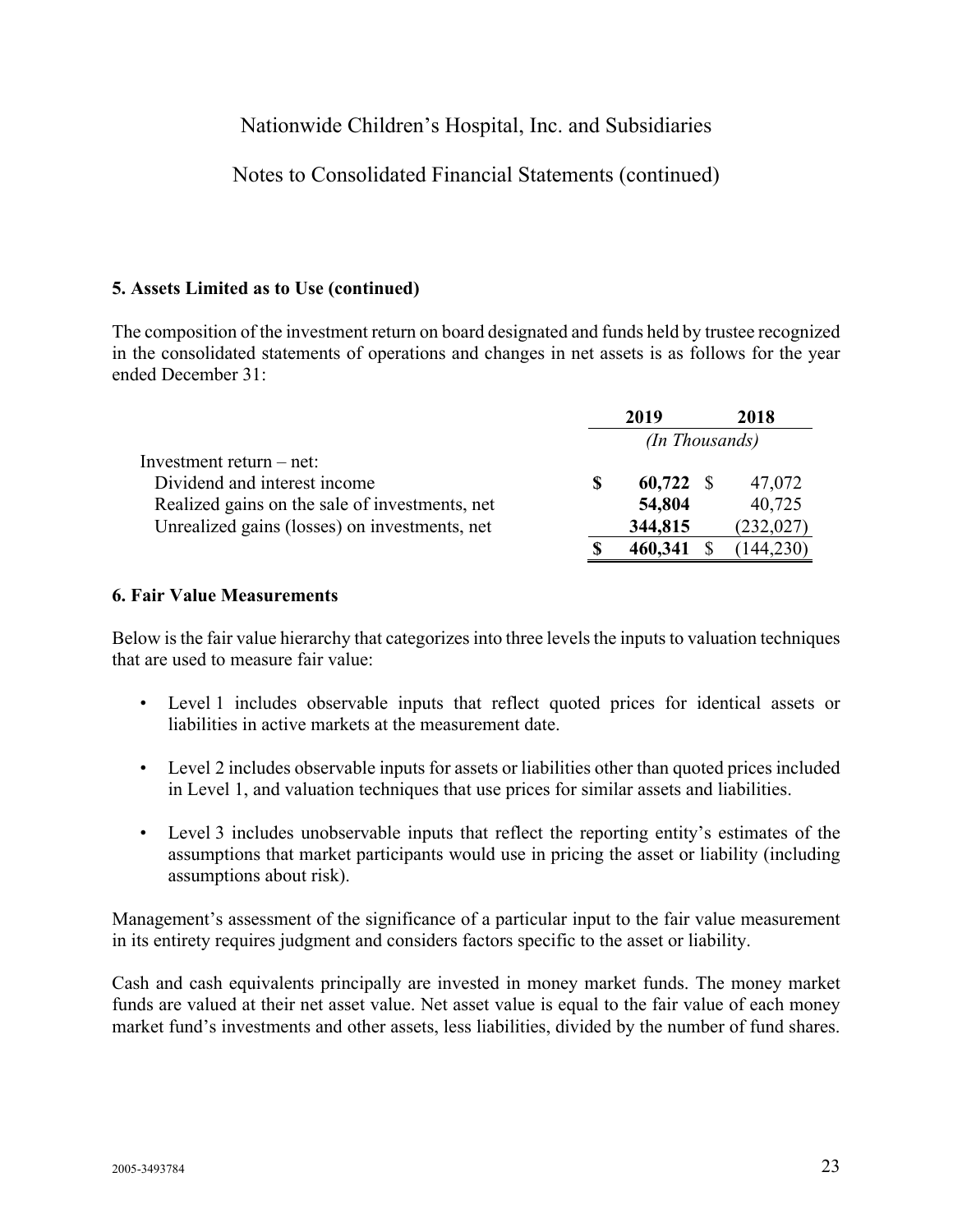### Notes to Consolidated Financial Statements (continued)

#### **6. Fair Value Measurements (continued)**

The money market funds are comprised of highly liquid investments with maturities of three months or less at date of acquisition and are classified as Level 1 instruments. Equity securities and mutual funds are valued at the closing price on the exchange where the security principally is traded, a market-based valuation technique. The instruments are classified as Level 1, because quoted prices in active markets are available. Nationwide Children's does not adjust quoted prices for such instruments.

U.S. Treasury bonds, U.S. Treasury notes, U.S. Government agencies, and corporate obligations are valued based upon a compilation of primarily observable market information or quoted prices that are not active. Foreign obligations are valued using vendor-evaluated prices. Because the evaluated prices for these fixed-income securities are based upon observable inputs, such as available trade information, spreads, bids and offers, broker feeds and reported trades, adjustments for corporate actions, and benchmark yields, instruments in these categories are classified as Level 2 securities. For interest rate swap liabilities, the Corporation uses a discounted cash flow analysis, incorporating interest rates and London Interbank Offered Rate (LIBOR) curves when assessing fair value, an income-based valuation technique. Such instruments generally are classified as Level 2 securities. The commodities fund, private equity and private credit investments are accounted for using the equity method of accounting. These investments (commodities fund of \$121,868,000 and \$113,143,000 at December 31, 2019 and 2018, respectively, and private equity and private credit totaling \$182,508,000 and \$139,623,000 at December 31, 2019 and 2018, respectively) are not required to be marked to fair value on a recurring basis and, therefore, are not included in the accompanying tables. The carrying values of these investments are based on valuations provided by the administrators of the specific financial instruments. The underlying investments in these financial instruments may include marketable debt and equity securities, commodities, foreign currencies, derivatives, and private equity investments. The underlying investments are subject to various risks, including market, credit, liquidity, and foreign exchange risk. Nationwide Children's believes the carrying amount of these financial instruments in the consolidated balance sheets is a reasonable estimate of its ownership interest in the private equities. Because some of these financial instruments are not readily marketable, the estimated carrying value is subject to uncertainty and, therefore, may differ from the value that would have been used had a public market for such financial instruments existed. Nationwide Children's risk related to private equities is limited to its carrying value plus amounts committed to private equity as disclosed in Note 5. The private equity investments also have certain liquidity restrictions which generally range for the life of the fund. Once capital is contributed to a private equity fund, distribution timing is subject to the manager during the life of the fund.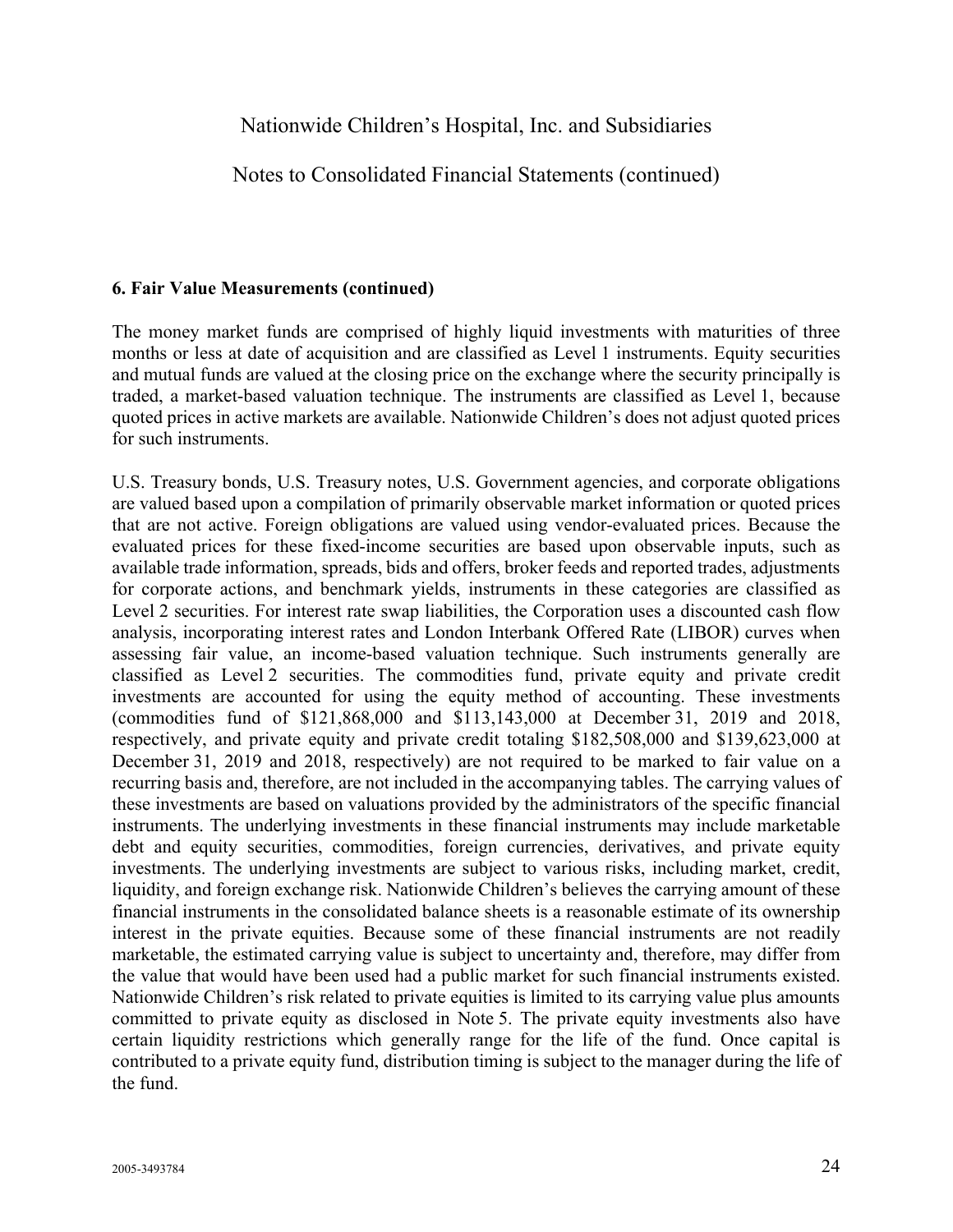### Notes to Consolidated Financial Statements (continued)

#### **6. Fair Value Measurements (continued)**

The carrying amounts of the variable rate, long-term debt, as detailed in Note 8, approximate their fair values. The fair value of the fixed-rate, long-term debt is estimated using a discounted cash flow analysis, based on current incremental borrowing rates for similar types of borrowing arrangements. The fair value of the fixed rate, long-term debt at December 31, 2019 and 2018, is approximately \$563,133,000 (carrying value \$505,360,000) and \$390,897,000 (carrying value \$365,470,000), respectively. Nationwide Children's debt obligations are classified consistent with Level 2 of the fair value hierarchy.

The following tables set forth Nationwide Children's assets and liabilities measured at fair value on a recurring basis as of December 31, aggregated by the level in the fair valued hierarchy within which those measurements are measured:

|                               | 2019        |           |             |         |                |             |                   |
|-------------------------------|-------------|-----------|-------------|---------|----------------|-------------|-------------------|
|                               |             |           |             |         |                |             | <b>Total Fair</b> |
|                               |             | Level 1   |             | Level 2 | Level 3        |             | Value             |
|                               |             |           |             |         | (In Thousands) |             |                   |
| <b>Assets</b>                 |             |           |             |         |                |             |                   |
| Cash and cash equivalents     | \$          | 245,371   | -S          |         | \$             | \$          | 245,371           |
| Fixed income:                 |             |           |             |         |                |             |                   |
| U.S. Treasury bonds           |             |           |             | 30,801  |                |             | 30,801            |
| U.S. Treasury notes           |             |           |             | 97,311  |                |             | 97,311            |
| U.S. Government agencies      |             |           |             | 42,017  |                |             | 42,017            |
| Corporate obligations         |             |           |             | 267,479 |                |             | 267,479           |
| Foreign obligations           |             |           |             | 30,699  |                |             | 30,699            |
| Mutual funds                  |             | 321,438   |             | 3,436   |                |             | 324,874           |
| Equities - mutual funds:      |             |           |             |         |                |             |                   |
| Domestic large-cap indexed    |             | 946,179   |             |         |                |             | 946,179           |
| Domestic mid-cap indexed      |             | 152,302   |             |         |                |             | 152,302           |
| Domestic small-cap            |             | 122,511   |             |         |                |             | 122,511           |
| International                 |             | 535,388   |             |         |                |             | 535,388           |
| Equities – domestic small-cap |             | 124,774   |             |         |                |             | 124,774           |
| Technology commercialization  |             | 400       |             |         |                |             | 400               |
| Other                         |             |           |             | 806     |                |             | 806               |
| Total assets                  |             | 2,448,363 | $\mathbf S$ | 472,549 | S              | \$          | 2,920,912         |
| <b>Liabilities</b>            |             |           |             |         |                |             |                   |
| Interest rate swaps           | \$          |           | \$          | 34,865  | \$             | \$          | 34,865            |
| <b>Total liabilities</b>      | $\mathbf S$ |           | $\mathbf S$ | 34,865  | $\mathbf S$    | $\mathbf S$ | 34,865            |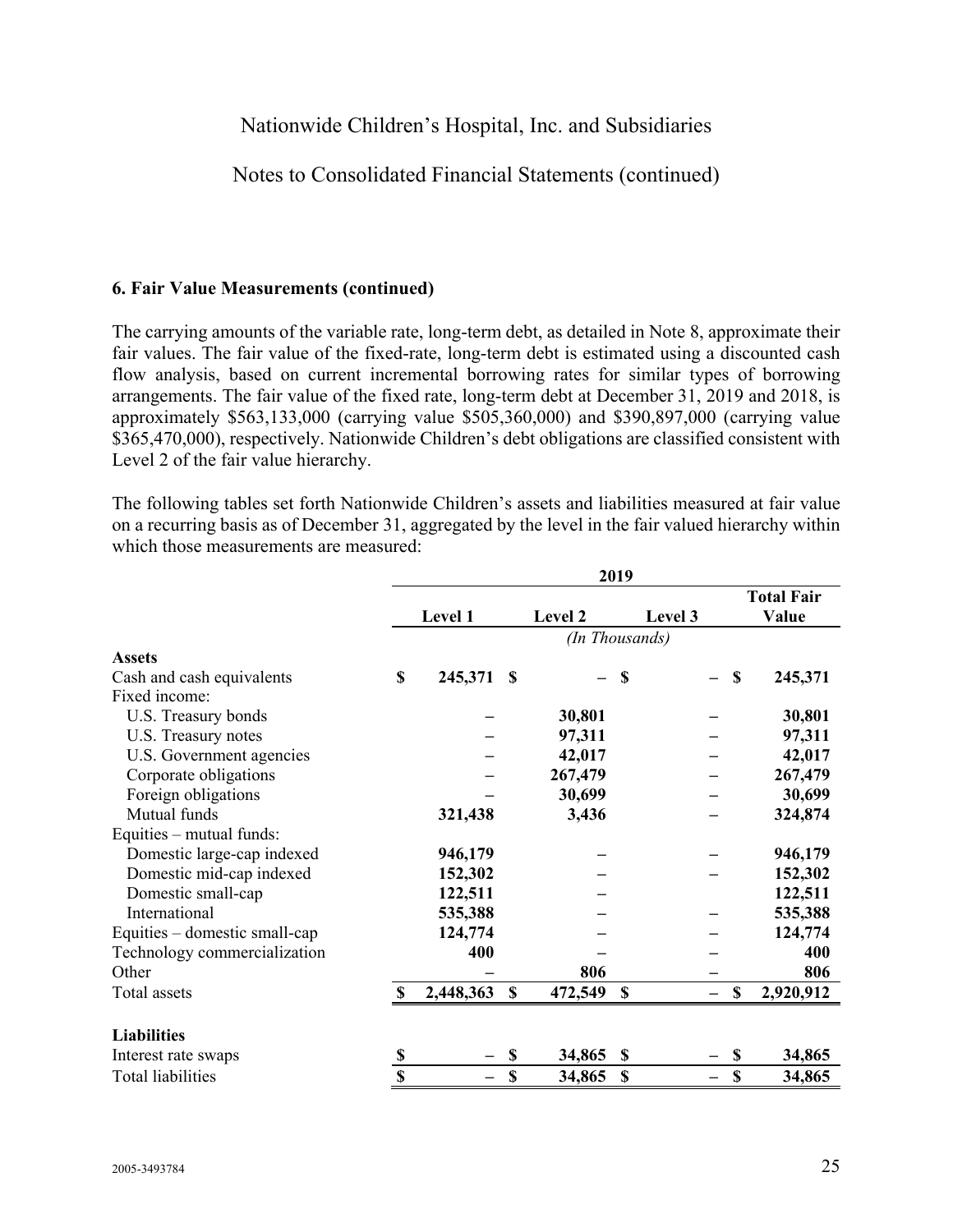## Notes to Consolidated Financial Statements (continued)

### **6. Fair Value Measurements (continued)**

|                               |              | 2018      |      |         |                |                          |
|-------------------------------|--------------|-----------|------|---------|----------------|--------------------------|
|                               |              |           |      |         |                | <b>Total Fair</b>        |
|                               |              | Level 1   |      | Level 2 | Level 3        | Value                    |
|                               |              |           |      |         | (In Thousands) |                          |
| <b>Assets</b>                 |              |           |      |         |                |                          |
| Cash and cash equivalents     | $\mathbb{S}$ | 121,883   | - \$ |         | \$             | $\mathcal{S}$<br>121,883 |
| Fixed income:                 |              |           |      |         |                |                          |
| U.S. Treasury bonds           |              |           |      | 23,055  |                | 23,055                   |
| U.S. Treasury notes           |              |           |      | 74,993  |                | 74,993                   |
| U.S. Government agencies      |              |           |      | 77,974  |                | 77,974                   |
| Corporate obligations         |              |           |      | 191,488 |                | 191,488                  |
| Foreign obligations           |              |           |      | 30,167  |                | 30,167                   |
| Mutual funds                  |              | 239,082   |      | 4,949   |                | 244,031                  |
| Equities – mutual funds:      |              |           |      |         |                |                          |
| Domestic large-cap indexed    |              | 763,090   |      |         |                | 763,090                  |
| Domestic mid-cap indexed      |              | 117,120   |      |         |                | 117,120                  |
| Domestic small-cap            |              | 94,179    |      |         |                | 94,179                   |
| International                 |              | 413,237   |      |         |                | 413,237                  |
| Equities – domestic small-cap |              | 95,500    |      |         |                | 95,500                   |
| Technology commercialization  |              | 1,389     |      |         |                | 1,389                    |
| Other                         |              |           |      | 441     |                | 441                      |
| Total assets                  |              | 1,845,480 | \$   | 403,067 | \$             | \$<br>2,248,547          |
|                               |              |           |      |         |                |                          |
| <b>Liabilities</b>            |              |           |      |         |                |                          |
| Interest rate swaps           | \$           |           | \$   | 22,951  | \$             | \$<br>22,951             |
| Total liabilities             | \$           |           | \$   | 22,951  | \$             | \$<br>22,951             |

The carrying values of cash and cash equivalents, accounts receivable, accounts payable and accrued expenses are reasonable estimates of fair value due to the short-term nature of these financial instruments.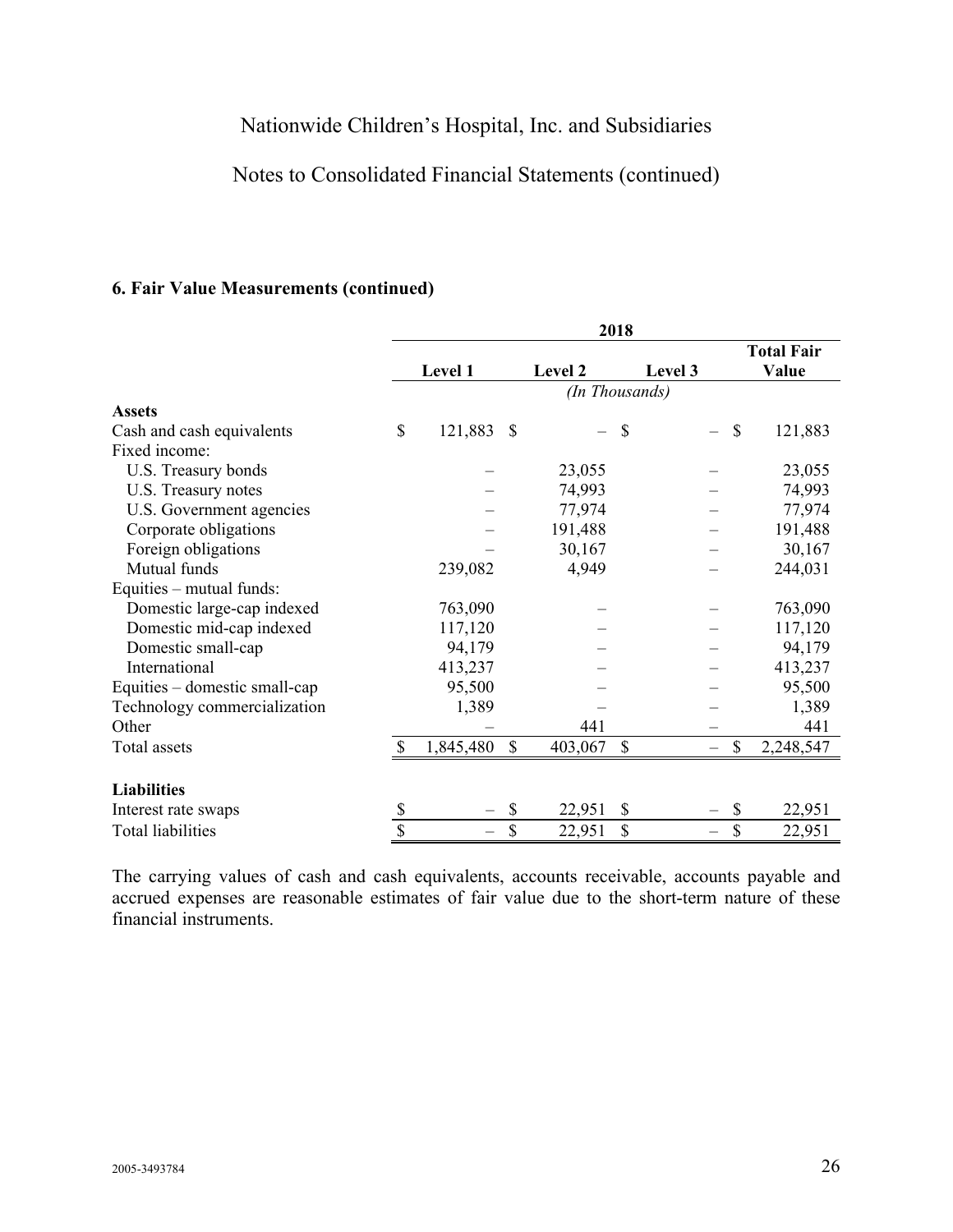## Notes to Consolidated Financial Statements (continued)

#### **7. Professional Liability Self-Insurance and Litigation**

Nationwide Children's is subject to threatened legal actions, which arise in the normal course of its operating activities. Nationwide Children's risk management program regularly monitors its operations for potential claims. Various claimants have asserted professional and patient general liability claims for incidents that may give rise to litigation against Nationwide Children's. The claims are in various stages of evaluation and some ultimately may be brought to trial. There are also known incidents that have occurred through December 31, 2019, which may result in the assertion of additional claims, and there may be other claims related to unreported incidents arising from services provided to patients as of December 31, 2019.

Nationwide Children's has employed independent actuaries to estimate the ultimate cost, if any, of the settlement of such claims. Accrued professional liability losses have been discounted at an annual rate of 1.45% at December 31, 2019 and 2018, and, in management's opinion, provide adequate reserves for loss contingencies. As the actuarially determined accrual for professional and general liability is an estimate, the possibility exists that the estimate could be revised by a material amount in the near term.

To fund its self-insurance liability, Nationwide Children's maintains a trustee-held investment fund. Under the trust agreement, the trust assets can only be used for payment of professional and patient general liability losses, related expenses, and the cost of administering the trust.

On June 6, 2014, the United States Department of Treasury (DOT) concluded that the Hospital had violated certain provisions of the Code of Federal Regulations, which governs the use of the State and Local Government Series (SLGS) securities over a period from 2008 through 2012 in connection with advanced refunding of tax-exempt debt. As a consequence, the DOT suspended the Hospital from participating in the SLGS program for five years, with the possibility of a waiver with respect to certain purchases of SLGS securities. The Hospital disagreed with the DOT's decision, but elected not to contest the conclusion or suspension in court. On May 13, 2016, the United States Department of Justice (DOJ) informed the Hospital of its intention to investigate the Hospital's use of SLGS securities under the False Claims Act. The investigation remains in its early stages, and the Hospital has had only preliminary discussions with the DOJ. At this time, the Hospital cannot predict the outcome of the DOJ investigation, including the materiality of any potential monetary consequences, and the Hospital cannot presently estimate the amount of contingent liability, if any, and therefore no amount has been recognized in the consolidated financial statements. The DOJ's investigation and related future claims, if any, if decided adversely to the interests of the Hospital, could be material to the Hospital.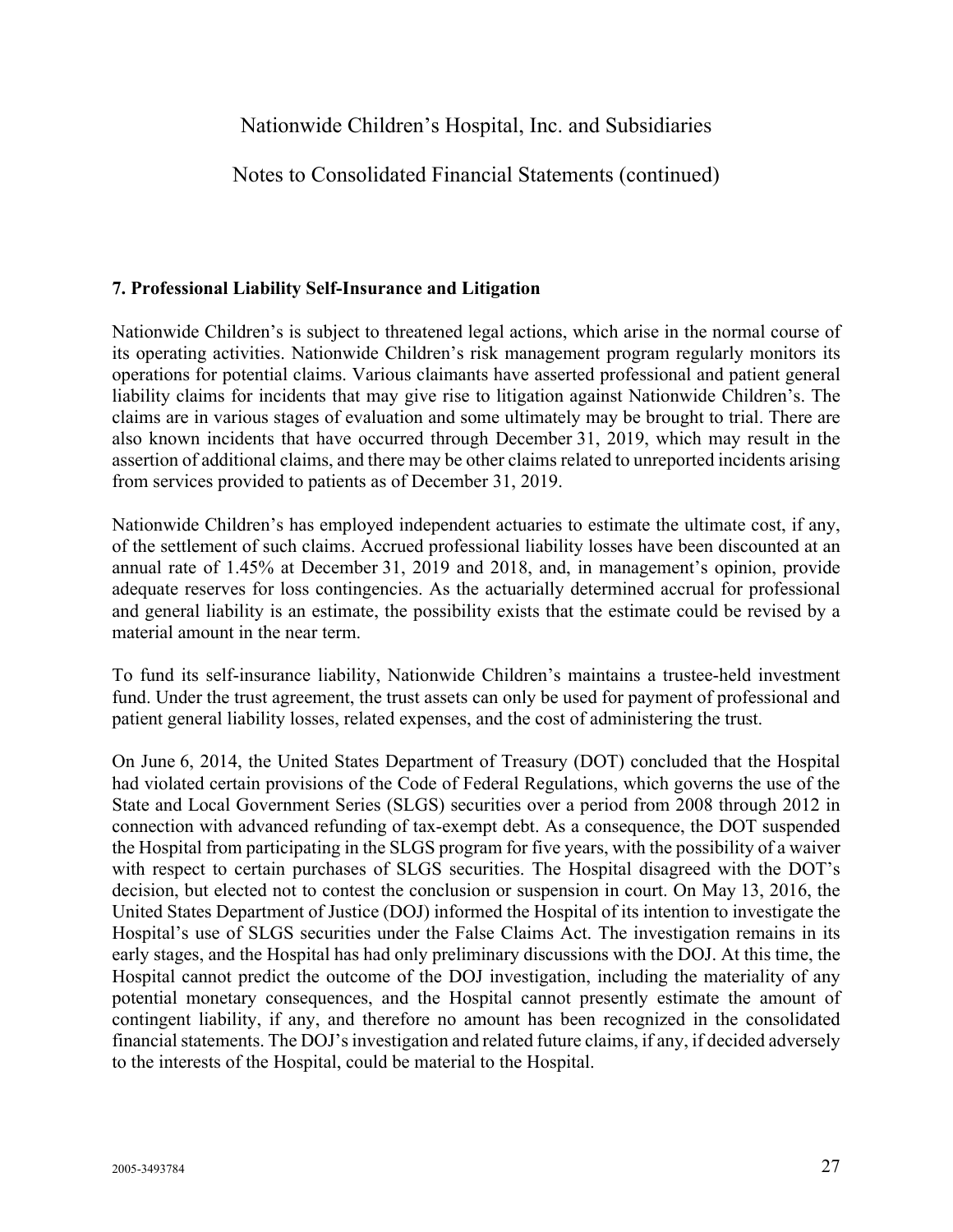# Notes to Consolidated Financial Statements (continued)

## **8. Long-Term Debt**

Long-term debt consisted of the following at December 31:

|                                                                     |             | 2019           | 2018          |  |
|---------------------------------------------------------------------|-------------|----------------|---------------|--|
|                                                                     |             | (In Thousands) |               |  |
| Hospital Improvement Revenue and Improvement<br>Bonds, Series 2019A | \$          | 51,850         | \$            |  |
| Hospital Improvement Revenue and Improvement<br>Bonds, Series 2019B |             | 92,150         |               |  |
| Hospital Revenue Refunding and Improvement                          |             |                |               |  |
| Bonds, Series 2017A                                                 |             | 93,290         | 93,290        |  |
| Hospital Revenue Refunding and Improvement                          |             |                |               |  |
| Bonds, Variable Rate Demand, Series 2017B                           |             | 45,615         | 45,875        |  |
| Hospital Revenue Refunding Bonds, Adjustable                        |             |                |               |  |
| Rate, Series 2016A                                                  |             | 8,100          | 9,295         |  |
| Hospital Revenue Refunding Bonds, Adjustable                        |             |                |               |  |
| Rate, Series 2016B                                                  |             | 28,155         | 29,975        |  |
| Hospital Revenue Refunding Bonds, Series 2016C                      |             | 128,960        | 129,290       |  |
| Hospital Improvement Revenue Bonds, Series 2015A                    |             | 75,000         | 75,000        |  |
| Hospital Improvement Revenue Bonds, Variable Rate                   |             |                |               |  |
| Demand, Series 2015B                                                |             | 25,000         | 25,000        |  |
| Hospital Revenue Refunding Bonds, Variable Rate                     |             |                |               |  |
| Demand, Series 2014A                                                |             | 10,735         | 12,405        |  |
| Hospital Revenue Refunding Bonds, Adjustable                        |             |                |               |  |
| Rate, Series 2014B                                                  |             | 45,580         | 45,580        |  |
| Hospital Revenue Refunding Bonds, Variable Rate                     |             |                |               |  |
| Demand, Series 2013A                                                |             | 34,345         | 35,990        |  |
| Hospital Revenue Refunding Bonds, Variable Rate                     |             |                |               |  |
| Demand, Series 2013B                                                |             | 15,675         | 16,965        |  |
| Hospital Improvement Revenue Bonds, Series 2012A                    |             | 64,110         | 65,705        |  |
| Hospital Improvement Revenue Bonds, Series 2009                     |             |                | 2,185         |  |
| Hospital Improvement Revenue Bonds, Variable                        |             |                |               |  |
| Rate Demand, Series 2008B                                           |             | 43,280         | 43,585        |  |
| Finance lease obligations                                           |             | 1,905          |               |  |
| Total long-term debt, including current portion                     |             | 763,750        | 630,140       |  |
| Bond discounts, premium and issuance cost – net                     |             | 37,030         | 17,555        |  |
| Less current portion of bonds and finance lease obligations         |             | (111, 284)     | (80, 575)     |  |
|                                                                     | $\mathbf S$ | 689,496        | \$<br>567,120 |  |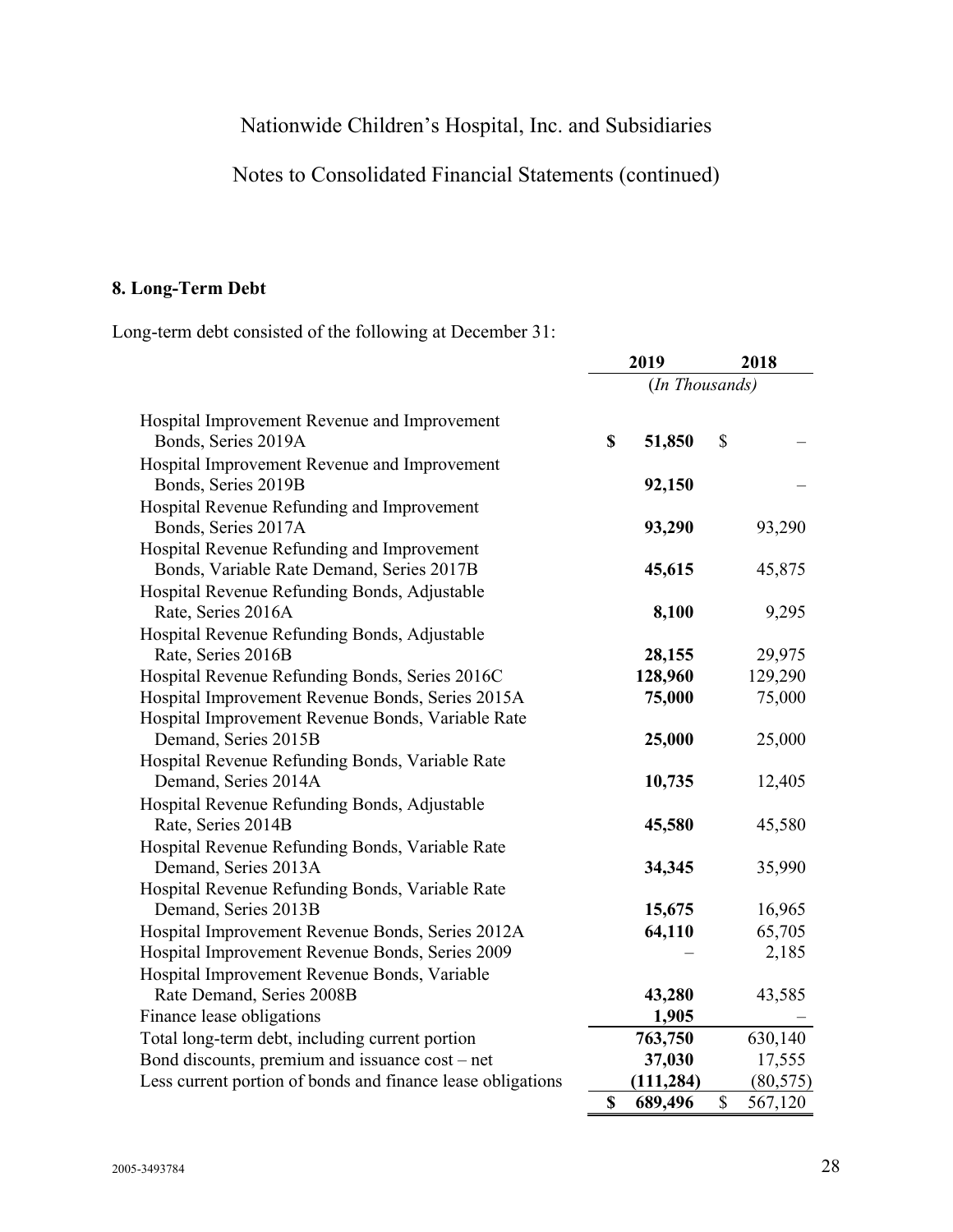Notes to Consolidated Financial Statements (continued)

### **8. Long-Term Debt (continued)**

In November 2019, the County of Franklin, Ohio (the County) issued \$51,850,000 of Hospital Improvement Revenue Bonds (the 2019A Bonds). The 2019A Bonds consisted of \$51,850,000 term bonds due in 2048. The term bonds bear annual interest at 5%. The 2019A Bonds were issued for the purpose of financing a portion of the cost of acquiring, constructing, equipping, installing and improving certain Hospital facilities.

In November 2019, the County of Franklin, Ohio (the County) issued \$92,150,000 of Hospital Improvement Revenue Bonds (the 2019B Bonds). The 2019B Bonds consisted of \$92,150,000 term bonds due in 2050. The term bonds are taxable and bear annual interest at 3.38%. The 2019B Bonds were issued for the purpose of financing a portion of the cost of acquiring, constructing, equipping, installing and improving certain Hospital facilities, and a portion of the proceeds were used to fund the interest rate swap termination payment described below. In March 2019, Nationwide Children's entered into a taxable interest rate swap agreement with the intent of hedging the interest rate risk related to the 2019B Bonds. The notional amount of this agreement was \$75,000,000. The agreement was terminated in November 2019, and the fair value of the swap resulted in a termination payment of approximately \$15,408,000 and is included in other nonoperating gains (losses) – net for the year ended December 31, 2019.

In November 2017, the County of Franklin, Ohio (the County) issued \$93,290,000 of Hospital Revenue Refunding and Improvement Bonds (the 2017A Bonds). The 2017A Bonds consisted of \$68,825,000 serial bonds as of December 31, 2019 and 2018, maturing in varying amounts from 2028 through 2039; \$12,935,000 of term bonds due in 2044; and \$11,530,000 of term bonds due in 2047. The serial bonds bear annual interest at rates ranging from 3.125% to 5% as of December 31, 2019 and 2018. The term bonds due in 2044 and 2047 bear annual interest at 4%. The 2017A Bonds were issued for the purpose of financing a portion of the cost of acquiring, constructing, equipping, installing and improving certain Hospital facilities, and for the current refunding of a portion of the 2008D bonds.

In November 2017, the County issued \$46,150,000 of Hospital Revenue Refunding and Improvement Bonds (the 2017B Bonds). These bonds were purchased by a bank to which Nationwide Children's made varying principal payments beginning on November 1, 2018, and ending on November 1, 2019, at which time the bank purchase agreement was terminated. The bonds bear annual interest at an adjustable rate, which was 1.63% and 2.61% at December 31, 2019 and 2018, respectively. The 2017B Bonds were issued for the purpose of financing a portion of the cost of acquiring, constructing, equipping, installing and improving certain Hospital facilities, and for the current refunding of a portion of the 2008D bonds.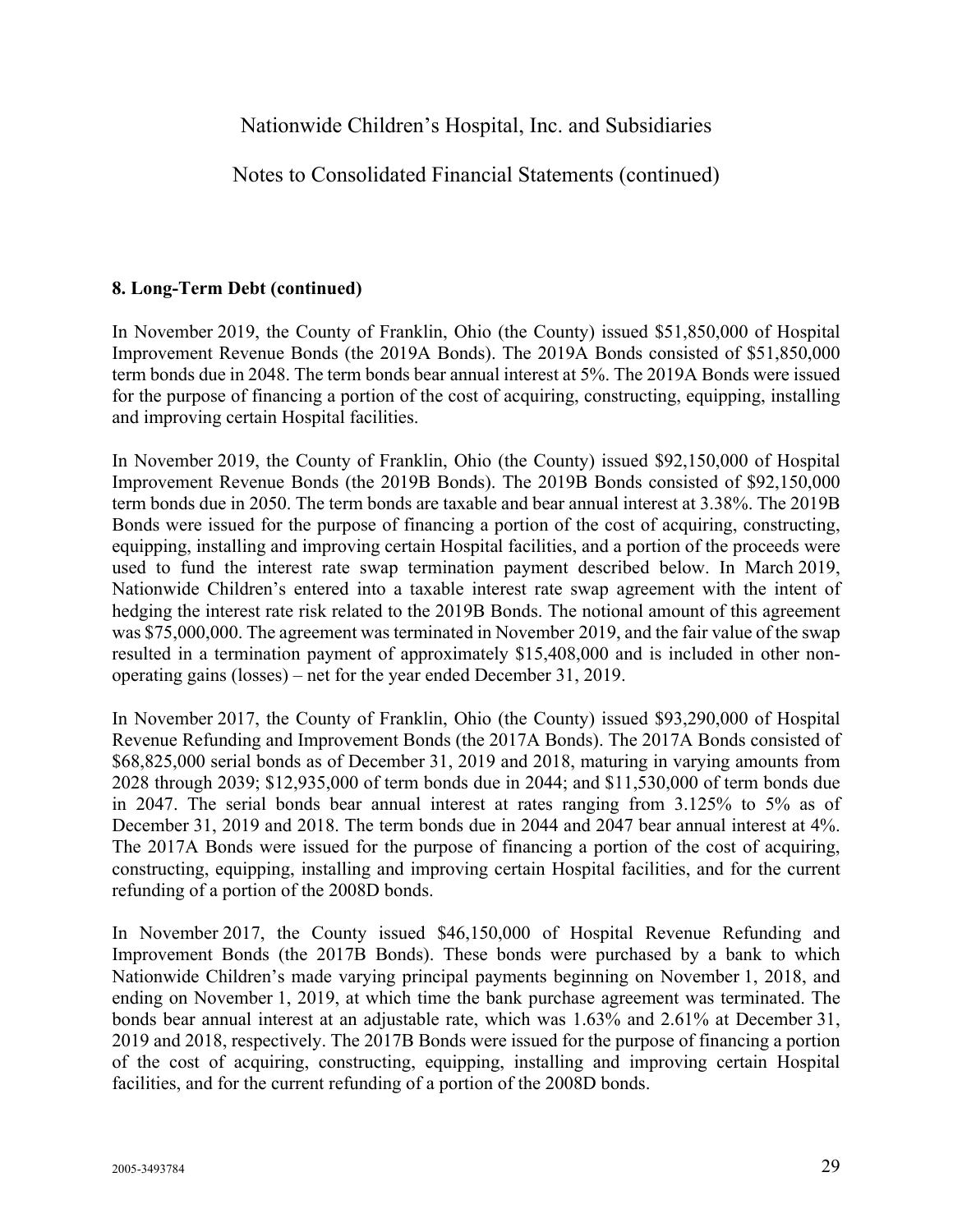Notes to Consolidated Financial Statements (continued)

#### **8. Long-Term Debt (continued)**

In April 2016, the County issued \$47,670,000 of Hospital Revenue Refunding Bonds (the 2016A and 2016B Bonds). These bonds have been purchased by a bank to which Nationwide Children's will make varying principal payments beginning on May 1, 2017, and ending on May 1, 2026. On May 1, 2026 (expiration date of the bank purchase agreement), \$16,125,000 of unpaid principal will remain outstanding. The bonds bear annual interest at an adjustable rate, which was 1.64% and 2.07% annually as of December 31, 2019 and 2018, respectively, payable monthly. The 2016A and 2016B Bonds were issued for the purpose of current refunding of the 2008C and 2008F Bonds.

In November 2016, the County issued \$129,290,000 of Hospital Revenue Refunding Bonds (the 2016C Bonds). The 2016C Bonds consisted of \$61,395,000 and \$61,725,000 serial bonds as of December 31, 2019 and 2018, respectively, maturing in increasing amounts from 2019 through 2036; \$9,140,000 term bonds due in 2031, and \$58,425,000 term bonds due in 2040. The serial bonds bear interest at annual rates ranging from 3.25% to 5% as of December 31, 2019 and 2018. The term bonds due in 2031 and 2040 bear annual interest at 5% and 4%, respectively. The 2016C Bonds were issued for the purpose of advance refunding portions of the 2008A and 2009 Bonds.

In May 2015, the County issued \$75,000,000 of Hospital Improvement Revenue Bonds (the 2015A Bonds). The bonds consisted of \$75,000,000 of term bonds due in 2045. The term bonds bear annual interest at 4%. The 2015A Bonds were issued for the purpose of financing a portion of the cost of acquiring, constructing, equipping, installing and improving certain Hospital facilities.

In May 2015, the County issued \$25,000,000 of Hospital Improvement Revenue Bonds (the 2015B Bonds). The bonds mature in 2045, but are subject to redemption prior to maturity under various scenarios. The 2015B bonds bear annual interest at a variable rate, which was 1.63% and 1.77% as of December 31, 2019 and 2018, respectively, payable monthly. Since the 2015B Bonds are remarketed weekly, they are classified within current portion of long-term debt in the consolidated balance sheets. They were issued for the purpose of financing a portion of the cost of acquiring, constructing, equipping, installing and improving certain Hospital facilities.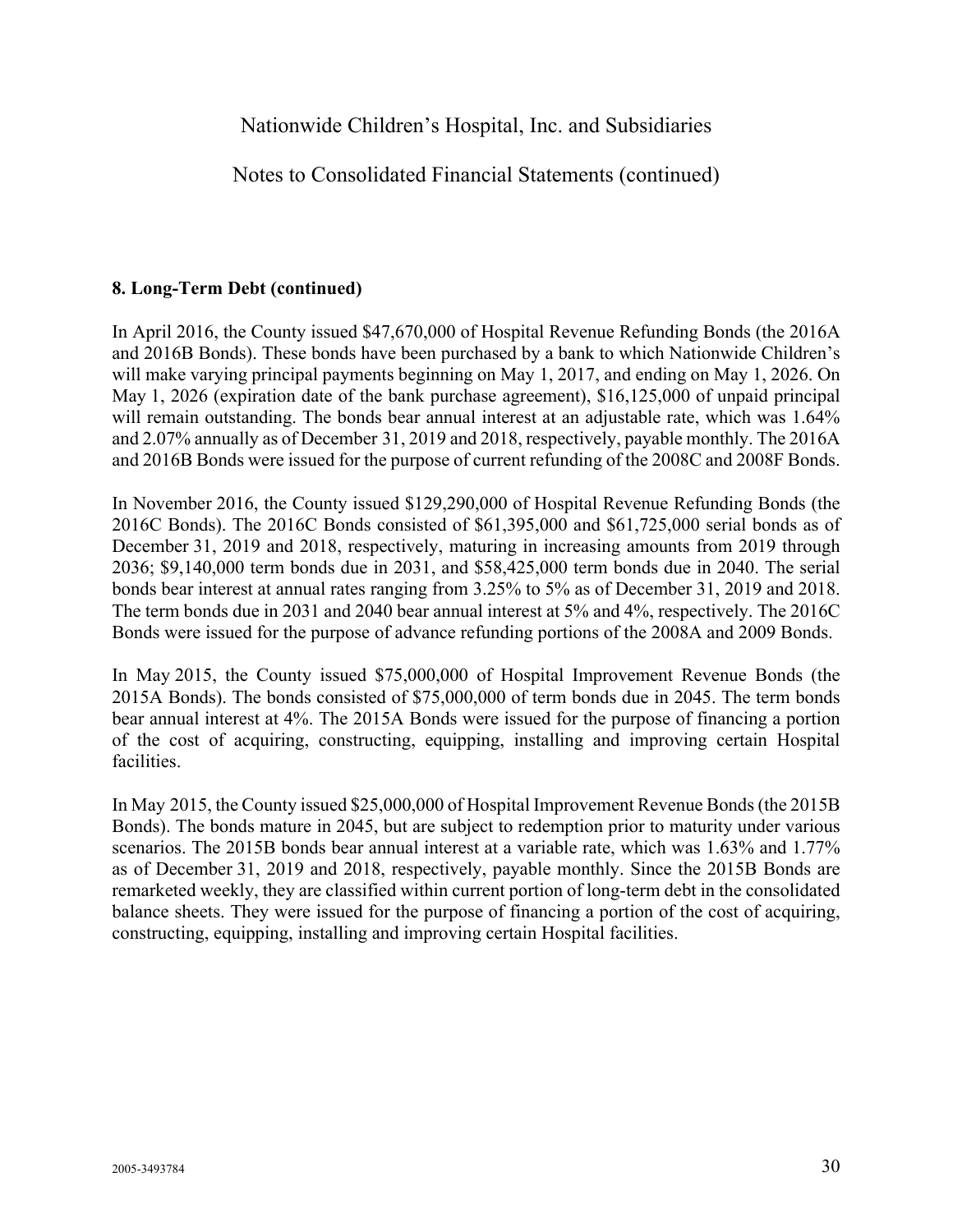Notes to Consolidated Financial Statements (continued)

### **8. Long-Term Debt (continued)**

In May 2015, the County issued \$17,225,000 of Hospital Revenue Refunding Bonds (the 2014A Bonds). These bonds were purchased by a bank to which Nationwide Children's made varying principal payments, beginning on May 1, 2016, and ending on November 1, 2019, at which time the bank purchase agreement was terminated. The bonds bear annual interest at an adjustable rate, which was 1.63% and 2.52% as of December 31, 2019 and 2018, respectively, payable monthly.

In May 2015, the County issued \$45,580,000 of Hospital Revenue Refunding Bonds (the 2014B Bonds). These bonds were purchased by a bank and no principal payments are due during the term of the agreement. On May 1, 2025 (expiration date of the bank purchase agreement), \$45,580,000 of unpaid principal will remain outstanding. The bonds bear annual interest at an adjustable rate, which was 1.67% and 2.10% as of December 31, 2019 and 2018, respectively, payable monthly.

In June 2013, the County issued \$44,155,000 of Hospital Revenue Refunding Bonds (the 2013A Bonds). These bonds were purchased by a bank to which Nationwide Children's made varying principal payments, beginning November 1, 2013, and ending November 1, 2019, at which time the bank purchase agreement was terminated. The 2013A Bonds bear interest at an annual adjustable rate, which was 1.63% and 2.38% as of December 31, 2019 and 2018, respectively, payable monthly.

In June 2013, the County issued \$22,830,000 of Hospital Revenue Refunding Bonds (the 2013B Bonds). These bonds were purchased by a bank to which Nationwide Children's made varying principal payments, beginning on May 1, 2014, and ending on November 1, 2019, at which time the bank purchase agreement was terminated. The 2013B Bonds bear annual interest at an adjustable rate, which was 1.63% and 2.38% as of December 31, 2019 and 2018, respectively, payable monthly.

In May 2012, the County issued \$75,000,000 of Hospital Improvement Revenue Bonds (the 2012A Bonds). The 2012A Bonds consisted of \$14,110,000 and \$15,705,000 serial bonds as of December 31, 2019 and 2018, respectively, maturing in varying amounts through 2027, and \$50,000,000 term bonds due in 2042. The serial bonds bear annual interest at rates ranging from 3% to 5% as of December 31, 2019 and 2018. The term bonds bear annual interest at 5%. The 2012A Bonds were issued for the purpose of financing a portion of the cost of acquiring, constructing, equipping, installing and improving certain Hospital facilities.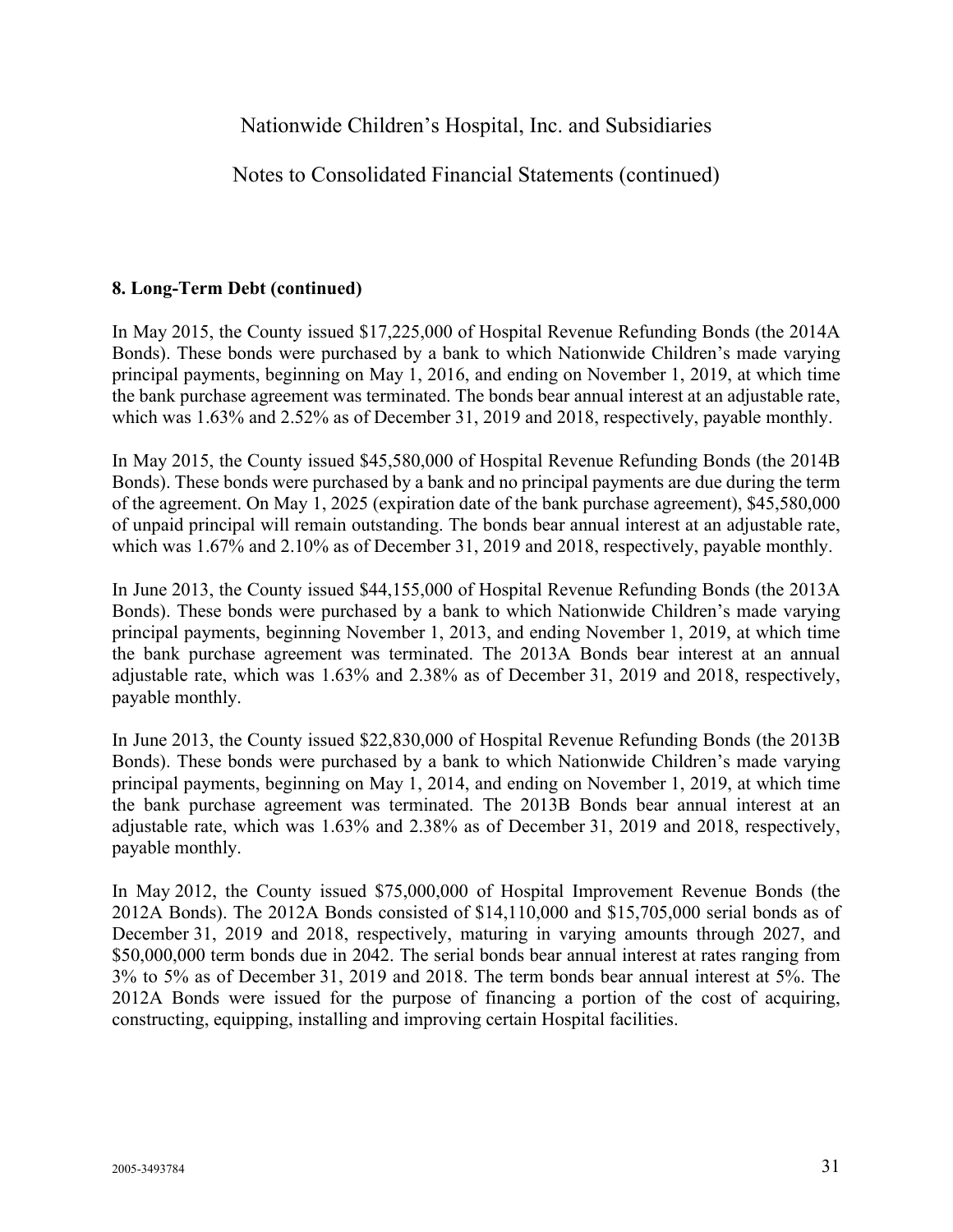Notes to Consolidated Financial Statements (continued)

### **8. Long-Term Debt (continued)**

In December 2009, the County issued \$100,000,000 of Hospital Improvement Revenue Bonds (the 2009 Bonds). The 2009 Bonds consisted of \$2,185,000 of serial bonds as of December 31, 2018. The 2009 Bonds were issued for the purpose of financing a portion of the cost of acquiring, constructing, equipping, installing and improving certain Hospital and Research Institute facilities. A substantial portion of the 2009 Bonds were paid through an advance refunding (2016C Bonds).

In May 2008, the County issued \$45,000,000 of Hospital Improvement Revenue Bonds (the 2008B Bonds). The bonds are subject to a mandatory sinking fund into which Nationwide Children's makes varying principal payments, beginning on November 1, 2013, and ending on November 1, 2040. The 2008B Bonds bear annual interest at a variable rate, which was 1.63% and 1.77% as of December 31, 2019 and 2018, respectively, payable monthly. Since the 2008B Bonds are remarketed weekly, they are classified within the current portion of long-term debt in the consolidated balance sheets. The 2008B Bonds were issued for the purpose of financing a portion of the cost of acquiring, constructing, equipping, installing and improving certain Hospital facilities.

The owners of the 2017B, 2014A, 2013A, and 2013B Bonds have the option to demand payment of their outstanding bonds. On November 1, 2019, Nationwide Children's entered into Stand-by Bond Purchase Agreements (the Agreements) for each of these bond issues with a bank which require the remarketing agent to utilize its best efforts to remarket any such bonds that may be tendered for payment. In the event any such bonds cannot be remarketed, the Agreements provide that the bank will provide payment for the bonds tendered. Should certain events occur, the amounts due to the bank will be converted to a term loan, for which Nationwide Children's has an obligation to make payment over three years, in quarterly payments, plus any accrued interest.

The owners of the 2015B and 2008B Bonds have the option to demand payment of their outstanding bonds. Should the remarketing agent be unsuccessful in remarketing these bonds, Nationwide Children's is providing its own liquidity as the repayment source to the bondholders.

Interest on the 2019A Bonds, 2019B Bonds, 2017A Bonds, 2016C Bonds, 2015A Bonds, and 2012A Bonds is payable semi-annually on May 1 and November 1 of each year.

Nationwide Children's made interest payments on long-term debt of \$17,245,000 and \$16,940,000 during 2019 and 2018, respectively.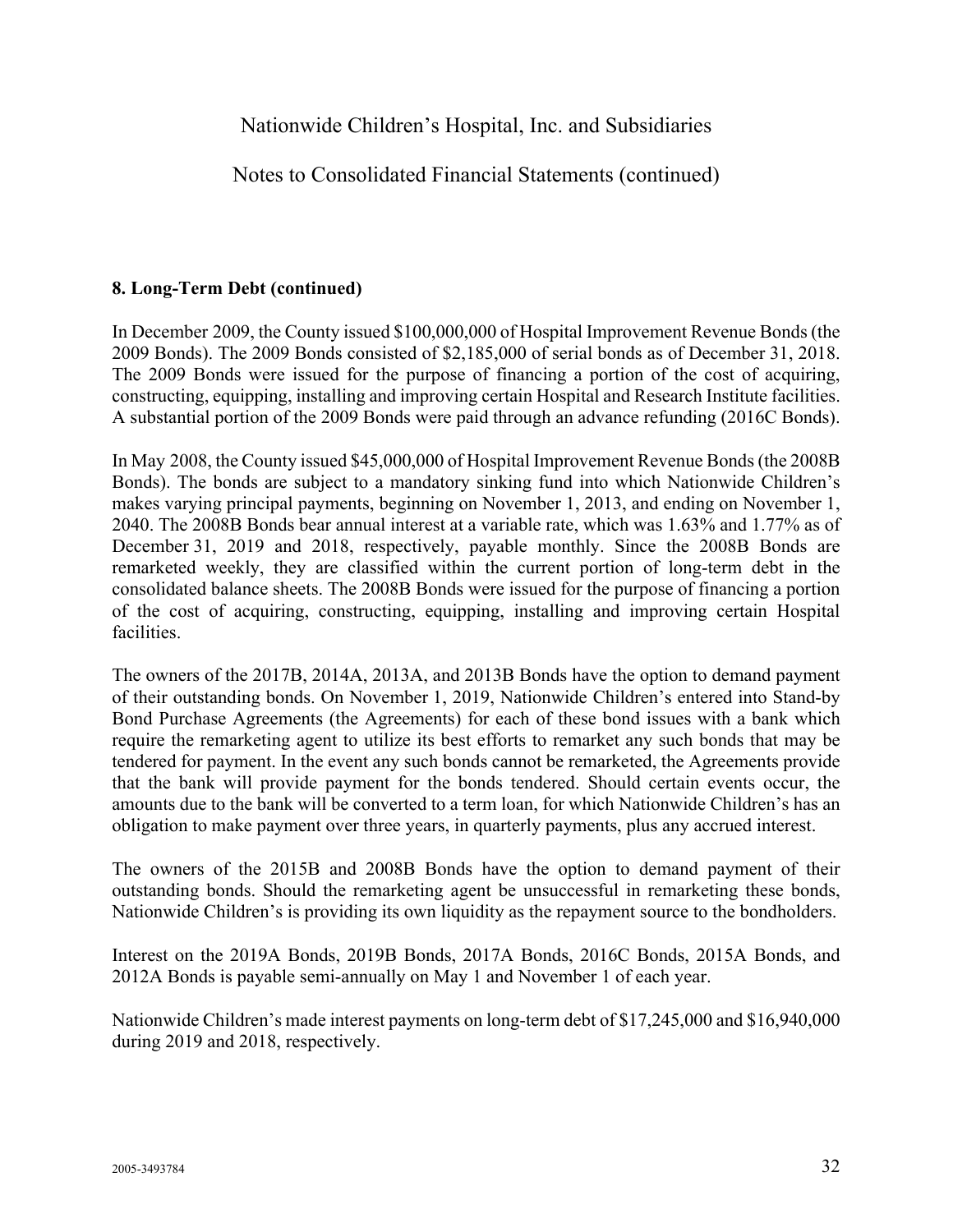Notes to Consolidated Financial Statements (continued)

### **8. Long-Term Debt (continued)**

In connection with the issuance of the Bonds, the County acquired title to substantially all of the Hospital's facilities and real property. The facilities and real property are, in turn, being leased to the Hospital through 2052, the latest mandatory retirement date of the Bonds, with payment terms equal to the debt service requirements of the Bonds. A provision of the lease grants an option to the Hospital to purchase the facilities for a nominal sum after provision has been made to retire the Bonds. The Hospital's facilities and real property are accounted for as a finance lease in the consolidated balance sheets.

Provisions of the Bonds require Nationwide Children's to, among other things, comply with certain financial ratios, restrict additional encumbrances, restrict the sale or acquisition of certain assets, or merge with another entity. As of December 31, 2019 and 2018, Nationwide Children's was in compliance with its debt covenants.

Aggregate scheduled maturities of long-term debt in each of the following five years are: 2020 –  $$12,730,000; 2021 - $13,195,000; 2022 - $13,675,000; 2023 - $14,180,000 \text{ and } 2024 -$ \$14,710,000.

### **9. Leases**

Nationwide Children's has operating and finance leases for real estate, personal property and equipment. Effective January 1, 2019, Nationwide Children's determines if an arrangement is a lease at the inception of a contract. Operating lease right-of-use assets are included in other noncurrent assets and operating lease liabilities are included in other current and long-term liabilities in the consolidated balance sheets. Nationwide Children's had right-of-use assets and lease liabilities for operating leases totaling approximately \$25,246,000 and \$26,814,000, respectively, at December 31, 2019. Finance lease right-of-use assets are included in property and equipment and the related lease liabilities are included in current portion of long-term debt and long-term debt in the consolidated balance sheets. Nationwide Children's had right-of-use assets and lease liabilities for finance leases totaling approximately \$1,686,000 and \$1,905,000, respectively, at December 31, 2019. Leases with an initial term of twelve months or less are not recorded on the consolidated balance sheets.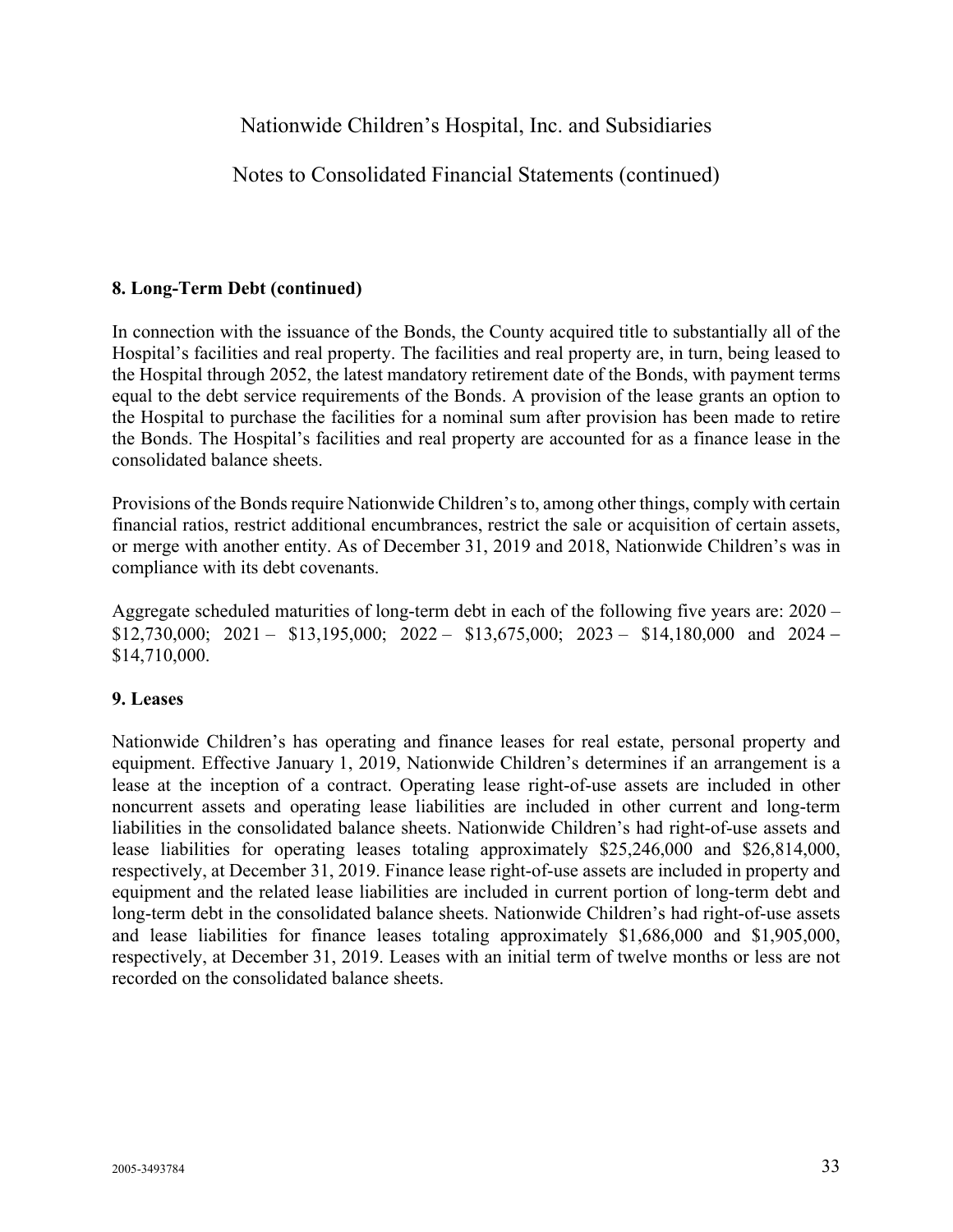Notes to Consolidated Financial Statements (continued)

#### **9. Leases (continued)**

Nationwide Children's has lease agreements which require payments for lease and non-lease components and has elected to account for these as a single lease component. For leases that commenced before the effective date of ASU 2016-02, Nationwide Children's elected the permitted practical expedient to not reassess the following: (i) whether any expired or existing contracts contain leases; (ii) the lease classification for any expired or existing leases; and (iii) initial direct costs for any existing leases.

Right-of-use assets represent Nationwide Children's right to use an underlying asset during the lease term and lease liabilities represent Nationwide Children's obligation to make lease payments arising from the lease. Right-of-use assets and liabilities are recognized at the commencement date based on the net present value of fixed lease payments over the lease term. Nationwide Children's lease terms include options to extend or terminate the lease when it is reasonably certain that the options will be exercised. As most of the operating leases do not provide an implicit rate, Nationwide Children's uses its incremental borrowing rate based on the information available at commencement date in determining the present value of lease payments. Nationwide Children's considers recent debt issuances, as well as publicly available data for instruments with similar characteristics when calculating its incremental borrowing rates. Finance lease agreements generally include an interest rate that is used to determine the present value of future lease payments. Operating fixed lease expense and finance lease depreciation expense are recognized on a straight-line basis over the lease term.

Operating expenses for the leasing activity of Nationwide Children's as lessee for the year ended December 31, 2019, are as follows (in thousands):

|                              | <b>Classification</b>         | Amount |       |  |  |
|------------------------------|-------------------------------|--------|-------|--|--|
| Operating lease expense      | Facilities expense            | S      | 6,251 |  |  |
| Financing lease interest     | Interest expense              |        |       |  |  |
| Financing lease amortization | Depreciation and amortization |        | 67    |  |  |
| Total lease cost             |                               | S      | 6,323 |  |  |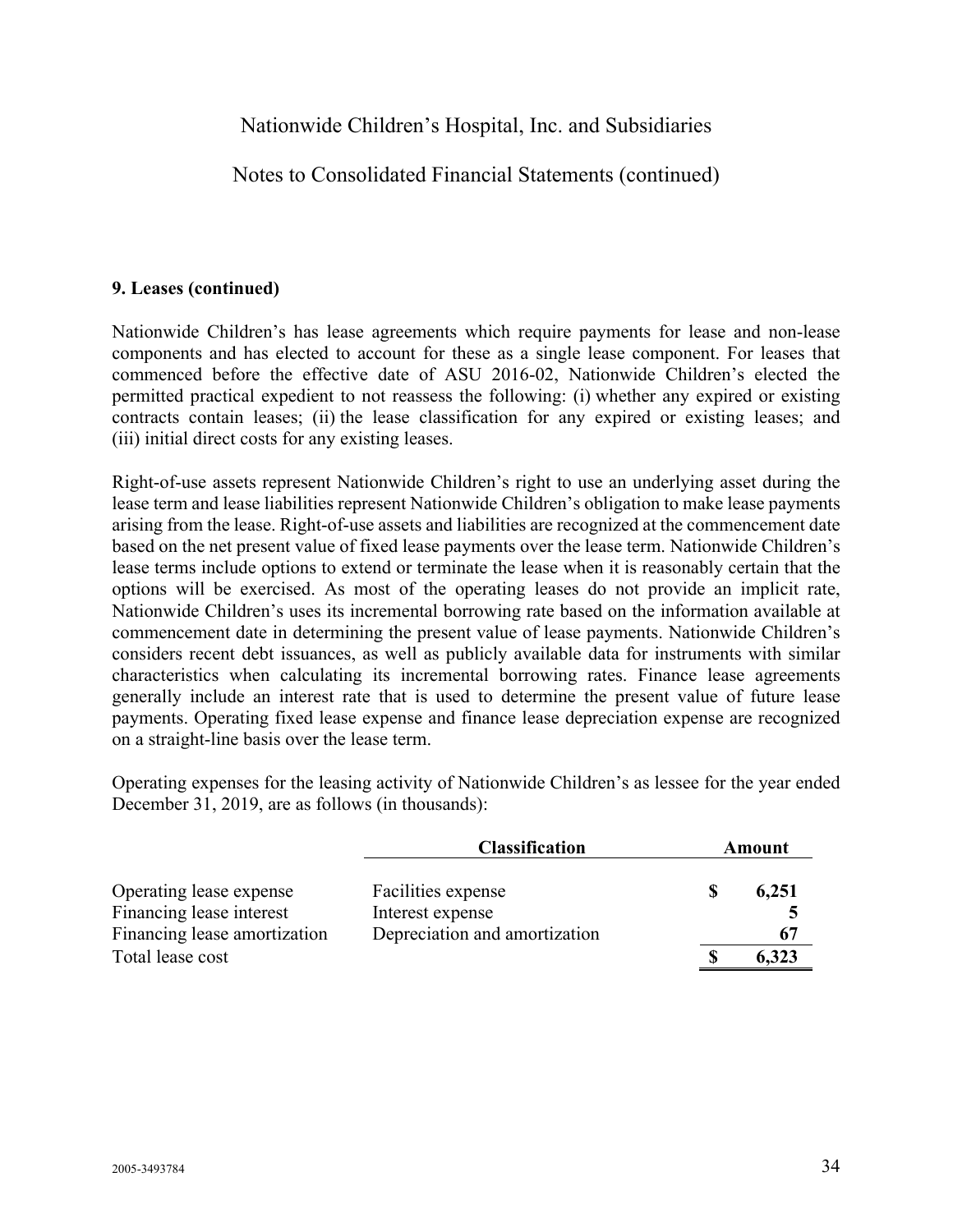## Notes to Consolidated Financial Statements (continued)

### **9. Leases (continued)**

Supplemental cash flow information for the year ended December 31, 2019, is as follows (in thousands):

| Cash paid for amounts included in the measurement of lease liabilities: |       |
|-------------------------------------------------------------------------|-------|
| Operating cash flows from operating leases                              | 6,325 |
| Operating cash flows from finance leases                                |       |
| Financing cash flows from finance leases                                | 58    |
| Total                                                                   | 6.388 |

The aggregate future lease payments for operating and finance leases as of December 31, 2019, were as follows:

|                                    | <b>Operating</b> |         |    | <b>Finance</b> |  |
|------------------------------------|------------------|---------|----|----------------|--|
|                                    | (In Thousands)   |         |    |                |  |
| 2020                               | \$               | 6,266   | \$ | 190            |  |
| 2021                               |                  | 5,371   |    | 193            |  |
| 2022                               |                  | 4,446   |    | 196            |  |
| 2023                               |                  | 3,363   |    | 199            |  |
| 2024                               |                  | 2,886   |    | 202            |  |
| Thereafter                         |                  | 9,484   |    | 1,028          |  |
| Total lease payments               |                  | 31,816  |    | 2,008          |  |
| Less: imputed interest             |                  | (5,002) |    | (103)          |  |
| Present value of lease liabilities |                  | 26,814  | \$ | 1,905          |  |

Average lease terms and discount rates were as follows as of December 31, 2019:

| Weighted-average remaining lease term (years): |         |
|------------------------------------------------|---------|
| Operating leases                               | 6.9     |
| Finance leases                                 | 9.7     |
| Weighted-average discount rate:                |         |
| Operating leases                               | $5.0\%$ |
| Finance leases                                 | $5.0\%$ |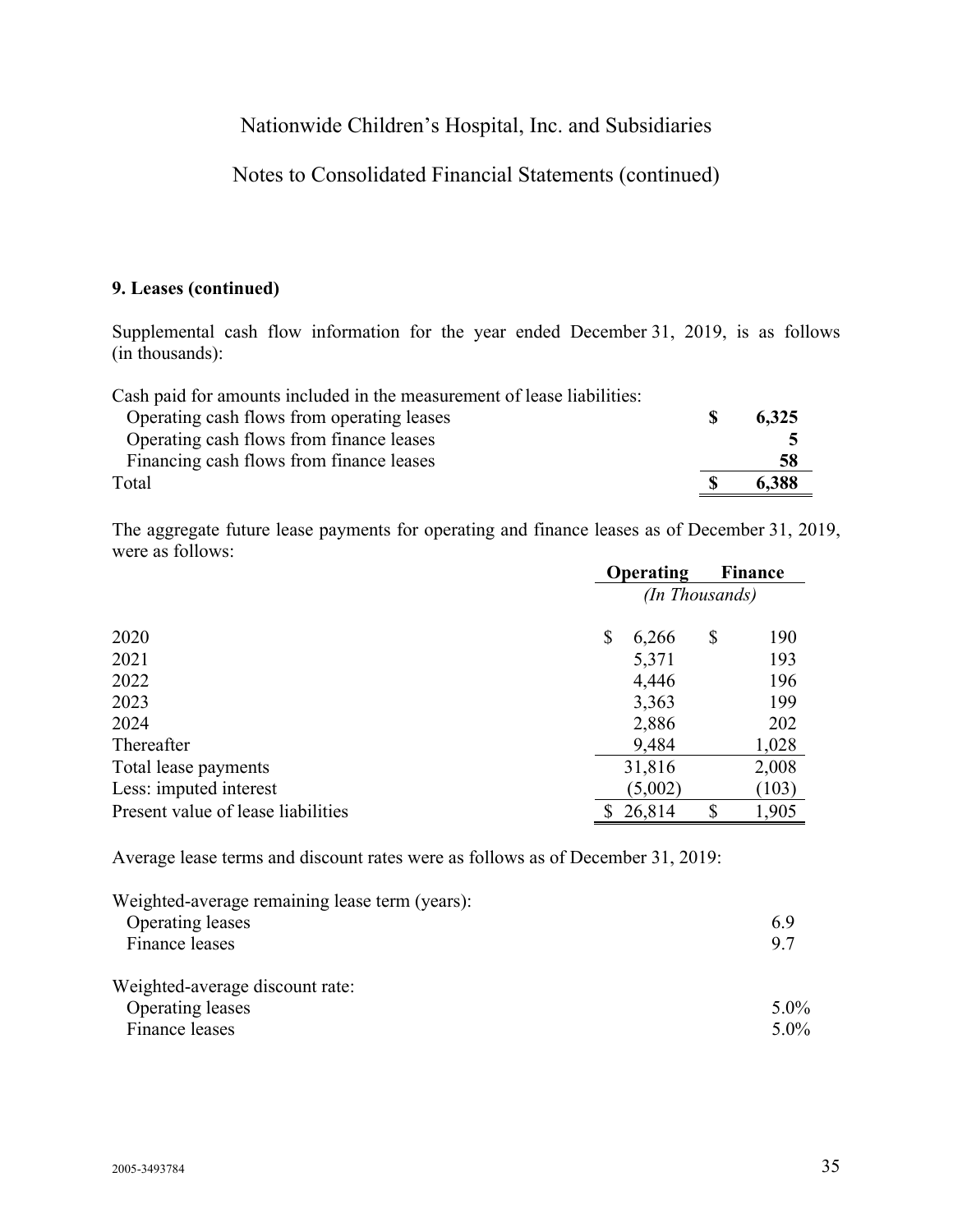## Notes to Consolidated Financial Statements (continued)

#### **10. Derivatives**

Nationwide Children's has entered into various interest rate swap agreements with the intent of mitigating Nationwide Children's cash flow risk relating to changes in the variable interest rates of its bonds as listed within the following table. Under the swap agreements, Nationwide Children's pays interest at fixed rates (see table below) and receives interest at variable rates. Net interest paid or received under the swap agreements is included in interest expense. The following schedule outlines the terms and fair values of the interest rate swap agreements.

|                                                                                                    |    | <b>Series</b><br>2008B                           |   | <b>Series</b><br>2017B                               |     | <b>Series</b><br>2013A                                   | <b>Series</b><br>2013B                       |    | <b>Series</b><br>2014A                          |      | <b>Series</b><br>2014B                          |     | <b>Series</b><br>2016A                                  | <b>Series</b><br>2016B                          |
|----------------------------------------------------------------------------------------------------|----|--------------------------------------------------|---|------------------------------------------------------|-----|----------------------------------------------------------|----------------------------------------------|----|-------------------------------------------------|------|-------------------------------------------------|-----|---------------------------------------------------------|-------------------------------------------------|
| Notional amount at<br>December 31, 2019<br>Effective date<br>Termination date<br>Fixed annual rate | S  | 43,280<br>$5 - 1 - 08$<br>$11 - 1 - 40$<br>4.13% | S | 45,390<br>$11 - 1 - 10$<br>$11 - 1 - 33$<br>$3.22\%$ | \$. | 6.880<br>- \$<br>$11 - 1 - 06$<br>$11 - 1 - 25$<br>3.66% | 15,575<br>$9 - 23 - 05$<br>$5-1-29$<br>3.19% | -S | 10,735<br>$5 - 1 - 15$<br>$5 - 1 - 25$<br>1.78% | -S   | 45,580<br>$5 - 1 - 15$<br>$5 - 1 - 35$<br>2.06% | -SS | 8,065<br>-8<br>$12 - 12 - 02$<br>$11 - 1 - 25$<br>3.28% | 28,020<br>$9 - 1 - 05$<br>$5 - 1 - 31$<br>3.57% |
| Fair value at                                                                                      |    |                                                  |   |                                                      |     |                                                          |                                              |    |                                                 |      |                                                 |     |                                                         |                                                 |
| December 31, 2017                                                                                  |    | (13, 694)                                        |   | (8,225)                                              |     | (831)                                                    | (1,642)                                      |    | (224)                                           |      | (2,688)                                         |     | (832)                                                   | (4,156)                                         |
| Unrealized gain                                                                                    |    | 2,355                                            |   | 1,578                                                |     | 248                                                      | 452                                          |    | 145                                             |      | 1,202                                           |     | 257                                                     | 965                                             |
| Credit risk adjustment                                                                             |    | (243)                                            |   | (79)                                                 |     | 2                                                        | (2)                                          |    | $\overline{\phantom{0}}$                        |      | (34)                                            |     | 2                                                       | (16)                                            |
| Fair value at                                                                                      |    |                                                  |   |                                                      |     |                                                          |                                              |    |                                                 |      |                                                 |     |                                                         |                                                 |
| December 31, 2018                                                                                  |    | (11, 582)                                        |   | (6, 726)                                             |     | (581)                                                    | (1,192)                                      |    | (79)                                            |      | (1,520)                                         |     | (573)                                                   | (3,207)                                         |
| Unrealized loss                                                                                    |    | (4,927)                                          |   | (2, 422)                                             |     | (10)                                                     | (305)                                        |    | (161)                                           |      | (2,968)                                         |     | (33)                                                    | (714)                                           |
| Credit risk adjustment                                                                             |    | 103                                              |   | (11)                                                 |     | (2)                                                      | (2)                                          |    |                                                 |      | 26                                              |     | (2)                                                     | (7)                                             |
| Fair value at                                                                                      |    |                                                  |   |                                                      |     |                                                          |                                              |    |                                                 |      |                                                 |     |                                                         |                                                 |
| December 31, 2019                                                                                  | 'S | $(16, 406)$ \$                                   |   | $(9,159)$ \$                                         |     | (593) S                                                  | $(1,499)$ \$                                 |    | (239)                                           | - \$ | $(4, 462)$ \$                                   |     | $(608)$ \$                                              | (3,928)                                         |

In January 2009, Nationwide Children's entered into a speculative interest rate swap. The initial notional amount of this interest rate swap agreement was \$45,000,000, and the effective date of the transaction was January 1, 2011. Nationwide Children's pays interest based on 100% of the monthly Securities Industry and Financial Markets Association (SIFMA) Municipal Swap Index, and receives interest based on 100.89% of the 3-month LIBOR. The notional amount was \$43,280,000 and \$43,585,000 at December 31, 2019 and 2018, respectively. The fair value was \$2,515,000 and \$3,280,000 at December 31, 2019 and 2018, respectively, and the asset is netted against the interest rate swap liability in the consolidated balance sheets.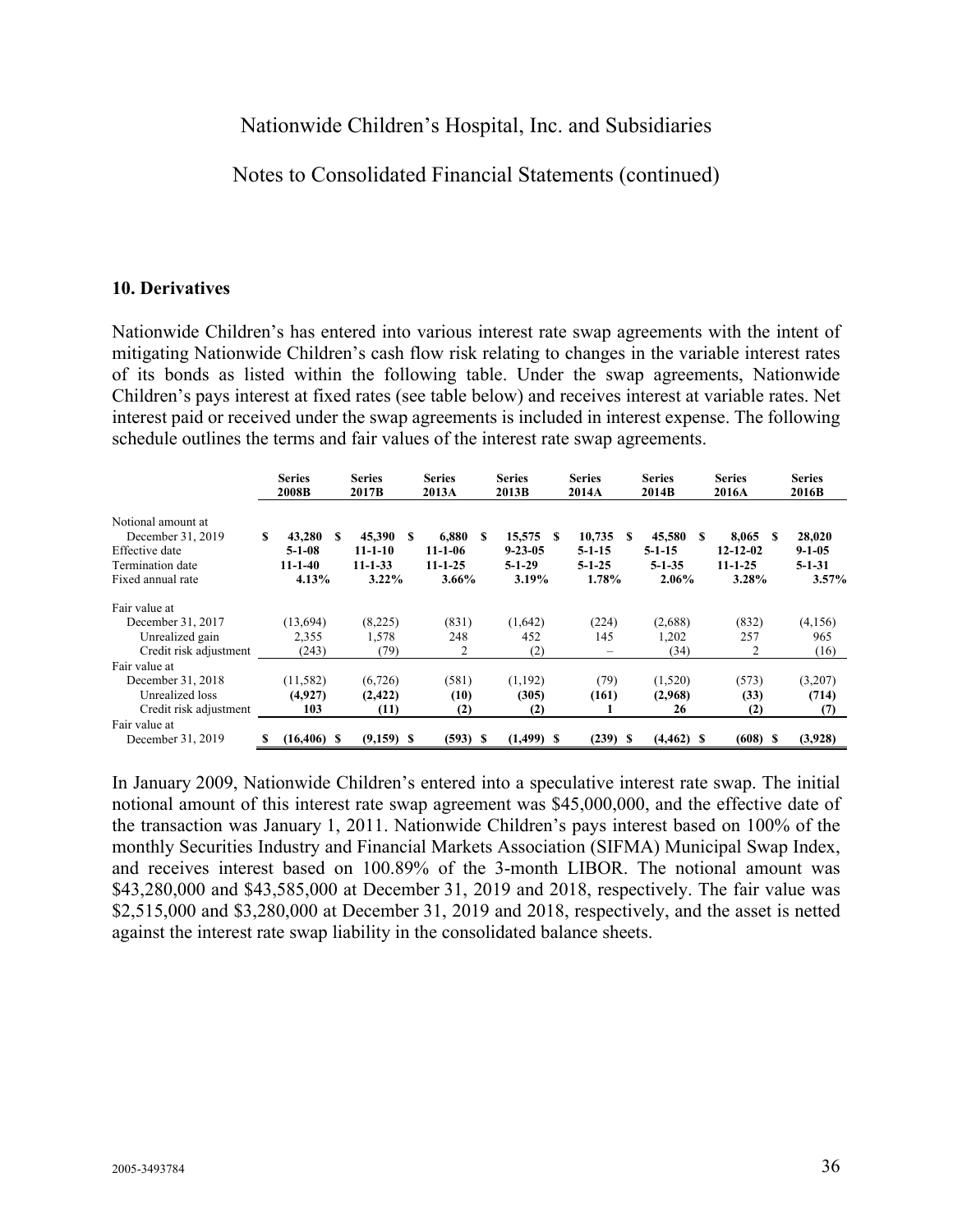Notes to Consolidated Financial Statements (continued)

#### **10. Derivatives (continued)**

In December 2018, Nationwide Children's entered into a speculative interest rate swap agreement. The initial, and current, notional amount of this interest rate swap agreement was \$100,000,000, and the effective date of the transaction was January 1, 2020. Nationwide Children's will pay interest based on 67% of 1-month LIBOR, and receives interest based on 55.33% of 10-year LIBOR. The fair value was \$370,000 at December 31, 2019, and the asset is netted against the interest rate swap liability in the consolidated balance sheet. The fair value was \$(771,000) at December 31, 2018, and the liability is included in the interest rate swap liability in the consolidated balance sheet.

In July 2019, Nationwide Children's entered into an interest rate swap agreement with the intent of hedging Nationwide Children's interest rate risk related to a prospective bond refunding planned for May 2022. The notional amount of this interest rate swap agreement was \$61,305,000, and the effective date is May 1, 2022. Nationwide Children's will pay interest at a fixed rate of 1.78% and will receive interest based on the SIFMA Municipal Swap Index. The fair value was  $\$(856,000)$ at December 31, 2019, and the liability is included in the interest rate swap liability in the consolidated balance sheet.

Nationwide Children's has recorded the fair value of the interest rate swap agreements of \$(34,865,000) and \$(22,951,000) as a long-term liability in the consolidated balance sheets as of December 31, 2019 and 2018, respectively. The change in fair market value of the interest rate swap agreements of \$(11,914,000) and \$6,337,000 in 2019 and 2018, respectively, is included in other non-operating gains.

The following table presents the fair value of derivative instruments, location of the related instruments in the consolidated balance sheets and the related notional amounts of the derivative instruments as of December 31, 2019 and 2018:

|                                                       | <b>Derivative Liabilities</b>              |    |                |   |                           |  |  |  |  |
|-------------------------------------------------------|--------------------------------------------|----|----------------|---|---------------------------|--|--|--|--|
|                                                       | <b>Balance</b><br><b>Sheet</b><br>Location |    | Fair<br>Value  |   | <b>Notional</b><br>Amount |  |  |  |  |
|                                                       |                                            |    | (In Thousands) |   |                           |  |  |  |  |
| Derivatives not designated as hedging<br>instruments: |                                            |    |                |   |                           |  |  |  |  |
| Interest rate contracts $-2019$                       | Interest rate<br>swaps                     | S  | 34,865 \$      |   | 408,110                   |  |  |  |  |
| Interest rate contracts $-2018$                       | Interest rate<br>swaps                     | \$ | 22,951         | S | 354,600                   |  |  |  |  |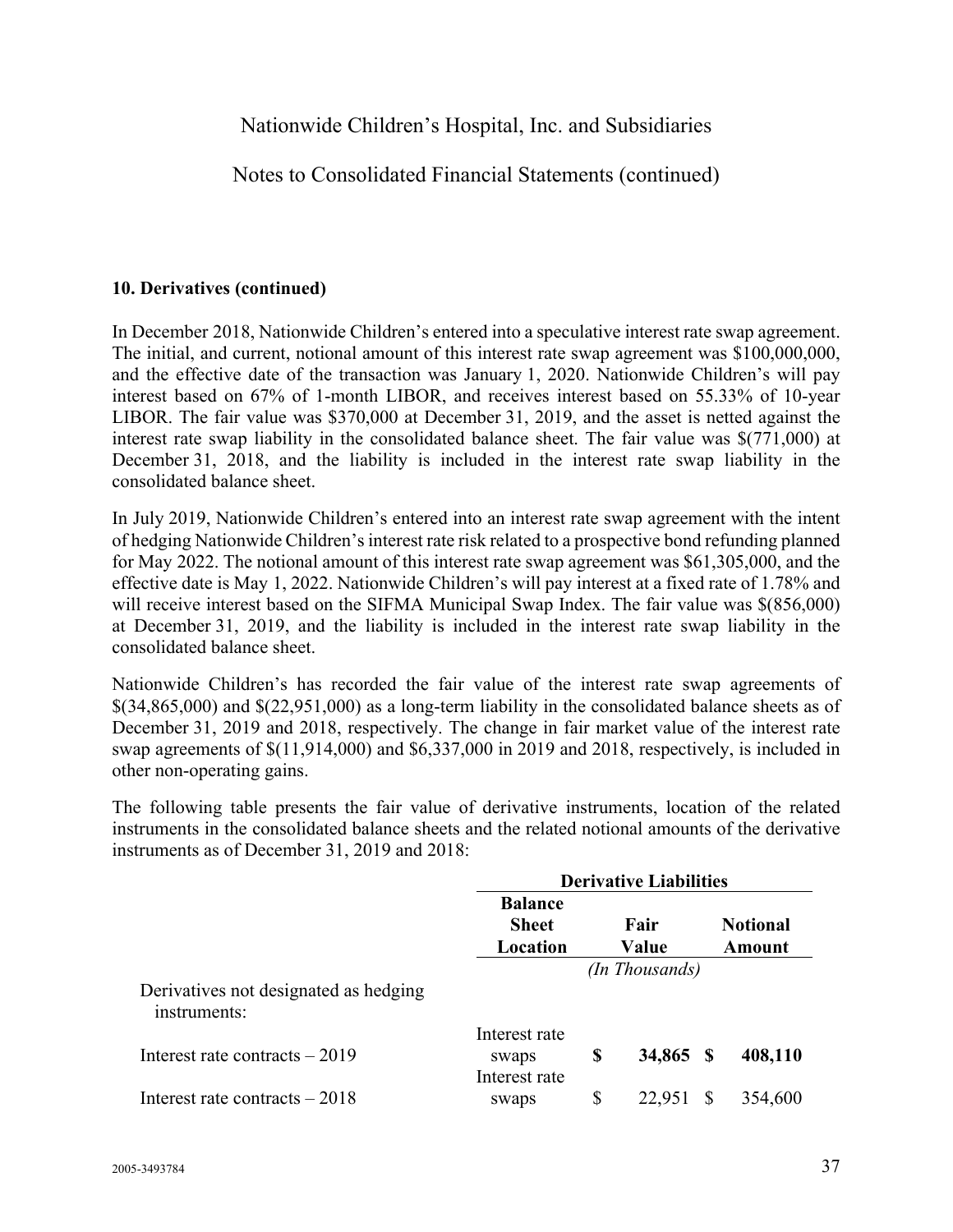Notes to Consolidated Financial Statements (continued)

## **10. Derivatives (continued)**

Nationwide Children's made net payments on interest rate swaps of approximately \$3,276,000 and \$3,832,000 during 2019 and 2018, respectively, which are recorded within interest expense, net of the change in accruals for these payments.

## **11. Defined Benefit Plan**

Nationwide Children's has a defined benefit pension plan (the Plan) for employees who meet certain requirements as to age and length of service. Nationwide Children's funding policy is to make at least the minimum annual contributions required by applicable regulations.

The Plan was curtailed effective December 31, 1996, with respect to: (a) any employee under the age of 45, (b) any employee over the age of 45 who was not fully vested in his or her accrued benefit under the Plan, and (c) any other participant who elected to cease his or her participation in the Plan (affected participants). At that time, the accrued benefits of each affected participant became fully vested and non-forfeitable.

The following tables set forth the change in benefit obligation, change in plan assets, funded status, and components of net periodic benefit cost of the Plan:

|                                                  | December 31 |                |    |           |  |  |
|--------------------------------------------------|-------------|----------------|----|-----------|--|--|
|                                                  | 2019        |                |    | 2018      |  |  |
|                                                  |             | (In Thousands) |    |           |  |  |
| Change in benefit obligation                     |             |                |    |           |  |  |
| Benefit obligation, beginning of the year        | \$          | 82,848         | \$ | 89,893    |  |  |
| Service cost                                     |             | 790            |    | 630       |  |  |
| Interest cost                                    |             | 3,187          |    | 2,890     |  |  |
| Actuarial losses (gains)                         |             | 7,874          |    | (4,358)   |  |  |
| Benefits paid                                    |             | (6, 645)       |    | (6,207)   |  |  |
| Benefit obligation, end of year                  |             | 88,054         |    | 82,848    |  |  |
| Change in plan assets                            |             |                |    |           |  |  |
| Fair value of plan assets, beginning of the year |             | 64,463         |    | 72,951    |  |  |
| Actual return on plan assets                     |             | 13,029         |    | (2,984)   |  |  |
| <b>Employer contributions</b>                    |             | 1,699          |    | 703       |  |  |
| Benefits paid                                    |             | (6, 645)       |    | (6,207)   |  |  |
| Fair value of plan assets, end of the year       |             | 72,546         |    | 64,463    |  |  |
| Funded (deficit)                                 |             | (15,508)       | \$ | (18, 385) |  |  |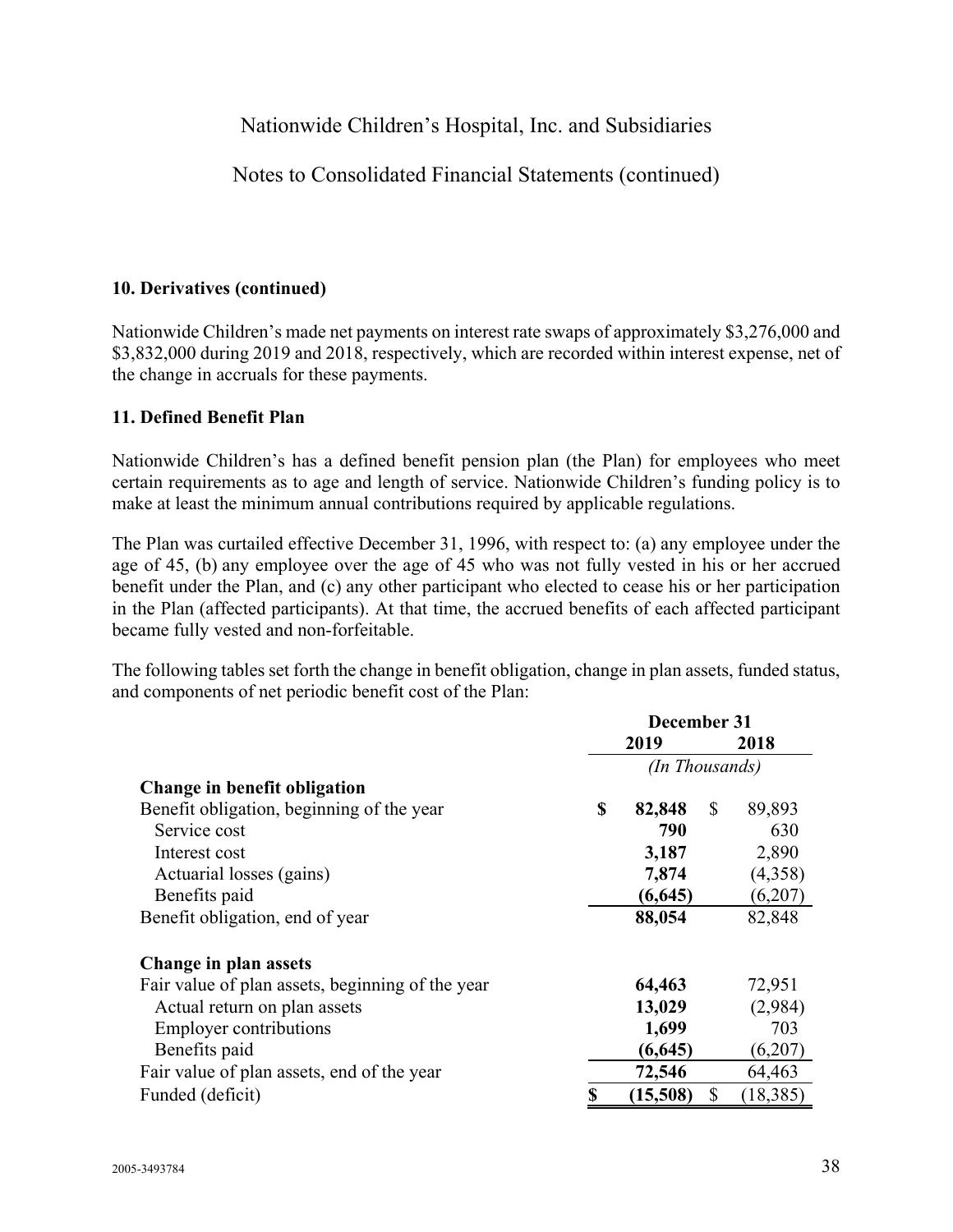## Notes to Consolidated Financial Statements (continued)

### **11. Defined Benefit Plan (continued)**

|                                         | <b>Year Ended December 31</b> |                |   |          |  |  |  |
|-----------------------------------------|-------------------------------|----------------|---|----------|--|--|--|
|                                         | 2019                          |                |   | 2018     |  |  |  |
|                                         |                               | (In Thousands) |   |          |  |  |  |
| Components of net periodic pension cost |                               |                |   |          |  |  |  |
| Service cost                            | S                             | 790            | S | 630      |  |  |  |
| Interest cost                           |                               | 3,187          |   | 2,890    |  |  |  |
| Expected return on plan assets          |                               | (4,635)        |   | (4, 754) |  |  |  |
| Amortization of net loss                |                               | 1,195          |   | 1,350    |  |  |  |
| Net periodic pension cost               |                               | 537            |   | 116      |  |  |  |

Weighted average assumptions used to determine benefit obligations as of December 31 are as follows:

|               | 2019                       | 2018         |
|---------------|----------------------------|--------------|
| Discount rate | $2.84\%$                   | 3.95%        |
|               | Pri-2012 with RP-2014 with |              |
|               | fully                      | fully        |
|               | generational               | generational |
|               | projection                 | projection   |
|               | using scale                | using scale  |
| Mortality     | <b>MP-2019</b>             | MP-2018      |

Weighted average assumptions used to determine net periodic pension cost for the years ended December 31:

|                                | 2019            | 2018      |
|--------------------------------|-----------------|-----------|
| Discount rate                  | 3.95%           | 3.29%     |
| Expected return on plan assets | 7.00%           | 7.00%     |
|                                | <b>2019 PPA</b> | 2018 PPA  |
|                                | optional        | optional  |
|                                | combined        | combined  |
| Mortality                      | mortality       | mortality |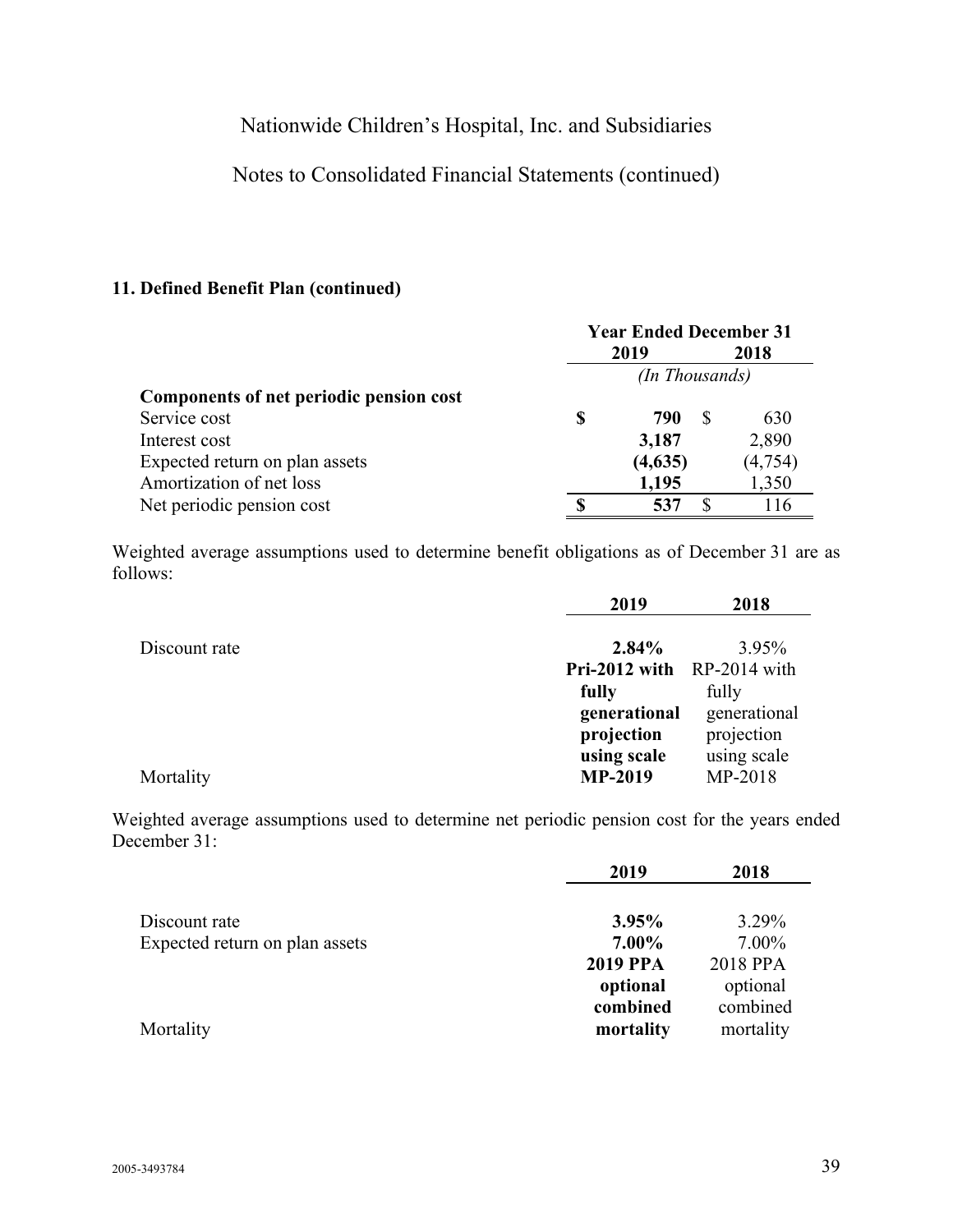## Notes to Consolidated Financial Statements (continued)

### **11. Defined Benefit Plan (continued)**

Included as a reduction in net assets without donor restrictions are actuarial losses of \$32,665,000 and \$34,397,000 at December 31, 2019 and 2018, respectively, which will be recognized in net periodic pension cost in future periods.

The accumulated benefit obligation of the Plan at December 31, 2019 and 2018, was \$88,053,000 and \$82,847,000, respectively.

Expected benefit payments for the next ten years are:  $2020 - $6,168,000; 2021 - $6,187,000;$  $2022 - $6,197,000; 2023 - $6,129,000; 2024 - $6,030,000$  and  $2025$  through  $2029 - $28,357,000$ .

The allocation of Plan assets by major category as a percentage of total Plan assets is set forth in the following table:

|                        | December 31 |               |        |               |  |  |  |  |  |
|------------------------|-------------|---------------|--------|---------------|--|--|--|--|--|
|                        | 2019        |               |        | 2018          |  |  |  |  |  |
|                        | Actual      | <b>Target</b> | Actual | <b>Target</b> |  |  |  |  |  |
| Domestic equities      | 53%         | 43%           | 53%    | 43%           |  |  |  |  |  |
| International equities | 10          | 7             | 8      | 7             |  |  |  |  |  |
| Fixed income and cash  |             |               |        |               |  |  |  |  |  |
| equivalents            | 37          | 50            | 39     | 50            |  |  |  |  |  |
|                        | 100%        | 100%          | 100%   | 100%          |  |  |  |  |  |

The target asset allocations are designed to match expected returns with the time horizon for the liabilities of the Plan, and are periodically reviewed and approved by the Finance Committee of the Board of Directors. The use of derivatives is currently not permitted by the Plan's investment policy. The expected long-term rate of return assumption is based upon historical returns and management's belief that future returns will approximate historical returns over a long-term time horizon.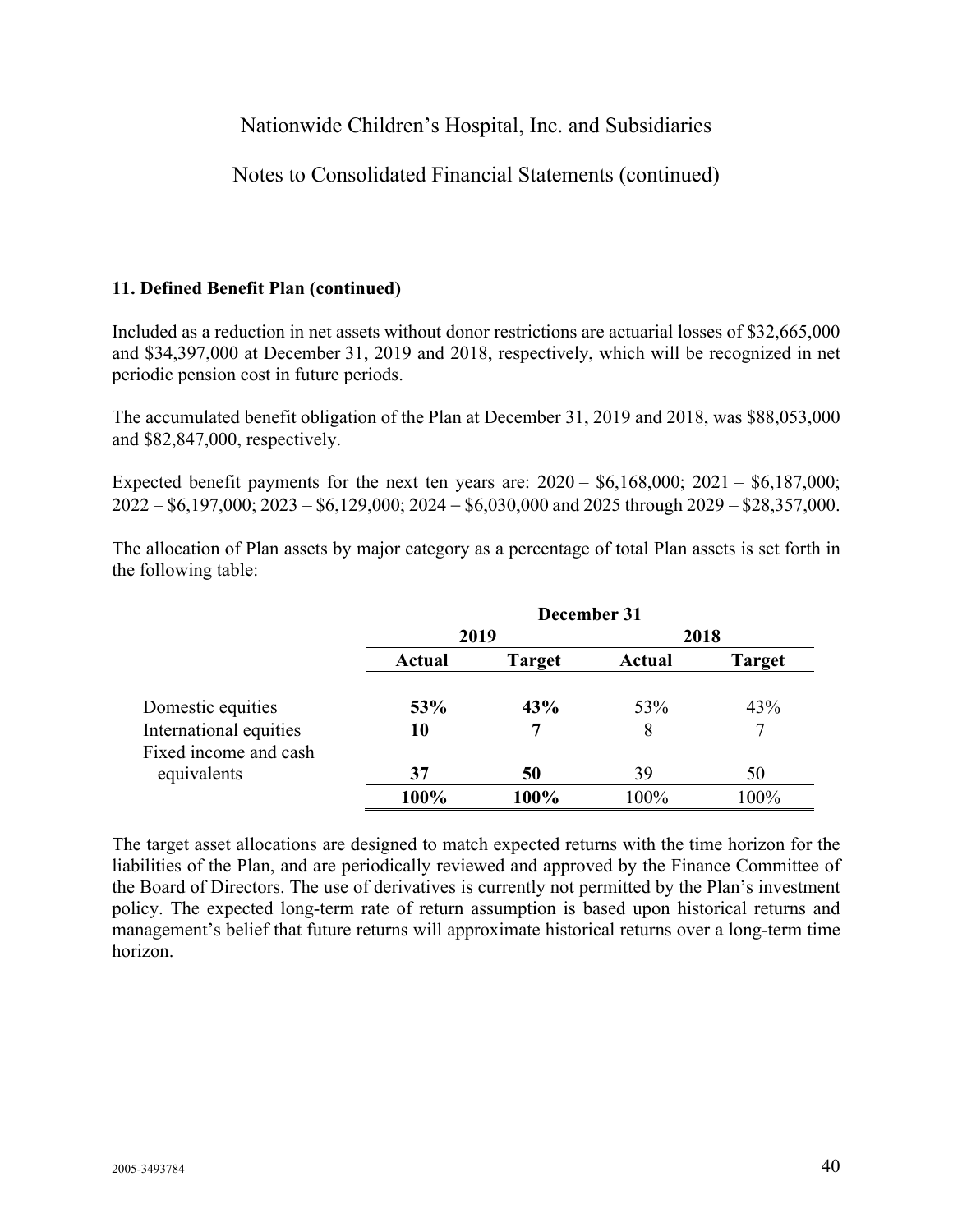# Notes to Consolidated Financial Statements (continued)

## **11. Defined Benefit Plan (continued)**

The fair value of plan assets at December 31 is as follows:

|                               | 2019 |                |    |                |                |      |                                   |  |  |  |  |
|-------------------------------|------|----------------|----|----------------|----------------|------|-----------------------------------|--|--|--|--|
|                               |      | <b>Level 1</b> |    | <b>Level 2</b> | Level 3        |      | <b>Total</b><br><b>Fair Value</b> |  |  |  |  |
|                               |      |                |    |                | (In Thousands) |      |                                   |  |  |  |  |
| Cash and cash equivalents     | \$   | 3,718 \$       |    | — S            |                | - \$ | 3,718                             |  |  |  |  |
| Fixed income:                 |      |                |    |                |                |      |                                   |  |  |  |  |
| U.S. Treasury bonds and notes |      |                |    | 9,289          |                |      | 9,289                             |  |  |  |  |
| U.S. Government agencies      |      |                |    | 2,358          |                |      | 2,358                             |  |  |  |  |
| Corporate obligations         |      |                |    | 11,252         |                |      | 11,252                            |  |  |  |  |
| Equities – mutual funds:      |      |                |    |                |                |      |                                   |  |  |  |  |
| Domestic large-cap indexed    |      | 27,764         |    |                |                |      | 27,764                            |  |  |  |  |
| Domestic mid-cap indexed      |      | 4,443          |    |                |                |      | 4,443                             |  |  |  |  |
| Domestic small-cap indexed    |      | 6,660          |    |                |                |      | 6,660                             |  |  |  |  |
| International                 |      | 7,062          |    |                |                |      | 7,062                             |  |  |  |  |
| Total                         |      | 49,647         | \$ | 22,899         | $\mathbf S$    | \$   | 72,546                            |  |  |  |  |

|                               | 2018 |                |  |                |                |        |                                   |  |  |
|-------------------------------|------|----------------|--|----------------|----------------|--------|-----------------------------------|--|--|
|                               |      | <b>Level 1</b> |  | <b>Level 2</b> | Level 3        |        | <b>Total</b><br><b>Fair Value</b> |  |  |
|                               |      |                |  |                | (In Thousands) |        |                                   |  |  |
| Cash and cash equivalents     | \$   | $1,972$ \$     |  | $-$ \$         |                | $-$ \$ | 1,972                             |  |  |
| Fixed income:                 |      |                |  |                |                |        |                                   |  |  |
| U.S. Treasury bonds and notes |      |                |  | 9,375          |                |        | 9,375                             |  |  |
| U.S. Government agencies      |      |                |  | 3,729          |                |        | 3,729                             |  |  |
| Corporate obligations         |      |                |  | 10,217         |                |        | 10,217                            |  |  |
| Equities – mutual funds:      |      |                |  |                |                |        |                                   |  |  |
| Domestic large-cap indexed    |      | 24,312         |  |                |                |        | 24,312                            |  |  |
| Domestic mid-cap indexed      |      | 3,794          |  |                |                |        | 3,794                             |  |  |
| Domestic small-cap indexed    |      | 5,770          |  |                |                |        | 5,770                             |  |  |
| International                 |      | 5,294          |  |                |                |        | 5,294                             |  |  |
| Total                         | \$   | 41,142         |  | 23,321         |                | \$     | 64,463                            |  |  |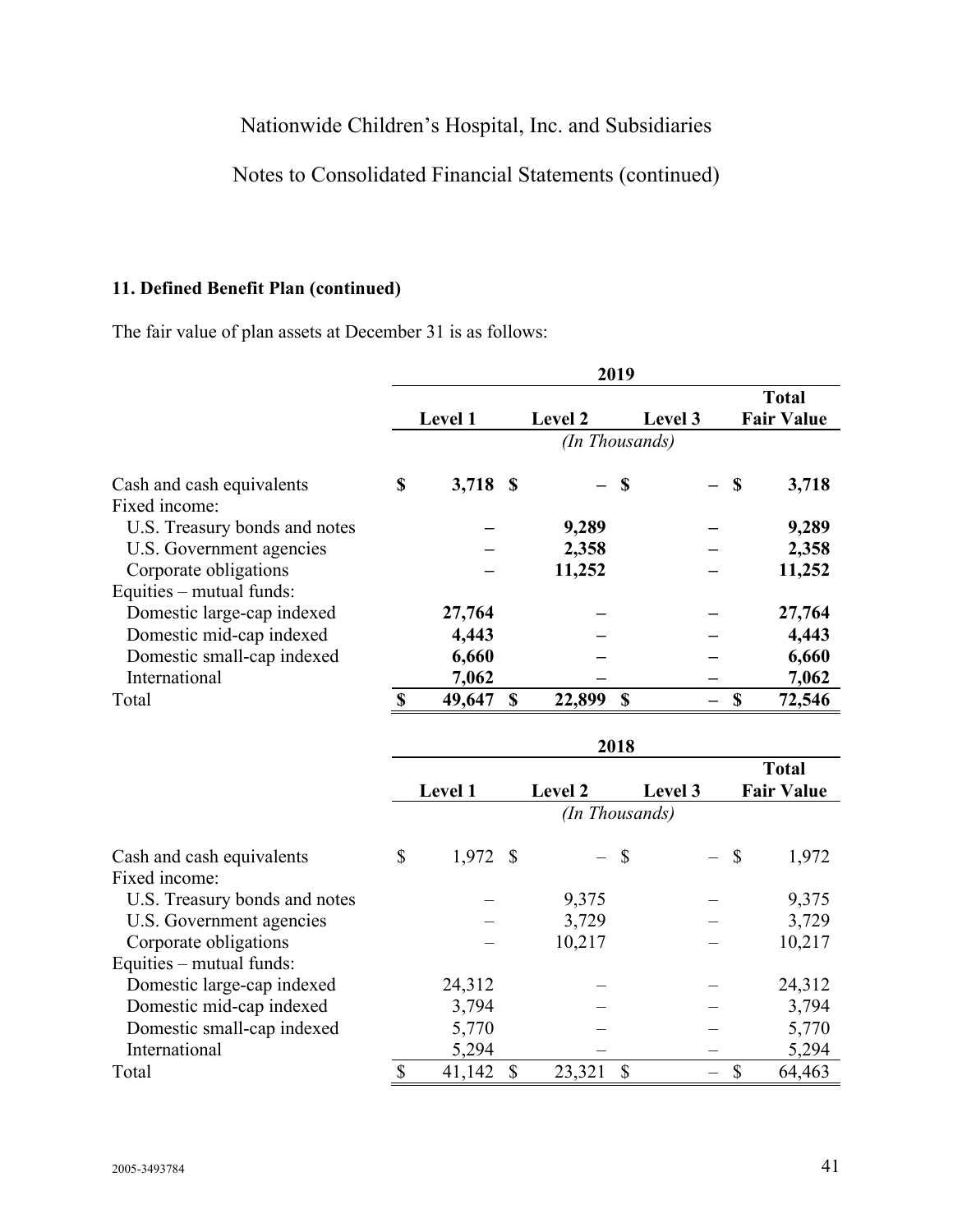## Notes to Consolidated Financial Statements (continued)

#### **11. Defined Benefit Plan (continued)**

Fair value methodologies for Level 1, 2 and 3 are consistent with the inputs described in Note 6.

The Hospital estimates that it will make a contribution of approximately \$2,471,000 to the Plan during 2020. The Hospital estimates that it will amortize \$1,549,000 of the net actuarial losses from net assets without donor restrictions into net periodic pension cost during 2020.

#### **12. Defined Contribution Plans**

Effective January 1, 1997, the Matching Plan was amended and renamed as the Nationwide Children's Hospital Employee Defined Contribution Plan (Defined Contribution Plan). The Defined Contribution Plan includes both an employee matching contribution and an additional employer defined contribution and contains provisions specifically permitting affected participants to transfer distributions received from the revised pension plan. The employer defined contribution is based upon certain percentages of employees' wages, which are determined based upon length of service and income levels.

Nationwide Children's provides a 403(b) matching contribution plan for essentially all employees who have met specified service requirements. Under the plan, Nationwide Children's matches 50% of the first 3% of salaries contributed by each participant, up to a maximum of 1.5% of the participant's salary.

Nationwide Children's incurred expenses related to these plans totaled \$38,672,000 and \$37,250,000 during 2019 and 2018, respectively. PAA incurred expenses related to these plans totaled \$8,194,000 and \$7,932,000 during 2019 and 2018, respectively.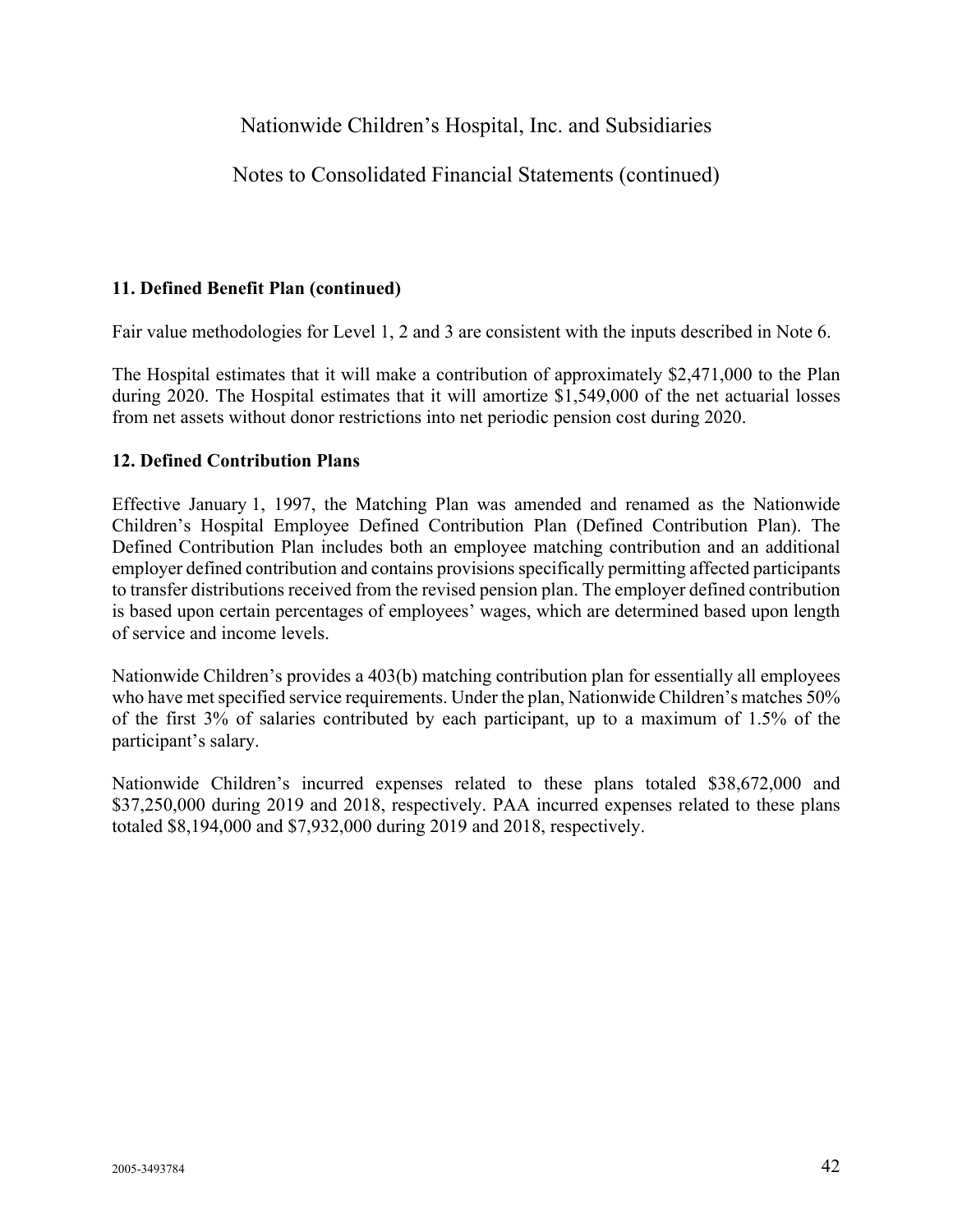## Notes to Consolidated Financial Statements (continued)

### **13. Property and Equipment**

Details of property and equipment are summarized as follows as of December 31:

|                             |   | 2018       |                |  |  |
|-----------------------------|---|------------|----------------|--|--|
|                             |   |            | (In Thousands) |  |  |
| Land and land improvements  | S | 91,459     | 86,075<br>S    |  |  |
| Buildings and improvements  |   | 1,431,409  | 1,306,101      |  |  |
| Equipment                   |   | 371,811    | 372,344        |  |  |
| Construction-in-progress    |   | 200,460    | 170,273        |  |  |
|                             |   | 2,095,139  | 1,934,793      |  |  |
| Allowances for depreciation |   | (661, 696) | (602, 499)     |  |  |
|                             |   | 1,433,443  | 1,332,294      |  |  |

The ranges of useful lives associated with the following categories of property and equipment are as follows: land improvements –  $8-15$  years; buildings and improvements –  $10-30$  years; equipment  $-5-20$  years.

Capitalized computer software costs of \$5,300,000 and \$6,466,000 at December 31, 2019 and 2018, respectively, primarily related to clinical information systems, patient financial systems and enterprise resource planning software implementations are included in equipment. The related amortization included in depreciation expense in the consolidated statements of operations and changes in net assets was \$2,068,000 and \$2,834,000 for the years ended December 31, 2019 and 2018, respectively.

Outstanding commitments for the purchase of property and equipment were approximately \$15,035,000 and \$48,180,000 at December 31, 2019 and 2018, respectively. Nationwide Children's expects to pay outstanding commitments at December 31, 2019, during 2020, using funds from operations and fundraising contributions.

#### **14. Pledges Receivable**

Unconditional promises to give that are expected to be collected within one year are recorded at their net realizable value. Unconditional promises to give that are expected to be collected in future years are recorded at the present value of estimated future cash flows. The annual discounts applied to these amounts are computed by using an applicable annual interest rate to the year in which the promise is received, which is up to 4.5%.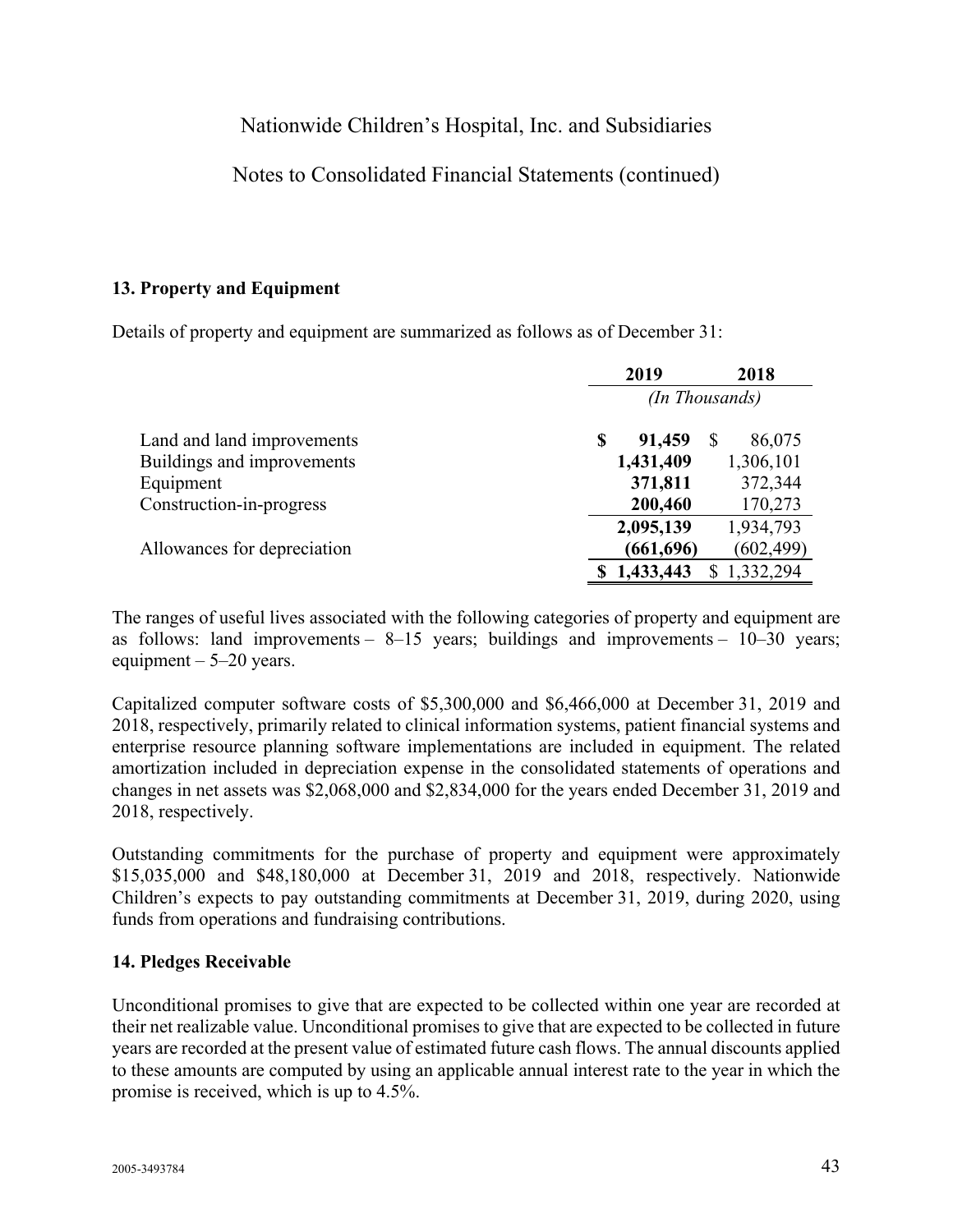## Notes to Consolidated Financial Statements (continued)

#### **14. Pledges Receivable (continued)**

The following is a summary of pledges receivable and the anticipated schedule of their receipt, for the year ended December 31:

|                                                                 | 2019           |                    |              | 2018               |  |  |
|-----------------------------------------------------------------|----------------|--------------------|--------------|--------------------|--|--|
|                                                                 | (In Thousands) |                    |              |                    |  |  |
| Gross unconditional pledges receivable                          | \$             | 31,994             | S            | 40,181             |  |  |
| Less:<br>Allowance for doubtful pledges<br>Unamortized discount |                | (1,001)<br>(2,970) |              | (1,185)<br>(4,033) |  |  |
| Net unconditional pledges receivable.                           | $\mathbf$      | 28,023             | $\mathbb{S}$ | 34,963             |  |  |
| Amounts due in:                                                 |                |                    |              |                    |  |  |
| Less than one year                                              | \$             | 8,945              | -S           | 10,008             |  |  |
| One to five years                                               |                | 22,193             |              | 29,432             |  |  |
| Greater than five years                                         |                | 856                |              | 741                |  |  |
| Total                                                           | ◐              | 31,994             | \$           | 40,181             |  |  |

#### **15. Functional Expenses**

Nationwide Children's provides a complete range of preventive, diagnostic, therapeutic and rehabilitative pediatric health services to residents within a 37 county area encompassing central, southern and southeastern Ohio. The table below presents expenses related to providing these services by both nature and function, for the years ended December 31:

|                               | 2019                                 |                |                           |    |            |    |          |    |                  |              |  |
|-------------------------------|--------------------------------------|----------------|---------------------------|----|------------|----|----------|----|------------------|--------------|--|
|                               | <b>Healthcare</b><br><b>Services</b> |                | Management<br>and General |    | Foundation |    | Research |    | <b>Education</b> | <b>Total</b> |  |
|                               |                                      | (In Thousands) |                           |    |            |    |          |    |                  |              |  |
| Salaries and benefits         | 727,347<br>S                         | S.             | 272,330                   | S  | 4,380      | S  | 87,247   | \$ | 32,930           | \$1,124,234  |  |
| Claims expense                | 585,530                              |                |                           |    |            |    |          |    |                  | 585,530      |  |
| <b>Supplies</b>               | 267,948                              |                | 13,884                    |    | 121        |    | 26,249   |    | 611              | 308,813      |  |
| Purchased services            | 73,077                               |                | 47,134                    |    | 2,671      |    | 15,415   |    | 624              | 138,921      |  |
| Interest                      |                                      |                | 21,409                    |    |            |    |          |    |                  | 21,409       |  |
| Depreciation and amortization | 61,011                               |                | 25,181                    |    |            |    | 8,588    |    | 133              | 94,913       |  |
| Other                         | 93,159                               |                | 100,711                   |    | 1.080      |    | 8.690    |    | 2.063            | 205,703      |  |
| Total operating expenses      | \$1,808,072                          |                | 480,649                   | \$ | 8,252      | \$ | 146.189  | \$ | 36.361           | \$2,479,523  |  |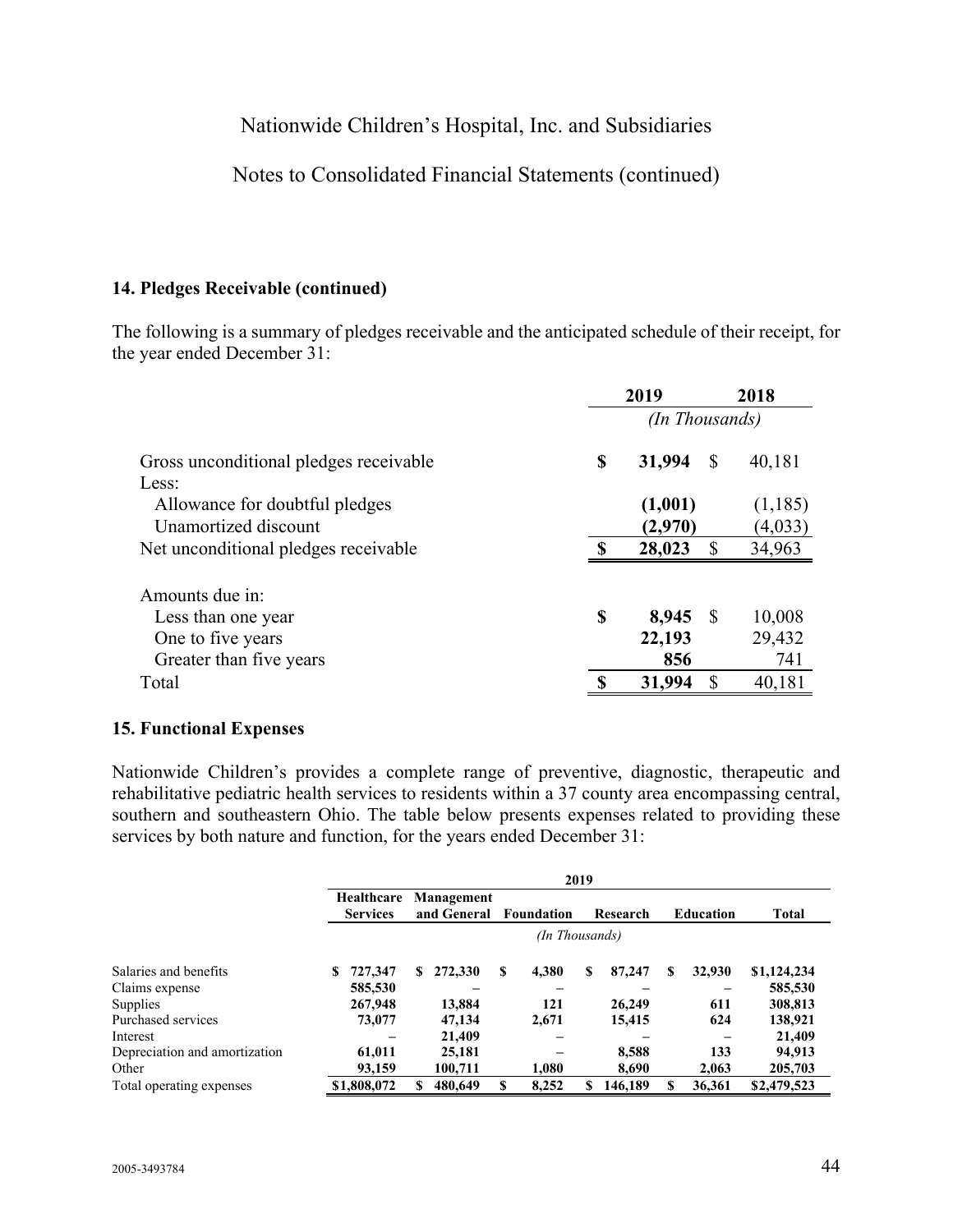## Notes to Consolidated Financial Statements (continued)

#### **15. Functional Expenses (continued)**

|                               | 2018                          |                           |            |             |                  |              |  |  |  |  |  |  |  |
|-------------------------------|-------------------------------|---------------------------|------------|-------------|------------------|--------------|--|--|--|--|--|--|--|
|                               | Healthcare<br><b>Services</b> | Management<br>and General | Foundation | Research    | <b>Education</b> | <b>Total</b> |  |  |  |  |  |  |  |
|                               | (In Thousands)                |                           |            |             |                  |              |  |  |  |  |  |  |  |
| Salaries and benefits         | 681,769<br>S                  | 257,943<br>S.             | S<br>4,211 | S<br>76,681 | 30,872<br>S      | \$1,051,476  |  |  |  |  |  |  |  |
| Claims expense                | 521,955                       |                           |            |             |                  | 521,955      |  |  |  |  |  |  |  |
| Supplies                      | 215,351                       | 11,560                    | 87         | 25,676      | 640              | 253,314      |  |  |  |  |  |  |  |
| Purchased services            | 68,171                        | 40,373                    | 2,572      | 13,208      | 478              | 124,802      |  |  |  |  |  |  |  |
| Interest                      |                               | 21,344                    |            |             |                  | 21,344       |  |  |  |  |  |  |  |
| Depreciation and amortization | 60.971                        | 24,041                    |            | 9.459       | 108              | 94.579       |  |  |  |  |  |  |  |
| Other                         | 88,807                        | 93,191                    | 1,235      | 7,463       | 2,464            | 193,160      |  |  |  |  |  |  |  |
| Total operating expenses      | \$1,637,024                   | 448,452                   | 8,105      | 132,487     | 34,562           | \$2,260,630  |  |  |  |  |  |  |  |

The consolidated financial statements report certain categories of expenses that are attributable to more than one supporting function. Therefore, these expenses require allocation on a reasonable basis that is consistently applied. The expenses that are allocated include salaries and benefits, which are allocated on a per full-time equivalent basis, and depreciation, which is allocated based on square footage.

#### **16. Financial Assets and Liquidity Availability**

As of December 31, 2019 and 2018, Nationwide Children's had a working capital surplus of \$333,377,000 and \$321,639,000, respectively.

Financial assets available for general expenditure within one year of the consolidated balance sheet date consist of the following:

|                                        | December 31    |             |          |           |  |  |  |
|----------------------------------------|----------------|-------------|----------|-----------|--|--|--|
|                                        |                | 2019        |          | 2018      |  |  |  |
|                                        | (In Thousands) |             |          |           |  |  |  |
| Financial assets:                      |                |             |          |           |  |  |  |
| Cash and cash equivalents              | S              | 304,557     | <b>S</b> | 318,793   |  |  |  |
| Patient accounts receivable            |                | 307,800     |          | 273,491   |  |  |  |
| Other assets                           |                | 86,081      |          | 147,224   |  |  |  |
| Assets limited as to use:              |                |             |          |           |  |  |  |
| Board-designated capital improvement   |                | 63,506      |          | 54,358    |  |  |  |
| Board-designated other                 |                | 2,629,204   |          | 1,972,169 |  |  |  |
| Financial assets available for general |                |             |          |           |  |  |  |
| expenditures within one year           |                | \$3,391,148 | S.       | 2,447,242 |  |  |  |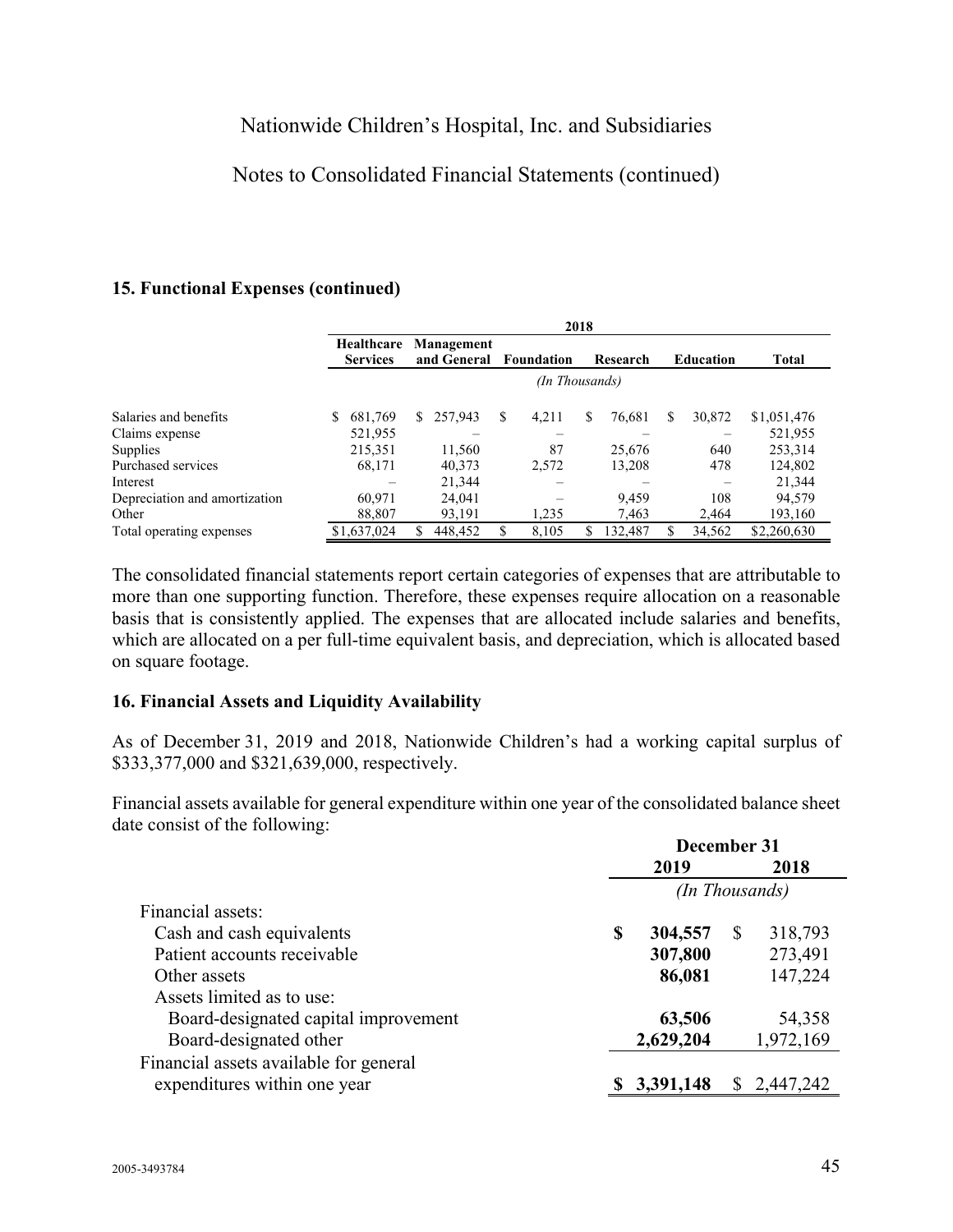## Notes to Consolidated Financial Statements (continued)

#### **16. Financial Assets and Liquidity Availability (continued)**

Nationwide Children's has certain board-designated assets limited as to use which are available for general expenditure within one year in the normal course of operations. Accordingly, these assets have been included in the qualitative information above. Nationwide Children's has other assets limited as to use for donor-restricted purposes, debt service and for the professional liability captive insurance program. These assets limited as to use are not available for general expenditure within the next year and are not reflected in the amounts above. As part of Nationwide Children's liquidity management plan, cash in excess of daily requirements is invested in short-term investments and money market funds.

#### **17. Concentration of Credit Risk**

In most cases, Nationwide Children's grants credit without collateral to its patients, most of who are local residents and are insured under third-party payor agreements. The mix of the Hospital's gross receivables from patients and third-party payors was as follows:

|                          | December 31 |      |  |  |  |
|--------------------------|-------------|------|--|--|--|
|                          | 2019        | 2018 |  |  |  |
| Medicaid                 | 37%         | 42%  |  |  |  |
| Commercial               | 46          | 42   |  |  |  |
| Other third-party payors | 6           |      |  |  |  |
| Patients' responsibility | 11          | Q    |  |  |  |
|                          | 100%        | 100% |  |  |  |

#### **18. Net Assets with Donor Restrictions**

Net assets with donor restrictions are those whose use by Nationwide Children's has been limited by donors to a specific time period or purpose or those that have been restricted by donors to be maintained by Nationwide Children's in perpetuity. Investment return is allocated to net assets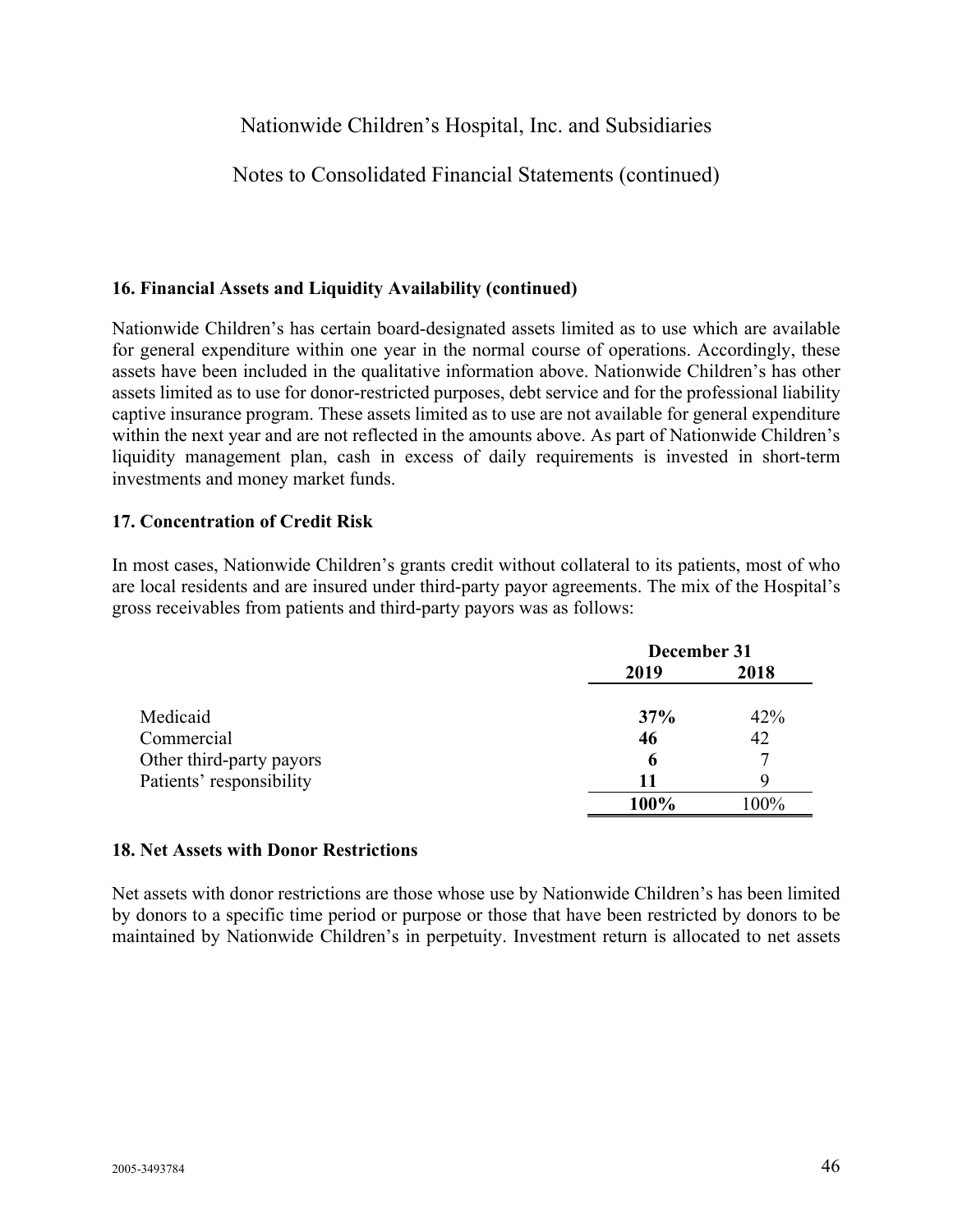## Notes to Consolidated Financial Statements (continued)

#### **18. Net Assets with Donor Restrictions (continued)**

without donor restrictions and net assets with donor restrictions based on the respective net asset balances and the wishes of the donor. The nature and amounts of the net assets with donor restrictions are as follows:

|                                     |   | December 31           |  |         |  |  |  |
|-------------------------------------|---|-----------------------|--|---------|--|--|--|
|                                     |   | 2019                  |  | 2018    |  |  |  |
|                                     |   | <i>(In Thousands)</i> |  |         |  |  |  |
| Net assets with donor restrictions: |   |                       |  |         |  |  |  |
| Program support                     | S | 275,020 \$ 253,491    |  |         |  |  |  |
| Research                            |   | 67,161                |  | 55,697  |  |  |  |
|                                     |   | 342,181               |  | 309,188 |  |  |  |

Nationwide Children's endowment consists of approximately 200 individual, donor-restricted, funds established for various purposes. Net assets associated with endowment funds are classified and reported based on the existence or absence of donor-imposed restrictions. Nationwide Children's classifies as net assets with donor restrictions (a) the original value of gifts donated to the permanent endowment, (b) the original value of subsequent gifts to the permanent endowment, and (c) accumulations to the permanent endowment made in accordance with the direction of the applicable donor gift instrument at the time the accumulations are added to the fund. Nationwide Children's considers the following factors in making a determination to appropriate or accumulate donor-restricted funds: (1) the duration and preservation of the fund, (2) the purposes of the organization and the donor-restricted endowment fund, (3) general economic conditions, (4) the possible effect of inflation and deflation, (5) the expected total return from income and the appreciation of investments, (6) other resources of the organization, and (7) investment policies of the organization.

To satisfy its long-term rate-of-return objectives, Nationwide Children's relies on a total return strategy in which investment returns are achieved through both capital appreciation (realized and unrealized) and current yield (interest and dividends). A diversified asset allocation is targeted that places a greater emphasis on equity-based investments to achieve long-term return objectives within prudent risk considerations. Nationwide Children's expects its endowment funds, over time, to provide an average rate of return of approximately 7% annually. Actual returns in any given year may vary from this amount.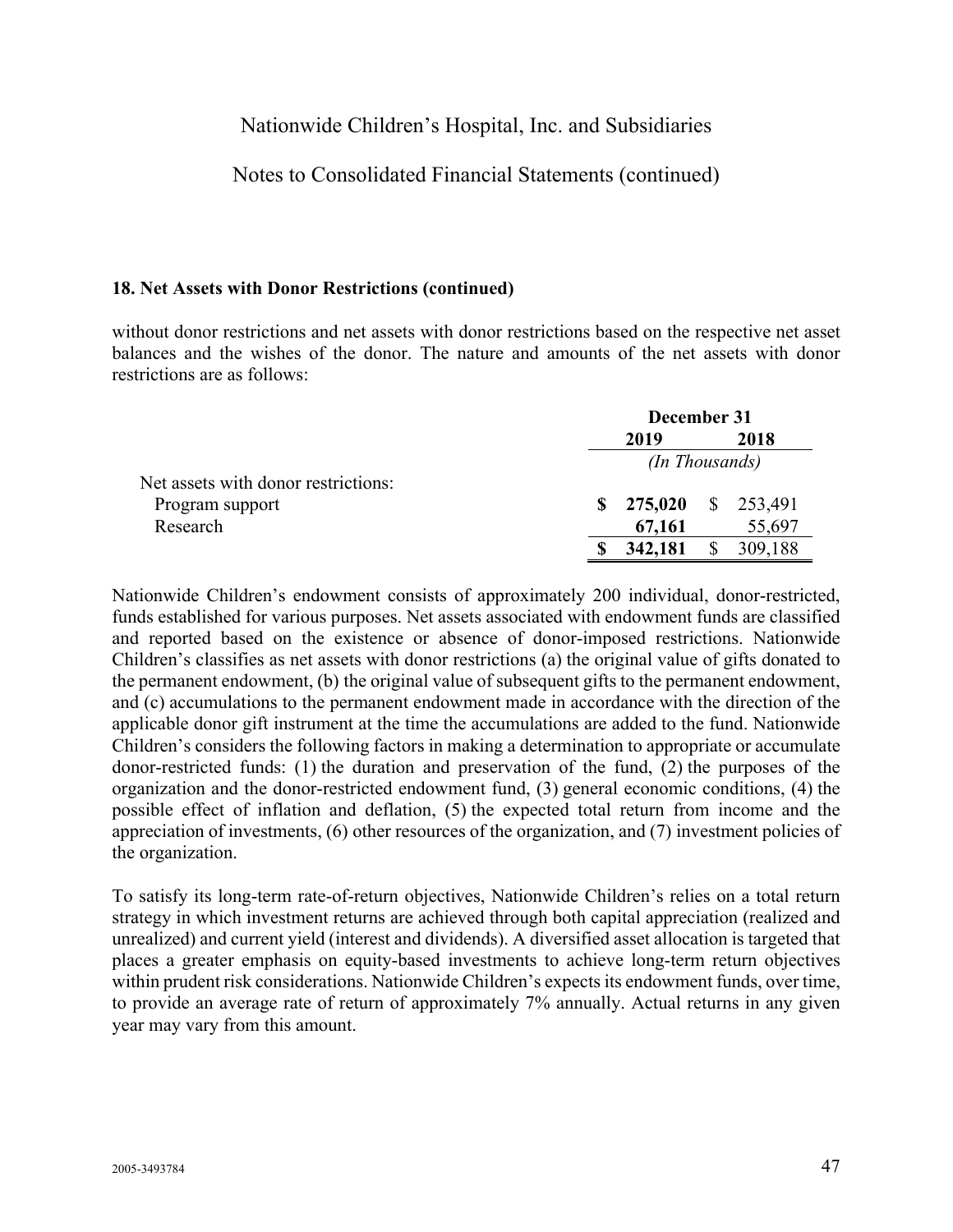## Notes to Consolidated Financial Statements (continued)

#### **18. Net Assets with Donor Restrictions (continued)**

Nationwide Children's has a policy of appropriating for distribution each year 5% of the spendable balance of its endowment. In establishing this policy, Nationwide Children's considered the longterm expected return on its endowment. Accordingly, over the long-term, it is expected this spending policy will allow its endowment to grow at an average of 2% annually. This is consistent with Nationwide Children's objective to maintain the purchasing power of the endowment assets held in perpetuity or for a specified term, as well as to provide additional real growth through new gifts and investment return.

Nationwide Children's had the following donor-restricted endowment-related activities:

|                                                   |          | <b>Change in Endowment</b><br><b>Net Assets with</b><br><b>Donor Restrictions</b><br>for the Year Ended<br>December 31 |              |           |  |
|---------------------------------------------------|----------|------------------------------------------------------------------------------------------------------------------------|--------------|-----------|--|
|                                                   |          | 2019                                                                                                                   |              | 2018      |  |
|                                                   |          | (In Thousands)                                                                                                         |              |           |  |
| Endowment net assets, beginning of year           | \$       | 179,317                                                                                                                | - S          | 180,561   |  |
| Investment return:                                |          |                                                                                                                        |              |           |  |
| Investment income                                 |          | 5,059                                                                                                                  |              | 5,240     |  |
| Unrealized gains (losses)                         |          | 20,870                                                                                                                 |              | (12, 838) |  |
| Total investment return                           |          | 25,929                                                                                                                 |              | (7,598)   |  |
| Contributions                                     |          | 7,298                                                                                                                  |              | 11,551    |  |
| Appropriation of endowment assets for expenditure |          | (4,967)                                                                                                                |              | (5,197)   |  |
| Endowment net assets, end of year                 | <b>S</b> | 207,577                                                                                                                | $\mathbb{S}$ | 179,317   |  |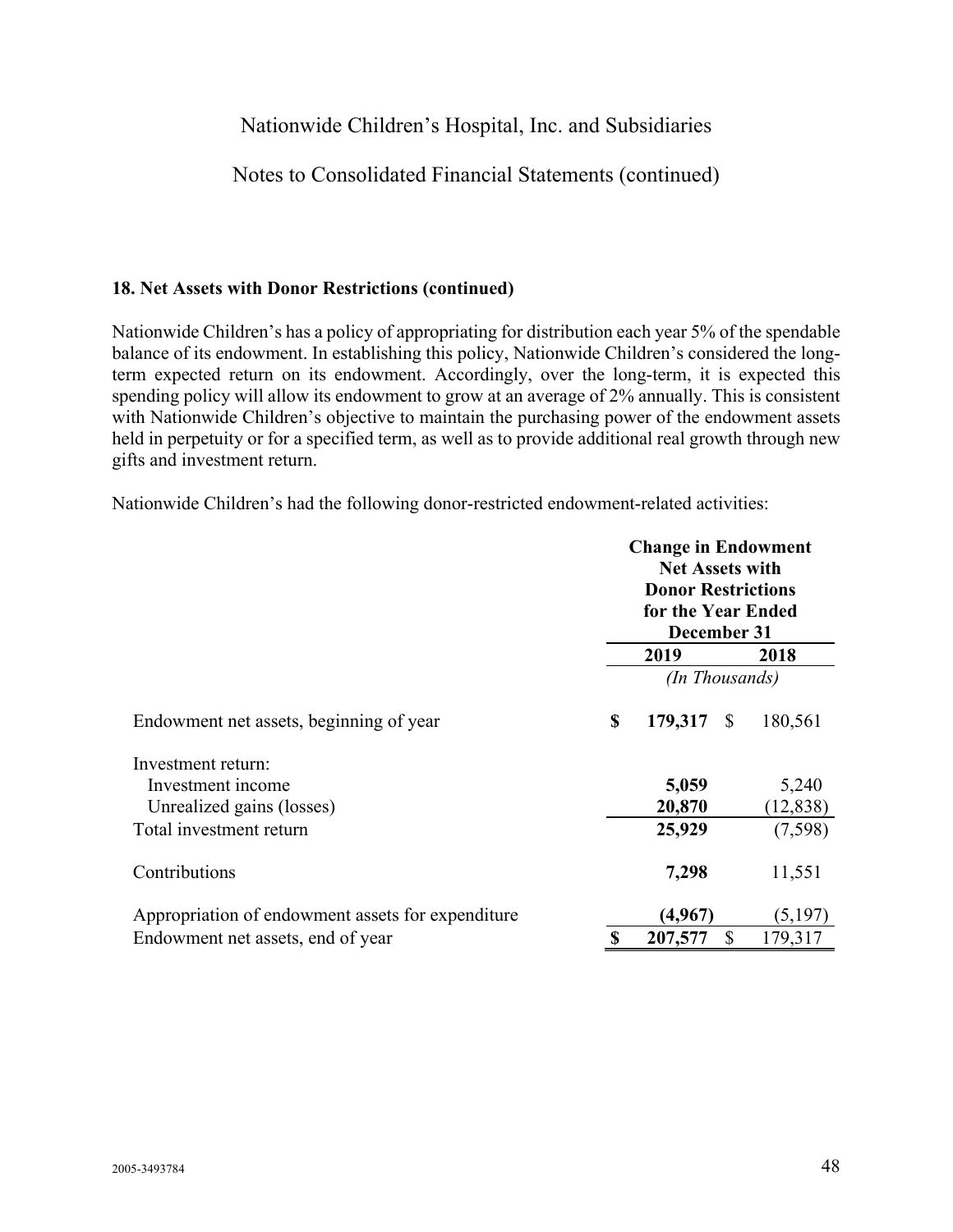Notes to Consolidated Financial Statements (continued)

## **19. Subsequent Events**

Due to the global viral outbreak caused by Coronavirus Disease 2019 (COVID-19) in 2020, there have been resulting effects which could negatively impact Nationwide Children's consolidated financial condition, including significant financial markets volatility, various temporary business closures and event cancellations, and other effects which could result in supply disruptions and/or decisions to defer elective procedures and other medical treatments at the Hospital as the broader impact of COVID-19 develops. The ultimate impact of these matters to the Hospital and its financial condition is presently unknown. The accompanying consolidated financial statements as of and for the year ended December 31, 2019, do not reflect the effects of these subsequent events.

The Hospital has evaluated and disclosed any subsequent events through April 23, 2020, which is the date the consolidated financial statements were issued. No subsequent events were identified that required recognition in the consolidated financial statements.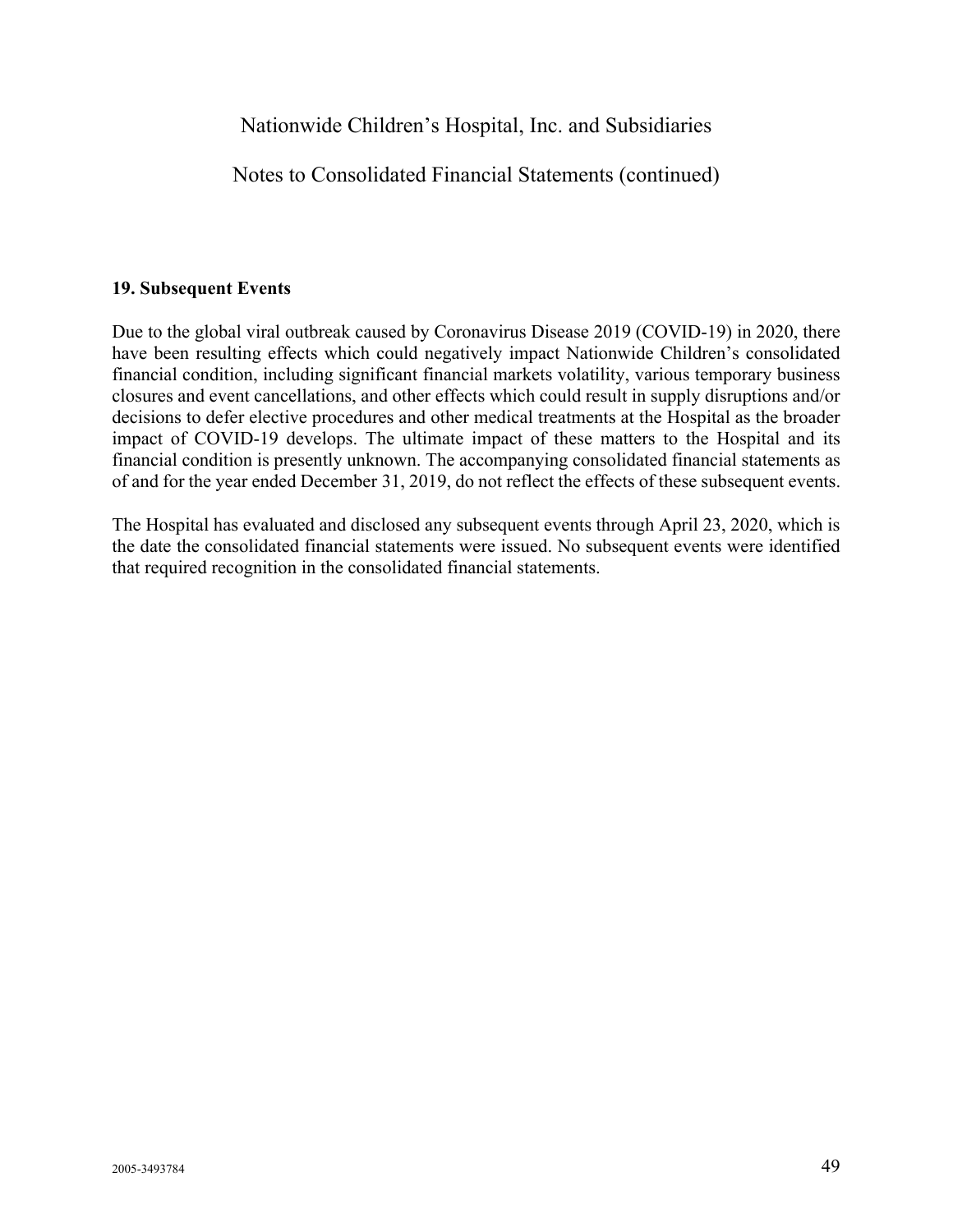Supplementary Information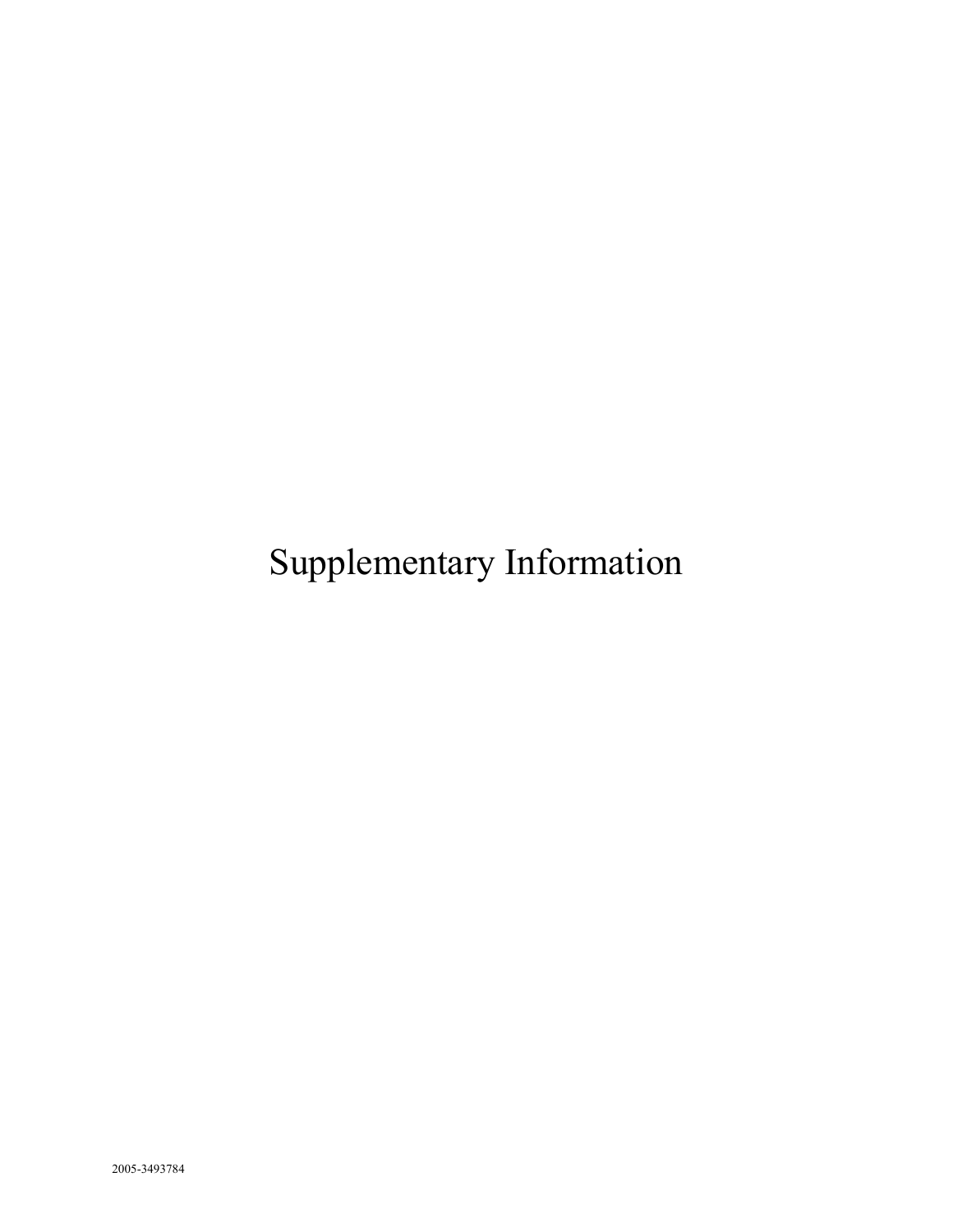#### $50$  2005-3493784

#### **THE RESEARCH INSTITUTE AT NATIONWIDE CHILDREN'S HOSPITAL SCHEDULE OF EXPENDITURES OF FEDERAL AWARDS Fiscal Period 1/1/2019 ‐ 12/31/2019**

*Additional*

|                                                                           |                        | Additional                 |                                      | <b>Identifying Number</b>            |                                             |                                |                  |                                 |                  |
|---------------------------------------------------------------------------|------------------------|----------------------------|--------------------------------------|--------------------------------------|---------------------------------------------|--------------------------------|------------------|---------------------------------|------------------|
|                                                                           | Federal<br><b>CFDA</b> | Award                      | <b>Name of Funder</b>                | <b>Assigned By Funder</b>            | <b>Total Amount</b>                         |                                | Federal          |                                 |                  |
|                                                                           | <b>Number</b>          | Identification             | <b>Pass-Through</b><br><b>Entity</b> | <b>Pass-Through</b><br><b>Entity</b> | <b>Provided to</b><br><b>Sub-Recipients</b> | Federal<br><b>Expenditures</b> | Program<br>Total | Cluster<br>Name                 | Cluster<br>Total |
| Federal Awarding Agency/Program Title<br><b>DEPARTMENT OF AGRICULTURE</b> |                        |                            |                                      |                                      |                                             |                                |                  |                                 |                  |
|                                                                           |                        |                            |                                      |                                      |                                             |                                |                  |                                 |                  |
| AGRICULTURE AND FOOD RESEARCH INITIATIVE (AFRI)                           | 10.310                 | 2016-67015-24765           | THE ROCKEFELLER UNIVERSITY           | 2016-67015-24765                     |                                             | \$12,144                       | \$35,071         | <b>RESEARCH AND DEVELOPMENT</b> | \$63,933,702     |
|                                                                           |                        |                            | THE OHIO STATE UNIVERSITY            |                                      |                                             |                                |                  |                                 |                  |
| AGRICULTURE AND FOOD RESEARCH INITIATIVE (AFRI)                           | 10.310                 | 60060409                   | <b>MEDICAL CENTER</b>                | 60060409                             |                                             | \$12,962                       | \$35,071         | <b>RESEARCH AND DEVELOPMENT</b> | \$63,933,702     |
|                                                                           |                        |                            | THE OHIO STATE UNIVERSITY            |                                      |                                             |                                |                  |                                 |                  |
| AGRICULTURE AND FOOD RESEARCH INITIATIVE (AFRI)                           | 10.310                 | 60060409                   | <b>MEDICAL CENTER</b>                | 60060409                             |                                             | \$9,965                        | \$35,071         | RESEARCH AND DEVELOPMENT        | \$63,933,702     |
| WIC SPECIAL SUPPLEMENTAL NUTRITION PROGRAM FOR WOMEN, INFANTS,            |                        |                            |                                      |                                      |                                             |                                |                  |                                 |                  |
| <b>AND CHILDREN</b>                                                       | 10.557                 | ORD 2468-2017              | COLUMBUS HEALTH DEPARTMENT           | ORD 2468-2017                        |                                             | \$62                           | \$645,664        | RESEARCH AND DEVELOPMENT        | \$63,933,702     |
| WIC SPECIAL SUPPLEMENTAL NUTRITION PROGRAM FOR WOMEN, INFANTS,            |                        |                            |                                      |                                      |                                             |                                |                  |                                 |                  |
| <b>AND CHILDREN</b>                                                       | 10.557                 | ORD 2339-2018              | COLUMBUS HEALTH DEPARTMENT           | ORD 2339-2018                        |                                             | \$483,964                      | \$645,664        | <b>RESEARCH AND DEVELOPMENT</b> | \$63,933,702     |
| WIC SPECIAL SUPPLEMENTAL NUTRITION PROGRAM FOR WOMEN, INFANTS,            |                        |                            |                                      |                                      |                                             |                                |                  |                                 |                  |
| <b>AND CHILDREN</b>                                                       | 10.557                 | ORD 2273-2019              | COLUMBUS HEALTH DEPARTMENT           | ORD 2273-2019                        |                                             | \$161,638                      | \$645,664        | <b>RESEARCH AND DEVELOPMENT</b> | \$63,933,702     |
|                                                                           |                        | <b>SCHOOL DISTRICT IRN</b> | STATE OF OHIO DEPARTMENT OF          |                                      |                                             |                                |                  |                                 |                  |
| CHILD AND ADULT CARE FOOD PROGRAM                                         | 10.558                 | #015432                    | <b>EDUCATION</b>                     | SCHOOL DISTRICT IRN #015432          |                                             | \$30,225                       | \$30,225         | RESEARCH AND DEVELOPMENT        | \$63,933,702     |
| TOTAL DEPARTMENT OF AGRICULTURE                                           |                        |                            |                                      |                                      |                                             |                                |                  |                                 |                  |
|                                                                           |                        |                            |                                      |                                      |                                             | \$710,960                      |                  |                                 |                  |
|                                                                           |                        |                            |                                      |                                      |                                             |                                |                  |                                 |                  |
| <b>DEPARTMENT OF DEFENSE</b>                                              |                        |                            |                                      |                                      |                                             |                                |                  |                                 |                  |
|                                                                           |                        |                            |                                      |                                      |                                             |                                |                  |                                 |                  |
| MILITARY MEDICAL RESEARCH AND DEVELOPMENT                                 | 12,420                 | W81XWH-16-1-0104           |                                      |                                      |                                             | \$70,861                       | \$2.336.035      | RESEARCH AND DEVELOPMENT        | \$63.933.702     |
| MILITARY MEDICAL RESEARCH AND DEVELOPMENT                                 | 12.420                 | W81XWH1810324              |                                      |                                      |                                             | \$39,734                       | \$2,336,035      | RESEARCH AND DEVELOPMENT        | \$63,933,702     |
| MILITARY MEDICAL RESEARCH AND DEVELOPMENT                                 | 12.420                 | W81XWH1810546              |                                      |                                      |                                             | \$350,020                      | \$2,336,035      | RESEARCH AND DEVELOPMENT        | \$63,933,702     |
| MILITARY MEDICAL RESEARCH AND DEVELOPMENT                                 | 12.420                 | W81XWH1810518              |                                      |                                      | \$297,866                                   | \$1,249,839                    | \$2,336,035      | RESEARCH AND DEVELOPMENT        | \$63,933,702     |
| MILITARY MEDICAL RESEARCH AND DEVELOPMENT                                 | 12.420                 | W81XWH1810547              |                                      |                                      | \$112,874                                   | \$200,742                      | \$2,336,035      | RESEARCH AND DEVELOPMENT        | \$63,933,702     |
| MILITARY MEDICAL RESEARCH AND DEVELOPMENT                                 | 12.420                 | W81XWH1910371              |                                      |                                      |                                             | \$92,841                       | \$2,336,035      | RESEARCH AND DEVELOPMENT        | \$63,933,702     |
| MILITARY MEDICAL RESEARCH AND DEVELOPMENT                                 | 12.420                 | W81XWH-17-1-0420           |                                      |                                      |                                             | \$67,776                       | \$2,336,035      | RESEARCH AND DEVELOPMENT        | \$63,933,702     |
| MILITARY MEDICAL RESEARCH AND DEVELOPMENT                                 | 12.420                 | W81XWH-17-1-0420           |                                      |                                      |                                             | $-$1,886$                      | \$2,336,035      | RESEARCH AND DEVELOPMENT        | \$63,933,702     |
| MILITARY MEDICAL RESEARCH AND DEVELOPMENT                                 | 12.420                 | NTRAP-18-04                | NATIONAL TRAUMA INSTITUTE            | NTRAP-18-04                          |                                             | \$23,600                       | \$2,336,035      | RESEARCH AND DEVELOPMENT        | \$63,933,702     |
| MILITARY MEDICAL RESEARCH AND DEVELOPMENT                                 | 12.420                 | 60067680                   | THE OHIO STATE UNIVERSITY            | 60067680                             |                                             | \$17,828                       | \$2,336,035      | RESEARCH AND DEVELOPMENT        | \$63,933,702     |
| MILITARY MEDICAL RESEARCH AND DEVELOPMENT                                 | 12.420                 | 60067680                   | THE OHIO STATE UNIVERSITY            | 60067680                             |                                             | \$6,047                        | \$2,336,035      | RESEARCH AND DEVELOPMENT        | \$63,933,702     |
| MILITARY MEDICAL RESEARCH AND DEVELOPMENT                                 | 12.420                 | 417439/URFAO: GR510697     | <b>UNIVERSITY OF ROCHESTER</b>       | 417439/URFAO: GR510697               |                                             | \$76,335                       | \$2,336,035      | RESEARCH AND DEVELOPMENT        | \$63,933,702     |
| MILITARY MEDICAL RESEARCH AND DEVELOPMENT                                 | 12.420                 | 417439/URFAO: GR510697     | <b>UNIVERSITY OF ROCHESTER</b>       | 417439/URFAO: GR510697               |                                             | \$76,143                       | \$2,336,035      | RESEARCH AND DEVELOPMENT        | \$63,933,702     |
|                                                                           |                        |                            | UNIVERSITY OF ALABAMA AT             |                                      |                                             |                                |                  |                                 |                  |
| MILITARY MEDICAL RESEARCH AND DEVELOPMENT                                 | 12.420                 | 000518323-007              | <b>BIRMINGHAM</b>                    | 000518323-007                        |                                             | \$8,325                        | \$2,336,035      | RESEARCH AND DEVELOPMENT        | \$63,933,702     |
| MILITARY MEDICAL RESEARCH AND DEVELOPMENT                                 | 12.420                 | 64894                      | THE HENRY M. JACKSON FNDTN           | 64894                                |                                             | \$43,865                       | \$2,336,035      | RESEARCH AND DEVELOPMENT        | \$63,933,702     |
| MILITARY MEDICAL RESEARCH AND DEVELOPMENT                                 | 12.420                 | 60065213                   | THE OHIO STATE UNIVERSITY            | 60065213                             |                                             | \$13,965                       | \$2,336,035      | RESEARCH AND DEVELOPMENT        | \$63,933,702     |
| TOTAL DEPARTMENT OF DEFENSE                                               |                        |                            |                                      |                                      |                                             |                                |                  |                                 |                  |
|                                                                           |                        |                            |                                      |                                      | \$410,740                                   | \$2,336,035                    |                  |                                 |                  |
|                                                                           |                        |                            |                                      |                                      |                                             |                                |                  |                                 |                  |
| <b>DEPARTMENT OF JUSTICE</b>                                              |                        |                            |                                      |                                      |                                             |                                |                  |                                 |                  |
|                                                                           |                        |                            |                                      |                                      |                                             |                                |                  |                                 |                  |
| <b>CRIME VICTIM ASSISTANCE</b>                                            | 16.575                 | 2018-VOCA-109853839        | CRIME VICTIMS ASSITANCE              | 2018-VOCA-109853839                  |                                             | $-51$                          | \$897,109        | N/A                             | \$0              |
| CRIME VICTIM ASSISTANCE                                                   | 16.575                 | 2019-VOCA-132134707        | <b>CRIME VICTIMS ASSITANCE</b>       | 2019-VOCA-132134707                  |                                             | \$263,259                      | \$897,109        | N/A                             | \$0              |
| <b>CRIME VICTIM ASSISTANCE</b>                                            | 16.575                 | 2020-VOCA-132923982        | <b>CRIME VICTIMS ASSITANCE</b>       | 2020-VOCA-132923982                  |                                             | \$84,893                       | \$897,109        | N/A                             | \$0              |
| CRIME VICTIM ASSISTANCE                                                   | 16.575                 | 2019-VOCA-132134686        |                                      |                                      |                                             | \$174,181                      | \$897,109        | N/A                             | \$0              |
| CRIME VICTIM ASSISTANCE                                                   | 16.575                 | 2019-VOCA-132924034        |                                      |                                      |                                             | \$36,738                       | \$897,109        | N/A                             | \$0              |
| CRIME VICTIM ASSISTANCE                                                   | 16.575                 | 2020-SVAA-132923994        | <b>CRIME VICTIMS ASSITANCE</b>       | 2020-SVAA-132923994                  |                                             | \$2,370                        | \$897,109        | RESEARCH AND DEVELOPMENT        | \$63,933,702     |
| CRIME VICTIM ASSISTANCE                                                   | 16.575                 |                            |                                      |                                      |                                             | $-578$                         | \$897,109        | RESEARCH AND DEVELOPMENT        | \$63,933,702     |
| CRIME VICTIM ASSISTANCE                                                   | 16.575                 | 2018-VOCA-109853858        |                                      |                                      |                                             | \$3,367                        | \$897,109        | RESEARCH AND DEVELOPMENT        | \$63,933,702     |
| CRIME VICTIM ASSISTANCE                                                   | 16.575                 | 2018-VOCA-109853848        |                                      |                                      |                                             | $-598,289$                     | \$897,109        | RESEARCH AND DEVELOPMENT        | \$63,933,702     |
| CRIME VICTIM ASSISTANCE                                                   | 16.575                 | 2019-VOCA-132134627        |                                      |                                      |                                             | \$208,284                      | \$897,109        | RESEARCH AND DEVELOPMENT        | \$63,933,702     |
| <b>CRIME VICTIM ASSISTANCE</b>                                            | 16.575                 | 2019-VOCA-132134690        | <b>CRIME VICTIMS ASSITANCE</b>       | 2019-VOCA-132134690                  | \$222,385                                   | \$222,385                      | \$897,109        | RESEARCH AND DEVELOPMENT        | \$63,933,702     |
| TOTAL DEPARTMENT OF JUSTICE                                               |                        |                            |                                      |                                      |                                             |                                |                  |                                 |                  |
|                                                                           |                        |                            |                                      |                                      | \$222,385                                   | \$897,109                      |                  |                                 |                  |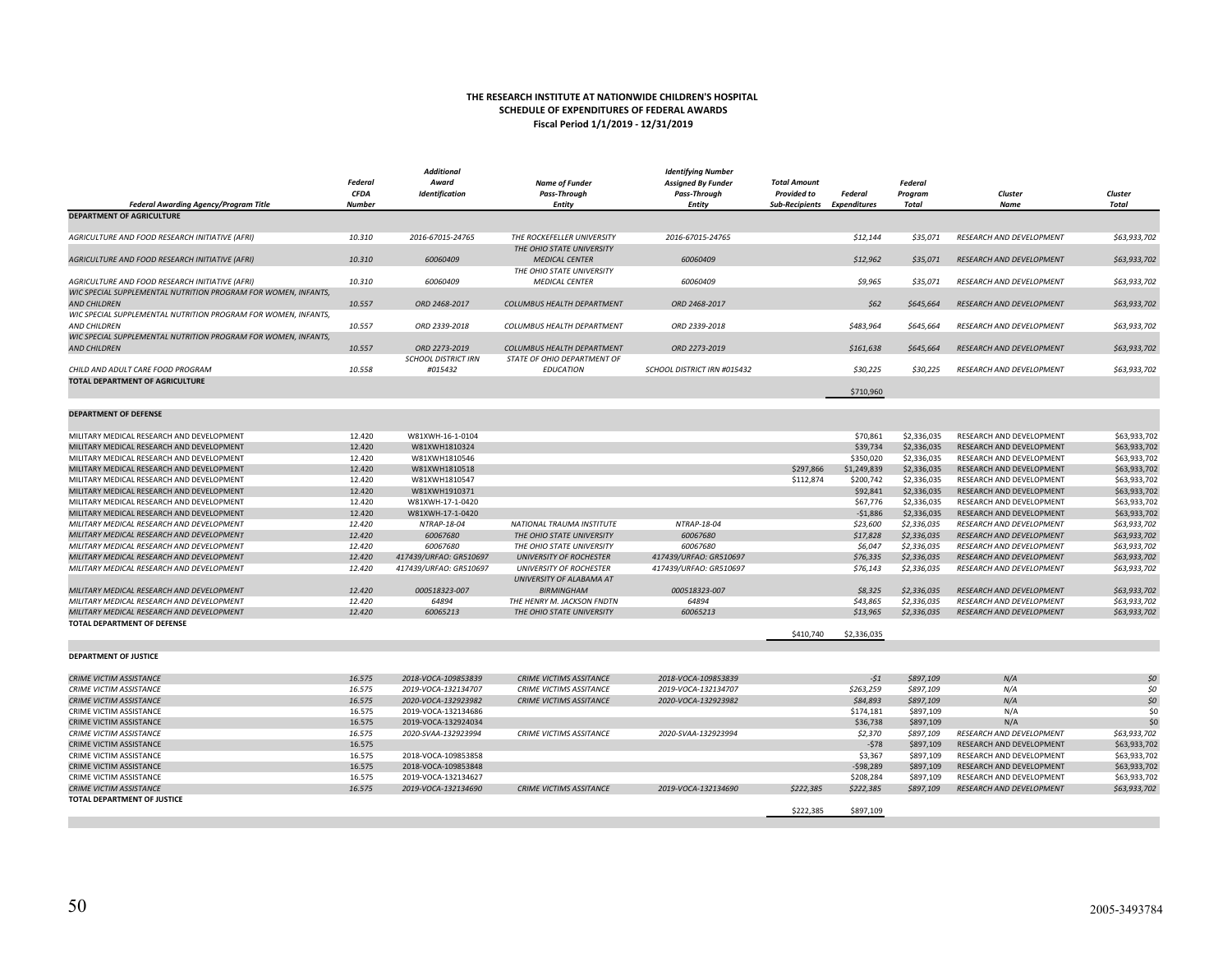|                                                                               |                        | <b>Additional</b>                     |                                                          | <b>Identifying Number</b>                 |                                           |            |                    |                                 |              |
|-------------------------------------------------------------------------------|------------------------|---------------------------------------|----------------------------------------------------------|-------------------------------------------|-------------------------------------------|------------|--------------------|---------------------------------|--------------|
|                                                                               | Federal<br><b>CFDA</b> | Award<br><b>Identification</b>        | <b>Name of Funder</b><br>Pass-Through                    | <b>Assigned By Funder</b><br>Pass-Through | <b>Total Amount</b><br><b>Provided to</b> | Federal    | Federal<br>Program | Cluster                         | Cluster      |
| Federal Awarding Agency/Program Title                                         | <b>Number</b>          |                                       | <b>Entity</b>                                            | <b>Entity</b>                             | Sub-Recipients Expenditures               |            | Total              | Name                            | <b>Total</b> |
| <b>NATIONAL SCIENCE FOUNDATION</b>                                            |                        |                                       |                                                          |                                           |                                           |            |                    |                                 |              |
| COMPUTER AND INFORMATION SCIENCE AND ENGINEERING                              | 47.070                 | 1761880                               |                                                          |                                           |                                           | \$36,316   | \$36,316           | RESEARCH AND DEVELOPMENT        | \$63,933,702 |
| <b>BIOLOGICAL SCIENCES</b>                                                    | 47.074                 | 5506-NCH-NSF-9072                     | THE PENNSYLVANIA STATE<br><b>UNIVERSITY</b>              | 5506-NCH-NSF-9072                         |                                           | \$41,007   | \$166,353          | RESEARCH AND DEVELOPMENT        | \$63,933,702 |
|                                                                               |                        |                                       | THE PENNSYLVANIA STATE                                   |                                           |                                           |            |                    |                                 |              |
| <b>BIOLOGICAL SCIENCES</b>                                                    | 47.074                 | 5506-NCH-NSF-9072                     | <b>UNIVERSITY</b>                                        | 5506-NCH-NSF-9072                         |                                           | \$32,151   | \$166,353          | RESEARCH AND DEVELOPMENT        | \$63,933,702 |
| <b>BIOLOGICAL SCIENCES</b>                                                    | 47.074                 | 420-41-27A                            | <b>IOWA STATE UNIVERSITY</b>                             | 420-41-27A                                |                                           | \$93,195   | \$166,353          | RESEARCH AND DEVELOPMENT        | \$63,933,702 |
| EDUCATION AND HUMAN RESOURCES                                                 | 47.076                 | RES513267                             | CASE WESTERN RESERVE UNIVERSITY                          | RES513267                                 |                                           | \$100,606  | \$100,606          | RESEARCH AND DEVELOPMENT        | \$63,933,702 |
| TOTAL NATIONAL SCIENCE FOUNDATION                                             |                        |                                       |                                                          |                                           |                                           | \$303,275  |                    |                                 |              |
|                                                                               |                        |                                       |                                                          |                                           |                                           |            |                    |                                 |              |
| DEPARTMENT OF EDUCATION                                                       |                        |                                       |                                                          |                                           |                                           |            |                    |                                 |              |
| TRIO UPWARD BOUND                                                             | 84.047                 | P047M170582                           |                                                          |                                           |                                           | \$3,438    | \$278,330          | N/A                             | \$C          |
| TRIO UPWARD BOUND                                                             | 84.047                 | P047M170582 - 18A                     |                                                          |                                           |                                           | \$227,028  | \$278,330          | N/A                             | \$C          |
| TRIO UPWARD BOUND                                                             | 84.047                 | P047M170582 - 19                      |                                                          |                                           |                                           | \$47,864   | \$278,330          | N/A                             | \$C          |
| SPECIAL EDUCATION-GRANTS FOR INFANTS AND FAMILIES                             | 84.181                 | 1829                                  | OHIO DEPARTMENT OF<br>DEVELOPMENTAL DISABILITIES         | 1829                                      |                                           | \$43,795   | \$41,663           | N/A                             | 50           |
|                                                                               |                        |                                       | OHIO DEPARTMENT OF                                       |                                           |                                           |            |                    |                                 |              |
| SPECIAL EDUCATION-GRANTS FOR INFANTS AND FAMILIES                             | 84.181                 | 2112                                  | DEVELOPMENTAL DISABILITIES<br>OHIO DEPARTMENT OF         | 2112                                      |                                           | \$9,821    | \$41,663           | RESEARCH AND DEVELOPMENT        | \$63,933,702 |
| SPECIAL EDUCATION-GRANTS FOR INFANTS AND FAMILIES                             | 84.181                 | 1829                                  | DEVELOPMENTAL DISABILITIES                               | 1829                                      |                                           | $-511,953$ | \$41,663           | RESEARCH AND DEVELOPMENT        | \$63,933,702 |
| <b>TOTAL DEPARTMENT OF EDUCATION</b>                                          |                        |                                       |                                                          |                                           |                                           |            |                    |                                 |              |
|                                                                               |                        |                                       |                                                          |                                           |                                           | \$319,993  |                    |                                 |              |
| DEPARTMENT OF HEALTH AND HUMAN SERVICES                                       |                        |                                       |                                                          |                                           |                                           |            |                    |                                 |              |
|                                                                               |                        | IBEM-IS - PROJECT #Z-38839-           |                                                          |                                           |                                           |            |                    |                                 |              |
| NATIONAL ORGANIZATIONS OF STATE AND LOCAL OFFICIALS                           | 93.011                 | 117                                   | MICHIGAN PUBLIC HEALTH INSTITUTE                         | IBEM-IS - PROJECT #Z-38839-117            |                                           | \$2,042    | \$2,042            | RESEARCH AND DEVELOPMENT        | \$63,933,702 |
| INNOVATIONS IN APPLIED PUBLIC HEALTH RESEARCH                                 | 93.061                 | R03SH000048                           |                                                          |                                           |                                           | \$18,125   | \$18,125           | RESEARCH AND DEVELOPMENT        | \$63,933,702 |
| PUBLIC HEALTH EMERGENCY PREPAREDNESS                                          | 93.069                 | 34225                                 | OHIO DEPARTMENT OF HEALTH                                | 34225                                     |                                           | \$43,755   | \$43,755           | RESEARCH AND DEVELOPMENT        | \$63,933,702 |
| BIRTH DEFECTS AND DEVELOPMENTAL DISABILITIES - PREVENTION AND                 |                        |                                       |                                                          |                                           |                                           |            |                    |                                 |              |
| SURVEILLANCE                                                                  | 93.073                 | 203-7928                              | <b>DUKE UNIVERSITY</b>                                   | 203-7928                                  |                                           | \$11,197   | \$11,197           | RESEARCH AND DEVELOPMENT        | \$63,933,702 |
| HOSPITAL PREPAREDNESS PROGRAM (HPP) AND PUBLIC HEALTH                         |                        |                                       |                                                          |                                           |                                           |            |                    |                                 |              |
| EMERGENCY PREPAREDNESS (PHEP) ALIGNED COOPERATIVE AGREEMENTS                  | 93.074                 | 14687                                 | OHIO DEPARTMENT OF HEALTH                                | 14687                                     | \$74,594                                  | \$111,955  | \$111,955          | RESEARCH AND DEVELOPMENT        | \$63,933,702 |
|                                                                               |                        |                                       | HEMOPHILIA FOUNDATION OF                                 |                                           |                                           |            |                    |                                 |              |
| BLOOD DISORDER PROGRAM: PREVENTION, SURVEILLANCE, AND RESEARCH                | 93.080                 | CDC 17-18-436                         | <b>MICHIGAN</b>                                          | CDC 17-18-436                             |                                           | \$202      | \$22,042           | N/A                             | \$0          |
|                                                                               |                        |                                       | HEMOPHILIA FOUNDATION OF                                 |                                           |                                           |            |                    |                                 |              |
| BLOOD DISORDER PROGRAM: PREVENTION, SURVEILLANCE, AND RESEARCH                | 93.080                 | CDC 18-19-436                         | <b>MICHIGAN</b>                                          | CDC 18-19-436                             |                                           | \$21,840   | \$22,042           | N/A                             | 50           |
| AFFORDABLE CARE ACT (ACA) PERSONAL RESPONSIBILITY EDUCATION<br><b>PROGRAM</b> | 93.092                 | CSP902718-4 / DYS01-<br>0000019640    | OHIO DEPT OF YOUTH SERVICES                              | CSP902718-4 / DYS01-0000019640            |                                           | \$148,452  | \$558,453          | N/A                             | \$0          |
| AFFORDABLE CARE ACT (ACA) PERSONAL RESPONSIBILITY EDUCATION                   |                        |                                       |                                                          |                                           |                                           |            |                    |                                 |              |
| PROGRAM                                                                       | 93.092                 | CSP902718-9                           | OHIO DEPT OF YOUTH SERVICES                              | CSP902718-9                               |                                           | \$172,631  | \$558,453          | N/A                             | \$0          |
| AFFORDABLE CARE ACT (ACA) PERSONAL RESPONSIBILITY EDUCATION                   |                        | OHIO DEPT OF YOUTH                    |                                                          |                                           |                                           |            |                    |                                 |              |
| PROGRAM<br>AFFORDABLE CARE ACT (ACA) PERSONAL RESPONSIBILITY EDUCATION        | 93.092                 | <b>SERVICES</b><br>OHIO DEPT OF YOUTH | OHIO DEPT OF YOUTH SERVICES                              | OHIO DEPT OF YOUTH SERVICES               |                                           | \$12,087   | \$558,453          | N/A                             | 50           |
| PROGRAM                                                                       | 93.092                 | <b>SERVICES</b>                       | OHIO DEPT OF YOUTH SERVICES                              | OHIO DEPT OF YOUTH SERVICES               |                                           | \$14,152   | \$558,453          | N/A                             | \$0          |
| AFFORDABLE CARE ACT (ACA) PERSONAL RESPONSIBILITY EDUCATION                   |                        |                                       |                                                          |                                           |                                           |            |                    |                                 |              |
| PROGRAM                                                                       | 93.092                 | 90AP2678NCH                           | OHIO HEALTH RESEARCH INSTITUTE                           | 90AP2678NCH                               |                                           | \$160,344  | \$558,453          | RESEARCH AND DEVELOPMENT        | \$63,933,702 |
| AFFORDABLE CARE ACT (ACA) PERSONAL RESPONSIBILITY EDUCATION                   |                        |                                       |                                                          |                                           |                                           |            |                    |                                 |              |
| PROGRAM                                                                       | 93.092                 | 90AP2678NCH                           | OHIO HEALTH RESEARCH INSTITUTE                           | 90AP2678NCH                               |                                           | \$50,787   | \$558,453          | RESEARCH AND DEVELOPMENT        | \$63.933.702 |
| FOOD AND DRUG ADMINISTRATION RESEARCH                                         | 93.103                 | 1U01FD006883-01 REVISED               |                                                          |                                           |                                           | \$14,060   | \$1,097            | RESEARCH AND DEVELOPMENT        | \$63,933,702 |
| FOOD AND DRUG ADMINISTRATION RESEARCH                                         | 93.103                 | 2001280580                            | JOHN HOPKINS UNIVERSITY<br>VANDERBILT UNIVERSITY MEDICAL | 2001280580                                |                                           | $-$12,980$ | \$1,097            | RESEARCH AND DEVELOPMENT        | \$63,933,702 |
| FOOD AND DRUG ADMINISTRATION RESEARCH                                         | 93.103                 | <b>VUMC76678</b>                      | <b>CENTER</b>                                            | <b>VUMC76678</b>                          |                                           | \$17       | \$1,097            | RESEARCH AND DEVELOPMENT        | \$63,933,702 |
|                                                                               |                        |                                       | HEMOPHILIA FOUNDATION OF                                 |                                           |                                           |            |                    |                                 |              |
| MATERNAL AND CHILD HEALTH FEDERAL CONSOLIDATED PROGRAMS                       | 93.110                 | MCHB 436 18-19                        | <b>MICHIGAN</b>                                          | MCHB 436 18-19                            |                                           | \$12,964   | \$441,160          | N/A                             | \$0          |
| MATERNAL AND CHILD HEALTH FEDERAL CONSOLIDATED PROGRAMS                       | 93.110                 | R40MC28316                            |                                                          |                                           |                                           | \$43,290   | \$441,160          | RESEARCH AND DEVELOPMENT        | \$63,933,702 |
|                                                                               |                        |                                       |                                                          |                                           |                                           |            |                    |                                 |              |
| MATERNAL AND CHILD HEALTH FEDERAL CONSOLIDATED PROGRAMS                       | 93.110                 | 226859                                | MASSACHUSETTS GENERAL HOSPITAL                           | 226859                                    |                                           | \$53       | \$441.160          | <b>RESEARCH AND DEVELOPMENT</b> | \$63.933.702 |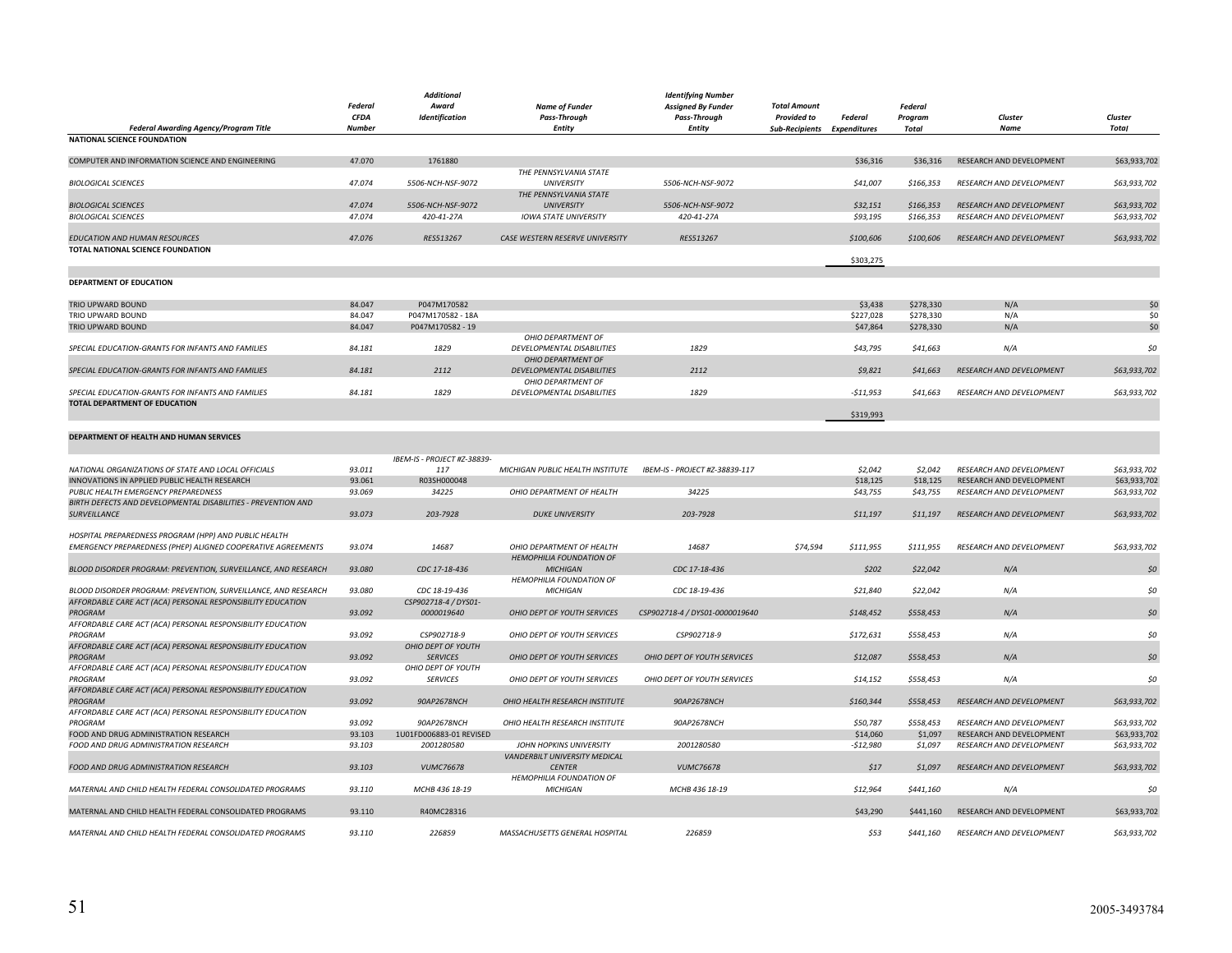|                                                                                         |               | <b>Additional</b>   |                                                            | <b>Identifying Number</b> |                             |           |                |                                 |              |
|-----------------------------------------------------------------------------------------|---------------|---------------------|------------------------------------------------------------|---------------------------|-----------------------------|-----------|----------------|---------------------------------|--------------|
|                                                                                         | Federal       | Award               | <b>Name of Funder</b>                                      | <b>Assigned By Funder</b> | <b>Total Amount</b>         |           | <b>Federal</b> |                                 |              |
|                                                                                         | <b>CFDA</b>   | Identification      | <b>Pass-Through</b>                                        | <b>Pass-Through</b>       | <b>Provided to</b>          | Federal   | Program        | Cluster                         | Cluster      |
| Federal Awarding Agency/Program Title                                                   | <b>Number</b> |                     | <b>Entity</b>                                              | <b>Entity</b>             | Sub-Recipients Expenditures |           | Total          | Name                            | <b>Total</b> |
| MATERNAL AND CHILD HEALTH FEDERAL CONSOLIDATED PROGRAMS                                 | 93.110        | 226859              | MASSACHUSETTS GENERAL HOSPITAL                             | 226859                    |                             | \$157,062 | \$441,160      | RESEARCH AND DEVELOPMENT        | \$63,933,702 |
| MATERNAL AND CHILD HEALTH FEDERAL CONSOLIDATED PROGRAMS                                 | 93.110        | 60060455            | THE OHIO STATE UNIVERSITY<br><b>RESEARCH FOUNDATION</b>    | 60060455                  |                             | $-52,244$ | \$441.160      | <b>RESEARCH AND DEVELOPMENT</b> | \$63,933,702 |
| MATERNAL AND CHILD HEALTH FEDERAL CONSOLIDATED PROGRAMS                                 | 93.110        | 60065448            | THE OHIO STATE UNIVERSITY<br><b>RESEARCH FOUNDATION</b>    | 60065448                  |                             | \$65,725  | \$441,160      | RESEARCH AND DEVELOPMENT        | \$63,933,702 |
| MATERNAL AND CHILD HEALTH FEDERAL CONSOLIDATED PROGRAMS                                 | 93.110        | 60070495            | THE OHIO STATE UNIVERSITY<br><b>RESEARCH FOUNDATION</b>    | 60070495                  |                             | \$52,617  | \$441,160      | RESEARCH AND DEVELOPMENT        | \$63,933,702 |
| MATERNAL AND CHILD HEALTH FEDERAL CONSOLIDATED PROGRAMS                                 | 93.110        | KUHLTHAU NCH 226858 | MASSACHUSETTS GENERAL HOSPITAL                             | KUHLTHAU NCH 226858       |                             | $-53,566$ | \$441,160      | RESEARCH AND DEVELOPMENT        | \$63,933,702 |
| MATERNAL AND CHILD HEALTH FEDERAL CONSOLIDATED PROGRAMS                                 | 93.110        | 226858-MOD004       | MASSACHUSETTS GENERAL HOSPITAL                             | 226858-MOD004             |                             | \$60,637  | \$441,160      | RESEARCH AND DEVELOPMENT        | \$63,933,702 |
| MATERNAL AND CHILD HEALTH FEDERAL CONSOLIDATED PROGRAMS                                 | 93.110        | 226858-MOD004       | MASSACHUSETTS GENERAL HOSPITAL<br>HEMOPHILIA FOUNDATION OF | 226858-MOD004             |                             | \$30,552  | \$441,160      | RESEARCH AND DEVELOPMENT        | \$63,933,702 |
| MATERNAL AND CHILD HEALTH FEDERAL CONSOLIDATED PROGRAMS                                 | 93.110        | MCHB 436 19-20      | <b>MICHIGAN</b>                                            | MCHB 436 19-20            |                             | \$2,689   | \$441,160      | RESEARCH AND DEVELOPMENT        | \$63,933,702 |
| MATERNAL AND CHILD HEALTH FEDERAL CONSOLIDATED PROGRAMS                                 | 93.110        | 6UA3MC11054-09-00   | MASSACHUSETTS GENERAL HOSPITAL                             | 6UA3MC11054-09-00         |                             | $-5306$   | \$441,160      | RESEARCH AND DEVELOPMENT        | \$63,933,702 |
| MATERNAL AND CHILD HEALTH FEDERAL CONSOLIDATED PROGRAMS                                 | 93.110        | 6UA3MC11054-10-00   | MASSACHUSETTS GENERAL HOSPITAL                             | 6UA3MC11054-10-00         |                             | \$21,687  | \$441,160      | RESEARCH AND DEVELOPMENT        | \$63,933,702 |
| ORAL DISEASES AND DISORDERS RESEARCH                                                    | 93.121        | 533435              | UNIVERSITY OF NORTH CAROLINA                               | 533435                    |                             | \$534     | \$267,639      | RESEARCH AND DEVELOPMENT        | \$63,933,702 |
| ORAL DISEASES AND DISORDERS RESEARCH                                                    | 93.121        | 533435              | UNIVERSITY OF NORTH CAROLINA                               | 533435                    |                             | \$990     | \$267,639      | RESEARCH AND DEVELOPMENT        | \$63,933,702 |
| ORAL DISEASES AND DISORDERS RESEARCH                                                    | 93.121        | 60067596            | THE OHIO STATE UNIVERSITY                                  | 60067596                  |                             | \$39,709  | \$267,639      | RESEARCH AND DEVELOPMENT        | \$63,933,702 |
| ORAL DISEASES AND DISORDERS RESEARCH                                                    | 93.121        | 60072330            | THE OHIO STATE UNIVERSITY                                  | 60072330                  |                             | \$10,839  | \$267,639      | RESEARCH AND DEVELOPMENT        | \$63,933,702 |
| ORAL DISEASES AND DISORDERS RESEARCH                                                    | 93.121        | 5112047             | UNIVERSITY OF NORTH CAROLINA                               | 5112047                   |                             | \$35,526  | \$267,639      | RESEARCH AND DEVELOPMENT        | \$63,933,702 |
| ORAL DISEASES AND DISORDERS RESEARCH                                                    | 93.121        | 60066456            | THE OHIO STATE UNIVERSITY                                  | 60066456                  |                             | \$4,514   | \$267,639      | RESEARCH AND DEVELOPMENT        | \$63,933,702 |
| ORAL DISEASES AND DISORDERS RESEARCH                                                    | 93.121        | 1044863-10          | THE UNIVERSITY OF UTAH                                     | 1044863-10                |                             | \$121,806 | \$267,639      | RESEARCH AND DEVELOPMENT        | \$63,933,702 |
| ORAL DISEASES AND DISORDERS RESEARCH                                                    | 93.121        | 1R01DE027493-01     | THE UNIVERSITY OF UTAH                                     | 1R01DE027493-01           |                             | $-518$    | \$267,639      | RESEARCH AND DEVELOPMENT        | \$63,933,702 |
| ORAL DISEASES AND DISORDERS RESEARCH                                                    | 93.121        | 60071030            | THE OHIO STATE UNIVERSITY                                  | 60071030                  |                             | \$32,161  | \$267,639      | RESEARCH AND DEVELOPMENT        | \$63,933,702 |
| ORAL DISEASES AND DISORDERS RESEARCH                                                    | 93.121        | 5113295             | UNIVERSITY OF NORTH CAROLINA                               | 5113295                   |                             | \$21,578  | \$267,639      | RESEARCH AND DEVELOPMENT        | \$63,933,702 |
| EMERGENCY MEDICAL SERVICES FOR CHILDREN                                                 | 93.127        | U03MC28844          |                                                            |                           |                             | $-$1,827$ | \$662,599      | RESEARCH AND DEVELOPMENT        | \$63,933,702 |
| <b>EMERGENCY MEDICAL SERVICES FOR CHILDREN</b>                                          | 93.127        | 5 U03MC288440400    |                                                            |                           | \$341,993                   | \$548,751 | \$662,599      | RESEARCH AND DEVELOPMENT        | \$63,933,702 |
| EMERGENCY MEDICAL SERVICES FOR CHILDREN                                                 | 93.127        | 2 U03MC288440500    |                                                            |                           | \$52,361                    | \$115,675 | \$662,599      | RESEARCH AND DEVELOPMENT        | \$63,933,702 |
| INJURY PREVENTION AND CONTROL RESEARCH AND STATE AND                                    |               |                     |                                                            |                           |                             |           |                |                                 |              |
| COMMUNITY BASED PROGRAMS                                                                | 93.136        | R49CE002106         |                                                            |                           |                             | $-54,311$ | \$725,323      | RESEARCH AND DEVELOPMENT        | \$63,933,702 |
| INJURY PREVENTION AND CONTROL RESEARCH AND STATE AND<br><b>COMMUNITY BASED PROGRAMS</b> | 93.136        | 6R49CE002106-05-06  |                                                            |                           |                             | \$81,239  | \$725,323      | RESEARCH AND DEVELOPMENT        | \$63,933,702 |
| INJURY PREVENTION AND CONTROL RESEARCH AND STATE AND                                    |               |                     |                                                            |                           |                             |           |                |                                 |              |
| COMMUNITY BASED PROGRAMS<br>INJURY PREVENTION AND CONTROL RESEARCH AND STATE AND        | 93.136        | 6R49CE002106-05-06  |                                                            |                           |                             | \$115,444 | \$725,323      | RESEARCH AND DEVELOPMENT        | \$63,933,702 |
| <b>COMMUNITY BASED PROGRAMS</b><br>INJURY PREVENTION AND CONTROL RESEARCH AND STATE AND | 93.136        | 6R49CE002106-05-06  |                                                            |                           |                             | \$31,732  | \$725,323      | RESEARCH AND DEVELOPMENT        | \$63,933,702 |
| COMMUNITY BASED PROGRAMS                                                                | 93.136        | 6R49CE002106-05-06  |                                                            |                           |                             | \$18,644  | \$725,323      | RESEARCH AND DEVELOPMENT        | \$63,933,702 |
| INJURY PREVENTION AND CONTROL RESEARCH AND STATE AND<br><b>COMMUNITY BASED PROGRAMS</b> | 93.136        | 6R49CE002106-05-06  |                                                            |                           |                             | \$80,848  | \$725,323      | RESEARCH AND DEVELOPMENT        | \$63,933,702 |
| INJURY PREVENTION AND CONTROL RESEARCH AND STATE AND<br>COMMUNITY BASED PROGRAMS        | 93.136        | 6R49CE002106-05-06  |                                                            |                           | \$77,867                    | \$174,457 | \$725.323      | RESEARCH AND DEVELOPMENT        | \$63,933,702 |
| INJURY PREVENTION AND CONTROL RESEARCH AND STATE AND<br>COMMUNITY BASED PROGRAMS        | 93.136        | 1 R49CE003074-01-00 |                                                            |                           |                             | \$70,163  | \$725,323      | RESEARCH AND DEVELOPMENT        | \$63,933,702 |
| INJURY PREVENTION AND CONTROL RESEARCH AND STATE AND<br>COMMUNITY BASED PROGRAMS        | 93.136        | 1 R49CE003074-01-00 |                                                            |                           |                             | \$63,908  | \$725,323      | RESEARCH AND DEVELOPMENT        | \$63,933,702 |
| INJURY PREVENTION AND CONTROL RESEARCH AND STATE AND<br><b>COMMUNITY BASED PROGRAMS</b> | 93.136        | 1 R49CE003074-01-00 |                                                            |                           |                             | \$13,748  | \$725,323      | RESEARCH AND DEVELOPMENT        | \$63,933,702 |
| INJURY PREVENTION AND CONTROL RESEARCH AND STATE AND                                    |               |                     |                                                            |                           |                             |           |                |                                 |              |
| COMMUNITY BASED PROGRAMS<br>INJURY PREVENTION AND CONTROL RESEARCH AND STATE AND        | 93.136        | 1 R49CE003074-01-00 |                                                            |                           |                             | \$9,083   | \$725,323      | RESEARCH AND DEVELOPMENT        | \$63,933,702 |
| COMMUNITY BASED PROGRAMS<br>INJURY PREVENTION AND CONTROL RESEARCH AND STATE AND        | 93.136        | 10045261-03         | THE UNIVERSITY OF UTAH                                     | 10045261-03               |                             | $-57,043$ | \$725,323      | RESEARCH AND DEVELOPMENT        | \$63,933,702 |
| <b>COMMUNITY BASED PROGRAMS</b><br>INJURY PREVENTION AND CONTROL RESEARCH AND STATE AND | 93.136        | 10045261-03         | THE UNIVERSITY OF UTAH                                     | 10045261-03               |                             | \$62,042  | \$725,323      | RESEARCH AND DEVELOPMENT        | \$63,933,702 |
| <b>COMMUNITY BASED PROGRAMS</b>                                                         | 93.136        | 10045261-03         | THE UNIVERSITY OF UTAH                                     | 10045261-03               |                             | \$15,369  | \$725,323      | RESEARCH AND DEVELOPMENT        | \$63,933,702 |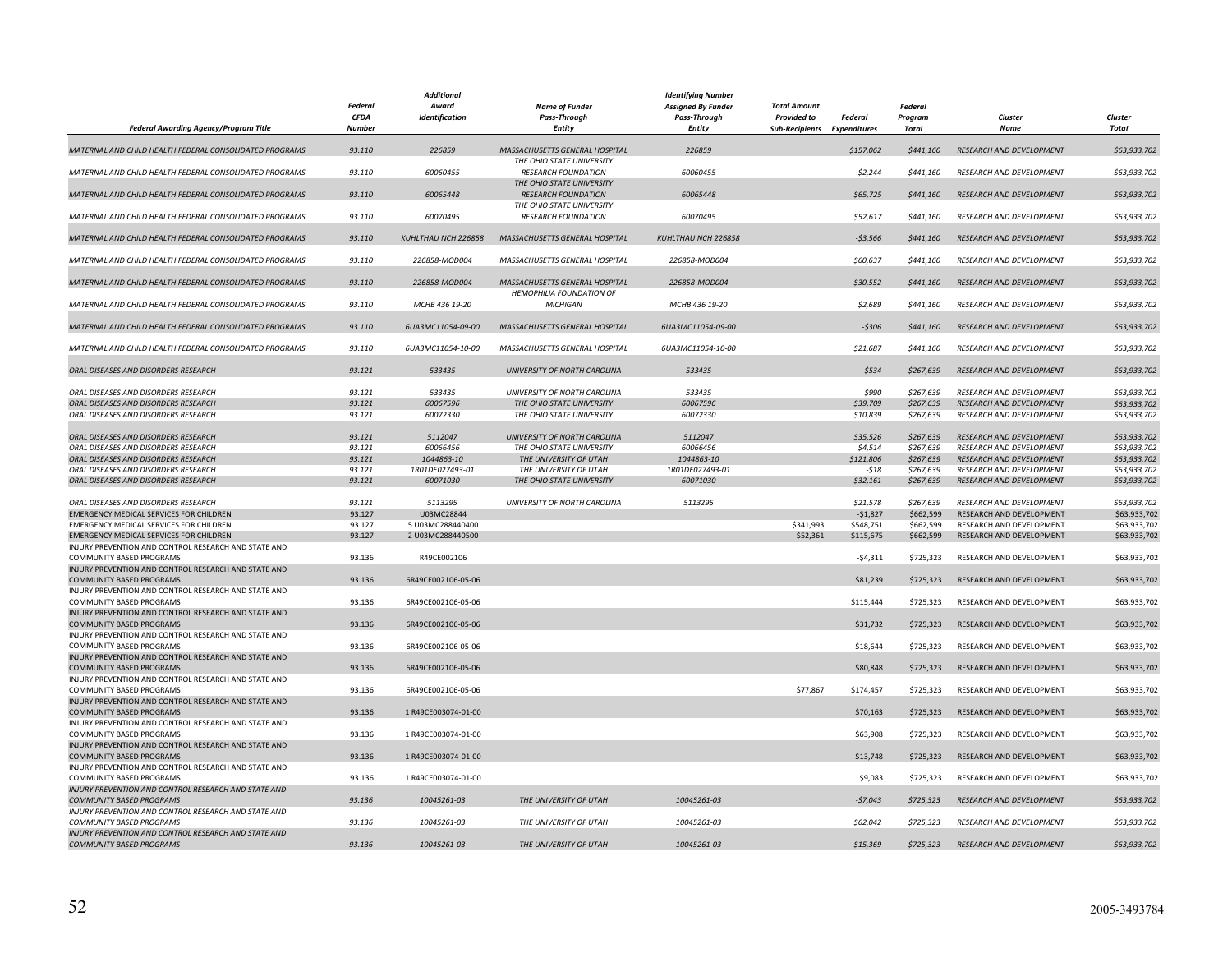|                                                                              | <b>Federal</b><br><b>CFDA</b> | Additional<br>Award<br>Identification | <b>Name of Funder</b><br><b>Pass-Through</b>            | <b>Identifying Number</b><br><b>Assigned By Funder</b><br><b>Pass-Through</b> | <b>Total Amount</b><br><b>Provided to</b> | Federal                | Federal<br>Program         | Cluster                                              | Cluster                      |
|------------------------------------------------------------------------------|-------------------------------|---------------------------------------|---------------------------------------------------------|-------------------------------------------------------------------------------|-------------------------------------------|------------------------|----------------------------|------------------------------------------------------|------------------------------|
| Federal Awarding Agency/Program Title<br>HUMAN GENOME RESEARCH               | <b>Number</b><br>93.172       | U41HG007635                           | <b>Entity</b>                                           | <b>Entity</b>                                                                 | Sub-Recipients Expenditures<br>\$182,310  | \$849,643              | Total<br>\$1,006,964       | <b>Name</b><br>RESEARCH AND DEVELOPMENT              | <b>Total</b><br>\$63,933,702 |
|                                                                              |                               |                                       | <b>WASHINGTON UNIVERSITY IN ST.</b>                     |                                                                               |                                           |                        |                            |                                                      |                              |
| <b>HUMAN GENOME RESEARCH</b>                                                 | 93.172                        | WU-19-46                              | LOUIS                                                   | WU-19-46                                                                      |                                           | \$57,471               | \$1,006,964                | RESEARCH AND DEVELOPMENT                             | \$63,933,702                 |
|                                                                              |                               |                                       | <b>WASHINGTON UNIVERSITY IN ST.</b>                     |                                                                               |                                           |                        |                            |                                                      |                              |
| HUMAN GENOME RESEARCH                                                        | 93.172                        | WU-19-116                             | LOUIS                                                   | WU-19-116                                                                     |                                           | \$99,850               | \$1,006,964                | RESEARCH AND DEVELOPMENT                             | \$63,933,702                 |
| RESEARCH RELATED TO DEAFNESS AND COMMUNICATION DISORDERS                     | 93.173                        | R01DC013313                           |                                                         |                                                                               |                                           | \$62,504               | \$1,553,457                | <b>RESEARCH AND DEVELOPMENT</b>                      | \$63,933,702                 |
|                                                                              |                               |                                       |                                                         |                                                                               |                                           |                        |                            |                                                      |                              |
| RESEARCH RELATED TO DEAFNESS AND COMMUNICATION DISORDERS                     | 93.173                        | 5R01DC011818-08                       |                                                         |                                                                               |                                           | \$216,643              | \$1,553,457                | RESEARCH AND DEVELOPMENT                             | \$63,933,702                 |
| RESEARCH RELATED TO DEAFNESS AND COMMUNICATION DISORDERS                     | 93.173                        | 5R01DC011818-08                       |                                                         |                                                                               |                                           | \$166,765              | \$1,553,457                | RESEARCH AND DEVELOPMENT                             | \$63,933,702                 |
|                                                                              |                               |                                       |                                                         |                                                                               |                                           |                        |                            |                                                      |                              |
| RESEARCH RELATED TO DEAFNESS AND COMMUNICATION DISORDERS                     | 93.173                        | 5R01DC011818-09                       |                                                         |                                                                               |                                           | \$118,032              | \$1,553,457                | RESEARCH AND DEVELOPMENT                             | \$63,933,702                 |
|                                                                              |                               |                                       |                                                         |                                                                               |                                           |                        |                            |                                                      |                              |
| RESEARCH RELATED TO DEAFNESS AND COMMUNICATION DISORDERS                     | 93.173                        | 5R01DC011818-09                       |                                                         |                                                                               |                                           | \$83,175               | \$1,553,457                | RESEARCH AND DEVELOPMENT                             | \$63,933,702                 |
| RESEARCH RELATED TO DEAFNESS AND COMMUNICATION DISORDERS                     | 93.173                        | 5R01DC003915-19                       |                                                         |                                                                               |                                           | \$240,003              | \$1,553,457                | RESEARCH AND DEVELOPMENT                             | \$63,933,702                 |
|                                                                              |                               |                                       |                                                         |                                                                               |                                           |                        |                            |                                                      |                              |
| RESEARCH RELATED TO DEAFNESS AND COMMUNICATION DISORDERS                     | 93.173                        | 5R01DC003915-20                       |                                                         |                                                                               |                                           | \$183,496              | \$1,553,457                | RESEARCH AND DEVELOPMENT                             | \$63,933,702                 |
| RESEARCH RELATED TO DEAFNESS AND COMMUNICATION DISORDERS                     | 93.173                        | 5R01DC015688-03                       |                                                         |                                                                               | \$106,515                                 | \$246,445              | \$1,553,457                | RESEARCH AND DEVELOPMENT                             | \$63,933,702                 |
|                                                                              |                               |                                       |                                                         |                                                                               |                                           |                        |                            |                                                      |                              |
| RESEARCH RELATED TO DEAFNESS AND COMMUNICATION DISORDERS                     | 93.173                        | 5R01DC015688-04                       |                                                         |                                                                               | \$26,200                                  | \$106,421              | \$1,553,457                | RESEARCH AND DEVELOPMENT                             | \$63,933,702                 |
|                                                                              |                               |                                       |                                                         |                                                                               |                                           |                        |                            |                                                      |                              |
| RESEARCH RELATED TO DEAFNESS AND COMMUNICATION DISORDERS                     | 93.173                        | 5R21DC016709-02                       |                                                         |                                                                               |                                           | \$12,024               | \$1,553,457                | RESEARCH AND DEVELOPMENT                             | \$63,933,702                 |
| RESEARCH RELATED TO DEAFNESS AND COMMUNICATION DISORDERS                     | 93.173                        | 1R13DC017389-01                       |                                                         |                                                                               | \$35,550                                  | \$35,550               | \$1,553,457                | RESEARCH AND DEVELOPMENT                             | \$63,933,702                 |
|                                                                              |                               |                                       |                                                         |                                                                               |                                           |                        |                            |                                                      |                              |
| RESEARCH RELATED TO DEAFNESS AND COMMUNICATION DISORDERS                     | 93.173                        | 60057049-NCH                          | THE OHIO STATE UNIVERSITY                               | 60057049-NCH                                                                  |                                           | \$4,113                | \$1,553,457                | RESEARCH AND DEVELOPMENT                             | \$63,933,702                 |
|                                                                              |                               |                                       |                                                         |                                                                               |                                           |                        |                            |                                                      |                              |
| RESEARCH RELATED TO DEAFNESS AND COMMUNICATION DISORDERS                     | 93.173                        | 60057049-NCH                          | THE OHIO STATE UNIVERSITY                               | 60057049-NCH                                                                  |                                           | \$2,436                | \$1,553,457                | RESEARCH AND DEVELOPMENT                             | \$63,933,702                 |
| RESEARCH RELATED TO DEAFNESS AND COMMUNICATION DISORDERS                     | 93.173                        | 60051342                              | THE OHIO STATE UNIVERSITY                               | 60051342                                                                      |                                           | \$23,907               | \$1,553,457                | RESEARCH AND DEVELOPMENT                             | \$63,933,702                 |
|                                                                              |                               |                                       |                                                         |                                                                               |                                           |                        |                            |                                                      |                              |
| RESEARCH RELATED TO DEAFNESS AND COMMUNICATION DISORDERS                     | 93.173                        | 60051342                              | THE OHIO STATE UNIVERSITY                               | 60051342                                                                      |                                           | \$28,808               | \$1,553,457                | <b>RESEARCH AND DEVELOPMENT</b>                      | \$63,933,702                 |
| RESEARCH RELATED TO DEAFNESS AND COMMUNICATION DISORDERS                     | 93.173                        | 60069912                              | THE OHIO STATE UNIVERSITY                               | 60069912                                                                      |                                           | \$14,728               | \$1,553,457                | RESEARCH AND DEVELOPMENT                             | \$63,933,702                 |
|                                                                              |                               |                                       | THE MEDICAL COLLEGE OF                                  |                                                                               |                                           |                        |                            |                                                      |                              |
| RESEARCH RELATED TO DEAFNESS AND COMMUNICATION DISORDERS                     | 93.173                        | R21DC016709                           | <b>WISCONSIN</b>                                        | R21DC016709                                                                   |                                           | \$137                  | \$1,553,457                | RESEARCH AND DEVELOPMENT                             | \$63,933,702                 |
|                                                                              |                               |                                       |                                                         |                                                                               |                                           |                        |                            |                                                      |                              |
| RESEARCH RELATED TO DEAFNESS AND COMMUNICATION DISORDERS                     | 93.173                        | 60070611                              | THE OHIO STATE UNIVERSITY                               | 60070611                                                                      |                                           | \$8,270                | \$1,553,457                | RESEARCH AND DEVELOPMENT                             | \$63,933,702                 |
| RESEARCH AND TRAINING IN COMPLEMENTARY AND INTEGRATIVE HEALTH                | 93.213                        | 1R61AT009632-01                       |                                                         |                                                                               |                                           | $-5994$                | \$274,630                  | RESEARCH AND DEVELOPMENT                             | \$63,933,702                 |
|                                                                              |                               |                                       |                                                         |                                                                               |                                           |                        |                            |                                                      |                              |
| RESEARCH AND TRAINING IN COMPLEMENTARY AND INTEGRATIVE HEALTH                | 93.213                        | 5R61AT009632-02                       |                                                         |                                                                               |                                           | \$275,624              | \$274,630                  | RESEARCH AND DEVELOPMENT                             | \$63,933,702                 |
| NATIONAL RESEARCH SERVICE AWARDS HEALTH SERVICES RESEARCH<br><b>TRAINING</b> | 93.225                        | 3201350919                            | CHILDREN'S HOSPITAL OF<br>PHILADELPHIA                  | 3201350919                                                                    |                                           | \$88,410               | \$88,410                   | RESEARCH AND DEVELOPMENT                             | \$63,933,702                 |
|                                                                              |                               |                                       |                                                         |                                                                               |                                           |                        |                            |                                                      |                              |
| RESEARCH ON HEALTHCARE COSTS, QUALITY AND OUTCOMES                           | 93.226                        | JHU ID# 90060349/OLSHEFSKI            | JOHN HOPKINS UNIVERSITY                                 | JHU ID# 90060349/OLSHEFSKI                                                    |                                           | \$2,553                | \$89,525                   | RESEARCH AND DEVELOPMENT                             | \$63,933,702                 |
| RESEARCH ON HEALTHCARE COSTS, QUALITY AND OUTCOMES                           | 93.226                        | 60066834                              | THE OHIO STATE UNIVERSITY                               | 60066834                                                                      |                                           | \$46,973               | \$89,525                   | RESEARCH AND DEVELOPMENT                             | \$63,933,702                 |
| RESEARCH ON HEALTHCARE COSTS, QUALITY AND OUTCOMES                           | 93.226                        | 136514                                | CINCINNATI CHILDREN'S HOSPITAL<br><b>MEDICAL CENTER</b> | 136514                                                                        |                                           | $-5300$                | \$89,525                   | RESEARCH AND DEVELOPMENT                             | \$63,933,702                 |
|                                                                              |                               |                                       | CINCINNATI CHILDREN'S HOSPITAL                          |                                                                               |                                           |                        |                            |                                                      |                              |
| RESEARCH ON HEALTHCARE COSTS, QUALITY AND OUTCOMES                           | 93.226                        | 136514                                | <b>MEDICAL CENTER</b>                                   | 136514                                                                        |                                           | \$39,463               | \$89,525                   | RESEARCH AND DEVELOPMENT                             | \$63,933,702                 |
|                                                                              |                               |                                       |                                                         |                                                                               |                                           |                        |                            |                                                      |                              |
| RESEARCH ON HEALTHCARE COSTS, QUALITY AND OUTCOMES                           | 93.226                        | FY20.861.001                          | UNIVERSITY OF COLORADO DENVER<br>CHILDREN'S HOSPITAL OF | FY20.861.001                                                                  |                                           | \$836                  | \$89,525                   | RESEARCH AND DEVELOPMENT                             | \$63,933,702                 |
| NATIONAL CENTER ON SLEEP DISORDERS RESEARCH                                  | 93.233                        | 3210920619                            | PHILADELPHIA ILAB                                       | 3210920619                                                                    |                                           | \$35,199               | \$46,892                   | <b>RESEARCH AND DEVELOPMENT</b>                      | \$63,933,702                 |
|                                                                              |                               |                                       | CHILDREN'S HOSPITAL OF                                  |                                                                               |                                           |                        |                            |                                                      |                              |
| NATIONAL CENTER ON SLEEP DISORDERS RESEARCH                                  | 93.233                        | 3210920619                            | PHILADELPHIA ILAB                                       | 3210920619                                                                    |                                           | \$11,693               | \$46,892                   | RESEARCH AND DEVELOPMENT                             | \$63,933,702                 |
| MENTAL HEALTH RESEARCH GRANTS                                                | 93.242                        | 1R21MH116206-01A1                     |                                                         |                                                                               | \$11,371                                  | \$110,436              | \$1,468,381                | RESEARCH AND DEVELOPMENT                             | \$63,933,702                 |
| MENTAL HEALTH RESEARCH GRANTS<br>MENTAL HEALTH RESEARCH GRANTS               | 93.242<br>93.242              | 5R21MH116206-02<br>1R01MH117594-01    |                                                         |                                                                               | \$125,003                                 | \$101,398<br>\$205,645 | \$1,468,381<br>\$1,468,381 | RESEARCH AND DEVELOPMENT<br>RESEARCH AND DEVELOPMENT | \$63,933,702<br>\$63,933,702 |
| MENTAL HEALTH RESEARCH GRANTS                                                | 93.242                        | 5R01MH117594-02                       |                                                         |                                                                               | \$112,608                                 | \$199,248              | \$1,468,381                | RESEARCH AND DEVELOPMENT                             | \$63,933,702                 |
| MENTAL HEALTH RESEARCH GRANTS                                                | 93.242                        | 20002463                              | <b>MCMASTER UNIVERSITY</b>                              | 20002463                                                                      |                                           | \$299,949              | \$1,468,381                | RESEARCH AND DEVELOPMENT                             | \$63,933,702                 |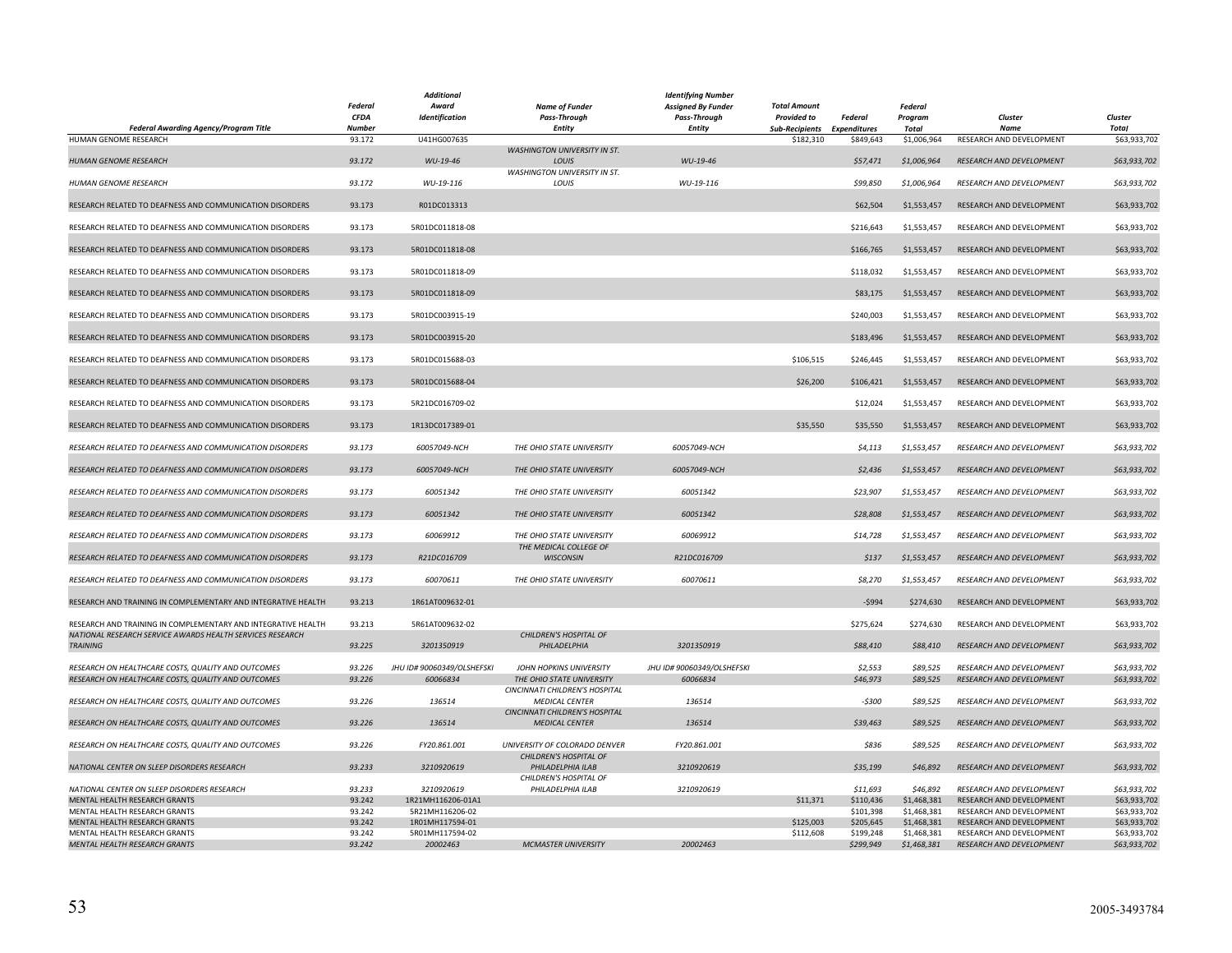|                                                                 |               | <b>Additional</b>         |                                       | Identifying Number        |                             |           |              |                                 |              |
|-----------------------------------------------------------------|---------------|---------------------------|---------------------------------------|---------------------------|-----------------------------|-----------|--------------|---------------------------------|--------------|
|                                                                 | Federal       | Award                     | <b>Name of Funder</b>                 | <b>Assigned By Funder</b> | <b>Total Amount</b>         |           | Federal      |                                 |              |
|                                                                 | <b>CFDA</b>   | Identification            | <b>Pass-Through</b>                   | <b>Pass-Through</b>       | <b>Provided to</b>          | Federal   | Program      | Cluster                         | Cluster      |
| Federal Awarding Agency/Program Title                           | <b>Number</b> |                           | Entity                                | Entity                    | Sub-Recipients Expenditures |           | <b>Total</b> | <b>Name</b>                     | <b>Total</b> |
| <b>MENTAL HEALTH RESEARCH GRANTS</b>                            | 93.242        | 20002463                  | <b>MCMASTER UNIVERSITY</b>            | 20002463                  |                             | \$59,689  | \$1,468,381  | RESEARCH AND DEVELOPMENT        | \$63,933,702 |
| MENTAL HEALTH RESEARCH GRANTS                                   | 93.242        | 568947                    | UNIVERSITY OF PENNSYLVANIA            | 568947                    |                             | $\zeta$ 4 | \$1,468,381  | RESEARCH AND DEVELOPMENT        | \$63,933,702 |
| MENTAL HEALTH RESEARCH GRANTS                                   | 93.242        | 568947                    | UNIVERSITY OF PENNSYLVANIA            | 568947                    |                             | \$22,297  | \$1,468,381  | RESEARCH AND DEVELOPMENT        | \$63,933,702 |
| MENTAL HEALTH RESEARCH GRANTS                                   | 93.242        | 568947                    | UNIVERSITY OF PENNSYLVANIA            | 568947                    |                             | \$34,247  | \$1,468,381  | RESEARCH AND DEVELOPMENT        | \$63,933,702 |
|                                                                 |               |                           | RUTGERS, THE STATE UNIVERSITY OF      |                           |                             |           |              |                                 |              |
|                                                                 |               |                           |                                       |                           |                             |           |              |                                 |              |
| MENTAL HEALTH RESEARCH GRANTS                                   | 93.242        | 6131                      | <b>NEW JERSEY</b>                     | 6131                      |                             | \$2,072   | \$1,468,381  | RESEARCH AND DEVELOPMENT        | \$63,933,702 |
|                                                                 |               |                           | RUTGERS. THE STATE UNIVERSITY OF      |                           |                             |           |              |                                 |              |
| MENTAL HEALTH RESEARCH GRANTS                                   | 93.242        | 651                       | <b>NEW JERSEY</b>                     | 651                       |                             | \$57,331  | \$1,468,381  | RESEARCH AND DEVELOPMENT        | \$63,933,702 |
|                                                                 |               |                           | RUTGERS, THE STATE UNIVERSITY OF      |                           |                             |           |              |                                 |              |
| <b>MENTAL HEALTH RESEARCH GRANTS</b>                            | 93.242        | 911                       | <b>NEW JERSEY</b>                     | 911                       |                             | \$308,514 | \$1,468,381  | <b>RESEARCH AND DEVELOPMENT</b> | \$63,933,702 |
|                                                                 |               |                           |                                       |                           |                             |           |              |                                 |              |
| MENTAL HEALTH RESEARCH GRANTS                                   | 93.242        | 3004544097                | <b>REGENTS UNIVERSITY OF MICHIGAN</b> | 3004544097                |                             | \$12,651  | \$1,468,381  | RESEARCH AND DEVELOPMENT        | \$63,933,702 |
|                                                                 |               |                           |                                       |                           |                             |           |              |                                 |              |
| MENTAL HEALTH RESEARCH GRANTS                                   | 93.242        | 3003322494                | REGENTS UNIVERSITY OF MICHIGAN        | 3003322494                |                             | \$17,410  | \$1,468,381  | RESEARCH AND DEVELOPMENT        | \$63,933,702 |
|                                                                 |               |                           |                                       |                           |                             |           |              |                                 |              |
| MENTAL HEALTH RESEARCH GRANTS                                   | 93.242        | 3004544097                | REGENTS UNIVERSITY OF MICHIGAN        | 3004544097                |                             | \$3,142   | \$1,468,381  | RESEARCH AND DEVELOPMENT        | \$63,933,702 |
| MENTAL HEALTH RESEARCH GRANTS                                   | 93.242        | 60067394                  | THE OHIO STATE UNIVERSITY             | 60067394                  |                             | \$20,780  | \$1,468,381  | RESEARCH AND DEVELOPMENT        | \$63,933,702 |
| MENTAL HEALTH RESEARCH GRANTS                                   | 93.242        | 60067394                  | THE OHIO STATE UNIVERSITY             | 60067394                  |                             | \$13,568  | \$1,468,381  | RESEARCH AND DEVELOPMENT        | \$63,933,702 |
| SUBSTANCE ABUSE AND MENTAL HEALTH SERVICES PROJECTS OF REGIONAL |               |                           | OHIO SUICIDE PREVENTION               |                           |                             |           |              |                                 |              |
|                                                                 |               |                           |                                       |                           |                             |           |              |                                 |              |
| AND NATIONAL SIGNIFICANCE                                       | 93.243        | SM062894                  | <b>FOUNDATION</b>                     | SM062894                  |                             | \$78,697  | \$97,091     | RESEARCH AND DEVELOPMENT        | \$63,933,702 |
| SUBSTANCE ABUSE AND MENTAL HEALTH SERVICES PROJECTS OF REGIONAL |               |                           | OHIO SUICIDE PREVENTION               |                           |                             |           |              |                                 |              |
| <b>AND NATIONAL SIGNIFICANCE</b>                                | 93.243        | SM062894                  | <b>FOUNDATION</b>                     | SM062894                  |                             | \$18,394  | \$97,091     | RESEARCH AND DEVELOPMENT        | \$63,933,702 |
| ADVANCED NURSING EDUCATION WORKFORCE GRANT PROGRAM              | 93.247        | 60055773                  | THE OHIO STATE UNIVERSITY             | 60055773                  |                             | $-5712$   | $-5712$      | RESEARCH AND DEVELOPMENT        | \$63,933,702 |
| POISON CENTER SUPPORT AND ENHANCEMENT GRANT                     | 93.253        | 5 H4BHS15471-10-00        |                                       |                           |                             | \$253,920 | \$331,620    | RESEARCH AND DEVELOPMENT        | \$63,933,702 |
| POISON CENTER SUPPORT AND ENHANCEMENT GRANT                     | 93.253        | 2 H4BHS15471-11-00        |                                       |                           |                             | \$77,700  | \$331,620    | RESEARCH AND DEVELOPMENT        | \$63,933,702 |
| ALCOHOL RESEARCH PROGRAMS                                       | 93.273        | RAA025974A                |                                       |                           |                             | \$3,010   | \$194,906    | RESEARCH AND DEVELOPMENT        | \$63,933,702 |
| ALCOHOL RESEARCH PROGRAMS                                       | 93.273        | 5R21AA025974-02           |                                       |                           |                             | \$191,896 | \$194,906    | RESEARCH AND DEVELOPMENT        | \$63,933,702 |
| DRUG ABUSE AND ADDICTION RESEARCH PROGRAMS                      | 93.279        | 5R01DA042948-02           |                                       |                           |                             | \$134,077 | \$708,309    | RESEARCH AND DEVELOPMENT        | \$63,933,702 |
| DRUG ABUSE AND ADDICTION RESEARCH PROGRAMS                      | 93.279        | 3R01DA042948-02S1         |                                       |                           |                             | \$119,826 | \$708,309    | RESEARCH AND DEVELOPMENT        | \$63,933,702 |
| DRUG ABUSE AND ADDICTION RESEARCH PROGRAMS                      | 93.279        | 5R01DA042948-03           |                                       |                           |                             | \$365,598 | \$708,309    | RESEARCH AND DEVELOPMENT        | \$63,933,702 |
|                                                                 |               |                           | THE OHIO STATE UNIVERSITY             |                           |                             |           |              |                                 |              |
| DRUG ABUSE AND ADDICTION RESEARCH PROGRAMS                      | 93.279        | 60067560                  | <b>MEDICAL CENTER</b>                 | 60067560                  |                             | \$59,959  | \$708,309    | RESEARCH AND DEVELOPMENT        | \$63,933,702 |
| DRUG ABUSE AND ADDICTION RESEARCH PROGRAMS                      | 93.279        | 60071383                  | THE OHIO STATE UNIVERSITY             | 60071383                  |                             | \$9,048   | \$708,309    | <b>RESEARCH AND DEVELOPMENT</b> | \$63,933,702 |
| DRUG ABUSE AND ADDICTION RESEARCH PROGRAMS                      | 93.279        | 60073028                  | THE OHIO STATE UNIVERSITY             | 60073028                  |                             | \$19,801  | \$708,309    | RESEARCH AND DEVELOPMENT        | \$63,933,702 |
| DISCOVERY AND APPLIED RESEARCH FOR TECHNOLOGICAL INNOVATIONS TO |               |                           |                                       |                           |                             |           |              |                                 |              |
|                                                                 |               |                           |                                       |                           |                             |           |              |                                 |              |
| <b>IMPROVE HUMAN HEALTH</b>                                     | 93.286        | 1R21EB026518-01           |                                       |                           |                             | \$59,313  | \$194,006    | <b>RESEARCH AND DEVELOPMENT</b> | \$63,933,702 |
| DISCOVERY AND APPLIED RESEARCH FOR TECHNOLOGICAL INNOVATIONS TO |               |                           |                                       |                           |                             |           |              |                                 |              |
| <b>IMPROVE HUMAN HEALTH</b>                                     | 93.286        | 5R21EB026518-02           |                                       |                           |                             | \$82,505  | \$194,006    | RESEARCH AND DEVELOPMENT        | \$63,933,702 |
| DISCOVERY AND APPLIED RESEARCH FOR TECHNOLOGICAL INNOVATIONS TO |               |                           |                                       |                           |                             |           |              |                                 |              |
| <b>IMPROVE HUMAN HEALTH</b>                                     | 93.286        | 1090547-401786            | <b>CARNEGIE MELLON UNIVERSITY</b>     | 1090547-401786            |                             | \$30,140  | \$194,006    | RESEARCH AND DEVELOPMENT        | \$63,933,702 |
| DISCOVERY AND APPLIED RESEARCH FOR TECHNOLOGICAL INNOVATIONS TO |               |                           |                                       |                           |                             |           |              |                                 |              |
| <b>IMPROVE HUMAN HEALTH</b>                                     | 93.286        | 1090547-401786            | <b>CARNEGIE MELLON UNIVERSITY</b>     | 1090547-401786            |                             | \$22,048  | \$194,006    | RESEARCH AND DEVELOPMENT        | \$63,933,702 |
|                                                                 |               | 5R21MD011767-             |                                       |                           |                             |           |              |                                 |              |
| MINORITY HEALTH AND HEALTH DISPARITIES RESEARCH                 | 93.307        | 02/3R21MD011767           |                                       |                           |                             | \$217,765 | \$425,959    | RESEARCH AND DEVELOPMENT        | \$63,933,702 |
| MINORITY HEALTH AND HEALTH DISPARITIES RESEARCH                 | 93.307        | 1R01MD013881-01           |                                       |                           |                             | \$208,194 | \$425,959    | RESEARCH AND DEVELOPMENT        | \$63,933,702 |
|                                                                 |               |                           |                                       |                           |                             |           |              |                                 |              |
| TRANS-NIH RESEARCH SUPPORT                                      | 93.310        | F0019-07 (FMRLY F8708-07) | <b>NEW YORK UNIVERSITY</b>            | F0019-07 (FMRLY F8708-07) |                             | \$16,292  | \$16,292     | <b>RESEARCH AND DEVELOPMENT</b> | \$63,933,702 |
|                                                                 |               |                           | THE OHIO STATE UNIVERSITY             |                           |                             |           |              |                                 |              |
| NATIONAL CENTER FOR ADVANCING TRANSLATIONAL SCIENCES            | 93.350        | 60060042                  | <b>RESEARCH FOUNDATION</b>            | 60060042                  |                             | $-51$     | \$680,811    | RESEARCH AND DEVELOPMENT        | \$63,933,702 |
|                                                                 |               |                           | THE OHIO STATE UNIVERSITY             |                           |                             |           |              |                                 |              |
| NATIONAL CENTER FOR ADVANCING TRANSLATIONAL SCIENCES            | 93.350        |                           | <b>RESEARCH FOUNDATION</b>            |                           |                             | \$343,580 | \$680,811    | RESEARCH AND DEVELOPMENT        |              |
|                                                                 |               | 60067461                  |                                       | 60067461                  |                             |           |              |                                 | \$63,933,702 |
|                                                                 |               |                           | THE OHIO STATE UNIVERSITY             |                           |                             |           |              |                                 |              |
| NATIONAL CENTER FOR ADVANCING TRANSLATIONAL SCIENCES            | 93.350        | 60067461                  | <b>RESEARCH FOUNDATION</b>            | 60067461                  |                             | \$297,299 | \$680,811    | RESEARCH AND DEVELOPMENT        | \$63,933,702 |
| NATIONAL CENTER FOR ADVANCING TRANSLATIONAL SCIENCES            | 93.350        | 60062080                  | THE OHIO STATE UNIVERSITY             | 60062080                  |                             | $-5226$   | \$680.811    | RESEARCH AND DEVELOPMENT        | \$63,933,702 |
| NATIONAL CENTER FOR ADVANCING TRANSLATIONAL SCIENCES            | 93.350        | 60066025                  | THE OHIO STATE UNIVERSITY             | 60066025                  |                             | \$14,618  | \$680,811    | RESEARCH AND DEVELOPMENT        | \$63,933,702 |
| NATIONAL CENTER FOR ADVANCING TRANSLATIONAL SCIENCES            | 93.350        | 60070081                  | THE OHIO STATE UNIVERSITY             | 60070081                  |                             | \$23,057  | \$680,811    | RESEARCH AND DEVELOPMENT        | \$63,933,702 |
| NATIONAL CENTER FOR ADVANCING TRANSLATIONAL SCIENCES            | 93.350        | UL1TR002733               | THE OHIO STATE UNIVERSITY             | UL1TR002733               |                             | \$425     | \$680,811    | RESEARCH AND DEVELOPMENT        | \$63,933,702 |
| NATIONAL CENTER FOR ADVANCING TRANSLATIONAL SCIENCES            | 93.350        | 203-7853                  | <b>DUKE UNIVERSITY</b>                | 203-7853                  |                             | \$2,059   | \$680,811    | RESEARCH AND DEVELOPMENT        | \$63,933,702 |
| RESEARCH INFRASTRUCTURE PROGRAMS                                | 93.351        | 210228-0619-17            | THE JACKSON LABORATORY                | 210228-0619-17            |                             | \$6,007   | \$10,686     | RESEARCH AND DEVELOPMENT        | \$63,933,702 |
| RESEARCH INFRASTRUCTURE PROGRAMS                                | 93.351        | 210228-0620-17            | THE JACKSON LABORATORY                | 210228-0620-17            |                             | \$4,679   | \$10,686     | RESEARCH AND DEVELOPMENT        | \$63,933,702 |
| 21ST CENTURY CURES ACT - BEAU BIDEN CANCER MOONSHOT             | 93.353        | 1U01CA232488-01           |                                       |                           | \$89,393                    | \$714,769 | \$1,547,048  | RESEARCH AND DEVELOPMENT        | \$63,933,702 |
| 21ST CENTURY CURES ACT - BEAU BIDEN CANCER MOONSHOT             | 93.353        | 1U54CA231641-01           |                                       |                           | \$19,646                    | \$804,285 | \$1,547,048  | <b>RESEARCH AND DEVELOPMENT</b> | \$63,933,702 |
| 21ST CENTURY CURES ACT - BEAU BIDEN CANCER MOONSHOT             | 93.353        | 1U54CA232561-01A1         |                                       |                           |                             | \$3,400   | \$1,547,048  | RESEARCH AND DEVELOPMENT        | \$63,933,702 |
| 21ST CENTURY CURES ACT - BEAU BIDEN CANCER MOONSHOT             | 93.353        | 1U54CA232561-01A1         |                                       |                           |                             | \$1,815   | \$1,547,048  | RESEARCH AND DEVELOPMENT        | \$63,933,702 |
| 21ST CENTURY CURES ACT - BEAU BIDEN CANCER MOONSHOT             | 93.353        | 1U54CA232561-01A1         |                                       |                           |                             | \$16,573  | \$1,547,048  | RESEARCH AND DEVELOPMENT        | \$63,933,702 |
|                                                                 |               |                           |                                       |                           |                             |           |              |                                 |              |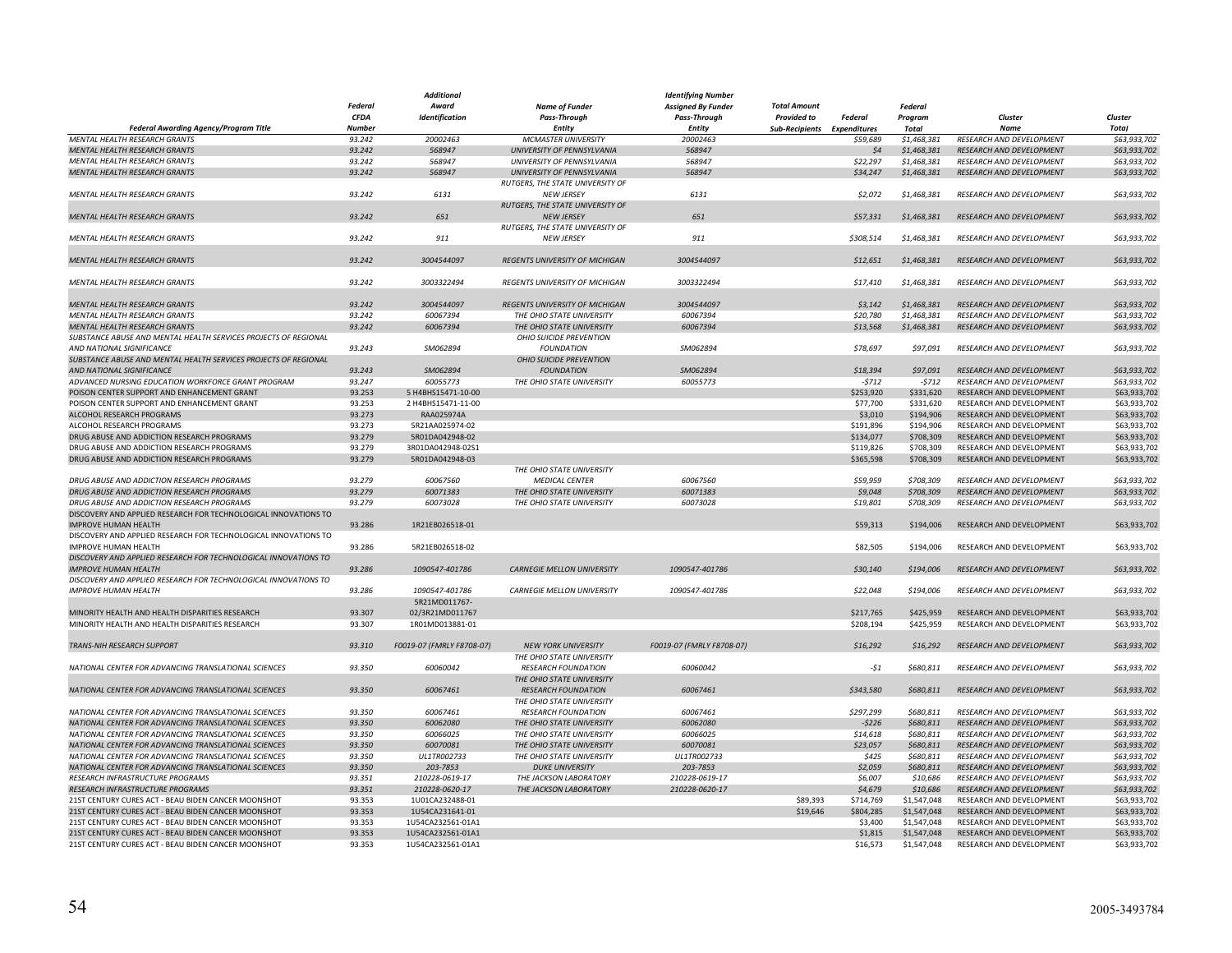|                                                     |                | <b>Additional</b>       |                                     | <b>Identifying Number</b> |                             |                |             |                                 |              |
|-----------------------------------------------------|----------------|-------------------------|-------------------------------------|---------------------------|-----------------------------|----------------|-------------|---------------------------------|--------------|
|                                                     | <b>Federal</b> | Award                   | <b>Name of Funder</b>               | <b>Assigned By Funder</b> | <b>Total Amount</b>         |                | Federal     |                                 |              |
|                                                     | <b>CFDA</b>    | Identification          | Pass-Through                        | Pass-Through              | Provided to                 | <b>Federal</b> | Program     | Cluster                         | Cluster      |
| <b>Federal Awarding Agency/Program Title</b>        | <b>Number</b>  |                         | Entity                              | Entity                    | Sub-Recipients Expenditures |                | Total       | <b>Name</b>                     | <b>Total</b> |
|                                                     |                |                         |                                     |                           |                             |                |             |                                 |              |
|                                                     |                |                         | <b>WASHINGTON UNIVERSITY IN ST.</b> |                           |                             |                |             |                                 |              |
| 21ST CENTURY CURES ACT - BEAU BIDEN CANCER MOONSHOT | 93.353         | WU-17-316-MOD-11        | LOUIS                               | WU-17-316-MOD-11          |                             | $-51,454$      | \$1,547,048 | RESEARCH AND DEVELOPMENT        | \$63,933,702 |
|                                                     |                |                         | WASHINGTON UNIVERSITY IN ST.        |                           |                             |                |             |                                 |              |
| 21ST CENTURY CURES ACT - BEAU BIDEN CANCER MOONSHOT | 93.353         | WU-17-316-MOD-2         | LOUIS                               | WU-17-316-MOD-2           |                             | \$7,660        | \$1,547,048 | <b>RESEARCH AND DEVELOPMENT</b> | \$63,933,702 |
| <b>NURSING RESEARCH</b>                             | 93.361         | 1R01NR017533-01A1       |                                     |                           | \$205,465                   | \$289,459      | \$785,103   | RESEARCH AND DEVELOPMENT        | \$63,933,702 |
| <b>NURSING RESEARCH</b>                             | 93.361         | 5R01NR017533-02         |                                     |                           |                             | \$264,236      | \$785.103   | RESEARCH AND DEVELOPMENT        | \$63,933,702 |
| <b>NURSING RESEARCH</b>                             | 93.361         | 60055113                | THE OHIO STATE UNIVERSITY           | 60055113                  |                             | \$25,693       | \$785,103   | RESEARCH AND DEVELOPMENT        | \$63,933,702 |
| <b>NURSING RESEARCH</b>                             | 93.361         | 60059902                | THE OHIO STATE UNIVERSITY           | 60059902                  |                             | \$5,954        | \$785,103   | RESEARCH AND DEVELOPMENT        | \$63,933,702 |
| <b>NURSING RESEARCH</b>                             | 93.361         | 60067619                | THE OHIO STATE UNIVERSITY           | 60067619                  |                             | \$5,134        | \$785,103   | RESEARCH AND DEVELOPMENT        | \$63,933,702 |
|                                                     |                |                         |                                     |                           |                             |                |             |                                 |              |
| <b>NURSING RESEARCH</b>                             | 93.361         | 60067619                | THE OHIO STATE UNIVERSITY           | 60067619                  |                             | \$27,775       | \$785,103   | RESEARCH AND DEVELOPMENT        | \$63,933,702 |
| <b>NURSING RESEARCH</b>                             | 93.361         | 1300202                 | <b>DANA FARBER CANCER INSTITUTE</b> | 1300202                   |                             | \$3,533        | \$785,103   | <b>RESEARCH AND DEVELOPMENT</b> | \$63,933,702 |
| <b>NURSING RESEARCH</b>                             | 93.361         | 1300203                 | DANA FARBER CANCER INSTITUTE        | 1300203                   |                             | \$9,390        | \$785,103   | RESEARCH AND DEVELOPMENT        | \$63,933,702 |
|                                                     |                |                         |                                     |                           |                             |                |             |                                 |              |
| <b>NURSING RESEARCH</b>                             | 93.361         | RES512999               | CASE WESTERN RESERVE UNIVERSITY     | RES512999                 |                             | \$21,982       | \$785,103   | RESEARCH AND DEVELOPMENT        | \$63,933,702 |
|                                                     |                |                         | CINCINNATI CHILDREN'S HOSPITAL      |                           |                             |                |             |                                 |              |
| <b>NURSING RESEARCH</b>                             | 93.361         | 304482                  | <b>MEDICAL CENTER</b>               | 304482                    |                             | \$22,861       | \$785,103   | RESEARCH AND DEVELOPMENT        | \$63,933,702 |
|                                                     |                |                         | CINCINNATI CHILDREN'S HOSPITAL      |                           |                             |                |             |                                 |              |
| <b>NURSING RESEARCH</b>                             | 93.361         | 304482                  | <b>MEDICAL CENTER</b>               | 304482                    |                             | \$44,010       | \$785,103   | RESEARCH AND DEVELOPMENT        | \$63,933,702 |
|                                                     |                |                         |                                     |                           |                             |                |             |                                 |              |
|                                                     |                |                         | CINCINNATI CHILDREN'S HOSPITAL      |                           |                             |                |             |                                 |              |
| <b>NURSING RESEARCH</b>                             | 93.361         | 305174                  | <b>MEDICAL CENTER</b>               | 305174                    |                             | \$34,282       | \$785,103   | RESEARCH AND DEVELOPMENT        | \$63,933,702 |
|                                                     |                |                         | CINCINNATI CHILDREN'S HOSPITAL      |                           |                             |                |             |                                 |              |
| <b>NURSING RESEARCH</b>                             | 93.361         | 305174                  | <b>MEDICAL CENTER</b>               | 305174                    |                             | \$26,179       | \$785,103   | RESEARCH AND DEVELOPMENT        | \$63,933,702 |
|                                                     |                |                         | WAKE FOREST UNIVERSITY HEALTH       |                           |                             |                |             |                                 |              |
| <b>NURSING RESEARCH</b>                             | 93.361         | 100720-550114           | <b>SCIENCES</b>                     | 100720-550114             |                             | \$4,615        | \$785,103   | RESEARCH AND DEVELOPMENT        | \$63,933,702 |
| CANCER CAUSE AND PREVENTION RESEARCH                | 93.393         | R01CA172723             |                                     |                           |                             | $-5109$        | \$392,622   | RESEARCH AND DEVELOPMENT        | \$63,933,702 |
| CANCER CAUSE AND PREVENTION RESEARCH                | 93.393         | 5R01CA172723-06 REVISED |                                     |                           | \$47,678                    | \$219,103      | \$392,622   | RESEARCH AND DEVELOPMENT        | \$63,933,702 |
|                                                     |                |                         |                                     |                           |                             |                |             |                                 |              |
| CANCER CAUSE AND PREVENTION RESEARCH                | 93.393         | R01CA172713             |                                     |                           |                             | \$416          | \$392,622   | RESEARCH AND DEVELOPMENT        | \$63,933,702 |
| CANCER CAUSE AND PREVENTION RESEARCH                | 93.393         | R01CA183776             |                                     |                           |                             | $-53,265$      | \$392,622   | RESEARCH AND DEVELOPMENT        | \$63,933,702 |
| CANCER CAUSE AND PREVENTION RESEARCH                | 93.393         | 1R21CA227926-01A1       |                                     |                           |                             | \$92,070       | \$392,622   | RESEARCH AND DEVELOPMENT        | \$63,933,702 |
| CANCER CAUSE AND PREVENTION RESEARCH                | 93.393         | 1R21CA227926-01A1       |                                     |                           |                             | \$15,393       | \$392,622   | RESEARCH AND DEVELOPMENT        | \$63,933,702 |
| CANCER CAUSE AND PREVENTION RESEARCH                | 93.393         | GOG-0225/RAMIREZ        | <b>UNIVERSITY OF ARIZONA</b>        | GOG-0225/RAMIREZ          |                             | \$23,315       | \$392,622   | RESEARCH AND DEVELOPMENT        | \$63,933,702 |
|                                                     |                |                         | VANDERBILT UNIVERSITY MEDICAL       |                           |                             |                |             |                                 |              |
| CANCER CAUSE AND PREVENTION RESEARCH                | 93.393         | UNIV58725(1971-015745)  | <b>CENTER</b>                       | UNIV58725(1971-015745)    |                             | \$44,053       | \$392,622   | <b>RESEARCH AND DEVELOPMENT</b> | \$63,933,702 |
|                                                     |                |                         | WASHINGTON UNIVERSITY IN ST.        |                           |                             |                |             |                                 |              |
| CANCER CAUSE AND PREVENTION RESEARCH                | 93.393         | WU-19-84                | LOUIS                               | WU-19-84                  |                             | \$1.646        | \$392.622   | <b>RESEARCH AND DEVELOPMENT</b> |              |
|                                                     |                |                         |                                     |                           |                             |                |             |                                 | \$63,933,702 |
|                                                     |                |                         |                                     |                           |                             |                |             |                                 |              |
| CANCER DETECTION AND DIAGNOSIS RESEARCH             | 93.394         | 5UM1CA183730-05 REVISED |                                     |                           |                             | \$327,344      | \$8,384,414 | RESEARCH AND DEVELOPMENT        | \$63,933,702 |
| CANCER DETECTION AND DIAGNOSIS RESEARCH             | 93.394         | 5U24CA196173-04         |                                     |                           |                             | \$238,172      | \$8,384,414 | RESEARCH AND DEVELOPMENT        | \$63,933,702 |
| CANCER DETECTION AND DIAGNOSIS RESEARCH             | 93.394         | 5U24CA196173-04         |                                     |                           |                             | \$312,595      | \$8,384,414 | RESEARCH AND DEVELOPMENT        | \$63,933,702 |
| CANCER DETECTION AND DIAGNOSIS RESEARCH             | 93.394         | 5U24CA196173-04         |                                     |                           |                             | \$97,075       | \$8,384,414 | RESEARCH AND DEVELOPMENT        | \$63,933,702 |
| CANCER DETECTION AND DIAGNOSIS RESEARCH             | 93.394         | 3U24CA196173-04S1       |                                     |                           |                             | \$279,340      | \$8,384,414 | RESEARCH AND DEVELOPMENT        | \$63,933,702 |
| CANCER DETECTION AND DIAGNOSIS RESEARCH             | 93.394         | 3U24CA196173-04S1       |                                     |                           |                             | \$4,111        | \$8,384,414 | RESEARCH AND DEVELOPMENT        | \$63,933,702 |
| CANCER DETECTION AND DIAGNOSIS RESEARCH             | 93.394         | 5U24CA196173-05         |                                     |                           |                             | \$720,124      | \$8,384,414 | RESEARCH AND DEVELOPMENT        | \$63,933,702 |
| CANCER DETECTION AND DIAGNOSIS RESEARCH             | 93.394         | 5U24CA196173-05         |                                     |                           |                             | \$723,164      | \$8,384,414 | RESEARCH AND DEVELOPMENT        | \$63,933,702 |
|                                                     |                |                         |                                     |                           |                             |                |             |                                 |              |
| CANCER DETECTION AND DIAGNOSIS RESEARCH             | 93.394         | 5U24CA196173-05         |                                     |                           |                             | \$357,193      | \$8,384,414 | RESEARCH AND DEVELOPMENT        | \$63,933,702 |
| CANCER DETECTION AND DIAGNOSIS RESEARCH             | 93.394         | 5U24CA196173-04         |                                     |                           |                             | \$99,709       | \$8,384,414 | RESEARCH AND DEVELOPMENT        | \$63,933,702 |
| CANCER DETECTION AND DIAGNOSIS RESEARCH             | 93.394         | 5U24CA196173-04         |                                     |                           |                             | \$16           | \$8,384,414 | RESEARCH AND DEVELOPMENT        | \$63,933,702 |
| CANCER DETECTION AND DIAGNOSIS RESEARCH             | 93.394         | 5U24CA196173-04         |                                     |                           |                             | \$15,519       | \$8,384,414 | RESEARCH AND DEVELOPMENT        | \$63,933,702 |
| CANCER DETECTION AND DIAGNOSIS RESEARCH             | 93.394         | 5U24CA196173-05         |                                     |                           |                             | \$2,288        | \$8,384,414 | RESEARCH AND DEVELOPMENT        | \$63,933,702 |
| CANCER DETECTION AND DIAGNOSIS RESEARCH             | 93.394         | 5U24CA196173-05         |                                     |                           |                             | \$67,506       | \$8,384,414 | RESEARCH AND DEVELOPMENT        | \$63,933,702 |
| CANCER DETECTION AND DIAGNOSIS RESEARCH             | 93.394         | U24CA196175             |                                     |                           |                             | -\$9           | \$8,384,414 | RESEARCH AND DEVELOPMENT        | \$63,933,702 |
| CANCER DETECTION AND DIAGNOSIS RESEARCH             | 93.394         | 5U24CA196175-04         |                                     |                           |                             | \$384,027      | \$8,384,414 | RESEARCH AND DEVELOPMENT        | \$63,933,702 |
|                                                     |                |                         |                                     |                           |                             |                | \$8,384,414 | RESEARCH AND DEVELOPMENT        |              |
| CANCER DETECTION AND DIAGNOSIS RESEARCH             | 93.394         | 5U24CA196175-04         |                                     |                           |                             | \$151,865      |             |                                 | \$63,933,702 |
| CANCER DETECTION AND DIAGNOSIS RESEARCH             | 93.394         | 5U24CA196175-04         |                                     |                           |                             | \$95,765       | \$8,384,414 | RESEARCH AND DEVELOPMENT        | \$63,933,702 |
| CANCER DETECTION AND DIAGNOSIS RESEARCH             | 93.394         | 5U24CA196175-04         |                                     |                           | \$121,378                   | \$122,056      | \$8,384,414 | RESEARCH AND DEVELOPMENT        | \$63,933,702 |
| CANCER DETECTION AND DIAGNOSIS RESEARCH             | 93.394         | 5U24CA196175-04         |                                     |                           |                             | \$100,484      | \$8,384,414 | RESEARCH AND DEVELOPMENT        | \$63,933,702 |
| CANCER DETECTION AND DIAGNOSIS RESEARCH             | 93.394         | 3U24CA196175-04S1       |                                     |                           | \$37,034                    | \$48,495       | \$8,384,414 | RESEARCH AND DEVELOPMENT        | \$63,933,702 |
| CANCER DETECTION AND DIAGNOSIS RESEARCH             | 93.394         | 3U24CA196175-04S1       |                                     |                           |                             | \$2,658        | \$8,384,414 | RESEARCH AND DEVELOPMENT        | \$63,933,702 |
| CANCER DETECTION AND DIAGNOSIS RESEARCH             | 93.394         | 5U24CA196175-05         |                                     |                           |                             | \$669,805      | \$8,384,414 | RESEARCH AND DEVELOPMENT        | \$63,933,702 |
| CANCER DETECTION AND DIAGNOSIS RESEARCH             | 93.394         | 5U24CA196175-05         |                                     |                           |                             | \$449,836      | \$8,384,414 | RESEARCH AND DEVELOPMENT        | \$63,933,702 |
| CANCER DETECTION AND DIAGNOSIS RESEARCH             | 93.394         | 5U24CA196175-05         |                                     |                           |                             | \$299,439      | \$8,384,414 | RESEARCH AND DEVELOPMENT        | \$63,933,702 |
|                                                     |                |                         |                                     |                           |                             |                |             |                                 |              |
| CANCER DETECTION AND DIAGNOSIS RESEARCH             | 93.394         | 5U24CA196175-05         |                                     |                           | \$109,124                   | \$109,124      | \$8,384,414 | RESEARCH AND DEVELOPMENT        | \$63,933,702 |
| CANCER DETECTION AND DIAGNOSIS RESEARCH             | 93.394         | 5U24CA196175-05         |                                     |                           |                             | \$654,082      | \$8,384,414 | RESEARCH AND DEVELOPMENT        | \$63,933,702 |
| CANCER DETECTION AND DIAGNOSIS RESEARCH             | 93.394         | 5U24CA196175-05         |                                     |                           |                             | \$22,747       | \$8,384,414 | RESEARCH AND DEVELOPMENT        | \$63,933,702 |
| CANCER DETECTION AND DIAGNOSIS RESEARCH             | 93.394         | 5U24CA196175-05         |                                     |                           |                             | \$49,704       | \$8,384,414 | RESEARCH AND DEVELOPMENT        | \$63,933,702 |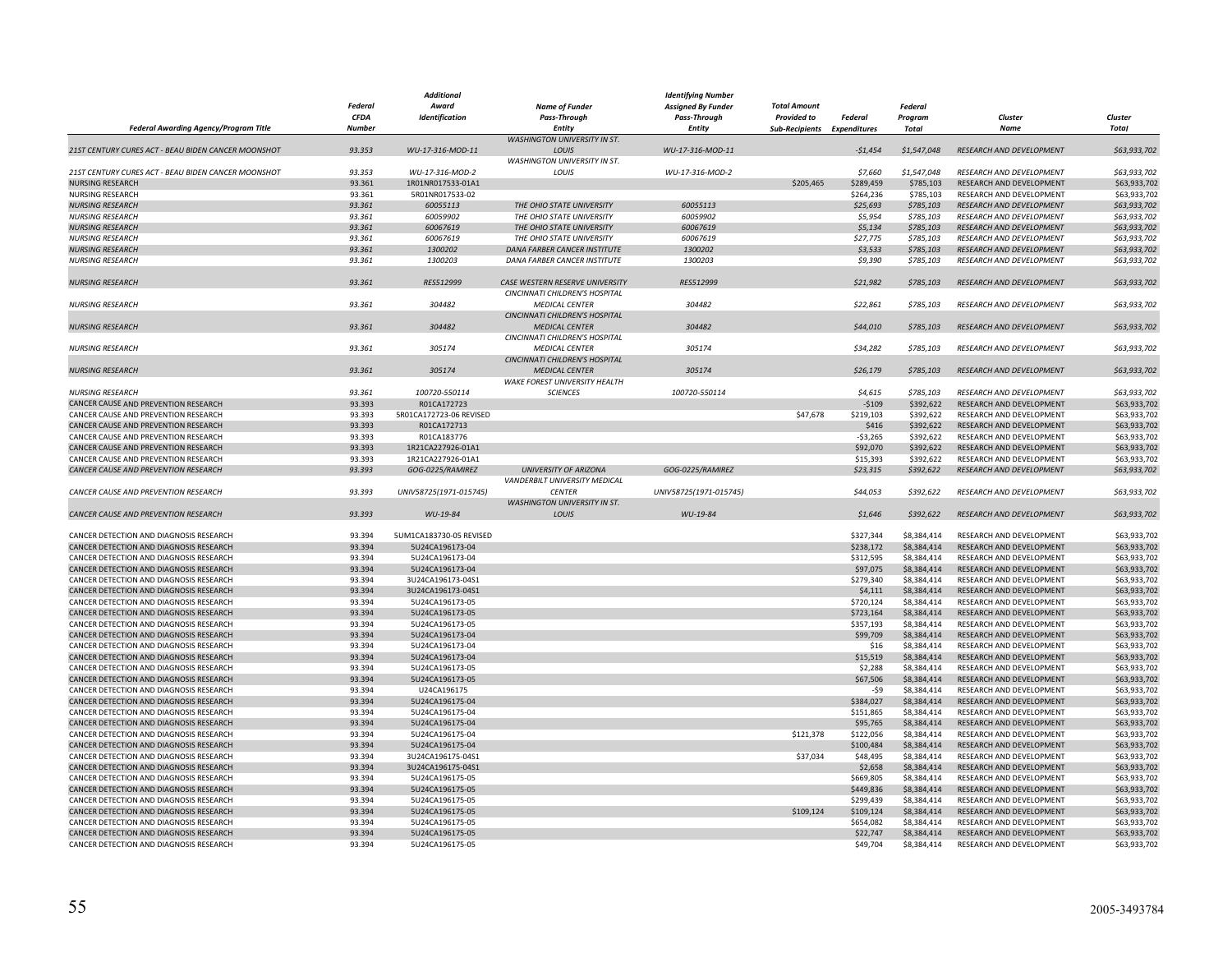|                                              |               | Additional           |                              | <b>Identifying Number</b>      |                             |                |                |                                 |              |
|----------------------------------------------|---------------|----------------------|------------------------------|--------------------------------|-----------------------------|----------------|----------------|---------------------------------|--------------|
|                                              | Federal       | Award                | <b>Name of Funder</b>        | <b>Assigned By Funder</b>      | <b>Total Amount</b>         |                | <b>Federal</b> |                                 |              |
|                                              | <b>CFDA</b>   | Identification       | Pass-Through                 | Pass-Through                   | <b>Provided to</b>          | <b>Federal</b> | Program        | Cluster                         | Cluster      |
| <b>Federal Awarding Agency/Program Title</b> | <b>Number</b> |                      | <b>Entity</b>                | Entity                         | Sub-Recipients Expenditures |                | <b>Total</b>   | <b>Name</b>                     | Total        |
| CANCER DETECTION AND DIAGNOSIS RESEARCH      | 93.394        | 5U24CA196175-05      |                              |                                |                             | \$5,416        | \$8,384,414    | RESEARCH AND DEVELOPMENT        | \$63,933,702 |
| CANCER DETECTION AND DIAGNOSIS RESEARCH      | 93.394        | 1UM1CA239754-01      |                              |                                |                             | \$567,804      | \$8,384,414    | RESEARCH AND DEVELOPMENT        | \$63,933,702 |
| CANCER DETECTION AND DIAGNOSIS RESEARCH      | 93.394        | NRG BSB-NCH YR 1     | <b>NRG ONCOLOGY</b>          | NRG BSB-NCH YR 1               |                             | \$271,375      | \$8,384,414    | RESEARCH AND DEVELOPMENT        | \$63,933,702 |
| CANCER DETECTION AND DIAGNOSIS RESEARCH      | 93.394        | NRG BSB-NCH YR 1     | NRG ONCOLOGY                 | NRG BSB-NCH YR 1               |                             | \$81,154       | \$8,384,414    | RESEARCH AND DEVELOPMENT        | \$63,933,702 |
| CANCER DETECTION AND DIAGNOSIS RESEARCH      | 93.394        | NRG BSB-NCH YR 1     | <b>NRG ONCOLOGY</b>          | NRG BSB-NCH YR 1               |                             | \$84,422       | \$8,384,414    | RESEARCH AND DEVELOPMENT        | \$63,933,702 |
| CANCER DETECTION AND DIAGNOSIS RESEARCH      | 93.394        |                      |                              |                                |                             | \$449,700      | \$8,384,414    | RESEARCH AND DEVELOPMENT        | \$63,933,702 |
|                                              |               | NRG BSB-NCH YR 1     | <b>NRG ONCOLOGY</b>          | NRG BSB-NCH YR 1               |                             |                |                |                                 |              |
| CANCER DETECTION AND DIAGNOSIS RESEARCH      | 93.394        | NRG BSB-NCH YR 1     | <b>NRG ONCOLOGY</b>          | NRG BSB-NCH YR 1               |                             | \$189,098      | \$8,384,414    | <b>RESEARCH AND DEVELOPMENT</b> | \$63,933,702 |
| CANCER DETECTION AND DIAGNOSIS RESEARCH      | 93.394        | NRG BSB-NCH YR 1     | NRG ONCOLOGY                 | NRG BSB-NCH YR 1               |                             | \$30,610       | \$8,384,414    | RESEARCH AND DEVELOPMENT        | \$63,933,702 |
| CANCER DETECTION AND DIAGNOSIS RESEARCH      | 93.394        | NRG BSB-NCH YR 1     | NRG ONCOLOGY                 | NRG BSB-NCH YR 1               |                             | \$3,079        | \$8,384,414    | RESEARCH AND DEVELOPMENT        | \$63,933,702 |
| CANCER DETECTION AND DIAGNOSIS RESEARCH      | 93.394        | NRG BSB-NCH YR 1     | NRG ONCOLOGY                 | NRG BSB-NCH YR 1               |                             | \$15,842       | \$8,384,414    | RESEARCH AND DEVELOPMENT        | \$63,933,702 |
| CANCER DETECTION AND DIAGNOSIS RESEARCH      | 93.394        | 1205601              | DANA FARBER CANCER INSTITUTE | 1205601                        |                             | \$9,694        | \$8,384,414    | RESEARCH AND DEVELOPMENT        | \$63,933,702 |
| CANCER DETECTION AND DIAGNOSIS RESEARCH      | 93.394        | 1205602              | DANA FARBER CANCER INSTITUTE | 1205602                        |                             | \$127,178      | \$8,384,414    | RESEARCH AND DEVELOPMENT        | \$63,933,702 |
|                                              |               |                      | THE OHIO STATE UNIVERSITY    |                                |                             |                |                |                                 |              |
| CANCER DETECTION AND DIAGNOSIS RESEARCH      | 93.394        | 60066393             | <b>MEDICAL CENTER</b>        | 60066393                       |                             | \$91,894       | \$8,384,414    | <b>RESEARCH AND DEVELOPMENT</b> | \$63,933,702 |
|                                              |               |                      | THE OHIO STATE UNIVERSITY    |                                |                             |                |                |                                 |              |
| CANCER DETECTION AND DIAGNOSIS RESEARCH      | 93.394        | 60066393             | <b>MEDICAL CENTER</b>        | 60066393                       |                             | \$52,914       | \$8,384,414    | <b>RESEARCH AND DEVELOPMENT</b> | \$63,933,702 |
| CANCER TREATMENT RESEARCH                    | 93.395        | 1R21CA223104-01A1    |                              |                                |                             | \$158,649      | \$954,821      | RESEARCH AND DEVELOPMENT        | \$63,933,702 |
|                                              |               |                      | CHILDREN'S HOSPITAL OF       |                                |                             |                |                |                                 |              |
| CANCER TREATMENT RESEARCH                    | 93.395        | N02-CM-62212         | PHILADELPHIA                 | N02-CM-62212                   |                             | \$202          | \$954,821      | RESEARCH AND DEVELOPMENT        | \$63,933,702 |
|                                              |               |                      | CHILDREN'S HOSPITAL OF       |                                |                             |                |                |                                 |              |
| CANCER TREATMENT RESEARCH                    | 93.395        | SUB55_01             | PHILADELPHIA                 | SUB55_01                       | \$7,350                     | \$46,970       | \$954,821      | RESEARCH AND DEVELOPMENT        | \$63,933,702 |
|                                              |               |                      | CHILDREN'S HOSPITAL OF       |                                |                             |                |                |                                 |              |
| CANCER TREATMENT RESEARCH                    | 93.395        | AALL1131             | PHILADELPHIA                 | AALL1131                       |                             | \$706          | \$954,821      | RESEARCH AND DEVELOPMENT        | \$63,933,702 |
|                                              |               | <b>NCORP PCR WO</b>  | CHILDREN'S HOSPITAL OF       |                                |                             |                |                |                                 |              |
|                                              |               |                      |                              |                                |                             |                |                |                                 |              |
| <b>CANCER TREATMENT RESEARCH</b>             | 93.395        | FP00017458_SUB59_    | PHILADELPHIA                 | NCORP PCR WO FP00017458_SUB59  |                             | \$9,037        | \$954,821      | <b>RESEARCH AND DEVELOPMENT</b> | \$63,933,702 |
|                                              |               |                      | CHILDREN'S HOSPITAL OF       |                                |                             |                |                |                                 |              |
| <b>CANCER TREATMENT RESEARCH</b>             | 93.395        | FP00015221 SUB394 01 | PHILADELPHIA                 | FP00015221 SUB394 01           |                             | $-58,642$      | \$954.821      | <b>RESEARCH AND DEVELOPMENT</b> | \$63,933,702 |
|                                              |               | <b>BIQSFP PCR:</b>   | CHILDREN'S HOSPITAL OF       |                                |                             |                |                |                                 |              |
| CANCER TREATMENT RESEARCH                    | 93.395        | FP00021164_SUB57_0   | PHILADELPHIA                 | BIQSFP PCR: FP00021164_SUB57_0 |                             | \$1,815        | \$954,821      | RESEARCH AND DEVELOPMENT        | \$63,933,702 |
|                                              |               |                      | CHILDREN'S HOSPITAL OF       |                                |                             |                |                |                                 |              |
| CANCER TREATMENT RESEARCH                    | 93.395        | FP15329_SUB01_05     | PHILADELPHIA                 | FP15329_SUB01_05               |                             | \$39,849       | \$954,821      | RESEARCH AND DEVELOPMENT        | \$63,933,702 |
| CANCER TREATMENT RESEARCH                    | 93.395        | UFDSP00010880        | <b>UNIVERSITY OF FLORIDA</b> | UFDSP00010880                  |                             | $-54,976$      | \$954,821      | RESEARCH AND DEVELOPMENT        | \$63,933,702 |
|                                              |               |                      | CHILDREN'S HOSPITAL OF       |                                |                             |                |                |                                 |              |
| CANCER TREATMENT RESEARCH                    | 93.395        | FP1522_SUB07_05      | PHILADELPHIA                 | FP1522_SUB07_05                |                             | \$5,817        | \$954,821      | RESEARCH AND DEVELOPMENT        | \$63,933,702 |
|                                              |               |                      | CHILDREN'S HOSPITAL OF       |                                |                             |                |                |                                 |              |
| <b>CANCER TREATMENT RESEARCH</b>             | 93.395        | FP00013087_SUB55     | PHILADELPHIA                 | FP00013087_SUB55               |                             | \$68,814       | \$954,821      | RESEARCH AND DEVELOPMENT        | \$63,933,702 |
|                                              |               |                      | CHILDREN'S HOSPITAL OF       |                                |                             |                |                |                                 |              |
| CANCER TREATMENT RESEARCH                    | 93.395        | FP00015221_SUB780_01 | PHILADELPHIA                 | FP00015221_SUB780_01           |                             | \$18,332       | \$954,821      | RESEARCH AND DEVELOPMENT        | \$63,933,702 |
|                                              |               |                      | CHILDREN'S HOSPITAL OF       |                                |                             |                |                |                                 |              |
| CANCER TREATMENT RESEARCH                    | 93.395        | FP15222 SUB10 04     | PHILADELPHIA                 | FP15222 SUB10 04               |                             | \$15,371       | \$954,821      | RESEARCH AND DEVELOPMENT        | \$63,933,702 |
|                                              |               |                      | CHILDREN'S HOSPITAL OF       |                                |                             |                |                |                                 |              |
|                                              |               |                      |                              |                                |                             |                |                |                                 |              |
| <b>CANCER TREATMENT RESEARCH</b>             | 93.395        | FP00013087_SUB66 01  | PHILADELPHIA                 | FP00013087_SUB6601             |                             | \$3,661        | \$954,821      | RESEARCH AND DEVELOPMENT        | \$63,933,702 |
|                                              |               |                      | CHILDREN'S HOSPITAL OF       |                                |                             |                |                |                                 |              |
| <b>CANCER TREATMENT RESEARCH</b>             | 93.395        | FP15221 SUB549 01    | PHILADELPHIA                 | FP15221 SUB549 01              |                             | \$1,076        | \$954,821      | <b>RESEARCH AND DEVELOPMENT</b> | \$63,933,702 |
|                                              |               |                      | CHILDREN'S HOSPITAL OF       |                                |                             |                |                |                                 |              |
| CANCER TREATMENT RESEARCH                    | 93.395        | FP21482_SUB02_03     | PHILADELPHIA                 | FP21482_SUB02_03               |                             | \$3,230        | \$954,821      | RESEARCH AND DEVELOPMENT        | \$63,933,702 |
| <b>CANCER TREATMENT RESEARCH</b>             | 93.395        | 160877/159050        | THE UNIVERSITY OF TEXAS      | 160877/159050                  |                             | $-51,884$      | \$954,821      | RESEARCH AND DEVELOPMENT        | \$63,933,702 |
|                                              |               |                      | ST. JUDE CHILDREN'S RESEARCH |                                |                             |                |                |                                 |              |
| CANCER TREATMENT RESEARCH                    | 93.395        | 111287240-7798085    | <b>HOSPITAL</b>              | 111287240-7798085              |                             | $-521$         | \$954,821      | RESEARCH AND DEVELOPMENT        | \$63,933,702 |
|                                              |               |                      | ST. JUDE CHILDREN'S RESEARCH |                                |                             |                |                |                                 |              |
| CANCER TREATMENT RESEARCH                    | 93.395        | 111287250-7859265    | <b>HOSPITAL</b>              | 111287250-7859265              |                             | \$65,795       | \$954,821      | RESEARCH AND DEVELOPMENT        | \$63,933,702 |
| CANCER TREATMENT RESEARCH                    | 93.395        | 60056389             | THE OHIO STATE UNIVERSITY    | 60056389                       |                             | \$9,745        | \$954,821      | RESEARCH AND DEVELOPMENT        | \$63,933,702 |
| CANCER TREATMENT RESEARCH                    | 93.395        | 60059472             | THE OHIO STATE UNIVERSITY    | 60059472                       |                             | \$58,536       | \$954,821      | RESEARCH AND DEVELOPMENT        | \$63,933,702 |
|                                              |               |                      | CHILDREN'S HOSPITAL OF       |                                |                             |                |                |                                 |              |
| CANCER TREATMENT RESEARCH                    | 93.395        | FP00015221_SUB818_01 | PHILADELPHIA                 | FP00015221_SUB818_01           |                             | \$6,044        | \$954,821      | RESEARCH AND DEVELOPMENT        | \$63,933,702 |
|                                              |               |                      | UNIVERSITY OF ALABAMA AT     |                                |                             |                |                |                                 |              |
| CANCER TREATMENT RESEARCH                    | 93.395        | 000514221-001        | BIRMINGHAM                   | 000514221-001                  |                             | \$9,523        | \$954,821      | RESEARCH AND DEVELOPMENT        | \$63,933,702 |
|                                              |               |                      | UNIVERSITY OF ALABAMA AT     |                                |                             |                |                |                                 |              |
|                                              |               |                      |                              |                                |                             |                |                |                                 |              |
| <b>CANCER TREATMENT RESEARCH</b>             | 93.395        | 000514221-SC001      | <b>BIRMINGHAM</b>            | 000514221-SC001                |                             | \$21,026       | \$954,821      | RESEARCH AND DEVELOPMENT        | \$63,933,702 |
|                                              |               |                      | CHILDREN'S HOSPITAL OF       |                                |                             |                |                |                                 |              |
| <b>CANCER TREATMENT RESEARCH</b>             | 93.395        | FP15221 SUB793 01    | PHILADELPHIA                 | FP15221 SUB793 01              |                             | \$1,898        | \$954,821      | <b>RESEARCH AND DEVELOPMENT</b> | \$63,933,702 |
|                                              |               |                      | CHILDREN'S HOSPITAL OF       |                                |                             |                |                |                                 |              |
| CANCER TREATMENT RESEARCH                    | 93.395        | FP21771_A1_SUB01_01  | PHILADELPHIA                 | FP21771_A1_SUB01_01            |                             | \$21,627       | \$954,821      | RESEARCH AND DEVELOPMENT        | \$63,933,702 |
|                                              |               |                      | CHILDREN'S HOSPITAL OF LOS   |                                |                             |                |                |                                 |              |
| <b>CANCER TREATMENT RESEARCH</b>             | 93.395        | RGF011027-A          | <b>ANGELES</b>               | RGF011027-A                    |                             | $-5916$        | \$954,821      | RESEARCH AND DEVELOPMENT        | \$63,933,702 |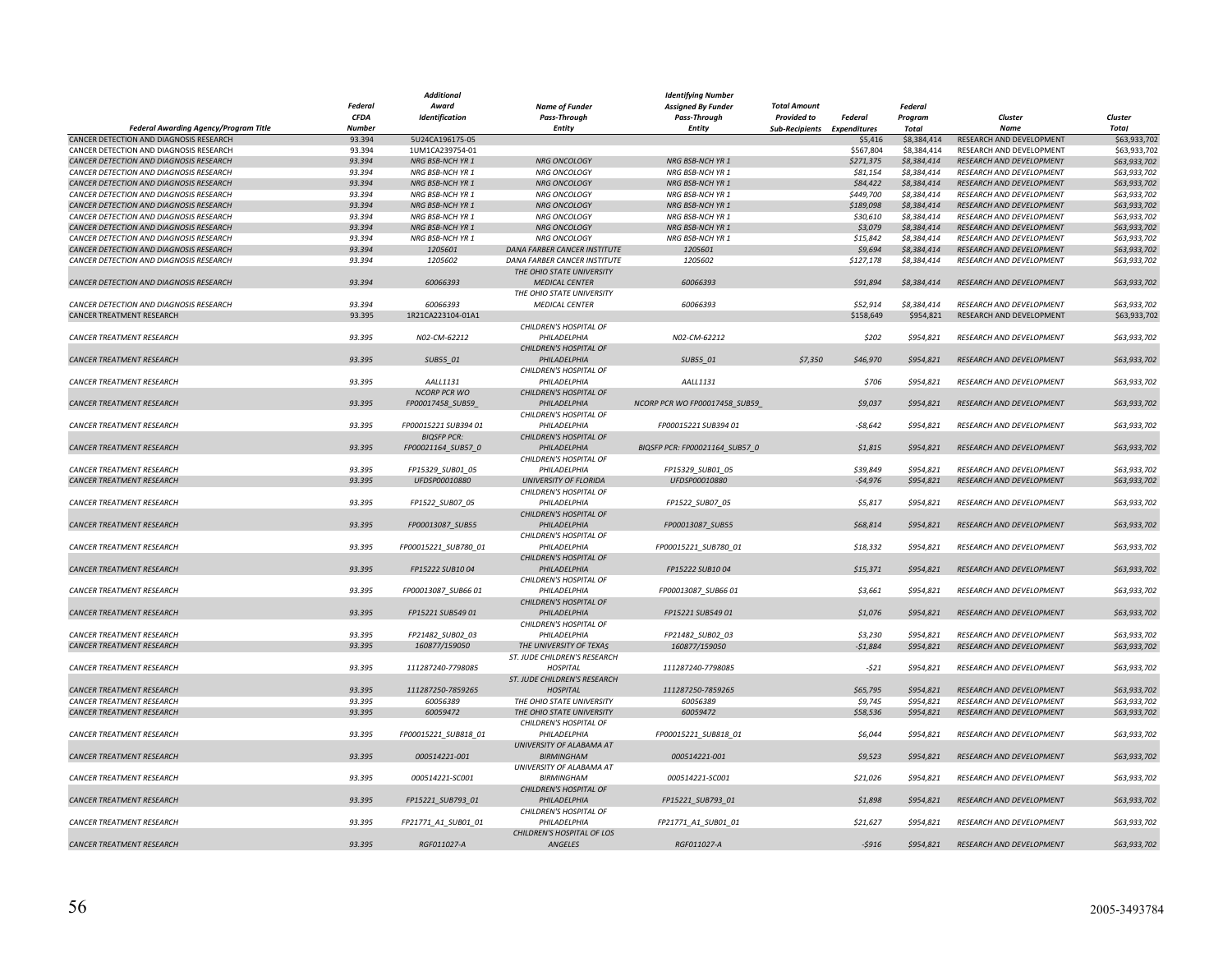|                                              |                | <b>Additional</b>          |                               | <b>Identifying Number</b>      |                             |             |           |                                 |              |
|----------------------------------------------|----------------|----------------------------|-------------------------------|--------------------------------|-----------------------------|-------------|-----------|---------------------------------|--------------|
|                                              | <b>Federal</b> | Award                      | <b>Name of Funder</b>         | <b>Assigned By Funder</b>      | <b>Total Amount</b>         |             | Federal   |                                 |              |
|                                              | CFDA           | Identification             | <b>Pass-Through</b>           | Pass-Through                   | <b>Provided to</b>          | Federal     | Program   | Cluster                         | Cluster      |
| <b>Federal Awarding Agency/Program Title</b> | <b>Number</b>  |                            | Entity                        | Entity                         | Sub-Recipients Expenditures |             | Total     | <b>Name</b>                     | <b>Total</b> |
|                                              |                |                            | CHILDREN'S HOSPITAL OF LOS    |                                |                             |             |           |                                 |              |
| <b>CANCER TREATMENT RESEARCH</b>             | 93.395         | RGF011027-A                | ANGELES                       | RGF011027-A                    |                             | \$10,120    | \$954,821 | RESEARCH AND DEVELOPMENT        | \$63,933,702 |
|                                              |                |                            | CHILDREN'S HOSPITAL OF        |                                |                             |             |           |                                 |              |
| <b>CANCER TREATMENT RESEARCH</b>             | 93.395         | FP20648_SUB03_03           | PHILADELPHIA ILAB             | FP20648 SUB03 03               |                             | \$23,502    | \$954,821 | <b>RESEARCH AND DEVELOPMENT</b> | \$63,933,702 |
|                                              |                | 9009627-023_NATIONWIDE     | OREGON HEALTH SCIENCES        |                                |                             |             |           |                                 |              |
| CANCER TREATMENT RESEARCH                    | 93.395         | AMND1                      | <b>UNIVERSITY</b>             | 9009627-023 NATIONWIDE AMND1   |                             | \$2,107     | \$954,821 | RESEARCH AND DEVELOPMENT        | \$63,933,702 |
|                                              |                |                            | CHILDREN'S HOSPITAL OF        |                                |                             |             |           |                                 |              |
| CANCER TREATMENT RESEARCH                    | 93.395         | FP15221_SUB857_01          | PHILADELPHIA ILAB             | FP15221_SUB857_01              |                             | $-5312,888$ | \$954,821 | RESEARCH AND DEVELOPMENT        | \$63,933,702 |
|                                              |                |                            |                               |                                |                             |             |           |                                 |              |
|                                              |                |                            | CHILDREN'S HOSPITAL OF        |                                |                             |             |           |                                 |              |
| CANCER TREATMENT RESEARCH                    | 93.395         | 9500080218-XX              | PHILADELPHIA ILAB             | 9500080218-XX                  |                             | \$13,346    | \$954,821 | RESEARCH AND DEVELOPMENT        | \$63,933,702 |
|                                              |                |                            | CHILDREN'S HOSPITAL OF        |                                |                             |             |           |                                 |              |
| <b>CANCER TREATMENT RESEARCH</b>             | 93.395         | 9500080219-S14             | PHILADELPHIA ILAB             | 9500080219-S14                 |                             | \$24,026    | \$954.821 | <b>RESEARCH AND DEVELOPMENT</b> | \$63,933,702 |
|                                              |                |                            | CHILDREN'S HOSPITAL OF        |                                |                             |             |           |                                 |              |
| <b>CANCER TREATMENT RESEARCH</b>             | 93.395         | FP24927_SUB04_01           | PHILADELPHIA ILAB             | FP24927_SUB04_01               |                             | \$352       | \$954,821 | RESEARCH AND DEVELOPMENT        | \$63,933,702 |
|                                              |                |                            | CHILDREN'S HOSPITAL OF        |                                |                             |             |           |                                 |              |
| CANCER TREATMENT RESEARCH                    | 93.395         | FP25446_SUB01_01           | PHILADELPHIA                  | FP25446_SUB01_01               |                             | \$180       | \$954,821 | RESEARCH AND DEVELOPMENT        | \$63,933,702 |
|                                              |                |                            | UNIVERSITY OF ALABAMA AT      |                                |                             |             |           |                                 |              |
| <b>CANCER TREATMENT RESEARCH</b>             | 93.395         | 000518779-001              | <b>BIRMINGHAM</b>             | 000518779-001                  |                             | \$98,653    | \$954,821 | RESEARCH AND DEVELOPMENT        | \$63,933,702 |
|                                              |                |                            | CHILDREN'S HOSPITAL OF        |                                |                             |             |           |                                 |              |
| CANCER TREATMENT RESEARCH                    | 93.395         | 20104175-RSUB              | PHILADELPHIA                  | 20104175-RSUB                  |                             | \$10,758    | \$954,821 | RESEARCH AND DEVELOPMENT        | \$63,933,702 |
|                                              |                |                            | CHILDREN'S HOSPITAL OF        |                                |                             |             |           |                                 |              |
|                                              |                |                            |                               | PENDING                        |                             |             |           |                                 |              |
| <b>CANCER TREATMENT RESEARCH</b>             | 93.395         | PENDING                    | PHILADELPHIA                  |                                |                             | \$26,861    | \$954,821 | RESEARCH AND DEVELOPMENT        | \$63,933,702 |
|                                              |                |                            | <b>OREGON HEALTH SCIENCES</b> |                                |                             |             |           |                                 |              |
| <b>CANCER TREATMENT RESEARCH</b>             | 93.395         | 3U10CA180888-06S1          | <b>UNIVERSITY</b>             | 3U10CA180888-06S1              |                             | 53.517      | \$954.821 | <b>RESEARCH AND DEVELOPMENT</b> | \$63,933,702 |
|                                              |                |                            | CHILDREN'S HOSPITAL OF        |                                |                             |             |           |                                 |              |
| <b>CANCER TREATMENT RESEARCH</b>             | 93.395         | 2U10CA180886               | PHILADELPHIA                  | 2U10CA180886                   |                             | \$1,646     | \$954,821 | RESEARCH AND DEVELOPMENT        | \$63,933,702 |
|                                              |                |                            | CHILDREN'S HOSPITAL OF        |                                |                             |             |           |                                 |              |
| CANCER TREATMENT RESEARCH                    | 93.395         | 9500080220-XX              | PHILADELPHIA                  | 9500080220-XX                  |                             | \$4,269     | \$954,821 | RESEARCH AND DEVELOPMENT        | \$63,933,702 |
| CANCER TREATMENT RESEARCH                    | 93.395         | 60070505-NCH               | THE OHIO STATE UNIVERSITY     | 60070505-NCH                   |                             | \$11,053    | \$954,821 | RESEARCH AND DEVELOPMENT        | \$63,933,702 |
|                                              |                |                            | CHILDREN'S HOSPITAL OF        |                                |                             |             |           |                                 |              |
| CANCER TREATMENT RESEARCH                    | 93.395         | 3U10CA180886-06S1          | PHILADELPHIA ILAB             | 3U10CA180886-06S1              |                             | \$113,427   | \$954,821 | RESEARCH AND DEVELOPMENT        | \$63,933,702 |
|                                              |                |                            | CHILDREN'S HOSPITAL OF        |                                |                             |             |           |                                 |              |
| <b>CANCER TREATMENT RESEARCH</b>             | 93.395         | ACNS1422 / 20126538 - RSUB | PHILADELPHIA ILAB             | ACNS1422 / 20126538 - RSUB     |                             | \$83,000    | \$954,821 | RESEARCH AND DEVELOPMENT        | \$63,933,702 |
|                                              |                | ANBL1531 INTEGRAL /        | CHILDREN'S HOSPITAL OF        |                                |                             |             |           |                                 |              |
|                                              |                |                            |                               |                                |                             |             |           |                                 |              |
| <b>CANCER TREATMENT RESEARCH</b>             | 93.395         | 20126779                   | PHILADELPHIA ILAB             | ANBL1531 INTEGRAL / 20126779   |                             | \$121,520   | \$954,821 | RESEARCH AND DEVELOPMENT        | \$63,933,702 |
|                                              |                | ANBL1531                   | CHILDREN'S HOSPITAL OF        |                                |                             |             |           |                                 |              |
| CANCER TREATMENT RESEARCH                    | 93.395         | INTEGRATED9500080220-      | PHILADELPHIA ILAB             | ANBL1531 INTEGRATED9500080220- |                             | \$1,055     | \$954,821 | RESEARCH AND DEVELOPMENT        | \$63,933,702 |
|                                              |                |                            | CHILDREN'S HOSPITAL OF        |                                |                             |             |           |                                 |              |
| CANCER TREATMENT RESEARCH                    | 93.395         | 2U10CA180886               | PHILADELPHIA                  | 2U10CA180886                   |                             | \$16,361    | \$954,821 | RESEARCH AND DEVELOPMENT        | \$63,933,702 |
|                                              |                |                            | CHILDREN'S HOSPITAL OF        |                                |                             |             |           |                                 |              |
| <b>CANCER TREATMENT RESEARCH</b>             | 93.395         | FP00026529_SUB614_01       | PHILADELPHIA                  | FP00026529_SUB614_01           |                             | \$1,191     | \$954,821 | RESEARCH AND DEVELOPMENT        | \$63,933,702 |
|                                              |                |                            | CHILDREN'S HOSPITAL OF        |                                |                             |             |           |                                 |              |
| CANCER TREATMENT RESEARCH                    | 93.395         | FP15221_SUB274_01          | PHILADELPHIA                  | FP15221_SUB274_01              |                             | \$3,937     | \$954,821 | RESEARCH AND DEVELOPMENT        | \$63,933,702 |
|                                              |                |                            | CHILDREN'S HOSPITAL OF        |                                |                             |             |           |                                 |              |
| CANCER TREATMENT RESEARCH                    | 93.395         | FP15221_SUB274_01          | PHILADELPHIA                  | FP15221_SUB274_01              |                             | \$400       | \$954,821 | RESEARCH AND DEVELOPMENT        | \$63,933,702 |
|                                              |                |                            | CHILDREN'S HOSPITAL OF        |                                |                             |             |           |                                 |              |
| CANCER TREATMENT RESEARCH                    | 93.395         | FP00026529 SUB92 01        | PHILADELPHIA                  | FP00026529 SUB92 01            |                             | \$58,236    | \$954,821 | RESEARCH AND DEVELOPMENT        | \$63,933,702 |
|                                              |                |                            |                               |                                |                             |             |           |                                 |              |
|                                              |                |                            | CHILDREN'S HOSPITAL OF        |                                |                             |             |           |                                 |              |
| CANCER TREATMENT RESEARCH                    | 93.395         | 9500090219 / 20083454      | PHILADELPHIA                  | 9500090219 / 20083454          |                             | \$1,371     | \$954,821 | RESEARCH AND DEVELOPMENT        | \$63,933,702 |
|                                              |                |                            | CHILDREN'S HOSPITAL OF        |                                |                             |             |           |                                 |              |
| CANCER TREATMENT RESEARCH                    | 93.395         | FP00027059_SUB02_01        | PHILADELPHIA                  | FP00027059_SUB02_01            |                             | \$13        | \$954,821 | RESEARCH AND DEVELOPMENT        | \$63,933,702 |
| CANCER TREATMENT RESEARCH                    | 93.395         | NCH-GOG0237-03             | THE GOG FOUNDATION, INC.      | NCH-GOG0237-03                 |                             | \$12,612    | \$954,821 | RESEARCH AND DEVELOPMENT        | \$63,933,702 |
| <b>CANCER TREATMENT RESEARCH</b>             | 93.395         | GOG/NRG - 5 - LANKES       | THE GOG FOUNDATION, INC.      | GOG/NRG - 5 - LANKES           |                             | \$19,737    | \$954,821 | RESEARCH AND DEVELOPMENT        | \$63,933,702 |
|                                              |                |                            | CHILDREN'S HOSPITAL OF        |                                |                             |             |           |                                 |              |
| CANCER TREATMENT RESEARCH                    | 93.395         | 2U10CA180886               | PHILADELPHIA                  | 2U10CA180886                   |                             | \$41,256    | \$954,821 | RESEARCH AND DEVELOPMENT        | \$63,933,702 |
| <b>CANCER TREATMENT RESEARCH</b>             | 93.395         | 20125578 - RSUB            | CHILDREN'S ONCOLOGY GROUP     | 20125578 - RSUB                |                             | \$11,919    | \$954.821 | <b>RESEARCH AND DEVELOPMENT</b> | \$63,933,702 |
| CANCER BIOLOGY RESEARCH                      | 93.396         | 5R21CA195324-02            |                               |                                |                             | \$15,843    | \$32,442  | RESEARCH AND DEVELOPMENT        | \$63,933,702 |
|                                              |                |                            | CHILDREN'S HOSPITAL OF LOS    |                                |                             |             |           |                                 |              |
| <b>CANCER BIOLOGY RESEARCH</b>               | 93.396         | SUP1601                    | <b>ANGELES</b>                | SUP1601                        |                             | \$4,570     | \$32,442  | <b>RESEARCH AND DEVELOPMENT</b> | \$63,933,702 |
|                                              |                |                            |                               |                                |                             |             |           |                                 |              |
| CANCER BIOLOGY RESEARCH                      | 93.396         | 10037968-NCH               | THE UNIVERSITY OF UTAH        | 10037968-NCH                   |                             | \$2,573     | \$32,442  | RESEARCH AND DEVELOPMENT        | \$63,933,702 |
| CANCER BIOLOGY RESEARCH                      | 93.396         | 10037968-NCH               | THE UNIVERSITY OF UTAH        | 10037968-NCH                   |                             | \$981       | \$32,442  | RESEARCH AND DEVELOPMENT        | \$63,933,702 |
|                                              |                |                            | MEDICAL UNIVERSITY OF SOUTH   |                                |                             |             |           |                                 |              |
| CANCER BIOLOGY RESEARCH                      | 93.396         | MUSC19-041-8D849           | CAROLINA                      | MUSC19-041-8D849               |                             | \$8,475     | \$32,442  | RESEARCH AND DEVELOPMENT        | \$63,933,702 |
| CANCER CENTERS SUPPORT GRANTS                | 93.397         | 60069547                   | THE OHIO STATE UNIVERSITY     | 60069547                       |                             | \$7,296     | \$43,113  | RESEARCH AND DEVELOPMENT        | \$63,933,702 |
| <b>CANCER CENTERS SUPPORT GRANTS</b>         | 93.397         | 60069547                   | THE OHIO STATE UNIVERSITY     | 60069547                       |                             | \$35,786    | \$43,113  | RESEARCH AND DEVELOPMENT        | \$63,933,702 |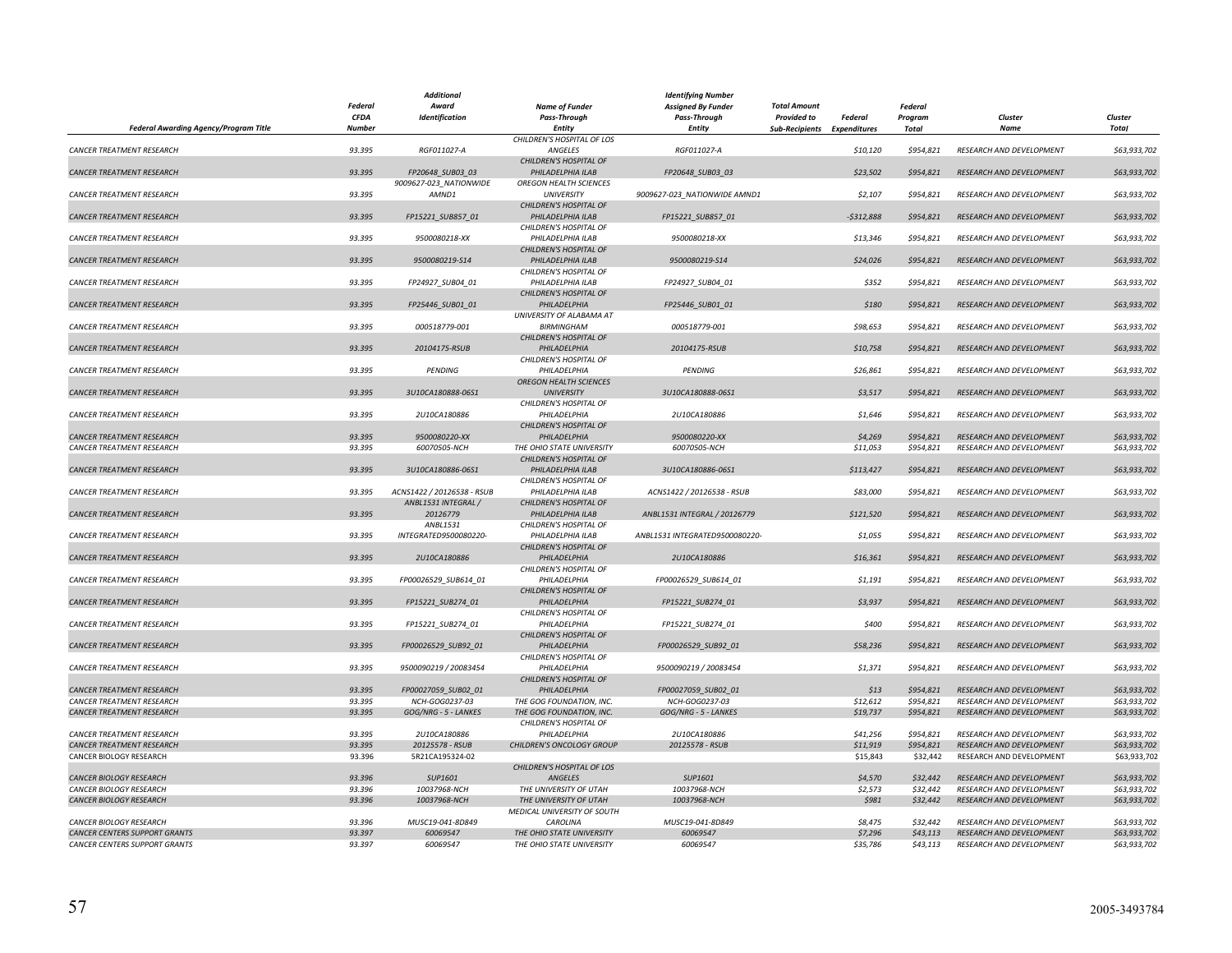|                                                                                                                             |                  | <b>Additional</b>                  | <b>Identifying Number</b>        |                           |                             |                        |                            |                                                      |                              |
|-----------------------------------------------------------------------------------------------------------------------------|------------------|------------------------------------|----------------------------------|---------------------------|-----------------------------|------------------------|----------------------------|------------------------------------------------------|------------------------------|
|                                                                                                                             | <b>Federal</b>   | Award                              | <b>Name of Funder</b>            | <b>Assigned By Funder</b> | <b>Total Amount</b>         |                        | Federal                    |                                                      |                              |
|                                                                                                                             | <b>CFDA</b>      | Identification                     | Pass-Through                     | Pass-Through              | <b>Provided to</b>          | Federal                | Program                    | Cluster                                              | Cluster                      |
| Federal Awarding Agency/Program Title                                                                                       | <b>Number</b>    |                                    | <b>Entity</b>                    | <b>Entity</b>             | Sub-Recipients Expenditures |                        | Total                      | Name                                                 | <b>Total</b>                 |
| <b>CANCER CENTERS SUPPORT GRANTS</b>                                                                                        | 93.397           | 60069547                           | THE OHIO STATE UNIVERSITY        | 60069547                  |                             | \$31                   | \$43,113                   | RESEARCH AND DEVELOPMENT                             | \$63,933,702                 |
| CANCER RESEARCH MANPOWER                                                                                                    | 93.398           | 5K08CA201638-02                    |                                  |                           |                             | \$2                    | \$342.512                  | RESEARCH AND DEVELOPMENT                             | \$63,933,702                 |
| CANCER RESEARCH MANPOWER                                                                                                    | 93.398           | 5K08CA201638-03                    |                                  |                           |                             | \$77,390               | \$342,512                  | RESEARCH AND DEVELOPMENT                             | \$63,933,702                 |
| CANCER RESEARCH MANPOWER                                                                                                    | 93.398           | 5K08CA201638-04                    |                                  |                           |                             | \$77,159               | \$342,512                  | RESEARCH AND DEVELOPMENT                             | \$63,933,702                 |
| CANCER RESEARCH MANPOWER                                                                                                    | 93.398           | 5F30CA210588-03                    |                                  |                           |                             | \$21,639               | \$342,512                  | RESEARCH AND DEVELOPMENT                             | \$63,933,702                 |
| CANCER RESEARCH MANPOWER                                                                                                    | 93.398           | 1K08CA237338-01                    |                                  |                           |                             | \$143,655              | \$342,512                  | RESEARCH AND DEVELOPMENT                             | \$63,933,702                 |
| <b>CANCER RESEARCH MANPOWER</b>                                                                                             | 93.398           | 60061624                           | THE OHIO STATE UNIVERSITY        | 60061624                  |                             | \$22,667               | \$342,512                  | RESEARCH AND DEVELOPMENT                             | \$63,933,702                 |
| STRENGTHENING PUBLIC HEALTH SYSTEMS AND SERVICES THROUGH<br>NATIONAL PARTNERSHIPS TO IMPROVE AND PROTECT THE NATIONS HEALTH | 93.421           | CDC7058-0-0183-1                   | <b>CHANGELAB SOLUTIONS</b>       | CDC7058-0-0183-1          |                             | \$22,794               | \$22,794                   | RESEARCH AND DEVELOPMENT                             | \$63,933,702                 |
| NON-ACA/PPHFBUILDING CAPACITY OF THE PUBLIC HEALTH SYSTEM TO<br>IMPROVE POPULATION HEALTH THROUGH NATIONAL NONPROFIT        |                  |                                    |                                  |                           |                             |                        |                            |                                                      |                              |
| <b>ORGANIZATIONS</b>                                                                                                        | 93.424           | CDC7046001831                      | <b>CHANGELAB SOLUTIONS</b>       | CDC7046001831             |                             | \$13,479               | \$13,479                   | RESEARCH AND DEVELOPMENT                             | \$63,933,702                 |
| COMMUNITY-BASED CHILD ABUSE PREVENTION GRANTS                                                                               | 93.590           | G1819-22-0497                      | OHIO CHILDRENS TRUST FUND        | G1819-22-0497             |                             | \$57,879               | \$691,605                  | RESEARCH AND DEVELOPMENT                             | \$63,933,702                 |
| COMMUNITY-BASED CHILD ABUSE PREVENTION GRANTS                                                                               | 93.590           | G1819-22-0497                      | OHIO CHILDRENS TRUST FUND        | G1819-22-0497             | \$270,895                   | \$486,399              | \$691,605                  | RESEARCH AND DEVELOPMENT                             | \$63,933,702                 |
| COMMUNITY-BASED CHILD ABUSE PREVENTION GRANTS                                                                               | 93.590           | G-2021-22-0228                     | OHIO CHILDRENS TRUST FUND        | G-2021-22-0228            |                             | \$36,272               | \$691,605                  | RESEARCH AND DEVELOPMENT                             | \$63,933,702                 |
| COMMUNITY-BASED CHILD ABUSE PREVENTION GRANTS                                                                               | 93.590           | G-2021-22-0228                     | <b>OHIO CHILDRENS TRUST FUND</b> | G-2021-22-0228            | \$10,257                    | \$111,055              | \$691,605                  | <b>RESEARCH AND DEVELOPMENT</b>                      | \$63,933,702                 |
| UNIVERSITY CENTERS FOR EXCELLENCE IN DEVELOPMENTAL DISABILITIES                                                             |                  |                                    |                                  |                           |                             |                        |                            |                                                      |                              |
| EDUCATION, RESEARCH, AND SERVICE<br>UNIVERSITY CENTERS FOR EXCELLENCE IN DEVELOPMENTAL DISABILITIES                         | 93.632           | 60065577                           | THE OHIO STATE UNIVERSITY        | 60065577                  |                             | \$9,339                | \$18,973                   | RESEARCH AND DEVELOPMENT                             | \$63,933,702                 |
| EDUCATION, RESEARCH, AND SERVICE                                                                                            | 93.632           | 60072043                           | THE OHIO STATE UNIVERSITY        | 60072043                  |                             | \$9,634                | \$18,973                   | RESEARCH AND DEVELOPMENT                             | \$63,933,702                 |
|                                                                                                                             |                  |                                    | CINCINNATI CHILDREN'S HOSPITAL   |                           |                             |                        |                            |                                                      |                              |
| <b>MEDICAL ASSISTANCE PROGRAM</b>                                                                                           | 93.778           | 140609                             | <b>MEDICAL CENTER</b>            | 140609                    |                             | $-51.203$              | \$247.018                  | RESEARCH AND DEVELOPMENT                             | \$63,933,702                 |
| MEDICAL ASSISTANCE PROGRAM                                                                                                  | 93.778           | 60065948                           | THE OHIO STATE UNIVERSITY        | 60065948                  |                             | \$41,391               | \$247,018                  | RESEARCH AND DEVELOPMENT                             | \$63,933,702                 |
| MEDICAL ASSISTANCE PROGRAM                                                                                                  | 93.778           | 60069606                           | THE OHIO STATE UNIVERSITY        | 60069606                  |                             | \$67,800               | \$247,018                  | RESEARCH AND DEVELOPMENT                             | \$63,933,702                 |
| MEDICAL ASSISTANCE PROGRAM                                                                                                  | 93.778           | 60069606                           | THE OHIO STATE UNIVERSITY        | 60069606                  |                             | \$65,494               | \$247,018                  | RESEARCH AND DEVELOPMENT                             | \$63,933,702                 |
| MEDICAL ASSISTANCE PROGRAM                                                                                                  | 93.778           | 60072687                           | THE OHIO STATE UNIVERSITY        | 60072687                  |                             | \$27,606               | \$247,018                  | RESEARCH AND DEVELOPMENT                             | \$63,933,702                 |
| MEDICAL ASSISTANCE PROGRAM                                                                                                  | 93.778           | 60072687                           | THE OHIO STATE UNIVERSITY        | 60072687                  |                             | \$39,834               | \$247,018                  | RESEARCH AND DEVELOPMENT                             | \$63,933,702                 |
| <b>MEDICAL ASSISTANCE PROGRAM</b>                                                                                           | 93.778           | G-2021-05-0069 / 60073392          | THE OHIO STATE UNIVERSITY        | G-2021-05-0069 / 60073392 |                             | \$1,140                | \$247.018                  | <b>RESEARCH AND DEVELOPMENT</b>                      | \$63,933,702                 |
| MEDICAL ASSISTANCE PROGRAM                                                                                                  | 93.778           | 60073352                           | THE OHIO STATE UNIVERSITY        | 60073352                  |                             | \$4,956                | \$247,018                  | RESEARCH AND DEVELOPMENT                             | \$63,933,702                 |
|                                                                                                                             |                  |                                    | OHIO DEPARTMENT OF MENTAL        |                           |                             |                        |                            |                                                      |                              |
| <b>OPIOID STR</b>                                                                                                           | 93.788           | 1900640                            | <b>HEALTH</b>                    | 1900640                   |                             | \$9,164                | \$21,604                   | <b>RESEARCH AND DEVELOPMENT</b>                      | \$63,933,702                 |
|                                                                                                                             |                  |                                    | OHIO DEPARTMENT OF MENTAL        |                           |                             |                        |                            |                                                      |                              |
| <b>OPIOID STR</b>                                                                                                           | 93.788           | 1900358                            | <b>HEALTH</b>                    | 1900358                   |                             | \$12,440               | \$21,604                   | RESEARCH AND DEVELOPMENT                             | \$63,933,702                 |
| CARDIOVASCULAR DISEASES RESEARCH                                                                                            | 93.837           | R00HL116769                        |                                  |                           |                             | \$0                    | \$6,248,707                | RESEARCH AND DEVELOPMENT                             | \$63,933,702                 |
| CARDIOVASCULAR DISEASES RESEARCH                                                                                            | 93.837           | 5R00HL116769-05                    |                                  |                           |                             | \$124,378              | \$6,248,707                | RESEARCH AND DEVELOPMENT                             | \$63,933,702                 |
| CARDIOVASCULAR DISEASES RESEARCH                                                                                            | 93.837           | K08HL121182                        |                                  |                           |                             | \$0                    | \$6,248,707                | RESEARCH AND DEVELOPMENT                             | \$63,933,702                 |
| CARDIOVASCULAR DISEASES RESEARCH                                                                                            | 93.837           | 5R01HL127033-04 REVISED            |                                  |                           |                             | \$70,012               | \$6,248,707                | RESEARCH AND DEVELOPMENT                             | \$63,933,702                 |
| CARDIOVASCULAR DISEASES RESEARCH                                                                                            | 93.837           | 5R01HL128847-03 REVISED            |                                  |                           | \$36,907                    | \$85,550               | \$6,248,707                | RESEARCH AND DEVELOPMENT                             | \$63,933,702                 |
| CARDIOVASCULAR DISEASES RESEARCH                                                                                            | 93.837           | 5R01HL128847-04                    |                                  |                           | \$13,693                    | \$561,576              | \$6,248,707                | RESEARCH AND DEVELOPMENT                             | \$63,933,702                 |
| CARDIOVASCULAR DISEASES RESEARCH                                                                                            | 93.837           | 5K23HL127224-03                    |                                  |                           |                             | \$84,694               | \$6,248,707                | RESEARCH AND DEVELOPMENT                             | \$63,933,702                 |
| CARDIOVASCULAR DISEASES RESEARCH                                                                                            | 93.837           | 5K23HL127224-04                    |                                  |                           |                             | \$68,945               | \$6,248,707                | RESEARCH AND DEVELOPMENT                             | \$63,933,702                 |
| CARDIOVASCULAR DISEASES RESEARCH                                                                                            | 93.837           | R01HL098228                        |                                  |                           |                             | $-51$                  | \$6,248,707                | RESEARCH AND DEVELOPMENT                             | \$63,933,702                 |
| CARDIOVASCULAR DISEASES RESEARCH                                                                                            | 93.837           | 5R01HL098228-09                    |                                  |                           | \$70,718                    | \$158,970              | \$6,248,707                | RESEARCH AND DEVELOPMENT                             | \$63,933,702                 |
| CARDIOVASCULAR DISEASES RESEARCH<br>CARDIOVASCULAR DISEASES RESEARCH                                                        | 93.837<br>93.837 | R01HL121797<br>5R01HL121797-04     |                                  |                           |                             | $-52,138$<br>\$217,163 | \$6,248,707<br>\$6,248,707 | RESEARCH AND DEVELOPMENT<br>RESEARCH AND DEVELOPMENT | \$63,933,702<br>\$63,933,702 |
| CARDIOVASCULAR DISEASES RESEARCH                                                                                            | 93.837           | 5R01HL121797-04                    |                                  |                           |                             | \$26,415               | \$6,248,707                | RESEARCH AND DEVELOPMENT                             | \$63,933,702                 |
| CARDIOVASCULAR DISEASES RESEARCH                                                                                            | 93.837           | 5T32HL098039-09                    |                                  |                           |                             | \$34,457               | \$6,248,707                | RESEARCH AND DEVELOPMENT                             | \$63,933,702                 |
| CARDIOVASCULAR DISEASES RESEARCH                                                                                            | 93.837           | 5T32HL098039-09                    |                                  |                           | \$26,153                    | \$26,153               | \$6,248,707                | RESEARCH AND DEVELOPMENT                             | \$63,933,702                 |
| CARDIOVASCULAR DISEASES RESEARCH                                                                                            | 93.837           | 5T32HL098039-09                    |                                  |                           |                             | \$28,219               | \$6,248,707                | RESEARCH AND DEVELOPMENT                             | \$63,933,702                 |
| CARDIOVASCULAR DISEASES RESEARCH                                                                                            | 93.837           | 5T32HL098039-09                    |                                  |                           |                             | $-5966$                | \$6,248,707                | RESEARCH AND DEVELOPMENT                             | \$63,933,702                 |
| CARDIOVASCULAR DISEASES RESEARCH                                                                                            | 93.837           | 5T32HL098039-09                    |                                  |                           | \$11,831                    | \$11,831               | \$6,248,707                | RESEARCH AND DEVELOPMENT                             | \$63,933,702                 |
| CARDIOVASCULAR DISEASES RESEARCH                                                                                            | 93.837           | 5T32HL098039-09                    |                                  |                           | \$41,021                    | \$41,021               | \$6,248,707                | RESEARCH AND DEVELOPMENT                             | \$63,933,702                 |
| CARDIOVASCULAR DISEASES RESEARCH                                                                                            | 93.837           | 5T32HL098039-09                    |                                  |                           |                             | \$25,950               | \$6,248,707                | RESEARCH AND DEVELOPMENT                             | \$63,933,702                 |
| CARDIOVASCULAR DISEASES RESEARCH                                                                                            | 93.837           | 5T32HL098039-09                    |                                  |                           |                             | \$21,330               | \$6,248,707                | RESEARCH AND DEVELOPMENT                             | \$63,933,702                 |
| CARDIOVASCULAR DISEASES RESEARCH                                                                                            | 93.837           | 5T32HL098039-09                    |                                  |                           |                             | \$22,245               | \$6,248,707                | RESEARCH AND DEVELOPMENT                             | \$63,933,702                 |
| CARDIOVASCULAR DISEASES RESEARCH                                                                                            | 93.837           | R01HL132801                        |                                  |                           |                             | $-$ \$929              | \$6,248,707                | RESEARCH AND DEVELOPMENT                             | \$63,933,702                 |
| CARDIOVASCULAR DISEASES RESEARCH                                                                                            | 93.837           | 5R01HL132801-03                    |                                  |                           | \$34,465                    | \$195.597              | \$6,248,707                | RESEARCH AND DEVELOPMENT                             | \$63,933,702                 |
| CARDIOVASCULAR DISEASES RESEARCH                                                                                            | 93.837           | 5R01HL132801-03                    |                                  |                           |                             | \$98,184               | \$6,248,707                | RESEARCH AND DEVELOPMENT                             | \$63,933,702                 |
| CARDIOVASCULAR DISEASES RESEARCH                                                                                            | 93.837           | 5R01HL132801-03                    |                                  |                           |                             | \$126,117              | \$6,248,707                |                                                      | \$63,933,702                 |
| CARDIOVASCULAR DISEASES RESEARCH                                                                                            | 93.837           | 5R01HL132801-04                    |                                  |                           |                             | \$86,088               | \$6,248,707                | RESEARCH AND DEVELOPMENT<br>RESEARCH AND DEVELOPMENT | \$63,933,702                 |
|                                                                                                                             |                  |                                    |                                  |                           |                             |                        |                            |                                                      |                              |
| CARDIOVASCULAR DISEASES RESEARCH<br>CARDIOVASCULAR DISEASES RESEARCH                                                        | 93.837<br>93.837 | 5R01HL132801-04<br>5R01HL135657-02 |                                  |                           | \$50,347                    | \$220,087<br>\$248,985 | \$6,248,707<br>\$6,248,707 | RESEARCH AND DEVELOPMENT<br>RESEARCH AND DEVELOPMENT | \$63,933,702                 |
| CARDIOVASCULAR DISEASES RESEARCH                                                                                            | 93.837           | 5R01HL135657-03                    |                                  |                           | \$181,971<br>\$105,962      | \$150,915              | \$6,248,707                | RESEARCH AND DEVELOPMENT                             | \$63,933,702<br>\$63,933,702 |
| CARDIOVASCULAR DISEASES RESEARCH                                                                                            | 93.837           | 5R01HL139796-02                    |                                  |                           | \$314,647                   | \$860,301              | \$6,248,707                | RESEARCH AND DEVELOPMENT                             | \$63,933,702                 |
|                                                                                                                             |                  |                                    |                                  |                           |                             |                        |                            |                                                      |                              |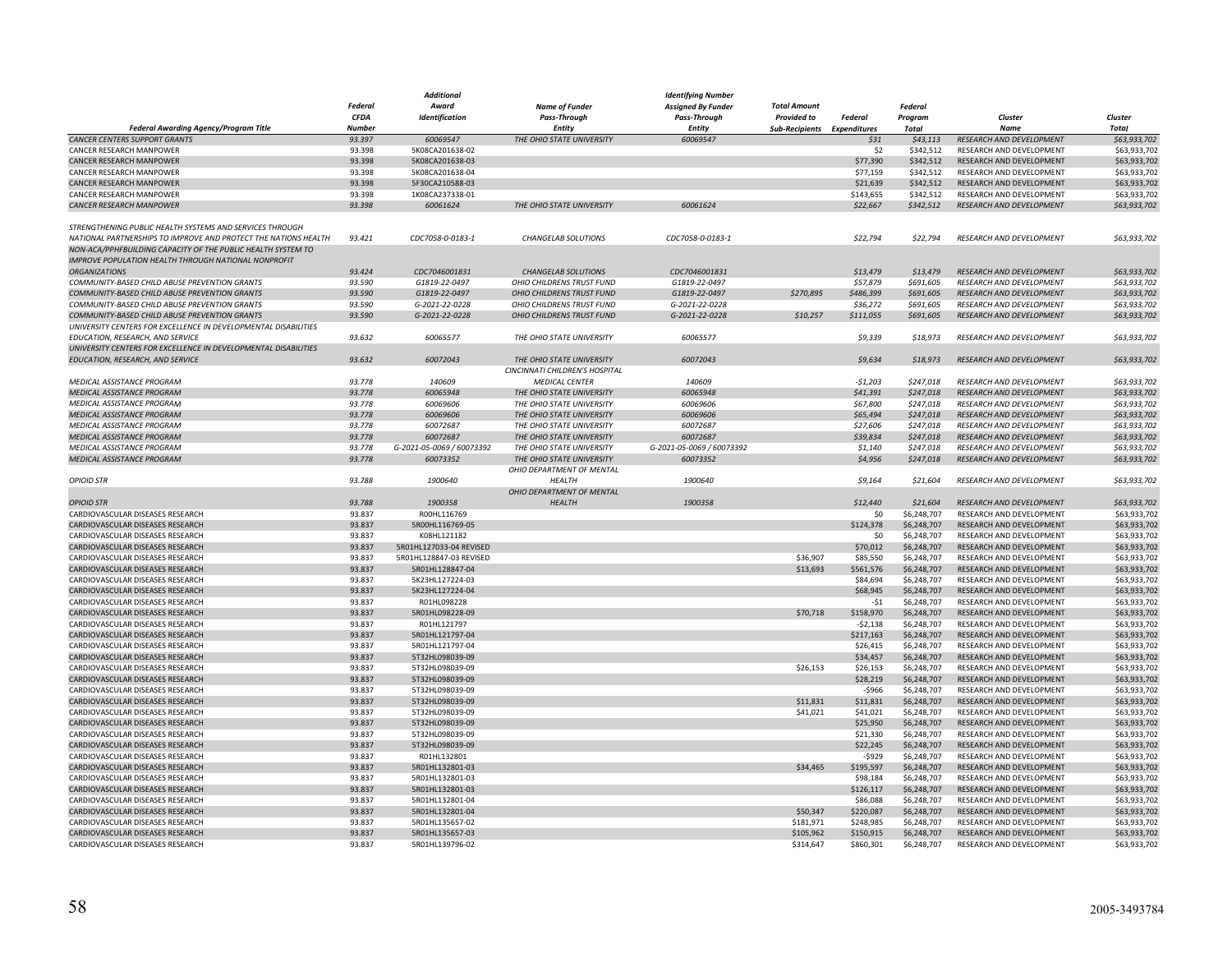|                                         |               | Additional              |                                       | <b>Identifying Number</b>     |                             |                |             |                                 |              |
|-----------------------------------------|---------------|-------------------------|---------------------------------------|-------------------------------|-----------------------------|----------------|-------------|---------------------------------|--------------|
|                                         | Federal       | Award                   | <b>Name of Funder</b>                 | <b>Assigned By Funder</b>     | <b>Total Amount</b>         |                | Federal     |                                 |              |
|                                         | <b>CFDA</b>   | Identification          | Pass-Through                          | Pass-Through                  | <b>Provided to</b>          | <b>Federal</b> | Program     | Cluster                         | Cluster      |
| Federal Awarding Agency/Program Title   | <b>Number</b> |                         | <b>Entity</b>                         | Entity                        | Sub-Recipients Expenditures |                | Total       | <b>Name</b>                     | Total        |
| CARDIOVASCULAR DISEASES RESEARCH        | 93.837        | 1R01HL139796-01 REVISED |                                       |                               | \$11,388                    | \$37,760       | \$6,248,707 | RESEARCH AND DEVELOPMENT        | \$63,933,702 |
|                                         |               |                         |                                       |                               |                             |                |             |                                 |              |
| CARDIOVASCULAR DISEASES RESEARCH        | 93.837        | 5R01HL139796-03         |                                       |                               |                             | \$21,713       | \$6,248,707 | RESEARCH AND DEVELOPMENT        | \$63,933,702 |
| CARDIOVASCULAR DISEASES RESEARCH        | 93.837        | 1R01HL142685-01 REVISED |                                       |                               |                             | \$160,351      | \$6,248,707 | RESEARCH AND DEVELOPMENT        | \$63,933,702 |
| CARDIOVASCULAR DISEASES RESEARCH        | 93.837        | 4R00HL131682-03         |                                       |                               |                             | \$175,896      | \$6,248,707 | RESEARCH AND DEVELOPMENT        | \$63,933,702 |
| CARDIOVASCULAR DISEASES RESEARCH        | 93.837        | 3R00HL131682-03S1       |                                       |                               |                             | \$10,562       | \$6,248,707 | RESEARCH AND DEVELOPMENT        | \$63,933,702 |
| CARDIOVASCULAR DISEASES RESEARCH        | 93.837        | 5R00HL131682-04         |                                       |                               |                             | \$93,458       | \$6,248,707 | RESEARCH AND DEVELOPMENT        | \$63,933,702 |
| CARDIOVASCULAR DISEASES RESEARCH        | 93.837        | 1R01HL145032-01         |                                       |                               | \$22,997                    | \$649,487      | \$6,248,707 | RESEARCH AND DEVELOPMENT        | \$63,933,702 |
| CARDIOVASCULAR DISEASES RESEARCH        | 93.837        | 5R01HL145032-02         |                                       |                               |                             | \$55,727       | \$6,248,707 | RESEARCH AND DEVELOPMENT        | \$63,933,702 |
| CARDIOVASCULAR DISEASES RESEARCH        | 93.837        | 7R01HL135103-03         |                                       |                               | \$44,102                    | \$257,755      | \$6,248,707 | RESEARCH AND DEVELOPMENT        | \$63,933,702 |
|                                         |               |                         |                                       |                               |                             |                |             |                                 |              |
| CARDIOVASCULAR DISEASES RESEARCH        | 93.837        | 1U34HL144360-01         |                                       |                               |                             | \$103,528      | \$6,248,707 | RESEARCH AND DEVELOPMENT        | \$63,933,702 |
| CARDIOVASCULAR DISEASES RESEARCH        | 93.837        | 1F31HL145962-01         |                                       |                               |                             | \$14,630       | \$6,248,707 | RESEARCH AND DEVELOPMENT        | \$63,933,702 |
| CARDIOVASCULAR DISEASES RESEARCH        | 93.837        | 1R03HL148368-01         |                                       |                               |                             | \$21,797       | \$6,248,707 | RESEARCH AND DEVELOPMENT        | \$63,933,702 |
| CARDIOVASCULAR DISEASES RESEARCH        | 93.837        | 1R01HL144009-01A1       |                                       |                               |                             | \$109,630      | \$6,248,707 | RESEARCH AND DEVELOPMENT        | \$63,933,702 |
| CARDIOVASCULAR DISEASES RESEARCH        | 93.837        | 1UG3HL148693-01         |                                       |                               |                             | \$30,257       | \$6,248,707 | RESEARCH AND DEVELOPMENT        | \$63,933,702 |
|                                         |               |                         | SEATTLE CHILDREN'S RESEARCH           |                               |                             |                |             |                                 |              |
| CARDIOVASCULAR DISEASES RESEARCH        | 93.837        | 11262SUB                | <b>INSTITUTE</b>                      | 11262SUB                      |                             | $-526,795$     | \$6,248,707 | <b>RESEARCH AND DEVELOPMENT</b> | \$63,933,702 |
|                                         |               | FP11498 A1 SUB32 01;    | CHILDREN'S HOSPITAL OF                |                               |                             |                |             |                                 |              |
|                                         |               |                         |                                       |                               |                             |                |             |                                 |              |
| CARDIOVASCULAR DISEASES RESEARCH        | 93.837        | 961749                  | PHILADELPHIA                          | FP11498 A1 SUB32 01; 961749 - |                             | $-54,720$      | \$6,248,707 | RESEARCH AND DEVELOPMENT        | \$63,933,702 |
| CARDIOVASCULAR DISEASES RESEARCH        | 93.837        | R10178028               | <b>UNIVERSITY AT BUFFALO</b>          | R10178028                     |                             | $-51,770$      | \$6,248,707 | RESEARCH AND DEVELOPMENT        | \$63,933,702 |
| CARDIOVASCULAR DISEASES RESEARCH        | 93.837        | R1130649                | <b>UNIVERSITY AT BUFFALO</b>          | R1130649                      |                             | \$176,102      | \$6,248,707 | RESEARCH AND DEVELOPMENT        | \$63,933,702 |
| CARDIOVASCULAR DISEASES RESEARCH        | 93.837        | R1177603                | UNIVERSITY AT BUFFALO                 | R1177603                      |                             | \$185,907      | \$6,248,707 | RESEARCH AND DEVELOPMENT        | \$63,933,702 |
|                                         |               |                         | CHILDREN'S HOSPITAL OF                |                               |                             |                |             |                                 |              |
| CARDIOVASCULAR DISEASES RESEARCH        | 93.837        | 3200170321              | PHILADELPHIA                          | 3200170321                    |                             | $-$15,300$     | \$6,248,707 | RESEARCH AND DEVELOPMENT        | \$63,933,702 |
|                                         |               |                         | CHILDREN'S HOSPITAL OF                |                               |                             |                |             |                                 |              |
|                                         |               |                         |                                       |                               |                             |                |             |                                 |              |
| CARDIOVASCULAR DISEASES RESEARCH        | 93.837        | 3200170321              | PHILADELPHIA                          | 3200170321                    |                             | \$15,300       | \$6,248,707 | <b>RESEARCH AND DEVELOPMENT</b> | \$63,933,702 |
| CARDIOVASCULAR DISEASES RESEARCH        | 93.837        | 60054857                | THE OHIO STATE UNIVERSITY             | 60054857                      |                             | -\$33,279      | \$6,248,707 | RESEARCH AND DEVELOPMENT        | \$63,933,702 |
| CARDIOVASCULAR DISEASES RESEARCH        | 93.837        | 60054857                | THE OHIO STATE UNIVERSITY             | 60054857                      |                             | $-5770$        | \$6,248,707 | <b>RESEARCH AND DEVELOPMENT</b> | \$63,933,702 |
| CARDIOVASCULAR DISEASES RESEARCH        | 93.837        | 60059647                | THE OHIO STATE UNIVERSITY             | 60059647                      |                             | $-59,318$      | \$6,248,707 | RESEARCH AND DEVELOPMENT        | \$63,933,702 |
| CARDIOVASCULAR DISEASES RESEARCH        | 93.837        | 60059645                | THE OHIO STATE UNIVERSITY             | 60059645                      |                             | $-$66,026$     | \$6,248,707 | RESEARCH AND DEVELOPMENT        | \$63,933,702 |
| CARDIOVASCULAR DISEASES RESEARCH        | 93.837        | 60064759                | THE OHIO STATE UNIVERSITY             | 60064759                      |                             | \$216,473      | \$6,248,707 | RESEARCH AND DEVELOPMENT        | \$63,933,702 |
| CARDIOVASCULAR DISEASES RESEARCH        | 93.837        | 60071089                | THE OHIO STATE UNIVERSITY             | 60071089                      |                             | \$118,039      | \$6,248,707 | RESEARCH AND DEVELOPMENT        | \$63,933,702 |
|                                         |               |                         |                                       |                               |                             |                |             |                                 |              |
|                                         |               |                         |                                       |                               |                             |                |             |                                 |              |
| <b>CARDIOVASCULAR DISEASES RESEARCH</b> | 93.837        | 3004465579              | <b>REGENTS UNIVERSITY OF MICHIGAN</b> | 3004465579                    |                             | \$2,769        | \$6,248,707 | <b>RESEARCH AND DEVELOPMENT</b> | \$63,933,702 |
|                                         |               |                         |                                       |                               |                             |                |             |                                 |              |
| CARDIOVASCULAR DISEASES RESEARCH        | 93.837        | 3004465579              | REGENTS UNIVERSITY OF MICHIGAN        | 3004465579                    |                             | \$21,215       | \$6,248,707 | <b>RESEARCH AND DEVELOPMENT</b> | \$63,933,702 |
| CARDIOVASCULAR DISEASES RESEARCH        | 93.837        | GK000118 (CON-80000060) | YALE UNIVERSITY                       | GK000118 (CON-80000060)       |                             | \$88,683       | \$6,248,707 | RESEARCH AND DEVELOPMENT        | \$63,933,702 |
| CARDIOVASCULAR DISEASES RESEARCH        | 93.837        | 17-028                  | THE UNIVERSITY OF TEXAS               | 17-028                        |                             | \$15,373       | \$6,248,707 | RESEARCH AND DEVELOPMENT        | \$63,933,702 |
| CARDIOVASCULAR DISEASES RESEARCH        | 93.837        | 60061925                | THE OHIO STATE UNIVERSITY             | 60061925                      |                             | $-5492$        | \$6,248,707 | RESEARCH AND DEVELOPMENT        | \$63,933,702 |
| CARDIOVASCULAR DISEASES RESEARCH        | 93.837        | 60061925                | THE OHIO STATE UNIVERSITY             | 60061925                      |                             | \$53,573       | \$6,248,707 | RESEARCH AND DEVELOPMENT        | \$63,933,702 |
|                                         |               |                         |                                       |                               |                             |                |             |                                 |              |
| CARDIOVASCULAR DISEASES RESEARCH        | 93.837        | 201602680-02            | UC DAVIS MEDICAL CENTER               | 201602680-02                  |                             | \$1,083        | \$6,248,707 | RESEARCH AND DEVELOPMENT        | \$63,933,702 |
| CARDIOVASCULAR DISEASES RESEARCH        | 93.837        | 60061992                | THE OHIO STATE UNIVERSITY             | 60061992                      |                             | \$10,497       | \$6,248,707 | <b>RESEARCH AND DEVELOPMENT</b> | \$63,933,702 |
|                                         |               |                         |                                       |                               |                             |                |             |                                 |              |
| CARDIOVASCULAR DISEASES RESEARCH        | 93.837        | <b>FUEL-OLE</b>         | NEW ENGLAND RESEARCH CENTER           | <b>FUEL-OLE</b>               |                             | \$25,126       | \$6,248,707 | RESEARCH AND DEVELOPMENT        | \$63,933,702 |
| CARDIOVASCULAR DISEASES RESEARCH        | 93.837        | 7000000719              | <b>BAYLOR COLLEGE OF MEDICINE</b>     | 7000000719                    |                             | \$36,321       | \$6,248,707 | RESEARCH AND DEVELOPMENT        | \$63,933,702 |
|                                         |               |                         |                                       |                               |                             |                |             |                                 |              |
| CARDIOVASCULAR DISEASES RESEARCH        | 93.837        | 417351G/UR FAO GR510808 | <b>UNIVERSITY OF ROCHESTER</b>        | 417351G/UR FAO GR510808       |                             | \$15,820       | \$6,248,707 | RESEARCH AND DEVELOPMENT        | \$63,933,702 |
|                                         | 93.837        | 1R41HL144143-01         |                                       | 1R41HL144143-01               |                             | \$67,325       | \$6,248,707 |                                 |              |
| CARDIOVASCULAR DISEASES RESEARCH        |               |                         | LYST THERAPEUTICS, LLC                |                               |                             |                |             | RESEARCH AND DEVELOPMENT        | \$63,933,702 |
|                                         |               |                         |                                       |                               |                             |                |             |                                 |              |
| CARDIOVASCULAR DISEASES RESEARCH        | 93.837        | 310969                  | A EINSTEIN COLLEGE OF MEDICINE        | 310969                        |                             | \$13,245       | \$6,248,707 | RESEARCH AND DEVELOPMENT        | \$63,933,702 |
|                                         |               |                         |                                       |                               |                             |                |             |                                 |              |
| CARDIOVASCULAR DISEASES RESEARCH        | 93.837        | U24HL135691             | NEW ENGLAND RESEARCH CENTER           | U24HL135691                   |                             | \$10,626       | \$6,248,707 | RESEARCH AND DEVELOPMENT        | \$63,933,702 |
| LUNG DISEASES RESEARCH                  | 93.838        | 1K08HL129080-01A1       |                                       |                               |                             | $-54,041$      | \$1,215,057 | RESEARCH AND DEVELOPMENT        | \$63,933,702 |
| LUNG DISEASES RESEARCH                  | 93.838        | 5K08HL129080-03         |                                       |                               |                             | \$125,463      | \$1,215,057 | RESEARCH AND DEVELOPMENT        | \$63,933,702 |
|                                         |               |                         |                                       |                               |                             |                |             |                                 |              |
| LUNG DISEASES RESEARCH                  | 93.838        | 5K08HL129080-04         |                                       |                               |                             | \$47,940       | \$1,215,057 | RESEARCH AND DEVELOPMENT        | \$63,933,702 |
| LUNG DISEASES RESEARCH                  | 93.838        | R01HL087778             |                                       |                               |                             | $-52,902$      | \$1,215,057 | RESEARCH AND DEVELOPMENT        | \$63,933,702 |
| LUNG DISEASES RESEARCH                  | 93.838        | 5R01HL087778-10         |                                       |                               |                             | \$155,137      | \$1,215,057 | RESEARCH AND DEVELOPMENT        | \$63,933,702 |
| LUNG DISEASES RESEARCH                  | 93.838        | 1R03HL136794-01         |                                       |                               |                             | $-$462$        | \$1,215,057 | RESEARCH AND DEVELOPMENT        | \$63,933,702 |
| LUNG DISEASES RESEARCH                  | 93.838        | 5R03HL136794-02         |                                       |                               |                             | \$52,456       | \$1,215,057 | RESEARCH AND DEVELOPMENT        | \$63,933,702 |
| LUNG DISEASES RESEARCH                  | 93.838        | 1K08HL138460-01         |                                       |                               |                             | \$29,799       | \$1,215,057 | RESEARCH AND DEVELOPMENT        | \$63,933,702 |
| LUNG DISEASES RESEARCH                  | 93.838        | 5K08HL138460-02         |                                       |                               |                             | \$91,726       | \$1,215,057 | RESEARCH AND DEVELOPMENT        | \$63,933,702 |
|                                         |               |                         |                                       |                               |                             |                |             |                                 |              |
| LUNG DISEASES RESEARCH                  | 93.838        | 5K08HL138460-03         |                                       |                               |                             | \$89,993       | \$1,215,057 | RESEARCH AND DEVELOPMENT        | \$63,933,702 |
| LUNG DISEASES RESEARCH                  | 93.838        | RHL140272A              |                                       |                               |                             | $-5888$        | \$1,215,057 | RESEARCH AND DEVELOPMENT        | \$63,933,702 |
| LUNG DISEASES RESEARCH                  | 93.838        | 5R03HL140272-02         |                                       |                               | \$21,038                    | \$67,111       | \$1,215,057 | RESEARCH AND DEVELOPMENT        | \$63,933,702 |
| LUNG DISEASES RESEARCH                  | 93.838        | 1R01HL136963-01A1       |                                       |                               | \$14,798                    | \$34,764       | \$1,215,057 | RESEARCH AND DEVELOPMENT        | \$63,933,702 |
| <b>LUNG DISEASES RESEARCH</b>           | 93.838        | 5R01HL136963-02         |                                       |                               | \$19,727                    | \$360,183      | \$1,215,057 | RESEARCH AND DEVELOPMENT        | \$63,933,702 |
|                                         |               |                         |                                       |                               |                             |                |             |                                 |              |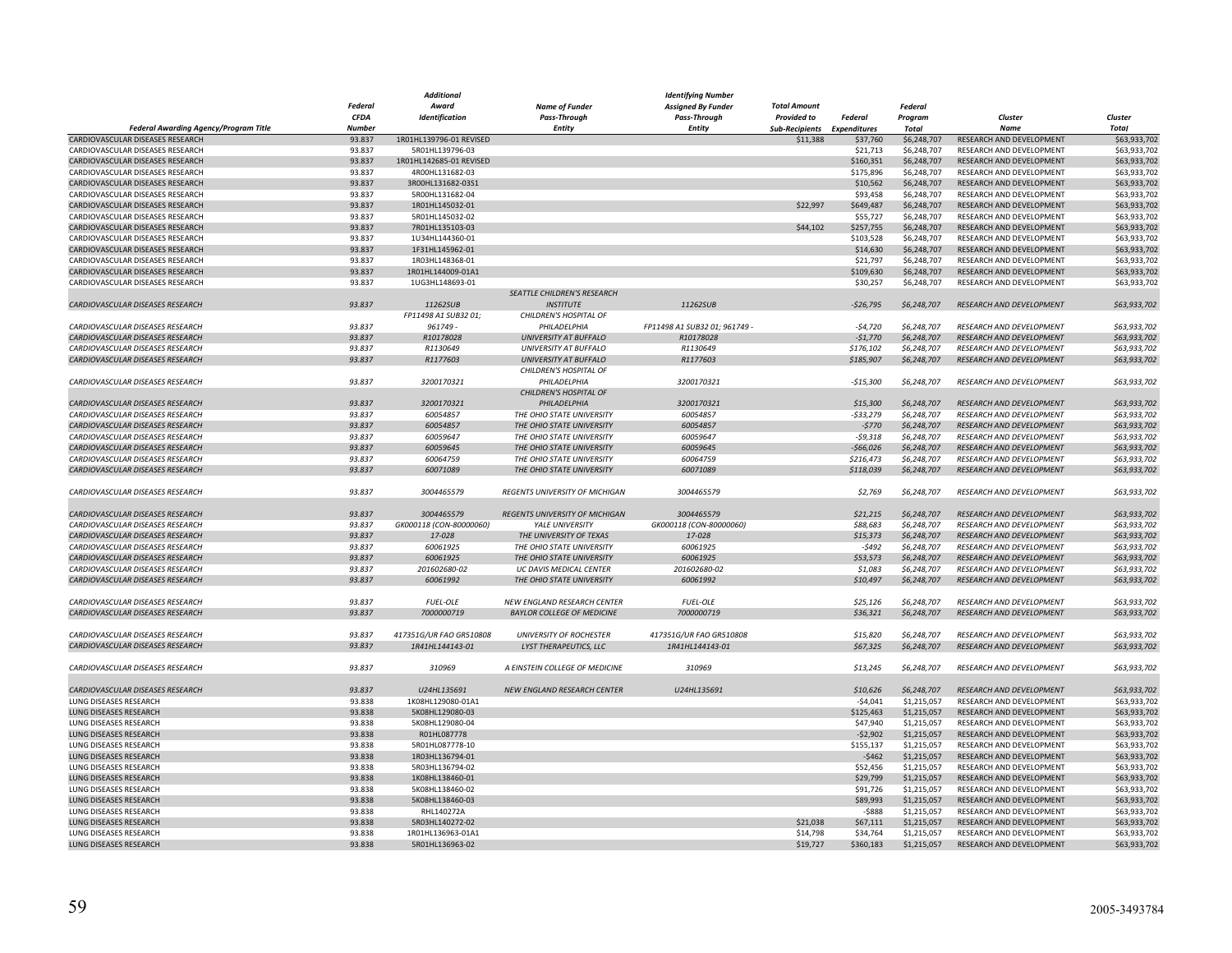|                                                       |               | Additional            |                                     | Identifying Number        |                             |             |                |                                 |              |
|-------------------------------------------------------|---------------|-----------------------|-------------------------------------|---------------------------|-----------------------------|-------------|----------------|---------------------------------|--------------|
|                                                       | Federal       | Award                 | <b>Name of Funder</b>               | <b>Assigned By Funder</b> | <b>Total Amount</b>         |             | <b>Federal</b> |                                 | Cluster      |
|                                                       | <b>CFDA</b>   | Identification        | Pass-Through                        | <b>Pass-Through</b>       | <b>Provided to</b>          | Federal     | Program        | Cluster                         |              |
| Federal Awarding Agency/Program Title                 | <b>Number</b> |                       | <b>Entity</b>                       | <b>Entity</b>             | Sub-Recipients Expenditures |             | Total          | <b>Name</b>                     | <b>Total</b> |
| <b>LUNG DISEASES RESEARCH</b>                         | 93.838        | 5R00HL131682-04       |                                     |                           |                             | \$27,651    | \$1,215,057    | RESEARCH AND DEVELOPMENT        | \$63,933,702 |
|                                                       |               |                       |                                     |                           |                             |             |                |                                 |              |
| LUNG DISEASES RESEARCH                                | 93.838        | 1R01HL144652-01A1     |                                     |                           |                             | \$86,508    | \$1,215,057    | RESEARCH AND DEVELOPMENT        | \$63,933,702 |
|                                                       |               |                       | UNIVERSITY OF ALABAMA AT            |                           |                             |             |                |                                 |              |
| <b>LUNG DISEASES RESEARCH</b>                         | 93.838        | 000507756-001         | <b>BIRMINGHAM</b>                   | 000507756-001             |                             | \$3,500     | \$1,215,057    | RESEARCH AND DEVELOPMENT        | \$63,933,702 |
|                                                       |               |                       | SEATTLE CHILDREN'S RESEARCH         |                           |                             |             |                |                                 |              |
| <b>LUNG DISEASES RESEARCH</b>                         | 93.838        | 10937SUB              | <b>INSTITUTE</b>                    | 10937SUB                  |                             | $-51,782$   | \$1,215,057    | RESEARCH AND DEVELOPMENT        | \$63,933,702 |
| <b>LUNG DISEASES RESEARCH</b>                         | 93.838        | 60066460              | THE OHIO STATE UNIVERSITY           | 60066460                  |                             | \$50,901    | \$1,215,057    | <b>RESEARCH AND DEVELOPMENT</b> | \$63,933,702 |
|                                                       |               |                       | CHILDREN'S PHILADELPHIA NATIONAL    |                           |                             |             |                |                                 |              |
| <b>LUNG DISEASES RESEARCH</b>                         | 93.838        | ROUTE KEY #3201160619 | <b>CUSTOMER</b>                     | ROUTE KEY #3201160619     |                             | \$2,000     | \$1,215,057    | RESEARCH AND DEVELOPMENT        | \$63,933,702 |
|                                                       |               |                       |                                     |                           |                             |             |                |                                 |              |
| BLOOD DISEASES AND RESOURCES RESEARCH                 | 93.839        | 5R01HL119485-05       |                                     |                           |                             | \$143,167   | \$1,170,717    | RESEARCH AND DEVELOPMENT        | \$63,933,702 |
| BLOOD DISEASES AND RESOURCES RESEARCH                 | 93.839        | KHL127303A            |                                     |                           |                             | \$23,933    | \$1,170,717    | RESEARCH AND DEVELOPMENT        | \$63,933,702 |
| BLOOD DISEASES AND RESOURCES RESEARCH                 | 93.839        | 5K23HL127303-04       |                                     |                           |                             | \$72,170    | \$1,170,717    | RESEARCH AND DEVELOPMENT        | \$63,933,702 |
| BLOOD DISEASES AND RESOURCES RESEARCH                 | 93.839        | 5K23HL127303-05       |                                     |                           |                             | \$89,815    | \$1,170,717    | RESEARCH AND DEVELOPMENT        | \$63,933,702 |
| BLOOD DISEASES AND RESOURCES RESEARCH                 | 93.839        | K08HL123925           |                                     |                           |                             | $-$1,762$   | \$1,170,717    | RESEARCH AND DEVELOPMENT        | \$63,933,702 |
| BLOOD DISEASES AND RESOURCES RESEARCH                 | 93.839        | 5K08HL123925-04       |                                     |                           |                             | \$45,744    | \$1,170,717    | RESEARCH AND DEVELOPMENT        | \$63,933,702 |
| BLOOD DISEASES AND RESOURCES RESEARCH                 | 93.839        | 5K08HL123925-05       |                                     |                           |                             | \$115,921   | \$1,170,717    | RESEARCH AND DEVELOPMENT        | \$63,933,702 |
| BLOOD DISEASES AND RESOURCES RESEARCH                 | 93.839        | 5R21HL129019-02       |                                     |                           |                             | -\$309      | \$1,170,717    | RESEARCH AND DEVELOPMENT        | \$63,933,702 |
|                                                       |               |                       |                                     |                           |                             |             |                |                                 |              |
| BLOOD DISEASES AND RESOURCES RESEARCH                 | 93.839        | 5R21HL140269-02       |                                     |                           |                             | \$114,437   | \$1,170,717    | RESEARCH AND DEVELOPMENT        | \$63,933,702 |
| BLOOD DISEASES AND RESOURCES RESEARCH                 | 93.839        | 7R01HL131645-03       |                                     |                           |                             | \$297,397   | \$1,170,717    | RESEARCH AND DEVELOPMENT        | \$63,933,702 |
| BLOOD DISEASES AND RESOURCES RESEARCH                 | 93.839        | 5R01HL131645-04       |                                     |                           |                             | \$120,050   | \$1,170,717    | RESEARCH AND DEVELOPMENT        | \$63,933,702 |
| BLOOD DISEASES AND RESOURCES RESEARCH                 | 93.839        | 1R03HL146877-01       |                                     |                           |                             | \$48,163    | \$1,170,717    | RESEARCH AND DEVELOPMENT        | \$63,933,702 |
|                                                       |               |                       | NATIONAL CHILDHOOD CANCER           |                           |                             |             |                |                                 |              |
| BLOOD DISEASES AND RESOURCES RESEARCH                 | 93.839        | 69254-1006            | <b>FOUNDATION</b>                   | 69254-1006                |                             | $-5806$     | \$1,170,717    | RESEARCH AND DEVELOPMENT        | \$63,933,702 |
|                                                       |               |                       | <b>WASHINGTON UNIVERSITY IN ST.</b> |                           |                             |             |                |                                 |              |
|                                                       | 93.839        |                       |                                     |                           |                             |             | \$1,170,717    |                                 |              |
| BLOOD DISEASES AND RESOURCES RESEARCH                 |               | WU-17-224             | LOUIS                               | WU-17-224                 |                             | $-5168$     |                | RESEARCH AND DEVELOPMENT        | \$63,933,702 |
|                                                       |               |                       | WASHINGTON UNIVERSITY IN ST.        |                           |                             |             |                |                                 |              |
| <b>BLOOD DISEASES AND RESOURCES RESEARCH</b>          | 93.839        | WU-17-102-MOD-4       | <b>LOUIS</b>                        | WU-17-102-MOD-4           |                             | \$5,885     | \$1,170,717    | <b>RESEARCH AND DEVELOPMENT</b> | \$63,933,702 |
|                                                       |               |                       | <b>WASHINGTON UNIVERSITY IN ST.</b> |                           |                             |             |                |                                 |              |
| BLOOD DISEASES AND RESOURCES RESEARCH                 | 93.839        | WU-14-106             | LOUIS                               | WU-14-106                 |                             | $-58,748$   | \$1,170,717    | RESEARCH AND DEVELOPMENT        | \$63,933,702 |
| <b>BLOOD DISEASES AND RESOURCES RESEARCH</b>          | 93.839        | WU-14-106             | <b>WASHINGTON UNIVERSITY</b>        | WU-14-106                 |                             | $-$107,228$ | \$1,170,717    | <b>RESEARCH AND DEVELOPMENT</b> | \$63,933,702 |
|                                                       |               |                       | <b>WASHINGTON UNIVERSITY IN ST.</b> |                           |                             |             |                |                                 |              |
| BLOOD DISEASES AND RESOURCES RESEARCH                 | 93.839        | WU-15-410-MOD002      | LOUIS                               | WU-15-410-MOD002          |                             | \$22,400    | \$1,170,717    | RESEARCH AND DEVELOPMENT        | \$63,933,702 |
|                                                       |               |                       |                                     |                           |                             |             |                |                                 |              |
|                                                       |               |                       | WASHINGTON UNIVERSITY IN ST.        |                           |                             |             |                |                                 |              |
| BLOOD DISEASES AND RESOURCES RESEARCH                 | 93.839        | WU-15-410-MOD-3       | LOUIS                               | WU-15-410-MOD-3           |                             | \$133,565   | \$1,170,717    | RESEARCH AND DEVELOPMENT        | \$63,933,702 |
|                                                       |               |                       | ALL CHILDREN'S RESEARCH INSTITUTE,  |                           |                             |             |                |                                 |              |
| BLOOD DISEASES AND RESOURCES RESEARCH                 | 93.839        | ACRI 19-001           | INC.                                | ACRI 19-001               |                             | \$1,640     | \$1,170,717    | <b>RESEARCH AND DEVELOPMENT</b> | \$63,933,702 |
|                                                       |               |                       | ALL CHILDREN'S RESEARCH INSTITUTE,  |                           |                             |             |                |                                 |              |
| BLOOD DISEASES AND RESOURCES RESEARCH                 | 93.839        | ACRI 19-001           | INC.                                | ACRI 19-001               |                             | $-5644$     | \$1,170,717    | RESEARCH AND DEVELOPMENT        | \$63,933,702 |
|                                                       |               |                       | CHILDREN'S HOSPITAL OF LOS          |                           |                             |             |                |                                 |              |
|                                                       |               |                       |                                     |                           |                             |             |                |                                 |              |
| BLOOD DISEASES AND RESOURCES RESEARCH                 | 93.839        | PBMTC STUDY NO. 1507  | <b>ANGELES</b>                      | PBMTC STUDY NO. 1507      |                             | \$1,270     | \$1,170,717    | RESEARCH AND DEVELOPMENT        | \$63,933,702 |
|                                                       |               |                       | THE MEDICAL COLLEGE OF              |                           |                             |             |                |                                 |              |
| BLOOD DISEASES AND RESOURCES RESEARCH                 | 93.839        | 1U01HL143477          | <b>WISCONSIN</b>                    | 1U01HL143477              |                             | \$43,781    | \$1,170,717    | RESEARCH AND DEVELOPMENT        | \$63,933,702 |
|                                                       |               |                       | THE MEDICAL COLLEGE OF              |                           |                             |             |                |                                 |              |
| BLOOD DISEASES AND RESOURCES RESEARCH                 | 93.839        | 1U01HL143477          | <b>WISCONSIN</b>                    | 1U01HL143477              |                             | \$11,044    | \$1,170,717    | <b>RESEARCH AND DEVELOPMENT</b> | \$63,933,702 |
| ARTHRITIS, MUSCULOSKELETAL AND SKIN DISEASES RESEARCH | 93.846        | R01AR049722           |                                     |                           |                             | $-$2,080$   | \$2,638,713    | RESEARCH AND DEVELOPMENT        | \$63,933,702 |
| ARTHRITIS, MUSCULOSKELETAL AND SKIN DISEASES RESEARCH | 93.846        | 5R01AR049722-10       |                                     |                           | \$155,370                   | \$393,997   | \$2,638,713    | RESEARCH AND DEVELOPMENT        | \$63,933,702 |
|                                                       |               |                       |                                     |                           |                             |             |                |                                 |              |
| ARTHRITIS, MUSCULOSKELETAL AND SKIN DISEASES RESEARCH | 93.846        | R01AR062123           |                                     |                           |                             | $-5684$     | \$2,638,713    | RESEARCH AND DEVELOPMENT        | \$63,933,702 |
| ARTHRITIS, MUSCULOSKELETAL AND SKIN DISEASES RESEARCH | 93.846        | 5R21AR068040-02       |                                     |                           |                             | \$70,113    | \$2,638,713    | RESEARCH AND DEVELOPMENT        | \$63,933,702 |
| ARTHRITIS, MUSCULOSKELETAL AND SKIN DISEASES RESEARCH | 93.846        | P50AR070604           |                                     |                           |                             | $-$ \$954   | \$2,638,713    | RESEARCH AND DEVELOPMENT        | \$63,933,702 |
| ARTHRITIS, MUSCULOSKELETAL AND SKIN DISEASES RESEARCH | 93.846        | P50AR070604           |                                     |                           |                             | $-$1,410$   | \$2,638,713    | RESEARCH AND DEVELOPMENT        | \$63,933,702 |
| ARTHRITIS, MUSCULOSKELETAL AND SKIN DISEASES RESEARCH | 93.846        | P50AR070604           |                                     |                           |                             | \$225       | \$2,638,713    | RESEARCH AND DEVELOPMENT        | \$63,933,702 |
| ARTHRITIS, MUSCULOSKELETAL AND SKIN DISEASES RESEARCH | 93.846        | P50AR070604           |                                     |                           |                             | $-$1,920$   | \$2,638,713    | RESEARCH AND DEVELOPMENT        | \$63,933,702 |
| ARTHRITIS, MUSCULOSKELETAL AND SKIN DISEASES RESEARCH | 93.846        | 5P50AR070604-03       |                                     |                           | \$12,144                    | \$75,094    | \$2,638,713    | RESEARCH AND DEVELOPMENT        | \$63,933,702 |
|                                                       |               |                       |                                     |                           |                             |             |                |                                 |              |
| ARTHRITIS, MUSCULOSKELETAL AND SKIN DISEASES RESEARCH | 93.846        | 5P50AR070604-03       |                                     |                           |                             | \$146,755   | \$2,638,713    | RESEARCH AND DEVELOPMENT        | \$63,933,702 |
| ARTHRITIS, MUSCULOSKELETAL AND SKIN DISEASES RESEARCH | 93.846        | 5P50AR070604-03       |                                     |                           |                             | \$76,080    | \$2,638,713    | RESEARCH AND DEVELOPMENT        | \$63,933,702 |
| ARTHRITIS, MUSCULOSKELETAL AND SKIN DISEASES RESEARCH | 93.846        | 5P50AR070604-03       |                                     |                           |                             | \$265,142   | \$2,638,713    | RESEARCH AND DEVELOPMENT        | \$63,933,702 |
| ARTHRITIS, MUSCULOSKELETAL AND SKIN DISEASES RESEARCH | 93.846        | 5P50AR070604-03       |                                     |                           |                             | \$240,654   | \$2,638,713    | RESEARCH AND DEVELOPMENT        | \$63,933,702 |
| ARTHRITIS, MUSCULOSKELETAL AND SKIN DISEASES RESEARCH | 93.846        | 5P50AR070604-03       |                                     |                           |                             | \$176,025   | \$2,638,713    | RESEARCH AND DEVELOPMENT        | \$63,933,702 |
| ARTHRITIS, MUSCULOSKELETAL AND SKIN DISEASES RESEARCH | 93.846        | 5P50AR070604-03       |                                     |                           |                             | \$1,219     | \$2,638,713    | RESEARCH AND DEVELOPMENT        | \$63,933,702 |
| ARTHRITIS, MUSCULOSKELETAL AND SKIN DISEASES RESEARCH | 93.846        | 5P50AR070604-04       |                                     |                           |                             | \$40,755    | \$2,638,713    | RESEARCH AND DEVELOPMENT        | \$63,933,702 |
|                                                       |               |                       |                                     |                           |                             |             |                |                                 |              |
| ARTHRITIS, MUSCULOSKELETAL AND SKIN DISEASES RESEARCH | 93.846        | 5P50AR070604-04       |                                     |                           |                             | \$70,077    | \$2,638,713    | RESEARCH AND DEVELOPMENT        | \$63,933,702 |
| ARTHRITIS, MUSCULOSKELETAL AND SKIN DISEASES RESEARCH | 93.846        | 5P50AR070604-04       |                                     |                           |                             | \$32,167    | \$2,638,713    | RESEARCH AND DEVELOPMENT        | \$63,933,702 |
| ARTHRITIS, MUSCULOSKELETAL AND SKIN DISEASES RESEARCH | 93.846        | 5P50AR070604-04       |                                     |                           |                             | \$98,364    | \$2,638,713    | RESEARCH AND DEVELOPMENT        | \$63,933,702 |
| ARTHRITIS, MUSCULOSKELETAL AND SKIN DISEASES RESEARCH | 93.846        | 5P50AR070604-04       |                                     |                           |                             | \$76,214    | \$2,638,713    | RESEARCH AND DEVELOPMENT        | \$63,933,702 |
| ARTHRITIS, MUSCULOSKELETAL AND SKIN DISEASES RESEARCH | 93.846        | 5P50AR070604-04       |                                     |                           |                             | \$102,507   | \$2,638,713    | RESEARCH AND DEVELOPMENT        | \$63,933,702 |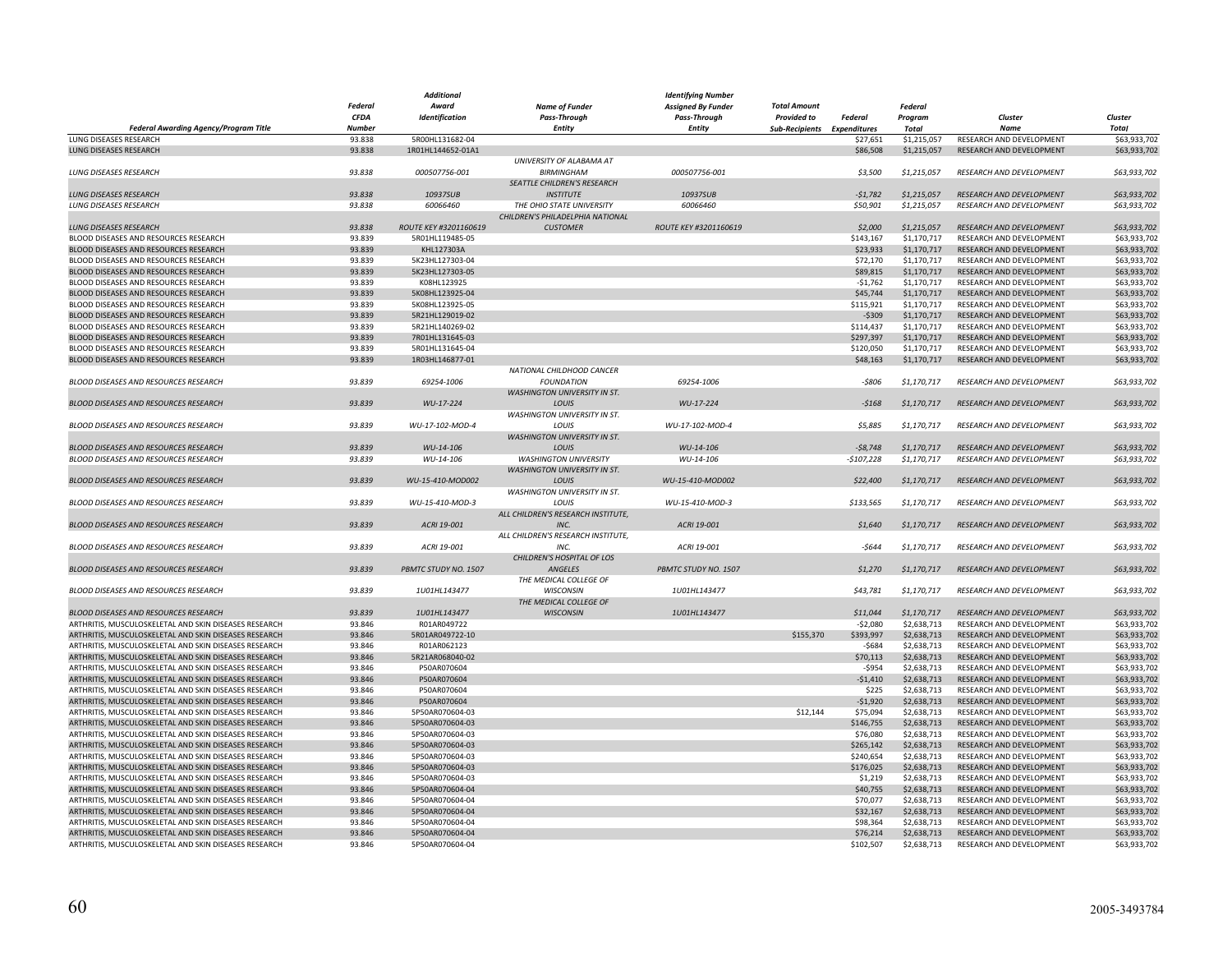|                                                                                                                |                  | <b>Additional</b>                    |                                | Identifying Number        |                             |                        |                            |                                                      |                              |
|----------------------------------------------------------------------------------------------------------------|------------------|--------------------------------------|--------------------------------|---------------------------|-----------------------------|------------------------|----------------------------|------------------------------------------------------|------------------------------|
|                                                                                                                | <b>Federal</b>   | Award                                | <b>Name of Funder</b>          | <b>Assigned By Funder</b> | <b>Total Amount</b>         |                        | Federal                    |                                                      |                              |
|                                                                                                                | <b>CFDA</b>      | Identification                       | <b>Pass-Through</b>            | <b>Pass-Through</b>       | <b>Provided to</b>          | Federal                | Program                    | Cluster                                              | Cluster                      |
| <b>Federal Awarding Agency/Program Title</b>                                                                   | <b>Number</b>    |                                      | Entity                         | <b>Entity</b>             | Sub-Recipients Expenditures |                        | Total                      | <b>Name</b>                                          | <b>Total</b>                 |
| ARTHRITIS, MUSCULOSKELETAL AND SKIN DISEASES RESEARCH                                                          | 93.846           | 5P50AR070604-04                      |                                |                           |                             | \$13,019               | \$2,638,713                | RESEARCH AND DEVELOPMENT                             | \$63,933,702                 |
| ARTHRITIS, MUSCULOSKELETAL AND SKIN DISEASES RESEARCH                                                          | 93.846           | 5P50AR070604-04                      |                                |                           |                             | \$5,308                | \$2,638,713                | RESEARCH AND DEVELOPMENT                             | \$63,933,702                 |
| ARTHRITIS, MUSCULOSKELETAL AND SKIN DISEASES RESEARCH                                                          | 93.846           | 5R21AR070509-02                      |                                |                           | \$14,567                    | \$60,928               | \$2,638,713                | RESEARCH AND DEVELOPMENT                             | \$63,933,702                 |
| ARTHRITIS, MUSCULOSKELETAL AND SKIN DISEASES RESEARCH                                                          | 93.846           | 1R01AR073311-01                      |                                |                           | \$145,799                   | \$289,779              | \$2,638,713                | RESEARCH AND DEVELOPMENT                             | \$63,933,702                 |
| ARTHRITIS, MUSCULOSKELETAL AND SKIN DISEASES RESEARCH<br>ARTHRITIS, MUSCULOSKELETAL AND SKIN DISEASES RESEARCH | 93.846<br>93.846 | 5R01AR073311-02<br>1R01AR073908-01A1 |                                |                           |                             | \$208,767<br>\$114,479 | \$2,638,713<br>\$2,638,713 | RESEARCH AND DEVELOPMENT<br>RESEARCH AND DEVELOPMENT | \$63,933,702<br>\$63,933,702 |
|                                                                                                                |                  |                                      | CINCINNATI CHILDREN'S HOSPITAL |                           |                             |                        |                            |                                                      |                              |
| ARTHRITIS, MUSCULOSKELETAL AND SKIN DISEASES RESEARCH                                                          | 93.846           | 138708                               | <b>MEDICAL CENTER</b>          | 138708                    |                             | \$33,125               | \$2,638,713                | <b>RESEARCH AND DEVELOPMENT</b>                      | \$63,933,702                 |
|                                                                                                                |                  |                                      | CINCINNATI CHILDREN'S HOSPITAL |                           |                             |                        |                            |                                                      |                              |
| ARTHRITIS, MUSCULOSKELETAL AND SKIN DISEASES RESEARCH                                                          | 93.846           | 138708                               | <b>MEDICAL CENTER</b>          | 138708                    |                             | \$4,605                | \$2,638,713                | RESEARCH AND DEVELOPMENT                             | \$63,933,702                 |
|                                                                                                                |                  |                                      | CINCINNATI CHILDREN'S HOSPITAL |                           |                             |                        |                            |                                                      |                              |
| ARTHRITIS, MUSCULOSKELETAL AND SKIN DISEASES RESEARCH                                                          | 93.846           | 138708                               | <b>MEDICAL CENTER</b>          | 138708                    |                             | \$50,033               | \$2,638,713                | RESEARCH AND DEVELOPMENT                             | \$63,933,702                 |
|                                                                                                                |                  |                                      | CINCINNATI CHILDREN'S HOSPITAL |                           |                             |                        |                            |                                                      |                              |
| ARTHRITIS, MUSCULOSKELETAL AND SKIN DISEASES RESEARCH                                                          | 93.846           | 138708                               | <b>MEDICAL CENTER</b>          | 138708                    |                             | \$330                  | \$2,638,713                | RESEARCH AND DEVELOPMENT                             | \$63,933,702                 |
|                                                                                                                |                  |                                      |                                |                           |                             | \$151,230              |                            | RESEARCH AND DEVELOPMENT                             |                              |
| DIABETES, DIGESTIVE, AND KIDNEY DISEASES EXTRAMURAL RESEARCH                                                   | 93.847           | R01DK068158                          |                                |                           |                             |                        | \$4,201,872                |                                                      | \$63,933,702                 |
| DIABETES, DIGESTIVE, AND KIDNEY DISEASES EXTRAMURAL RESEARCH                                                   | 93.847           | R01DK095059                          |                                |                           |                             | \$83,512               | \$4,201,872                | RESEARCH AND DEVELOPMENT                             | \$63,933,702                 |
|                                                                                                                |                  |                                      |                                |                           |                             |                        |                            |                                                      |                              |
| DIABETES, DIGESTIVE, AND KIDNEY DISEASES EXTRAMURAL RESEARCH                                                   | 93.847           | UM1DK100866                          |                                |                           |                             | \$0                    | \$4,201,872                | RESEARCH AND DEVELOPMENT                             | \$63,933,702                 |
|                                                                                                                |                  |                                      |                                |                           |                             |                        |                            |                                                      |                              |
| DIABETES, DIGESTIVE, AND KIDNEY DISEASES EXTRAMURAL RESEARCH                                                   | 93.847           | 5UM1DK100866-06                      |                                |                           | \$293,673                   | \$533,908              | \$4,201,872                | RESEARCH AND DEVELOPMENT                             | \$63,933,702                 |
|                                                                                                                |                  |                                      |                                |                           |                             |                        |                            |                                                      |                              |
| DIABETES, DIGESTIVE, AND KIDNEY DISEASES EXTRAMURAL RESEARCH                                                   | 93.847           | 5UM1DK100866-06                      |                                |                           | \$85,120                    | \$94,909               | \$4,201,872                | RESEARCH AND DEVELOPMENT                             | \$63,933,702                 |
|                                                                                                                |                  |                                      |                                |                           |                             |                        |                            |                                                      |                              |
| DIABETES, DIGESTIVE, AND KIDNEY DISEASES EXTRAMURAL RESEARCH                                                   | 93.847           | 5UM1DK100866-06                      |                                |                           | \$82,356                    | \$295,845              | \$4,201,872                | RESEARCH AND DEVELOPMENT                             | \$63,933,702                 |
| DIABETES, DIGESTIVE, AND KIDNEY DISEASES EXTRAMURAL RESEARCH                                                   | 93.847           | 5UM1DK100866-06 REVISED              |                                |                           |                             | \$159,960              | \$4,201,872                | RESEARCH AND DEVELOPMENT                             | \$63,933,702                 |
|                                                                                                                |                  |                                      |                                |                           |                             |                        |                            |                                                      |                              |
| DIABETES, DIGESTIVE, AND KIDNEY DISEASES EXTRAMURAL RESEARCH                                                   | 93.847           | 5UM1DK100866-06 REVISED              |                                |                           | \$19,600                    | \$20,786               | \$4,201,872                | RESEARCH AND DEVELOPMENT                             | \$63,933,702                 |
|                                                                                                                |                  |                                      |                                |                           |                             |                        |                            |                                                      |                              |
| DIABETES, DIGESTIVE, AND KIDNEY DISEASES EXTRAMURAL RESEARCH                                                   | 93.847           | 5R03DK109242-02 REVISED              |                                |                           |                             | \$22,823               | \$4,201,872                | RESEARCH AND DEVELOPMENT                             | \$63,933,702                 |
|                                                                                                                |                  |                                      |                                |                           |                             |                        |                            |                                                      |                              |
| DIABETES, DIGESTIVE, AND KIDNEY DISEASES EXTRAMURAL RESEARCH                                                   | 93.847           | 5R01DK110077-02 REVISED              |                                |                           | \$156,002                   | \$156,658              | \$4,201,872                | RESEARCH AND DEVELOPMENT                             | \$63,933,702                 |
|                                                                                                                |                  |                                      |                                |                           |                             |                        |                            |                                                      |                              |
| DIABETES, DIGESTIVE, AND KIDNEY DISEASES EXTRAMURAL RESEARCH                                                   | 93.847           | 5R01DK110077-03                      |                                |                           | \$149,145                   | \$208,671              | \$4,201,872                | RESEARCH AND DEVELOPMENT                             | \$63,933,702                 |
| DIABETES, DIGESTIVE, AND KIDNEY DISEASES EXTRAMURAL RESEARCH                                                   | 93.847           | 5R01DK110077-04                      |                                |                           |                             | \$52,018               | \$4,201,872                | RESEARCH AND DEVELOPMENT                             | \$63,933,702                 |
|                                                                                                                |                  |                                      |                                |                           |                             |                        |                            |                                                      |                              |
| DIABETES, DIGESTIVE, AND KIDNEY DISEASES EXTRAMURAL RESEARCH                                                   | 93.847           |                                      |                                |                           |                             | $-53,589$              | \$4,201,872                | RESEARCH AND DEVELOPMENT                             | \$63,933,702                 |
|                                                                                                                |                  |                                      |                                |                           |                             |                        |                            |                                                      |                              |
| DIABETES, DIGESTIVE, AND KIDNEY DISEASES EXTRAMURAL RESEARCH                                                   | 93.847           | 5K08DK102594-04                      |                                |                           |                             | \$64,062               | \$4,201,872                | RESEARCH AND DEVELOPMENT                             | \$63,933,702                 |
|                                                                                                                |                  |                                      |                                |                           |                             |                        |                            |                                                      |                              |
| DIABETES, DIGESTIVE, AND KIDNEY DISEASES EXTRAMURAL RESEARCH                                                   | 93.847           | 5K08DK102594-05                      |                                |                           |                             | \$98,994               | \$4,201,872                | RESEARCH AND DEVELOPMENT                             | \$63,933,702                 |
|                                                                                                                |                  |                                      |                                |                           |                             |                        |                            |                                                      |                              |
| DIABETES, DIGESTIVE, AND KIDNEY DISEASES EXTRAMURAL RESEARCH                                                   | 93.847           | K08DK103982                          |                                |                           |                             | $-$2,260$              | \$4,201,872                | RESEARCH AND DEVELOPMENT                             | \$63,933,702                 |
| DIABETES, DIGESTIVE, AND KIDNEY DISEASES EXTRAMURAL RESEARCH                                                   |                  | 5K08DK103982-04                      |                                |                           |                             | \$117,843              |                            | RESEARCH AND DEVELOPMENT                             | \$63,933,702                 |
|                                                                                                                | 93.847           |                                      |                                |                           |                             |                        | \$4,201,872                |                                                      |                              |
| DIABETES, DIGESTIVE, AND KIDNEY DISEASES EXTRAMURAL RESEARCH                                                   | 93.847           | 5K08DK103982-05                      |                                |                           |                             | \$55,587               | \$4,201,872                | RESEARCH AND DEVELOPMENT                             | \$63,933,702                 |
|                                                                                                                |                  |                                      |                                |                           |                             |                        |                            |                                                      |                              |
| DIABETES, DIGESTIVE, AND KIDNEY DISEASES EXTRAMURAL RESEARCH                                                   | 93.847           | 5F32DK115085-02                      |                                |                           |                             | \$23,145               | \$4,201,872                | RESEARCH AND DEVELOPMENT                             | \$63,933,702                 |
|                                                                                                                |                  |                                      |                                |                           |                             |                        |                            |                                                      |                              |
| DIABETES, DIGESTIVE, AND KIDNEY DISEASES EXTRAMURAL RESEARCH                                                   | 93.847           | 5F32DK115085-03                      |                                |                           |                             | \$33,368               | \$4,201,872                | RESEARCH AND DEVELOPMENT                             | \$63,933,702                 |
|                                                                                                                |                  |                                      |                                |                           |                             |                        |                            |                                                      |                              |
| DIABETES, DIGESTIVE, AND KIDNEY DISEASES EXTRAMURAL RESEARCH                                                   | 93.847           | 1R01DK115737-01                      |                                |                           | \$2,781                     | \$30,250               | \$4,201,872                | RESEARCH AND DEVELOPMENT                             | \$63,933,702                 |
| DIABETES, DIGESTIVE, AND KIDNEY DISEASES EXTRAMURAL RESEARCH                                                   | 93.847           | 5R01DK115737-02                      |                                |                           |                             |                        |                            | RESEARCH AND DEVELOPMENT                             |                              |
|                                                                                                                |                  |                                      |                                |                           | \$6,692                     | \$321,591              | \$4,201,872                |                                                      | \$63,933,702                 |
| DIABETES, DIGESTIVE, AND KIDNEY DISEASES EXTRAMURAL RESEARCH                                                   | 93.847           | 1R01DK114035-01A1                    |                                |                           | \$2,128                     | \$66,475               | \$4,201,872                | RESEARCH AND DEVELOPMENT                             | \$63,933,702                 |
|                                                                                                                |                  |                                      |                                |                           |                             |                        |                            |                                                      |                              |
| DIABETES, DIGESTIVE, AND KIDNEY DISEASES EXTRAMURAL RESEARCH                                                   | 93.847           | 5R01DK114035-02                      |                                |                           |                             | \$263,662              | \$4,201,872                | RESEARCH AND DEVELOPMENT                             | \$63,933,702                 |
|                                                                                                                |                  |                                      |                                |                           |                             |                        |                            |                                                      |                              |
| DIABETES, DIGESTIVE, AND KIDNEY DISEASES EXTRAMURAL RESEARCH                                                   | 93.847           | 1R03DK118306-01                      |                                |                           |                             | \$60,224               | \$4,201,872                | RESEARCH AND DEVELOPMENT                             | \$63,933,702                 |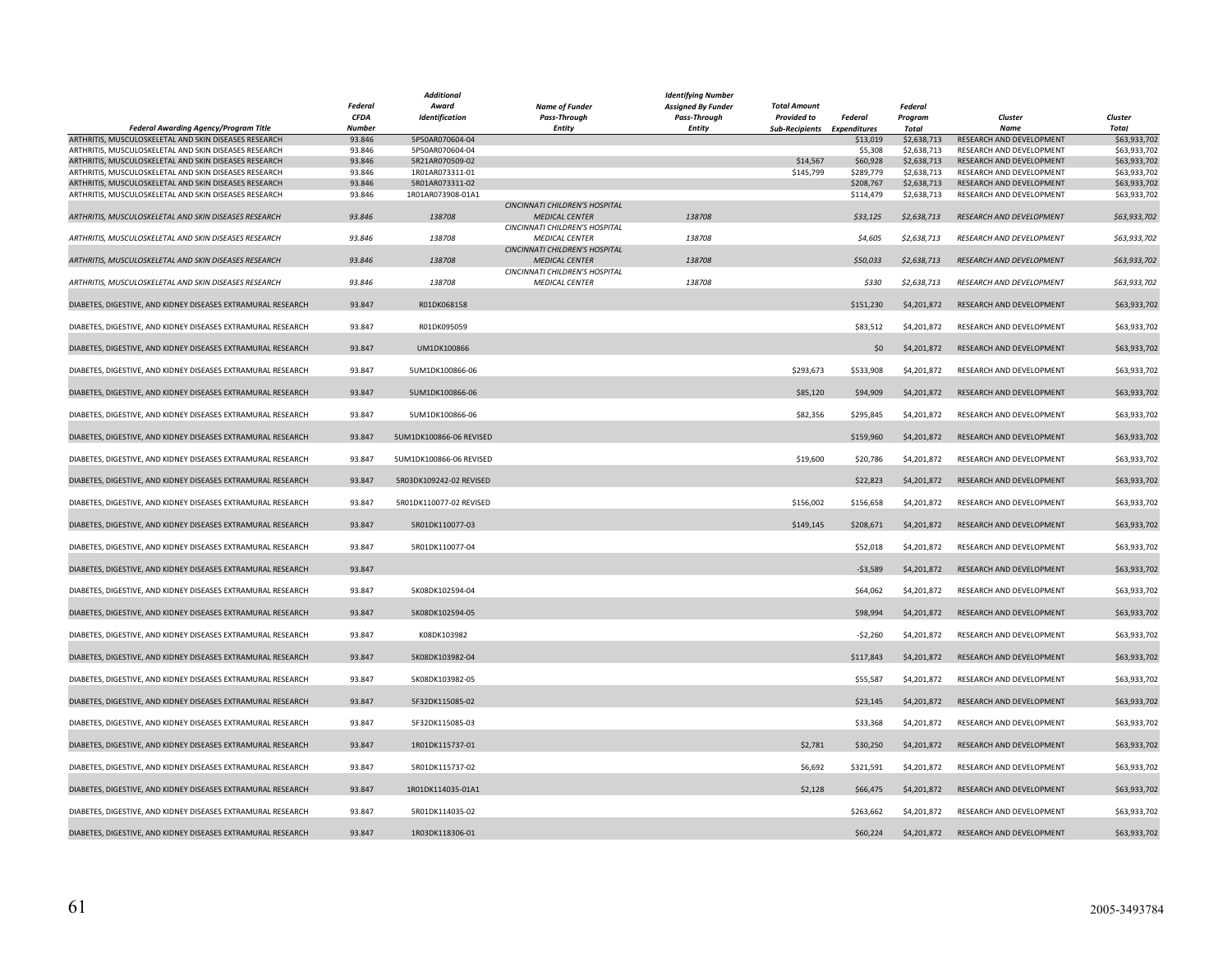| Federal Awarding Agency/Program Title                                           | <b>Federal</b><br><b>CFDA</b><br><b>Number</b> | <b>Additional</b><br>Award<br>Identification | <b>Name of Funder</b><br><b>Pass-Through</b><br><b>Entity</b> | <b>Identifying Number</b><br><b>Assigned By Funder</b><br>Pass-Through<br>Entity | <b>Total Amount</b><br><b>Provided to</b><br><b>Sub-Recipients Expenditures</b> | <b>Federal</b> | Federal<br>Program<br>Total | Cluster<br>Name          | Cluster<br>Total |
|---------------------------------------------------------------------------------|------------------------------------------------|----------------------------------------------|---------------------------------------------------------------|----------------------------------------------------------------------------------|---------------------------------------------------------------------------------|----------------|-----------------------------|--------------------------|------------------|
| DIABETES, DIGESTIVE, AND KIDNEY DISEASES EXTRAMURAL RESEARCH                    | 93.847                                         | 5R03DK118306-02                              |                                                               |                                                                                  |                                                                                 | \$42,386       | \$4,201,872                 | RESEARCH AND DEVELOPMENT | \$63,933,702     |
| DIABETES, DIGESTIVE, AND KIDNEY DISEASES EXTRAMURAL RESEARCH                    | 93.847                                         | 1R03DK118315-01                              |                                                               |                                                                                  |                                                                                 | \$67,775       | \$4,201,872                 | RESEARCH AND DEVELOPMENT | \$63,933,702     |
| DIABETES, DIGESTIVE, AND KIDNEY DISEASES EXTRAMURAL RESEARCH                    | 93.847                                         | 5R03DK118315-02                              |                                                               |                                                                                  |                                                                                 | \$39,719       | \$4,201,872                 | RESEARCH AND DEVELOPMENT | \$63,933,702     |
| DIABETES, DIGESTIVE, AND KIDNEY DISEASES EXTRAMURAL RESEARCH                    | 93.847                                         | 1R13DK121515-01                              |                                                               |                                                                                  |                                                                                 | \$10,000       | \$4,201,872                 | RESEARCH AND DEVELOPMENT | \$63,933,702     |
| DIABETES, DIGESTIVE, AND KIDNEY DISEASES EXTRAMURAL RESEARCH                    | 93.847                                         | 1K08DK122119-01                              |                                                               |                                                                                  |                                                                                 | \$92,089       | \$4,201,872                 | RESEARCH AND DEVELOPMENT | \$63,933,702     |
| DIABETES, DIGESTIVE, AND KIDNEY DISEASES EXTRAMURAL RESEARCH                    | 93.847                                         | 2U01DK100866-07                              |                                                               |                                                                                  |                                                                                 | \$126,613      | \$4,201,872                 | RESEARCH AND DEVELOPMENT | \$63,933,702     |
| DIABETES, DIGESTIVE, AND KIDNEY DISEASES EXTRAMURAL RESEARCH                    | 93.847                                         | 7000000297                                   | <b>BAYLOR COLLEGE OF MEDICINE</b>                             | 7000000297                                                                       |                                                                                 | $-51,072$      | \$4,201,872                 | RESEARCH AND DEVELOPMENT | \$63,933,702     |
| DIABETES, DIGESTIVE, AND KIDNEY DISEASES EXTRAMURAL RESEARCH                    | 93.847                                         | 7000000297                                   | <b>BAYLOR COLLEGE OF MEDICINE</b>                             | 7000000297                                                                       |                                                                                 | \$38,782       | \$4,201,872                 | RESEARCH AND DEVELOPMENT | \$63,933,702     |
| DIABETES, DIGESTIVE, AND KIDNEY DISEASES EXTRAMURAL RESEARCH                    | 93.847                                         | 7000000297                                   | <b>BAYLOR COLLEGE OF MEDICINE</b>                             | 7000000297                                                                       |                                                                                 | \$26,420       | \$4,201,872                 | RESEARCH AND DEVELOPMENT | \$63,933,702     |
| DIABETES, DIGESTIVE, AND KIDNEY DISEASES EXTRAMURAL RESEARCH                    | 93.847                                         | 242081                                       | UNIVERSITY OF SOUTH FLORIDA                                   | 242081                                                                           |                                                                                 | $-$17,036$     | \$4,201,872                 | RESEARCH AND DEVELOPMENT | \$63,933,702     |
| DIABETES, DIGESTIVE, AND KIDNEY DISEASES EXTRAMURAL RESEARCH                    | 93.847                                         | 253711                                       | UNIVERSITY OF SOUTH FLORIDA                                   | 253711                                                                           |                                                                                 | \$17,597       | \$4,201,872                 | RESEARCH AND DEVELOPMENT | \$63,933,702     |
| DIABETES, DIGESTIVE, AND KIDNEY DISEASES EXTRAMURAL RESEARCH                    | 93.847                                         | 253711                                       | UNIVERSITY OF SOUTH FLORIDA                                   | 253711                                                                           |                                                                                 | \$15,674       | \$4,201,872                 | RESEARCH AND DEVELOPMENT | \$63,933,702     |
| DIABETES, DIGESTIVE, AND KIDNEY DISEASES EXTRAMURAL RESEARCH                    | 93.847                                         | 330182                                       | CHILDREN'S HOSPITAL OF<br>PHILADELPHIA                        | 330182                                                                           |                                                                                 | $-513,096$     | \$4,201.872                 | RESEARCH AND DEVELOPMENT | \$63,933,702     |
| DIABETES, DIGESTIVE, AND KIDNEY DISEASES EXTRAMURAL RESEARCH                    | 93.847                                         | 3301820718-P                                 | CHILDREN'S HOSPITAL OF<br>PHILADELPHIA                        | 3301820718-P                                                                     |                                                                                 | $-515,366$     | \$4,201,872                 | RESEARCH AND DEVELOPMENT | \$63,933,702     |
| DIABETES, DIGESTIVE, AND KIDNEY DISEASES EXTRAMURAL RESEARCH                    | 93.847                                         | 3301820719                                   | CHILDREN'S HOSPITAL OF<br>PHILADELPHIA                        | 3301820719                                                                       |                                                                                 | \$17,046       | \$4,201,872                 | RESEARCH AND DEVELOPMENT | \$63,933,702     |
| DIABETES, DIGESTIVE, AND KIDNEY DISEASES EXTRAMURAL RESEARCH                    | 93.847                                         | 3301820720                                   | CHILDREN'S HOSPITAL OF<br>PHILADELPHIA                        | 3301820720                                                                       |                                                                                 | \$419          | \$4,201,872                 | RESEARCH AND DEVELOPMENT | \$63,933,702     |
| DIABETES, DIGESTIVE, AND KIDNEY DISEASES EXTRAMURAL RESEARCH                    | 93.847                                         | SPO 6047721                                  | THE MEDICAL COLLEGE OF<br><b>WISCONSIN</b>                    | SPO 6047721                                                                      | \$25,754                                                                        | \$129,493      | \$4,201,872                 | RESEARCH AND DEVELOPMENT | \$63,933,702     |
| DIABETES, DIGESTIVE, AND KIDNEY DISEASES EXTRAMURAL RESEARCH                    | 93.847                                         | W001038130                                   | THE UNIVERSITY OF IOWA                                        | W001038130                                                                       |                                                                                 | \$0            | \$4,201,872                 | RESEARCH AND DEVELOPMENT | \$63,933,702     |
| DIABETES, DIGESTIVE, AND KIDNEY DISEASES EXTRAMURAL RESEARCH                    | 93.847                                         | S00540-01                                    | THE UNIVERSITY OF IOWA                                        | S00540-01                                                                        |                                                                                 | \$302          | \$4,201,872                 | RESEARCH AND DEVELOPMENT | \$63,933,702     |
| DIABETES, DIGESTIVE, AND KIDNEY DISEASES EXTRAMURAL RESEARCH                    | 93.847                                         | S00540-01                                    | THE UNIVERSITY OF IOWA                                        | S00540-01                                                                        |                                                                                 | \$1,748        | \$4,201,872                 | RESEARCH AND DEVELOPMENT | \$63,933,702     |
| DIABETES, DIGESTIVE, AND KIDNEY DISEASES EXTRAMURAL RESEARCH                    | 93.847                                         | 76752049                                     | <b>UNIVERSITY OF SOUTHERN</b><br><b>CALIFORNIA</b>            | 76752049                                                                         |                                                                                 | \$25,197       | \$4,201,872                 | RESEARCH AND DEVELOPMENT | \$63,933,702     |
| DIABETES, DIGESTIVE, AND KIDNEY DISEASES EXTRAMURAL RESEARCH                    | 93.847                                         | 232762                                       | UNIVERSITY OF SOUTH FLORIDA                                   | 232762                                                                           |                                                                                 | $-5295$        | \$4,201,872                 | RESEARCH AND DEVELOPMENT | \$63,933,702     |
| DIABETES, DIGESTIVE, AND KIDNEY DISEASES EXTRAMURAL RESEARCH                    | 93.847                                         | 60058926-RINCH                               | THE OHIO STATE UNIVERSITY                                     | 60058926-RINCH                                                                   |                                                                                 | \$60,521       | \$4,201,872                 | RESEARCH AND DEVELOPMENT | \$63,933,702     |
| DIABETES, DIGESTIVE, AND KIDNEY DISEASES EXTRAMURAL RESEARCH                    | 93.847                                         | 60058926-RINCH                               | THE OHIO STATE UNIVERSITY                                     | 60058926-RINCH                                                                   |                                                                                 | \$523,092      | \$4,201,872                 | RESEARCH AND DEVELOPMENT | \$63,933,702     |
| DIABETES, DIGESTIVE, AND KIDNEY DISEASES EXTRAMURAL RESEARCH                    | 93.847                                         | 60071976                                     | THE OHIO STATE UNIVERSITY                                     | 60071976                                                                         |                                                                                 | \$44,251       | \$4,201,872                 | RESEARCH AND DEVELOPMENT | \$63,933,702     |
| DIABETES, DIGESTIVE, AND KIDNEY DISEASES EXTRAMURAL RESEARCH                    | 93.847                                         | 574238                                       | UNIVERSITY OF PENNSYLVANIA                                    | 574238                                                                           |                                                                                 | \$1,747        | \$4,201,872                 | RESEARCH AND DEVELOPMENT | \$63,933,702     |
| DIABETES, DIGESTIVE, AND KIDNEY DISEASES EXTRAMURAL RESEARCH                    | 93.847                                         | FY18.963.003/2-5-M7369                       | UNIVERSITY OF COLORADO DENVER                                 | FY18.963.003/2-5-M7369                                                           |                                                                                 | \$24,043       | \$4,201,872                 | RESEARCH AND DEVELOPMENT | \$63,933,702     |
| DIABETES, DIGESTIVE, AND KIDNEY DISEASES EXTRAMURAL RESEARCH                    | 93.847                                         | FY18.963.003/2-5-M8526                       | UNIVERSITY OF COLORADO DENVER                                 | FY18.963.003/2-5-M8526                                                           |                                                                                 | \$508          | \$4,201,872                 | RESEARCH AND DEVELOPMENT | \$63,933,702     |
| DIABETES, DIGESTIVE, AND KIDNEY DISEASES EXTRAMURAL RESEARCH                    | 93.847                                         | IN468991 NCH                                 | <b>INDIANA UNIVERSITY</b>                                     | IN468991 NCH                                                                     |                                                                                 | \$4,497        | \$4,201,872                 | RESEARCH AND DEVELOPMENT | \$63,933,702     |
| DIABETES, DIGESTIVE, AND KIDNEY DISEASES EXTRAMURAL RESEARCH                    | 93.847                                         | 60069457                                     | THE OHIO STATE UNIVERSITY                                     | 60069457                                                                         |                                                                                 | \$28,580       | \$4,201,872                 | RESEARCH AND DEVELOPMENT | \$63,933,702     |
| DIABETES, DIGESTIVE, AND KIDNEY DISEASES EXTRAMURAL RESEARCH                    | 93.847                                         | 60069457                                     | THE OHIO STATE UNIVERSITY                                     | 60069457                                                                         |                                                                                 | \$566          | \$4,201,872                 | RESEARCH AND DEVELOPMENT | \$63,933,702     |
| EXTRAMURAL RESEARCH PROGRAMS IN THE NEUROSCIENCES AND<br>NEUROLOGICAL DISORDERS | 93.853                                         | R01NS085238                                  |                                                               |                                                                                  |                                                                                 | $-51,378$      | \$1,968,593                 | RESEARCH AND DEVELOPMENT | \$63,933,702     |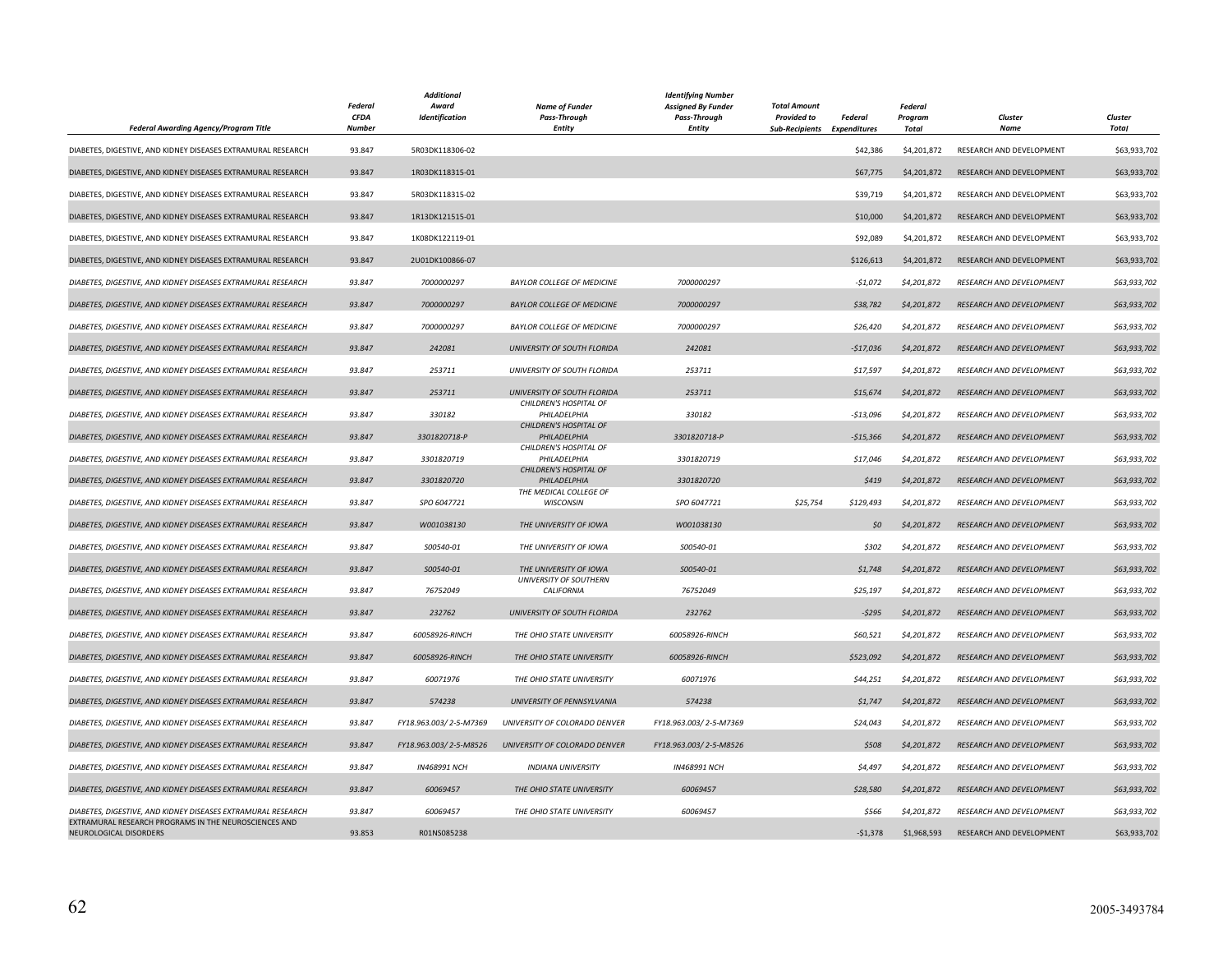| <b>Federal</b><br><b>Total Amount</b><br>Award<br><b>Name of Funder</b><br><b>Assigned By Funder</b><br><b>Federal</b><br><b>CFDA</b><br>Identification<br>Pass-Through<br><b>Provided to</b><br>Cluster<br><b>Pass-Through</b><br>Federal<br>Program<br>Cluster<br>Federal Awarding Agency/Program Title<br><b>Number</b><br><b>Entity</b><br><b>Entity</b><br><b>Sub-Recipients</b><br><b>Expenditures</b><br>Total<br>Name<br>Total<br>EXTRAMURAL RESEARCH PROGRAMS IN THE NEUROSCIENCES AND<br>NEUROLOGICAL DISORDERS<br>93.853<br>5R01NS085238-05<br>\$79,028<br>\$168,805<br>\$1,968,593<br>RESEARCH AND DEVELOPMENT<br>\$63,933,702<br>EXTRAMURAL RESEARCH PROGRAMS IN THE NEUROSCIENCES AND<br>\$130,151<br>NEUROLOGICAL DISORDERS<br>93.853<br>5R01NS085238-05<br>\$1,968,593<br>RESEARCH AND DEVELOPMENT<br>\$63,933,702<br>EXTRAMURAL RESEARCH PROGRAMS IN THE NEUROSCIENCES AND<br>NEUROLOGICAL DISORDERS<br>93.853<br>1R21NS101166-01<br>\$68,182<br>\$1,968,593<br>RESEARCH AND DEVELOPMENT<br>\$63,933,702<br>EXTRAMURAL RESEARCH PROGRAMS IN THE NEUROSCIENCES AND<br>93.853<br>4R33NS101166-02<br>\$66,632<br>RESEARCH AND DEVELOPMENT<br>\$63,933,702<br>NEUROLOGICAL DISORDERS<br>\$1,968,593<br>EXTRAMURAL RESEARCH PROGRAMS IN THE NEUROSCIENCES AND<br>NEUROLOGICAL DISORDERS<br>93.853<br>1R01NS105986-01<br>\$1,017,209<br>\$1,968,593<br>RESEARCH AND DEVELOPMENT<br>\$63,933,702<br>EXTRAMURAL RESEARCH PROGRAMS IN THE NEUROSCIENCES AND<br>60060485<br>NEUROLOGICAL DISORDERS<br>93.853<br>60060485<br>THE OHIO STATE UNIVERSITY<br>$-5407$<br>\$1,968,593<br>RESEARCH AND DEVELOPMENT<br>\$63,933,702<br>EXTRAMURAL RESEARCH PROGRAMS IN THE NEUROSCIENCES AND<br>NEUROLOGICAL DISORDERS<br>93.853<br>60060614<br>THE OHIO STATE UNIVERSITY<br>60060614<br>-\$69<br>\$1,968,593<br>RESEARCH AND DEVELOPMENT<br>\$63,933,702<br>EXTRAMURAL RESEARCH PROGRAMS IN THE NEUROSCIENCES AND<br>0030451 (123192)<br>93.853<br>0030451 (123192)<br><b>UNIVERSITY OF PITTSBURGH</b><br>\$36,048<br>\$1,968,593<br>RESEARCH AND DEVELOPMENT<br>\$63,933,702<br>NEUROLOGICAL DISORDERS<br>EXTRAMURAL RESEARCH PROGRAMS IN THE NEUROSCIENCES AND<br>UNIVERSITY OF CALIFORNIA SAN<br>93.853<br>NEUROLOGICAL DISORDERS<br>9675SC<br><b>FRANCISCO</b><br>9675SC<br>$-$9,500$<br>\$1,968,593<br>RESEARCH AND DEVELOPMENT<br>\$63,933,702<br>EXTRAMURAL RESEARCH PROGRAMS IN THE NEUROSCIENCES AND<br>UNIVERSITY OF CALIFORNIA SAN<br>93.853<br>9675SC00<br><b>NEUROLOGICAL DISORDERS</b><br><b>FRANCISCO</b><br>9675SC00<br>$-5255$<br>\$1,968,593<br><b>RESEARCH AND DEVELOPMENT</b><br>\$63,933,702<br>EXTRAMURAL RESEARCH PROGRAMS IN THE NEUROSCIENCES AND<br>UNIVERSITY OF CALIFORNIA SAN<br>93.853<br>9675SC<br>NEUROLOGICAL DISORDERS<br>9675SC<br><b>FRANCISCO</b><br>$-529,183$<br>\$1,968,593<br>RESEARCH AND DEVELOPMENT<br>\$63,933,702<br>EXTRAMURAL RESEARCH PROGRAMS IN THE NEUROSCIENCES AND<br>UNIVERSITY OF CALIFORNIA SAN<br>93.853<br>9675SC<br><b>FRANCISCO</b><br>9675SC<br>\$11,736<br>\$1,968,593<br>RESEARCH AND DEVELOPMENT<br>\$63,933,702<br>NEUROLOGICAL DISORDERS<br>EXTRAMURAL RESEARCH PROGRAMS IN THE NEUROSCIENCES AND<br>UNIVERSITY OF CALIFORNIA SAN<br>NEUROLOGICAL DISORDERS<br>93.853<br>9675SC<br><b>FRANCISCO</b><br>9675SC<br>\$64,081<br>\$1,968,593<br>RESEARCH AND DEVELOPMENT<br>\$63,933,702<br>EXTRAMURAL RESEARCH PROGRAMS IN THE NEUROSCIENCES AND<br>UNIVERSITY OF CALIFORNIA SAN<br>RESEARCH AND DEVELOPMENT<br>NEUROLOGICAL DISORDERS<br>93.853<br>9675SC<br><b>FRANCISCO</b><br>9675SC<br>\$11,408<br>\$1,968,593<br>\$63,933,702<br>EXTRAMURAL RESEARCH PROGRAMS IN THE NEUROSCIENCES AND<br>UNIVERSITY OF CALIFORNIA SAN<br>93.853<br>9675SC<br>9675SC<br>\$24,698<br>\$1,968,593<br>\$63,933,702<br>NEUROLOGICAL DISORDERS<br><b>FRANCISCO</b><br>RESEARCH AND DEVELOPMENT<br>EXTRAMURAL RESEARCH PROGRAMS IN THE NEUROSCIENCES AND<br>93.853<br>1600891<br><b>UNIVERSITY OF MARYLAND</b><br>1600891<br>\$8,535<br>\$1,968,593<br>RESEARCH AND DEVELOPMENT<br>\$63,933,702<br>NEUROLOGICAL DISORDERS<br>EXTRAMURAL RESEARCH PROGRAMS IN THE NEUROSCIENCES AND<br>CINCINNATI CHILDREN'S HOSPITAL<br>NEUROLOGICAL DISORDERS<br>93.853<br>137754<br><b>MEDICAL CENTER</b><br>137754<br>\$523<br>\$1,968,593<br>RESEARCH AND DEVELOPMENT<br>\$63,933,702<br>EXTRAMURAL RESEARCH PROGRAMS IN THE NEUROSCIENCES AND<br>93.853<br>416688<br><b>UNIVERSITY OF ROCHESTER</b><br>416688<br>$-523,686$<br>\$63,933,702<br>NEUROLOGICAL DISORDERS<br>\$1,968,593<br>RESEARCH AND DEVELOPMENT<br>EXTRAMURAL RESEARCH PROGRAMS IN THE NEUROSCIENCES AND<br>93.853<br>417090/UR FOA GR510660<br>NEUROLOGICAL DISORDERS<br>417090/UR FOA GR510660<br><b>UNIVERSITY OF ROCHESTER</b><br>-\$907<br>\$1,968,593<br>RESEARCH AND DEVELOPMENT<br>\$63,933,702<br>EXTRAMURAL RESEARCH PROGRAMS IN THE NEUROSCIENCES AND<br>93.853<br>\$63,933,702<br>NEUROLOGICAL DISORDERS<br>417412/URGAO; GR510660<br><b>UNIVERSITY OF ROCHESTER</b><br>417412/URGAO; GR510660<br>\$974<br>\$1,968,593<br>RESEARCH AND DEVELOPMENT<br>EXTRAMURAL RESEARCH PROGRAMS IN THE NEUROSCIENCES AND<br>NEUROLOGICAL DISORDERS<br>93.853<br><b>UNIVERSITY OF ROCHESTER</b><br><b>RESEARCH AND DEVELOPMENT</b><br>417215/UR FOA GR510660<br>417215/UR FOA GR510660<br>\$24,559<br>\$1,968,593<br>\$63,933,702<br>EXTRAMURAL RESEARCH PROGRAMS IN THE NEUROSCIENCES AND<br>93.853<br>GB10094 154465<br><b>UNIVERSITY OF VIRGINIA</b><br>GB10094 154465<br>$-576,927$<br>RESEARCH AND DEVELOPMENT<br>\$63,933,702<br>NEUROLOGICAL DISORDERS<br>\$1,968,593<br>EXTRAMURAL RESEARCH PROGRAMS IN THE NEUROSCIENCES AND<br>93.853<br>GB10094 157949<br><b>UNIVERSITY OF VIRGINIA</b><br>GB10094 157949<br>\$105,569<br>\$1,968,593<br>RESEARCH AND DEVELOPMENT<br>\$63,933,702<br>NEUROLOGICAL DISORDERS<br>EXTRAMURAL RESEARCH PROGRAMS IN THE NEUROSCIENCES AND<br>NEUROLOGICAL DISORDERS<br>93.853<br>GB10094 157949<br><b>UNIVERSITY OF VIRGINIA</b><br>GB10094 157949<br>\$580<br>\$1,968,593<br>RESEARCH AND DEVELOPMENT<br>\$63,933,702<br>EXTRAMURAL RESEARCH PROGRAMS IN THE NEUROSCIENCES AND<br>NEUROLOGICAL DISORDERS<br>93.853<br>GB10094 157949<br><b>UNIVERSITY OF VIRGINIA</b><br>GB10094 157949<br>\$48,746<br>\$1,968,593<br>RESEARCH AND DEVELOPMENT<br>\$63,933,702<br>EXTRAMURAL RESEARCH PROGRAMS IN THE NEUROSCIENCES AND<br>NEUROLOGICAL DISORDERS<br>93.853<br>GB10094 PO2167933<br>GB10094 PO2167933<br>\$1,968,593<br>RESEARCH AND DEVELOPMENT<br>\$63,933,702<br><b>UNIVERSITY OF VIRGINIA</b><br>\$8,443<br>EXTRAMURAL RESEARCH PROGRAMS IN THE NEUROSCIENCES AND<br>UNIVERSITY OF WISCONSIN AT<br>93.853<br>16-8475<br><b>MADISON</b><br>16-8475<br>\$1,500<br>\$1,968,593<br><b>RESEARCH AND DEVELOPMENT</b><br>\$63,933,702<br>NEUROLOGICAL DISORDERS<br>EXTRAMURAL RESEARCH PROGRAMS IN THE NEUROSCIENCES AND<br>UNIVERSITY OF CALIFORNIA SAN<br><b>NEUROLOGICAL DISORDERS</b><br>93.853<br>9688SC<br><b>FRANCISCO</b><br>9688SC<br>$-51,746$<br>\$1,968,593<br><b>RESEARCH AND DEVELOPMENT</b><br>\$63,933,702<br>EXTRAMURAL RESEARCH PROGRAMS IN THE NEUROSCIENCES AND<br>CNVA00050115 (132762-6)<br><b>UNIVERSITY OF PITTSBURGH</b><br>CNVA00050115 (132762-6)<br>\$1,050<br>\$1,968,593<br>NEUROLOGICAL DISORDERS<br>93.853<br>RESEARCH AND DEVELOPMENT<br>\$63,933,702<br>EXTRAMURAL RESEARCH PROGRAMS IN THE NEUROSCIENCES AND<br>93.853<br>NN107 - FX-LEARN<br>MASSACHUSETTS GENERAL HOSPITAL<br>NN107 - FX-LEARN<br>\$1,968,593<br>RESEARCH AND DEVELOPMENT<br>\$63,933,702<br>NEUROLOGICAL DISORDERS<br>\$7,450<br>EXTRAMURAL RESEARCH PROGRAMS IN THE NEUROSCIENCES AND<br>UNIVERSITY OF CALIFORNIA SAN<br>NEUROLOGICAL DISORDERS<br>93.853<br>10497SC<br><b>FRANCISCO</b><br>10497SC<br>\$1,021<br>\$1,968,593<br>RESEARCH AND DEVELOPMENT<br>\$63,933,702<br>EXTRAMURAL RESEARCH PROGRAMS IN THE NEUROSCIENCES AND<br>UNIVERSITY OF CALIFORNIA SAN<br>NEUROLOGICAL DISORDERS<br>93.853<br>10497SC<br><b>FRANCISCO</b><br>10497SC<br>\$1,636<br>\$1,968,593<br><b>RESEARCH AND DEVELOPMENT</b><br>\$63,933,702 |  | <b>Additional</b> | <b>Identifying Number</b> |  |  |
|------------------------------------------------------------------------------------------------------------------------------------------------------------------------------------------------------------------------------------------------------------------------------------------------------------------------------------------------------------------------------------------------------------------------------------------------------------------------------------------------------------------------------------------------------------------------------------------------------------------------------------------------------------------------------------------------------------------------------------------------------------------------------------------------------------------------------------------------------------------------------------------------------------------------------------------------------------------------------------------------------------------------------------------------------------------------------------------------------------------------------------------------------------------------------------------------------------------------------------------------------------------------------------------------------------------------------------------------------------------------------------------------------------------------------------------------------------------------------------------------------------------------------------------------------------------------------------------------------------------------------------------------------------------------------------------------------------------------------------------------------------------------------------------------------------------------------------------------------------------------------------------------------------------------------------------------------------------------------------------------------------------------------------------------------------------------------------------------------------------------------------------------------------------------------------------------------------------------------------------------------------------------------------------------------------------------------------------------------------------------------------------------------------------------------------------------------------------------------------------------------------------------------------------------------------------------------------------------------------------------------------------------------------------------------------------------------------------------------------------------------------------------------------------------------------------------------------------------------------------------------------------------------------------------------------------------------------------------------------------------------------------------------------------------------------------------------------------------------------------------------------------------------------------------------------------------------------------------------------------------------------------------------------------------------------------------------------------------------------------------------------------------------------------------------------------------------------------------------------------------------------------------------------------------------------------------------------------------------------------------------------------------------------------------------------------------------------------------------------------------------------------------------------------------------------------------------------------------------------------------------------------------------------------------------------------------------------------------------------------------------------------------------------------------------------------------------------------------------------------------------------------------------------------------------------------------------------------------------------------------------------------------------------------------------------------------------------------------------------------------------------------------------------------------------------------------------------------------------------------------------------------------------------------------------------------------------------------------------------------------------------------------------------------------------------------------------------------------------------------------------------------------------------------------------------------------------------------------------------------------------------------------------------------------------------------------------------------------------------------------------------------------------------------------------------------------------------------------------------------------------------------------------------------------------------------------------------------------------------------------------------------------------------------------------------------------------------------------------------------------------------------------------------------------------------------------------------------------------------------------------------------------------------------------------------------------------------------------------------------------------------------------------------------------------------------------------------------------------------------------------------------------------------------------------------------------------------------------------------------------------------------------------------------------------------------------------------------------------------------------------------------------------------------------------------------------------------------------------------------------------------------------------------------------------------------------------------------------------------------------------------------------------------------------------------------------------------------------------------------------------------------------------------------------------------------------------------------------------------------------------------------------------------------------------------------------------------------------------------------------------------------------------------------------------------------------------------------------------------------------------------------------------------------------------------------------------------------------------------------------------------------------------------------------------------------------------------------------------------------------------------------------------------------------------------------------------------------------------------------------------------------------------------------------------------------------------------------------------------------------------------------------------------------------------------------------------------------------------------------------------------------------------------------------------------------------------------------------------------------------------------------------------------------------------------------------------------------------------------------------------------------------------------------------------------------------------------------------------------------------------------------------------------------------------------------------------------------------------------------------------------------------------------------------------------------------------------------------------------------------------------------------------------------------------------------------------|--|-------------------|---------------------------|--|--|
|                                                                                                                                                                                                                                                                                                                                                                                                                                                                                                                                                                                                                                                                                                                                                                                                                                                                                                                                                                                                                                                                                                                                                                                                                                                                                                                                                                                                                                                                                                                                                                                                                                                                                                                                                                                                                                                                                                                                                                                                                                                                                                                                                                                                                                                                                                                                                                                                                                                                                                                                                                                                                                                                                                                                                                                                                                                                                                                                                                                                                                                                                                                                                                                                                                                                                                                                                                                                                                                                                                                                                                                                                                                                                                                                                                                                                                                                                                                                                                                                                                                                                                                                                                                                                                                                                                                                                                                                                                                                                                                                                                                                                                                                                                                                                                                                                                                                                                                                                                                                                                                                                                                                                                                                                                                                                                                                                                                                                                                                                                                                                                                                                                                                                                                                                                                                                                                                                                                                                                                                                                                                                                                                                                                                                                                                                                                                                                                                                                                                                                                                                                                                                                                                                                                                                                                                                                                                                                                                                                                                                                                                                                                                                                                                                                                                                                                                                                                                                                                                                                                                                                                                                                                                                                                                                                                                                                                                                                                                                                                                                                                                              |  |                   |                           |  |  |
|                                                                                                                                                                                                                                                                                                                                                                                                                                                                                                                                                                                                                                                                                                                                                                                                                                                                                                                                                                                                                                                                                                                                                                                                                                                                                                                                                                                                                                                                                                                                                                                                                                                                                                                                                                                                                                                                                                                                                                                                                                                                                                                                                                                                                                                                                                                                                                                                                                                                                                                                                                                                                                                                                                                                                                                                                                                                                                                                                                                                                                                                                                                                                                                                                                                                                                                                                                                                                                                                                                                                                                                                                                                                                                                                                                                                                                                                                                                                                                                                                                                                                                                                                                                                                                                                                                                                                                                                                                                                                                                                                                                                                                                                                                                                                                                                                                                                                                                                                                                                                                                                                                                                                                                                                                                                                                                                                                                                                                                                                                                                                                                                                                                                                                                                                                                                                                                                                                                                                                                                                                                                                                                                                                                                                                                                                                                                                                                                                                                                                                                                                                                                                                                                                                                                                                                                                                                                                                                                                                                                                                                                                                                                                                                                                                                                                                                                                                                                                                                                                                                                                                                                                                                                                                                                                                                                                                                                                                                                                                                                                                                                              |  |                   |                           |  |  |
|                                                                                                                                                                                                                                                                                                                                                                                                                                                                                                                                                                                                                                                                                                                                                                                                                                                                                                                                                                                                                                                                                                                                                                                                                                                                                                                                                                                                                                                                                                                                                                                                                                                                                                                                                                                                                                                                                                                                                                                                                                                                                                                                                                                                                                                                                                                                                                                                                                                                                                                                                                                                                                                                                                                                                                                                                                                                                                                                                                                                                                                                                                                                                                                                                                                                                                                                                                                                                                                                                                                                                                                                                                                                                                                                                                                                                                                                                                                                                                                                                                                                                                                                                                                                                                                                                                                                                                                                                                                                                                                                                                                                                                                                                                                                                                                                                                                                                                                                                                                                                                                                                                                                                                                                                                                                                                                                                                                                                                                                                                                                                                                                                                                                                                                                                                                                                                                                                                                                                                                                                                                                                                                                                                                                                                                                                                                                                                                                                                                                                                                                                                                                                                                                                                                                                                                                                                                                                                                                                                                                                                                                                                                                                                                                                                                                                                                                                                                                                                                                                                                                                                                                                                                                                                                                                                                                                                                                                                                                                                                                                                                                              |  |                   |                           |  |  |
|                                                                                                                                                                                                                                                                                                                                                                                                                                                                                                                                                                                                                                                                                                                                                                                                                                                                                                                                                                                                                                                                                                                                                                                                                                                                                                                                                                                                                                                                                                                                                                                                                                                                                                                                                                                                                                                                                                                                                                                                                                                                                                                                                                                                                                                                                                                                                                                                                                                                                                                                                                                                                                                                                                                                                                                                                                                                                                                                                                                                                                                                                                                                                                                                                                                                                                                                                                                                                                                                                                                                                                                                                                                                                                                                                                                                                                                                                                                                                                                                                                                                                                                                                                                                                                                                                                                                                                                                                                                                                                                                                                                                                                                                                                                                                                                                                                                                                                                                                                                                                                                                                                                                                                                                                                                                                                                                                                                                                                                                                                                                                                                                                                                                                                                                                                                                                                                                                                                                                                                                                                                                                                                                                                                                                                                                                                                                                                                                                                                                                                                                                                                                                                                                                                                                                                                                                                                                                                                                                                                                                                                                                                                                                                                                                                                                                                                                                                                                                                                                                                                                                                                                                                                                                                                                                                                                                                                                                                                                                                                                                                                                              |  |                   |                           |  |  |
|                                                                                                                                                                                                                                                                                                                                                                                                                                                                                                                                                                                                                                                                                                                                                                                                                                                                                                                                                                                                                                                                                                                                                                                                                                                                                                                                                                                                                                                                                                                                                                                                                                                                                                                                                                                                                                                                                                                                                                                                                                                                                                                                                                                                                                                                                                                                                                                                                                                                                                                                                                                                                                                                                                                                                                                                                                                                                                                                                                                                                                                                                                                                                                                                                                                                                                                                                                                                                                                                                                                                                                                                                                                                                                                                                                                                                                                                                                                                                                                                                                                                                                                                                                                                                                                                                                                                                                                                                                                                                                                                                                                                                                                                                                                                                                                                                                                                                                                                                                                                                                                                                                                                                                                                                                                                                                                                                                                                                                                                                                                                                                                                                                                                                                                                                                                                                                                                                                                                                                                                                                                                                                                                                                                                                                                                                                                                                                                                                                                                                                                                                                                                                                                                                                                                                                                                                                                                                                                                                                                                                                                                                                                                                                                                                                                                                                                                                                                                                                                                                                                                                                                                                                                                                                                                                                                                                                                                                                                                                                                                                                                                              |  |                   |                           |  |  |
|                                                                                                                                                                                                                                                                                                                                                                                                                                                                                                                                                                                                                                                                                                                                                                                                                                                                                                                                                                                                                                                                                                                                                                                                                                                                                                                                                                                                                                                                                                                                                                                                                                                                                                                                                                                                                                                                                                                                                                                                                                                                                                                                                                                                                                                                                                                                                                                                                                                                                                                                                                                                                                                                                                                                                                                                                                                                                                                                                                                                                                                                                                                                                                                                                                                                                                                                                                                                                                                                                                                                                                                                                                                                                                                                                                                                                                                                                                                                                                                                                                                                                                                                                                                                                                                                                                                                                                                                                                                                                                                                                                                                                                                                                                                                                                                                                                                                                                                                                                                                                                                                                                                                                                                                                                                                                                                                                                                                                                                                                                                                                                                                                                                                                                                                                                                                                                                                                                                                                                                                                                                                                                                                                                                                                                                                                                                                                                                                                                                                                                                                                                                                                                                                                                                                                                                                                                                                                                                                                                                                                                                                                                                                                                                                                                                                                                                                                                                                                                                                                                                                                                                                                                                                                                                                                                                                                                                                                                                                                                                                                                                                              |  |                   |                           |  |  |
|                                                                                                                                                                                                                                                                                                                                                                                                                                                                                                                                                                                                                                                                                                                                                                                                                                                                                                                                                                                                                                                                                                                                                                                                                                                                                                                                                                                                                                                                                                                                                                                                                                                                                                                                                                                                                                                                                                                                                                                                                                                                                                                                                                                                                                                                                                                                                                                                                                                                                                                                                                                                                                                                                                                                                                                                                                                                                                                                                                                                                                                                                                                                                                                                                                                                                                                                                                                                                                                                                                                                                                                                                                                                                                                                                                                                                                                                                                                                                                                                                                                                                                                                                                                                                                                                                                                                                                                                                                                                                                                                                                                                                                                                                                                                                                                                                                                                                                                                                                                                                                                                                                                                                                                                                                                                                                                                                                                                                                                                                                                                                                                                                                                                                                                                                                                                                                                                                                                                                                                                                                                                                                                                                                                                                                                                                                                                                                                                                                                                                                                                                                                                                                                                                                                                                                                                                                                                                                                                                                                                                                                                                                                                                                                                                                                                                                                                                                                                                                                                                                                                                                                                                                                                                                                                                                                                                                                                                                                                                                                                                                                                              |  |                   |                           |  |  |
|                                                                                                                                                                                                                                                                                                                                                                                                                                                                                                                                                                                                                                                                                                                                                                                                                                                                                                                                                                                                                                                                                                                                                                                                                                                                                                                                                                                                                                                                                                                                                                                                                                                                                                                                                                                                                                                                                                                                                                                                                                                                                                                                                                                                                                                                                                                                                                                                                                                                                                                                                                                                                                                                                                                                                                                                                                                                                                                                                                                                                                                                                                                                                                                                                                                                                                                                                                                                                                                                                                                                                                                                                                                                                                                                                                                                                                                                                                                                                                                                                                                                                                                                                                                                                                                                                                                                                                                                                                                                                                                                                                                                                                                                                                                                                                                                                                                                                                                                                                                                                                                                                                                                                                                                                                                                                                                                                                                                                                                                                                                                                                                                                                                                                                                                                                                                                                                                                                                                                                                                                                                                                                                                                                                                                                                                                                                                                                                                                                                                                                                                                                                                                                                                                                                                                                                                                                                                                                                                                                                                                                                                                                                                                                                                                                                                                                                                                                                                                                                                                                                                                                                                                                                                                                                                                                                                                                                                                                                                                                                                                                                                              |  |                   |                           |  |  |
|                                                                                                                                                                                                                                                                                                                                                                                                                                                                                                                                                                                                                                                                                                                                                                                                                                                                                                                                                                                                                                                                                                                                                                                                                                                                                                                                                                                                                                                                                                                                                                                                                                                                                                                                                                                                                                                                                                                                                                                                                                                                                                                                                                                                                                                                                                                                                                                                                                                                                                                                                                                                                                                                                                                                                                                                                                                                                                                                                                                                                                                                                                                                                                                                                                                                                                                                                                                                                                                                                                                                                                                                                                                                                                                                                                                                                                                                                                                                                                                                                                                                                                                                                                                                                                                                                                                                                                                                                                                                                                                                                                                                                                                                                                                                                                                                                                                                                                                                                                                                                                                                                                                                                                                                                                                                                                                                                                                                                                                                                                                                                                                                                                                                                                                                                                                                                                                                                                                                                                                                                                                                                                                                                                                                                                                                                                                                                                                                                                                                                                                                                                                                                                                                                                                                                                                                                                                                                                                                                                                                                                                                                                                                                                                                                                                                                                                                                                                                                                                                                                                                                                                                                                                                                                                                                                                                                                                                                                                                                                                                                                                                              |  |                   |                           |  |  |
|                                                                                                                                                                                                                                                                                                                                                                                                                                                                                                                                                                                                                                                                                                                                                                                                                                                                                                                                                                                                                                                                                                                                                                                                                                                                                                                                                                                                                                                                                                                                                                                                                                                                                                                                                                                                                                                                                                                                                                                                                                                                                                                                                                                                                                                                                                                                                                                                                                                                                                                                                                                                                                                                                                                                                                                                                                                                                                                                                                                                                                                                                                                                                                                                                                                                                                                                                                                                                                                                                                                                                                                                                                                                                                                                                                                                                                                                                                                                                                                                                                                                                                                                                                                                                                                                                                                                                                                                                                                                                                                                                                                                                                                                                                                                                                                                                                                                                                                                                                                                                                                                                                                                                                                                                                                                                                                                                                                                                                                                                                                                                                                                                                                                                                                                                                                                                                                                                                                                                                                                                                                                                                                                                                                                                                                                                                                                                                                                                                                                                                                                                                                                                                                                                                                                                                                                                                                                                                                                                                                                                                                                                                                                                                                                                                                                                                                                                                                                                                                                                                                                                                                                                                                                                                                                                                                                                                                                                                                                                                                                                                                                              |  |                   |                           |  |  |
|                                                                                                                                                                                                                                                                                                                                                                                                                                                                                                                                                                                                                                                                                                                                                                                                                                                                                                                                                                                                                                                                                                                                                                                                                                                                                                                                                                                                                                                                                                                                                                                                                                                                                                                                                                                                                                                                                                                                                                                                                                                                                                                                                                                                                                                                                                                                                                                                                                                                                                                                                                                                                                                                                                                                                                                                                                                                                                                                                                                                                                                                                                                                                                                                                                                                                                                                                                                                                                                                                                                                                                                                                                                                                                                                                                                                                                                                                                                                                                                                                                                                                                                                                                                                                                                                                                                                                                                                                                                                                                                                                                                                                                                                                                                                                                                                                                                                                                                                                                                                                                                                                                                                                                                                                                                                                                                                                                                                                                                                                                                                                                                                                                                                                                                                                                                                                                                                                                                                                                                                                                                                                                                                                                                                                                                                                                                                                                                                                                                                                                                                                                                                                                                                                                                                                                                                                                                                                                                                                                                                                                                                                                                                                                                                                                                                                                                                                                                                                                                                                                                                                                                                                                                                                                                                                                                                                                                                                                                                                                                                                                                                              |  |                   |                           |  |  |
|                                                                                                                                                                                                                                                                                                                                                                                                                                                                                                                                                                                                                                                                                                                                                                                                                                                                                                                                                                                                                                                                                                                                                                                                                                                                                                                                                                                                                                                                                                                                                                                                                                                                                                                                                                                                                                                                                                                                                                                                                                                                                                                                                                                                                                                                                                                                                                                                                                                                                                                                                                                                                                                                                                                                                                                                                                                                                                                                                                                                                                                                                                                                                                                                                                                                                                                                                                                                                                                                                                                                                                                                                                                                                                                                                                                                                                                                                                                                                                                                                                                                                                                                                                                                                                                                                                                                                                                                                                                                                                                                                                                                                                                                                                                                                                                                                                                                                                                                                                                                                                                                                                                                                                                                                                                                                                                                                                                                                                                                                                                                                                                                                                                                                                                                                                                                                                                                                                                                                                                                                                                                                                                                                                                                                                                                                                                                                                                                                                                                                                                                                                                                                                                                                                                                                                                                                                                                                                                                                                                                                                                                                                                                                                                                                                                                                                                                                                                                                                                                                                                                                                                                                                                                                                                                                                                                                                                                                                                                                                                                                                                                              |  |                   |                           |  |  |
|                                                                                                                                                                                                                                                                                                                                                                                                                                                                                                                                                                                                                                                                                                                                                                                                                                                                                                                                                                                                                                                                                                                                                                                                                                                                                                                                                                                                                                                                                                                                                                                                                                                                                                                                                                                                                                                                                                                                                                                                                                                                                                                                                                                                                                                                                                                                                                                                                                                                                                                                                                                                                                                                                                                                                                                                                                                                                                                                                                                                                                                                                                                                                                                                                                                                                                                                                                                                                                                                                                                                                                                                                                                                                                                                                                                                                                                                                                                                                                                                                                                                                                                                                                                                                                                                                                                                                                                                                                                                                                                                                                                                                                                                                                                                                                                                                                                                                                                                                                                                                                                                                                                                                                                                                                                                                                                                                                                                                                                                                                                                                                                                                                                                                                                                                                                                                                                                                                                                                                                                                                                                                                                                                                                                                                                                                                                                                                                                                                                                                                                                                                                                                                                                                                                                                                                                                                                                                                                                                                                                                                                                                                                                                                                                                                                                                                                                                                                                                                                                                                                                                                                                                                                                                                                                                                                                                                                                                                                                                                                                                                                                              |  |                   |                           |  |  |
|                                                                                                                                                                                                                                                                                                                                                                                                                                                                                                                                                                                                                                                                                                                                                                                                                                                                                                                                                                                                                                                                                                                                                                                                                                                                                                                                                                                                                                                                                                                                                                                                                                                                                                                                                                                                                                                                                                                                                                                                                                                                                                                                                                                                                                                                                                                                                                                                                                                                                                                                                                                                                                                                                                                                                                                                                                                                                                                                                                                                                                                                                                                                                                                                                                                                                                                                                                                                                                                                                                                                                                                                                                                                                                                                                                                                                                                                                                                                                                                                                                                                                                                                                                                                                                                                                                                                                                                                                                                                                                                                                                                                                                                                                                                                                                                                                                                                                                                                                                                                                                                                                                                                                                                                                                                                                                                                                                                                                                                                                                                                                                                                                                                                                                                                                                                                                                                                                                                                                                                                                                                                                                                                                                                                                                                                                                                                                                                                                                                                                                                                                                                                                                                                                                                                                                                                                                                                                                                                                                                                                                                                                                                                                                                                                                                                                                                                                                                                                                                                                                                                                                                                                                                                                                                                                                                                                                                                                                                                                                                                                                                                              |  |                   |                           |  |  |
|                                                                                                                                                                                                                                                                                                                                                                                                                                                                                                                                                                                                                                                                                                                                                                                                                                                                                                                                                                                                                                                                                                                                                                                                                                                                                                                                                                                                                                                                                                                                                                                                                                                                                                                                                                                                                                                                                                                                                                                                                                                                                                                                                                                                                                                                                                                                                                                                                                                                                                                                                                                                                                                                                                                                                                                                                                                                                                                                                                                                                                                                                                                                                                                                                                                                                                                                                                                                                                                                                                                                                                                                                                                                                                                                                                                                                                                                                                                                                                                                                                                                                                                                                                                                                                                                                                                                                                                                                                                                                                                                                                                                                                                                                                                                                                                                                                                                                                                                                                                                                                                                                                                                                                                                                                                                                                                                                                                                                                                                                                                                                                                                                                                                                                                                                                                                                                                                                                                                                                                                                                                                                                                                                                                                                                                                                                                                                                                                                                                                                                                                                                                                                                                                                                                                                                                                                                                                                                                                                                                                                                                                                                                                                                                                                                                                                                                                                                                                                                                                                                                                                                                                                                                                                                                                                                                                                                                                                                                                                                                                                                                                              |  |                   |                           |  |  |
|                                                                                                                                                                                                                                                                                                                                                                                                                                                                                                                                                                                                                                                                                                                                                                                                                                                                                                                                                                                                                                                                                                                                                                                                                                                                                                                                                                                                                                                                                                                                                                                                                                                                                                                                                                                                                                                                                                                                                                                                                                                                                                                                                                                                                                                                                                                                                                                                                                                                                                                                                                                                                                                                                                                                                                                                                                                                                                                                                                                                                                                                                                                                                                                                                                                                                                                                                                                                                                                                                                                                                                                                                                                                                                                                                                                                                                                                                                                                                                                                                                                                                                                                                                                                                                                                                                                                                                                                                                                                                                                                                                                                                                                                                                                                                                                                                                                                                                                                                                                                                                                                                                                                                                                                                                                                                                                                                                                                                                                                                                                                                                                                                                                                                                                                                                                                                                                                                                                                                                                                                                                                                                                                                                                                                                                                                                                                                                                                                                                                                                                                                                                                                                                                                                                                                                                                                                                                                                                                                                                                                                                                                                                                                                                                                                                                                                                                                                                                                                                                                                                                                                                                                                                                                                                                                                                                                                                                                                                                                                                                                                                                              |  |                   |                           |  |  |
|                                                                                                                                                                                                                                                                                                                                                                                                                                                                                                                                                                                                                                                                                                                                                                                                                                                                                                                                                                                                                                                                                                                                                                                                                                                                                                                                                                                                                                                                                                                                                                                                                                                                                                                                                                                                                                                                                                                                                                                                                                                                                                                                                                                                                                                                                                                                                                                                                                                                                                                                                                                                                                                                                                                                                                                                                                                                                                                                                                                                                                                                                                                                                                                                                                                                                                                                                                                                                                                                                                                                                                                                                                                                                                                                                                                                                                                                                                                                                                                                                                                                                                                                                                                                                                                                                                                                                                                                                                                                                                                                                                                                                                                                                                                                                                                                                                                                                                                                                                                                                                                                                                                                                                                                                                                                                                                                                                                                                                                                                                                                                                                                                                                                                                                                                                                                                                                                                                                                                                                                                                                                                                                                                                                                                                                                                                                                                                                                                                                                                                                                                                                                                                                                                                                                                                                                                                                                                                                                                                                                                                                                                                                                                                                                                                                                                                                                                                                                                                                                                                                                                                                                                                                                                                                                                                                                                                                                                                                                                                                                                                                                              |  |                   |                           |  |  |
|                                                                                                                                                                                                                                                                                                                                                                                                                                                                                                                                                                                                                                                                                                                                                                                                                                                                                                                                                                                                                                                                                                                                                                                                                                                                                                                                                                                                                                                                                                                                                                                                                                                                                                                                                                                                                                                                                                                                                                                                                                                                                                                                                                                                                                                                                                                                                                                                                                                                                                                                                                                                                                                                                                                                                                                                                                                                                                                                                                                                                                                                                                                                                                                                                                                                                                                                                                                                                                                                                                                                                                                                                                                                                                                                                                                                                                                                                                                                                                                                                                                                                                                                                                                                                                                                                                                                                                                                                                                                                                                                                                                                                                                                                                                                                                                                                                                                                                                                                                                                                                                                                                                                                                                                                                                                                                                                                                                                                                                                                                                                                                                                                                                                                                                                                                                                                                                                                                                                                                                                                                                                                                                                                                                                                                                                                                                                                                                                                                                                                                                                                                                                                                                                                                                                                                                                                                                                                                                                                                                                                                                                                                                                                                                                                                                                                                                                                                                                                                                                                                                                                                                                                                                                                                                                                                                                                                                                                                                                                                                                                                                                              |  |                   |                           |  |  |
|                                                                                                                                                                                                                                                                                                                                                                                                                                                                                                                                                                                                                                                                                                                                                                                                                                                                                                                                                                                                                                                                                                                                                                                                                                                                                                                                                                                                                                                                                                                                                                                                                                                                                                                                                                                                                                                                                                                                                                                                                                                                                                                                                                                                                                                                                                                                                                                                                                                                                                                                                                                                                                                                                                                                                                                                                                                                                                                                                                                                                                                                                                                                                                                                                                                                                                                                                                                                                                                                                                                                                                                                                                                                                                                                                                                                                                                                                                                                                                                                                                                                                                                                                                                                                                                                                                                                                                                                                                                                                                                                                                                                                                                                                                                                                                                                                                                                                                                                                                                                                                                                                                                                                                                                                                                                                                                                                                                                                                                                                                                                                                                                                                                                                                                                                                                                                                                                                                                                                                                                                                                                                                                                                                                                                                                                                                                                                                                                                                                                                                                                                                                                                                                                                                                                                                                                                                                                                                                                                                                                                                                                                                                                                                                                                                                                                                                                                                                                                                                                                                                                                                                                                                                                                                                                                                                                                                                                                                                                                                                                                                                                              |  |                   |                           |  |  |
|                                                                                                                                                                                                                                                                                                                                                                                                                                                                                                                                                                                                                                                                                                                                                                                                                                                                                                                                                                                                                                                                                                                                                                                                                                                                                                                                                                                                                                                                                                                                                                                                                                                                                                                                                                                                                                                                                                                                                                                                                                                                                                                                                                                                                                                                                                                                                                                                                                                                                                                                                                                                                                                                                                                                                                                                                                                                                                                                                                                                                                                                                                                                                                                                                                                                                                                                                                                                                                                                                                                                                                                                                                                                                                                                                                                                                                                                                                                                                                                                                                                                                                                                                                                                                                                                                                                                                                                                                                                                                                                                                                                                                                                                                                                                                                                                                                                                                                                                                                                                                                                                                                                                                                                                                                                                                                                                                                                                                                                                                                                                                                                                                                                                                                                                                                                                                                                                                                                                                                                                                                                                                                                                                                                                                                                                                                                                                                                                                                                                                                                                                                                                                                                                                                                                                                                                                                                                                                                                                                                                                                                                                                                                                                                                                                                                                                                                                                                                                                                                                                                                                                                                                                                                                                                                                                                                                                                                                                                                                                                                                                                                              |  |                   |                           |  |  |
|                                                                                                                                                                                                                                                                                                                                                                                                                                                                                                                                                                                                                                                                                                                                                                                                                                                                                                                                                                                                                                                                                                                                                                                                                                                                                                                                                                                                                                                                                                                                                                                                                                                                                                                                                                                                                                                                                                                                                                                                                                                                                                                                                                                                                                                                                                                                                                                                                                                                                                                                                                                                                                                                                                                                                                                                                                                                                                                                                                                                                                                                                                                                                                                                                                                                                                                                                                                                                                                                                                                                                                                                                                                                                                                                                                                                                                                                                                                                                                                                                                                                                                                                                                                                                                                                                                                                                                                                                                                                                                                                                                                                                                                                                                                                                                                                                                                                                                                                                                                                                                                                                                                                                                                                                                                                                                                                                                                                                                                                                                                                                                                                                                                                                                                                                                                                                                                                                                                                                                                                                                                                                                                                                                                                                                                                                                                                                                                                                                                                                                                                                                                                                                                                                                                                                                                                                                                                                                                                                                                                                                                                                                                                                                                                                                                                                                                                                                                                                                                                                                                                                                                                                                                                                                                                                                                                                                                                                                                                                                                                                                                                              |  |                   |                           |  |  |
|                                                                                                                                                                                                                                                                                                                                                                                                                                                                                                                                                                                                                                                                                                                                                                                                                                                                                                                                                                                                                                                                                                                                                                                                                                                                                                                                                                                                                                                                                                                                                                                                                                                                                                                                                                                                                                                                                                                                                                                                                                                                                                                                                                                                                                                                                                                                                                                                                                                                                                                                                                                                                                                                                                                                                                                                                                                                                                                                                                                                                                                                                                                                                                                                                                                                                                                                                                                                                                                                                                                                                                                                                                                                                                                                                                                                                                                                                                                                                                                                                                                                                                                                                                                                                                                                                                                                                                                                                                                                                                                                                                                                                                                                                                                                                                                                                                                                                                                                                                                                                                                                                                                                                                                                                                                                                                                                                                                                                                                                                                                                                                                                                                                                                                                                                                                                                                                                                                                                                                                                                                                                                                                                                                                                                                                                                                                                                                                                                                                                                                                                                                                                                                                                                                                                                                                                                                                                                                                                                                                                                                                                                                                                                                                                                                                                                                                                                                                                                                                                                                                                                                                                                                                                                                                                                                                                                                                                                                                                                                                                                                                                              |  |                   |                           |  |  |
|                                                                                                                                                                                                                                                                                                                                                                                                                                                                                                                                                                                                                                                                                                                                                                                                                                                                                                                                                                                                                                                                                                                                                                                                                                                                                                                                                                                                                                                                                                                                                                                                                                                                                                                                                                                                                                                                                                                                                                                                                                                                                                                                                                                                                                                                                                                                                                                                                                                                                                                                                                                                                                                                                                                                                                                                                                                                                                                                                                                                                                                                                                                                                                                                                                                                                                                                                                                                                                                                                                                                                                                                                                                                                                                                                                                                                                                                                                                                                                                                                                                                                                                                                                                                                                                                                                                                                                                                                                                                                                                                                                                                                                                                                                                                                                                                                                                                                                                                                                                                                                                                                                                                                                                                                                                                                                                                                                                                                                                                                                                                                                                                                                                                                                                                                                                                                                                                                                                                                                                                                                                                                                                                                                                                                                                                                                                                                                                                                                                                                                                                                                                                                                                                                                                                                                                                                                                                                                                                                                                                                                                                                                                                                                                                                                                                                                                                                                                                                                                                                                                                                                                                                                                                                                                                                                                                                                                                                                                                                                                                                                                                              |  |                   |                           |  |  |
|                                                                                                                                                                                                                                                                                                                                                                                                                                                                                                                                                                                                                                                                                                                                                                                                                                                                                                                                                                                                                                                                                                                                                                                                                                                                                                                                                                                                                                                                                                                                                                                                                                                                                                                                                                                                                                                                                                                                                                                                                                                                                                                                                                                                                                                                                                                                                                                                                                                                                                                                                                                                                                                                                                                                                                                                                                                                                                                                                                                                                                                                                                                                                                                                                                                                                                                                                                                                                                                                                                                                                                                                                                                                                                                                                                                                                                                                                                                                                                                                                                                                                                                                                                                                                                                                                                                                                                                                                                                                                                                                                                                                                                                                                                                                                                                                                                                                                                                                                                                                                                                                                                                                                                                                                                                                                                                                                                                                                                                                                                                                                                                                                                                                                                                                                                                                                                                                                                                                                                                                                                                                                                                                                                                                                                                                                                                                                                                                                                                                                                                                                                                                                                                                                                                                                                                                                                                                                                                                                                                                                                                                                                                                                                                                                                                                                                                                                                                                                                                                                                                                                                                                                                                                                                                                                                                                                                                                                                                                                                                                                                                                              |  |                   |                           |  |  |
|                                                                                                                                                                                                                                                                                                                                                                                                                                                                                                                                                                                                                                                                                                                                                                                                                                                                                                                                                                                                                                                                                                                                                                                                                                                                                                                                                                                                                                                                                                                                                                                                                                                                                                                                                                                                                                                                                                                                                                                                                                                                                                                                                                                                                                                                                                                                                                                                                                                                                                                                                                                                                                                                                                                                                                                                                                                                                                                                                                                                                                                                                                                                                                                                                                                                                                                                                                                                                                                                                                                                                                                                                                                                                                                                                                                                                                                                                                                                                                                                                                                                                                                                                                                                                                                                                                                                                                                                                                                                                                                                                                                                                                                                                                                                                                                                                                                                                                                                                                                                                                                                                                                                                                                                                                                                                                                                                                                                                                                                                                                                                                                                                                                                                                                                                                                                                                                                                                                                                                                                                                                                                                                                                                                                                                                                                                                                                                                                                                                                                                                                                                                                                                                                                                                                                                                                                                                                                                                                                                                                                                                                                                                                                                                                                                                                                                                                                                                                                                                                                                                                                                                                                                                                                                                                                                                                                                                                                                                                                                                                                                                                              |  |                   |                           |  |  |
|                                                                                                                                                                                                                                                                                                                                                                                                                                                                                                                                                                                                                                                                                                                                                                                                                                                                                                                                                                                                                                                                                                                                                                                                                                                                                                                                                                                                                                                                                                                                                                                                                                                                                                                                                                                                                                                                                                                                                                                                                                                                                                                                                                                                                                                                                                                                                                                                                                                                                                                                                                                                                                                                                                                                                                                                                                                                                                                                                                                                                                                                                                                                                                                                                                                                                                                                                                                                                                                                                                                                                                                                                                                                                                                                                                                                                                                                                                                                                                                                                                                                                                                                                                                                                                                                                                                                                                                                                                                                                                                                                                                                                                                                                                                                                                                                                                                                                                                                                                                                                                                                                                                                                                                                                                                                                                                                                                                                                                                                                                                                                                                                                                                                                                                                                                                                                                                                                                                                                                                                                                                                                                                                                                                                                                                                                                                                                                                                                                                                                                                                                                                                                                                                                                                                                                                                                                                                                                                                                                                                                                                                                                                                                                                                                                                                                                                                                                                                                                                                                                                                                                                                                                                                                                                                                                                                                                                                                                                                                                                                                                                                              |  |                   |                           |  |  |
|                                                                                                                                                                                                                                                                                                                                                                                                                                                                                                                                                                                                                                                                                                                                                                                                                                                                                                                                                                                                                                                                                                                                                                                                                                                                                                                                                                                                                                                                                                                                                                                                                                                                                                                                                                                                                                                                                                                                                                                                                                                                                                                                                                                                                                                                                                                                                                                                                                                                                                                                                                                                                                                                                                                                                                                                                                                                                                                                                                                                                                                                                                                                                                                                                                                                                                                                                                                                                                                                                                                                                                                                                                                                                                                                                                                                                                                                                                                                                                                                                                                                                                                                                                                                                                                                                                                                                                                                                                                                                                                                                                                                                                                                                                                                                                                                                                                                                                                                                                                                                                                                                                                                                                                                                                                                                                                                                                                                                                                                                                                                                                                                                                                                                                                                                                                                                                                                                                                                                                                                                                                                                                                                                                                                                                                                                                                                                                                                                                                                                                                                                                                                                                                                                                                                                                                                                                                                                                                                                                                                                                                                                                                                                                                                                                                                                                                                                                                                                                                                                                                                                                                                                                                                                                                                                                                                                                                                                                                                                                                                                                                                              |  |                   |                           |  |  |
|                                                                                                                                                                                                                                                                                                                                                                                                                                                                                                                                                                                                                                                                                                                                                                                                                                                                                                                                                                                                                                                                                                                                                                                                                                                                                                                                                                                                                                                                                                                                                                                                                                                                                                                                                                                                                                                                                                                                                                                                                                                                                                                                                                                                                                                                                                                                                                                                                                                                                                                                                                                                                                                                                                                                                                                                                                                                                                                                                                                                                                                                                                                                                                                                                                                                                                                                                                                                                                                                                                                                                                                                                                                                                                                                                                                                                                                                                                                                                                                                                                                                                                                                                                                                                                                                                                                                                                                                                                                                                                                                                                                                                                                                                                                                                                                                                                                                                                                                                                                                                                                                                                                                                                                                                                                                                                                                                                                                                                                                                                                                                                                                                                                                                                                                                                                                                                                                                                                                                                                                                                                                                                                                                                                                                                                                                                                                                                                                                                                                                                                                                                                                                                                                                                                                                                                                                                                                                                                                                                                                                                                                                                                                                                                                                                                                                                                                                                                                                                                                                                                                                                                                                                                                                                                                                                                                                                                                                                                                                                                                                                                                              |  |                   |                           |  |  |
|                                                                                                                                                                                                                                                                                                                                                                                                                                                                                                                                                                                                                                                                                                                                                                                                                                                                                                                                                                                                                                                                                                                                                                                                                                                                                                                                                                                                                                                                                                                                                                                                                                                                                                                                                                                                                                                                                                                                                                                                                                                                                                                                                                                                                                                                                                                                                                                                                                                                                                                                                                                                                                                                                                                                                                                                                                                                                                                                                                                                                                                                                                                                                                                                                                                                                                                                                                                                                                                                                                                                                                                                                                                                                                                                                                                                                                                                                                                                                                                                                                                                                                                                                                                                                                                                                                                                                                                                                                                                                                                                                                                                                                                                                                                                                                                                                                                                                                                                                                                                                                                                                                                                                                                                                                                                                                                                                                                                                                                                                                                                                                                                                                                                                                                                                                                                                                                                                                                                                                                                                                                                                                                                                                                                                                                                                                                                                                                                                                                                                                                                                                                                                                                                                                                                                                                                                                                                                                                                                                                                                                                                                                                                                                                                                                                                                                                                                                                                                                                                                                                                                                                                                                                                                                                                                                                                                                                                                                                                                                                                                                                                              |  |                   |                           |  |  |
|                                                                                                                                                                                                                                                                                                                                                                                                                                                                                                                                                                                                                                                                                                                                                                                                                                                                                                                                                                                                                                                                                                                                                                                                                                                                                                                                                                                                                                                                                                                                                                                                                                                                                                                                                                                                                                                                                                                                                                                                                                                                                                                                                                                                                                                                                                                                                                                                                                                                                                                                                                                                                                                                                                                                                                                                                                                                                                                                                                                                                                                                                                                                                                                                                                                                                                                                                                                                                                                                                                                                                                                                                                                                                                                                                                                                                                                                                                                                                                                                                                                                                                                                                                                                                                                                                                                                                                                                                                                                                                                                                                                                                                                                                                                                                                                                                                                                                                                                                                                                                                                                                                                                                                                                                                                                                                                                                                                                                                                                                                                                                                                                                                                                                                                                                                                                                                                                                                                                                                                                                                                                                                                                                                                                                                                                                                                                                                                                                                                                                                                                                                                                                                                                                                                                                                                                                                                                                                                                                                                                                                                                                                                                                                                                                                                                                                                                                                                                                                                                                                                                                                                                                                                                                                                                                                                                                                                                                                                                                                                                                                                                              |  |                   |                           |  |  |
|                                                                                                                                                                                                                                                                                                                                                                                                                                                                                                                                                                                                                                                                                                                                                                                                                                                                                                                                                                                                                                                                                                                                                                                                                                                                                                                                                                                                                                                                                                                                                                                                                                                                                                                                                                                                                                                                                                                                                                                                                                                                                                                                                                                                                                                                                                                                                                                                                                                                                                                                                                                                                                                                                                                                                                                                                                                                                                                                                                                                                                                                                                                                                                                                                                                                                                                                                                                                                                                                                                                                                                                                                                                                                                                                                                                                                                                                                                                                                                                                                                                                                                                                                                                                                                                                                                                                                                                                                                                                                                                                                                                                                                                                                                                                                                                                                                                                                                                                                                                                                                                                                                                                                                                                                                                                                                                                                                                                                                                                                                                                                                                                                                                                                                                                                                                                                                                                                                                                                                                                                                                                                                                                                                                                                                                                                                                                                                                                                                                                                                                                                                                                                                                                                                                                                                                                                                                                                                                                                                                                                                                                                                                                                                                                                                                                                                                                                                                                                                                                                                                                                                                                                                                                                                                                                                                                                                                                                                                                                                                                                                                                              |  |                   |                           |  |  |
|                                                                                                                                                                                                                                                                                                                                                                                                                                                                                                                                                                                                                                                                                                                                                                                                                                                                                                                                                                                                                                                                                                                                                                                                                                                                                                                                                                                                                                                                                                                                                                                                                                                                                                                                                                                                                                                                                                                                                                                                                                                                                                                                                                                                                                                                                                                                                                                                                                                                                                                                                                                                                                                                                                                                                                                                                                                                                                                                                                                                                                                                                                                                                                                                                                                                                                                                                                                                                                                                                                                                                                                                                                                                                                                                                                                                                                                                                                                                                                                                                                                                                                                                                                                                                                                                                                                                                                                                                                                                                                                                                                                                                                                                                                                                                                                                                                                                                                                                                                                                                                                                                                                                                                                                                                                                                                                                                                                                                                                                                                                                                                                                                                                                                                                                                                                                                                                                                                                                                                                                                                                                                                                                                                                                                                                                                                                                                                                                                                                                                                                                                                                                                                                                                                                                                                                                                                                                                                                                                                                                                                                                                                                                                                                                                                                                                                                                                                                                                                                                                                                                                                                                                                                                                                                                                                                                                                                                                                                                                                                                                                                                              |  |                   |                           |  |  |
|                                                                                                                                                                                                                                                                                                                                                                                                                                                                                                                                                                                                                                                                                                                                                                                                                                                                                                                                                                                                                                                                                                                                                                                                                                                                                                                                                                                                                                                                                                                                                                                                                                                                                                                                                                                                                                                                                                                                                                                                                                                                                                                                                                                                                                                                                                                                                                                                                                                                                                                                                                                                                                                                                                                                                                                                                                                                                                                                                                                                                                                                                                                                                                                                                                                                                                                                                                                                                                                                                                                                                                                                                                                                                                                                                                                                                                                                                                                                                                                                                                                                                                                                                                                                                                                                                                                                                                                                                                                                                                                                                                                                                                                                                                                                                                                                                                                                                                                                                                                                                                                                                                                                                                                                                                                                                                                                                                                                                                                                                                                                                                                                                                                                                                                                                                                                                                                                                                                                                                                                                                                                                                                                                                                                                                                                                                                                                                                                                                                                                                                                                                                                                                                                                                                                                                                                                                                                                                                                                                                                                                                                                                                                                                                                                                                                                                                                                                                                                                                                                                                                                                                                                                                                                                                                                                                                                                                                                                                                                                                                                                                                              |  |                   |                           |  |  |
|                                                                                                                                                                                                                                                                                                                                                                                                                                                                                                                                                                                                                                                                                                                                                                                                                                                                                                                                                                                                                                                                                                                                                                                                                                                                                                                                                                                                                                                                                                                                                                                                                                                                                                                                                                                                                                                                                                                                                                                                                                                                                                                                                                                                                                                                                                                                                                                                                                                                                                                                                                                                                                                                                                                                                                                                                                                                                                                                                                                                                                                                                                                                                                                                                                                                                                                                                                                                                                                                                                                                                                                                                                                                                                                                                                                                                                                                                                                                                                                                                                                                                                                                                                                                                                                                                                                                                                                                                                                                                                                                                                                                                                                                                                                                                                                                                                                                                                                                                                                                                                                                                                                                                                                                                                                                                                                                                                                                                                                                                                                                                                                                                                                                                                                                                                                                                                                                                                                                                                                                                                                                                                                                                                                                                                                                                                                                                                                                                                                                                                                                                                                                                                                                                                                                                                                                                                                                                                                                                                                                                                                                                                                                                                                                                                                                                                                                                                                                                                                                                                                                                                                                                                                                                                                                                                                                                                                                                                                                                                                                                                                                              |  |                   |                           |  |  |
|                                                                                                                                                                                                                                                                                                                                                                                                                                                                                                                                                                                                                                                                                                                                                                                                                                                                                                                                                                                                                                                                                                                                                                                                                                                                                                                                                                                                                                                                                                                                                                                                                                                                                                                                                                                                                                                                                                                                                                                                                                                                                                                                                                                                                                                                                                                                                                                                                                                                                                                                                                                                                                                                                                                                                                                                                                                                                                                                                                                                                                                                                                                                                                                                                                                                                                                                                                                                                                                                                                                                                                                                                                                                                                                                                                                                                                                                                                                                                                                                                                                                                                                                                                                                                                                                                                                                                                                                                                                                                                                                                                                                                                                                                                                                                                                                                                                                                                                                                                                                                                                                                                                                                                                                                                                                                                                                                                                                                                                                                                                                                                                                                                                                                                                                                                                                                                                                                                                                                                                                                                                                                                                                                                                                                                                                                                                                                                                                                                                                                                                                                                                                                                                                                                                                                                                                                                                                                                                                                                                                                                                                                                                                                                                                                                                                                                                                                                                                                                                                                                                                                                                                                                                                                                                                                                                                                                                                                                                                                                                                                                                                              |  |                   |                           |  |  |
|                                                                                                                                                                                                                                                                                                                                                                                                                                                                                                                                                                                                                                                                                                                                                                                                                                                                                                                                                                                                                                                                                                                                                                                                                                                                                                                                                                                                                                                                                                                                                                                                                                                                                                                                                                                                                                                                                                                                                                                                                                                                                                                                                                                                                                                                                                                                                                                                                                                                                                                                                                                                                                                                                                                                                                                                                                                                                                                                                                                                                                                                                                                                                                                                                                                                                                                                                                                                                                                                                                                                                                                                                                                                                                                                                                                                                                                                                                                                                                                                                                                                                                                                                                                                                                                                                                                                                                                                                                                                                                                                                                                                                                                                                                                                                                                                                                                                                                                                                                                                                                                                                                                                                                                                                                                                                                                                                                                                                                                                                                                                                                                                                                                                                                                                                                                                                                                                                                                                                                                                                                                                                                                                                                                                                                                                                                                                                                                                                                                                                                                                                                                                                                                                                                                                                                                                                                                                                                                                                                                                                                                                                                                                                                                                                                                                                                                                                                                                                                                                                                                                                                                                                                                                                                                                                                                                                                                                                                                                                                                                                                                                              |  |                   |                           |  |  |
|                                                                                                                                                                                                                                                                                                                                                                                                                                                                                                                                                                                                                                                                                                                                                                                                                                                                                                                                                                                                                                                                                                                                                                                                                                                                                                                                                                                                                                                                                                                                                                                                                                                                                                                                                                                                                                                                                                                                                                                                                                                                                                                                                                                                                                                                                                                                                                                                                                                                                                                                                                                                                                                                                                                                                                                                                                                                                                                                                                                                                                                                                                                                                                                                                                                                                                                                                                                                                                                                                                                                                                                                                                                                                                                                                                                                                                                                                                                                                                                                                                                                                                                                                                                                                                                                                                                                                                                                                                                                                                                                                                                                                                                                                                                                                                                                                                                                                                                                                                                                                                                                                                                                                                                                                                                                                                                                                                                                                                                                                                                                                                                                                                                                                                                                                                                                                                                                                                                                                                                                                                                                                                                                                                                                                                                                                                                                                                                                                                                                                                                                                                                                                                                                                                                                                                                                                                                                                                                                                                                                                                                                                                                                                                                                                                                                                                                                                                                                                                                                                                                                                                                                                                                                                                                                                                                                                                                                                                                                                                                                                                                                              |  |                   |                           |  |  |
|                                                                                                                                                                                                                                                                                                                                                                                                                                                                                                                                                                                                                                                                                                                                                                                                                                                                                                                                                                                                                                                                                                                                                                                                                                                                                                                                                                                                                                                                                                                                                                                                                                                                                                                                                                                                                                                                                                                                                                                                                                                                                                                                                                                                                                                                                                                                                                                                                                                                                                                                                                                                                                                                                                                                                                                                                                                                                                                                                                                                                                                                                                                                                                                                                                                                                                                                                                                                                                                                                                                                                                                                                                                                                                                                                                                                                                                                                                                                                                                                                                                                                                                                                                                                                                                                                                                                                                                                                                                                                                                                                                                                                                                                                                                                                                                                                                                                                                                                                                                                                                                                                                                                                                                                                                                                                                                                                                                                                                                                                                                                                                                                                                                                                                                                                                                                                                                                                                                                                                                                                                                                                                                                                                                                                                                                                                                                                                                                                                                                                                                                                                                                                                                                                                                                                                                                                                                                                                                                                                                                                                                                                                                                                                                                                                                                                                                                                                                                                                                                                                                                                                                                                                                                                                                                                                                                                                                                                                                                                                                                                                                                              |  |                   |                           |  |  |
|                                                                                                                                                                                                                                                                                                                                                                                                                                                                                                                                                                                                                                                                                                                                                                                                                                                                                                                                                                                                                                                                                                                                                                                                                                                                                                                                                                                                                                                                                                                                                                                                                                                                                                                                                                                                                                                                                                                                                                                                                                                                                                                                                                                                                                                                                                                                                                                                                                                                                                                                                                                                                                                                                                                                                                                                                                                                                                                                                                                                                                                                                                                                                                                                                                                                                                                                                                                                                                                                                                                                                                                                                                                                                                                                                                                                                                                                                                                                                                                                                                                                                                                                                                                                                                                                                                                                                                                                                                                                                                                                                                                                                                                                                                                                                                                                                                                                                                                                                                                                                                                                                                                                                                                                                                                                                                                                                                                                                                                                                                                                                                                                                                                                                                                                                                                                                                                                                                                                                                                                                                                                                                                                                                                                                                                                                                                                                                                                                                                                                                                                                                                                                                                                                                                                                                                                                                                                                                                                                                                                                                                                                                                                                                                                                                                                                                                                                                                                                                                                                                                                                                                                                                                                                                                                                                                                                                                                                                                                                                                                                                                                              |  |                   |                           |  |  |
|                                                                                                                                                                                                                                                                                                                                                                                                                                                                                                                                                                                                                                                                                                                                                                                                                                                                                                                                                                                                                                                                                                                                                                                                                                                                                                                                                                                                                                                                                                                                                                                                                                                                                                                                                                                                                                                                                                                                                                                                                                                                                                                                                                                                                                                                                                                                                                                                                                                                                                                                                                                                                                                                                                                                                                                                                                                                                                                                                                                                                                                                                                                                                                                                                                                                                                                                                                                                                                                                                                                                                                                                                                                                                                                                                                                                                                                                                                                                                                                                                                                                                                                                                                                                                                                                                                                                                                                                                                                                                                                                                                                                                                                                                                                                                                                                                                                                                                                                                                                                                                                                                                                                                                                                                                                                                                                                                                                                                                                                                                                                                                                                                                                                                                                                                                                                                                                                                                                                                                                                                                                                                                                                                                                                                                                                                                                                                                                                                                                                                                                                                                                                                                                                                                                                                                                                                                                                                                                                                                                                                                                                                                                                                                                                                                                                                                                                                                                                                                                                                                                                                                                                                                                                                                                                                                                                                                                                                                                                                                                                                                                                              |  |                   |                           |  |  |
|                                                                                                                                                                                                                                                                                                                                                                                                                                                                                                                                                                                                                                                                                                                                                                                                                                                                                                                                                                                                                                                                                                                                                                                                                                                                                                                                                                                                                                                                                                                                                                                                                                                                                                                                                                                                                                                                                                                                                                                                                                                                                                                                                                                                                                                                                                                                                                                                                                                                                                                                                                                                                                                                                                                                                                                                                                                                                                                                                                                                                                                                                                                                                                                                                                                                                                                                                                                                                                                                                                                                                                                                                                                                                                                                                                                                                                                                                                                                                                                                                                                                                                                                                                                                                                                                                                                                                                                                                                                                                                                                                                                                                                                                                                                                                                                                                                                                                                                                                                                                                                                                                                                                                                                                                                                                                                                                                                                                                                                                                                                                                                                                                                                                                                                                                                                                                                                                                                                                                                                                                                                                                                                                                                                                                                                                                                                                                                                                                                                                                                                                                                                                                                                                                                                                                                                                                                                                                                                                                                                                                                                                                                                                                                                                                                                                                                                                                                                                                                                                                                                                                                                                                                                                                                                                                                                                                                                                                                                                                                                                                                                                              |  |                   |                           |  |  |
|                                                                                                                                                                                                                                                                                                                                                                                                                                                                                                                                                                                                                                                                                                                                                                                                                                                                                                                                                                                                                                                                                                                                                                                                                                                                                                                                                                                                                                                                                                                                                                                                                                                                                                                                                                                                                                                                                                                                                                                                                                                                                                                                                                                                                                                                                                                                                                                                                                                                                                                                                                                                                                                                                                                                                                                                                                                                                                                                                                                                                                                                                                                                                                                                                                                                                                                                                                                                                                                                                                                                                                                                                                                                                                                                                                                                                                                                                                                                                                                                                                                                                                                                                                                                                                                                                                                                                                                                                                                                                                                                                                                                                                                                                                                                                                                                                                                                                                                                                                                                                                                                                                                                                                                                                                                                                                                                                                                                                                                                                                                                                                                                                                                                                                                                                                                                                                                                                                                                                                                                                                                                                                                                                                                                                                                                                                                                                                                                                                                                                                                                                                                                                                                                                                                                                                                                                                                                                                                                                                                                                                                                                                                                                                                                                                                                                                                                                                                                                                                                                                                                                                                                                                                                                                                                                                                                                                                                                                                                                                                                                                                                              |  |                   |                           |  |  |
|                                                                                                                                                                                                                                                                                                                                                                                                                                                                                                                                                                                                                                                                                                                                                                                                                                                                                                                                                                                                                                                                                                                                                                                                                                                                                                                                                                                                                                                                                                                                                                                                                                                                                                                                                                                                                                                                                                                                                                                                                                                                                                                                                                                                                                                                                                                                                                                                                                                                                                                                                                                                                                                                                                                                                                                                                                                                                                                                                                                                                                                                                                                                                                                                                                                                                                                                                                                                                                                                                                                                                                                                                                                                                                                                                                                                                                                                                                                                                                                                                                                                                                                                                                                                                                                                                                                                                                                                                                                                                                                                                                                                                                                                                                                                                                                                                                                                                                                                                                                                                                                                                                                                                                                                                                                                                                                                                                                                                                                                                                                                                                                                                                                                                                                                                                                                                                                                                                                                                                                                                                                                                                                                                                                                                                                                                                                                                                                                                                                                                                                                                                                                                                                                                                                                                                                                                                                                                                                                                                                                                                                                                                                                                                                                                                                                                                                                                                                                                                                                                                                                                                                                                                                                                                                                                                                                                                                                                                                                                                                                                                                                              |  |                   |                           |  |  |
|                                                                                                                                                                                                                                                                                                                                                                                                                                                                                                                                                                                                                                                                                                                                                                                                                                                                                                                                                                                                                                                                                                                                                                                                                                                                                                                                                                                                                                                                                                                                                                                                                                                                                                                                                                                                                                                                                                                                                                                                                                                                                                                                                                                                                                                                                                                                                                                                                                                                                                                                                                                                                                                                                                                                                                                                                                                                                                                                                                                                                                                                                                                                                                                                                                                                                                                                                                                                                                                                                                                                                                                                                                                                                                                                                                                                                                                                                                                                                                                                                                                                                                                                                                                                                                                                                                                                                                                                                                                                                                                                                                                                                                                                                                                                                                                                                                                                                                                                                                                                                                                                                                                                                                                                                                                                                                                                                                                                                                                                                                                                                                                                                                                                                                                                                                                                                                                                                                                                                                                                                                                                                                                                                                                                                                                                                                                                                                                                                                                                                                                                                                                                                                                                                                                                                                                                                                                                                                                                                                                                                                                                                                                                                                                                                                                                                                                                                                                                                                                                                                                                                                                                                                                                                                                                                                                                                                                                                                                                                                                                                                                                              |  |                   |                           |  |  |
|                                                                                                                                                                                                                                                                                                                                                                                                                                                                                                                                                                                                                                                                                                                                                                                                                                                                                                                                                                                                                                                                                                                                                                                                                                                                                                                                                                                                                                                                                                                                                                                                                                                                                                                                                                                                                                                                                                                                                                                                                                                                                                                                                                                                                                                                                                                                                                                                                                                                                                                                                                                                                                                                                                                                                                                                                                                                                                                                                                                                                                                                                                                                                                                                                                                                                                                                                                                                                                                                                                                                                                                                                                                                                                                                                                                                                                                                                                                                                                                                                                                                                                                                                                                                                                                                                                                                                                                                                                                                                                                                                                                                                                                                                                                                                                                                                                                                                                                                                                                                                                                                                                                                                                                                                                                                                                                                                                                                                                                                                                                                                                                                                                                                                                                                                                                                                                                                                                                                                                                                                                                                                                                                                                                                                                                                                                                                                                                                                                                                                                                                                                                                                                                                                                                                                                                                                                                                                                                                                                                                                                                                                                                                                                                                                                                                                                                                                                                                                                                                                                                                                                                                                                                                                                                                                                                                                                                                                                                                                                                                                                                                              |  |                   |                           |  |  |
|                                                                                                                                                                                                                                                                                                                                                                                                                                                                                                                                                                                                                                                                                                                                                                                                                                                                                                                                                                                                                                                                                                                                                                                                                                                                                                                                                                                                                                                                                                                                                                                                                                                                                                                                                                                                                                                                                                                                                                                                                                                                                                                                                                                                                                                                                                                                                                                                                                                                                                                                                                                                                                                                                                                                                                                                                                                                                                                                                                                                                                                                                                                                                                                                                                                                                                                                                                                                                                                                                                                                                                                                                                                                                                                                                                                                                                                                                                                                                                                                                                                                                                                                                                                                                                                                                                                                                                                                                                                                                                                                                                                                                                                                                                                                                                                                                                                                                                                                                                                                                                                                                                                                                                                                                                                                                                                                                                                                                                                                                                                                                                                                                                                                                                                                                                                                                                                                                                                                                                                                                                                                                                                                                                                                                                                                                                                                                                                                                                                                                                                                                                                                                                                                                                                                                                                                                                                                                                                                                                                                                                                                                                                                                                                                                                                                                                                                                                                                                                                                                                                                                                                                                                                                                                                                                                                                                                                                                                                                                                                                                                                                              |  |                   |                           |  |  |
|                                                                                                                                                                                                                                                                                                                                                                                                                                                                                                                                                                                                                                                                                                                                                                                                                                                                                                                                                                                                                                                                                                                                                                                                                                                                                                                                                                                                                                                                                                                                                                                                                                                                                                                                                                                                                                                                                                                                                                                                                                                                                                                                                                                                                                                                                                                                                                                                                                                                                                                                                                                                                                                                                                                                                                                                                                                                                                                                                                                                                                                                                                                                                                                                                                                                                                                                                                                                                                                                                                                                                                                                                                                                                                                                                                                                                                                                                                                                                                                                                                                                                                                                                                                                                                                                                                                                                                                                                                                                                                                                                                                                                                                                                                                                                                                                                                                                                                                                                                                                                                                                                                                                                                                                                                                                                                                                                                                                                                                                                                                                                                                                                                                                                                                                                                                                                                                                                                                                                                                                                                                                                                                                                                                                                                                                                                                                                                                                                                                                                                                                                                                                                                                                                                                                                                                                                                                                                                                                                                                                                                                                                                                                                                                                                                                                                                                                                                                                                                                                                                                                                                                                                                                                                                                                                                                                                                                                                                                                                                                                                                                                              |  |                   |                           |  |  |
|                                                                                                                                                                                                                                                                                                                                                                                                                                                                                                                                                                                                                                                                                                                                                                                                                                                                                                                                                                                                                                                                                                                                                                                                                                                                                                                                                                                                                                                                                                                                                                                                                                                                                                                                                                                                                                                                                                                                                                                                                                                                                                                                                                                                                                                                                                                                                                                                                                                                                                                                                                                                                                                                                                                                                                                                                                                                                                                                                                                                                                                                                                                                                                                                                                                                                                                                                                                                                                                                                                                                                                                                                                                                                                                                                                                                                                                                                                                                                                                                                                                                                                                                                                                                                                                                                                                                                                                                                                                                                                                                                                                                                                                                                                                                                                                                                                                                                                                                                                                                                                                                                                                                                                                                                                                                                                                                                                                                                                                                                                                                                                                                                                                                                                                                                                                                                                                                                                                                                                                                                                                                                                                                                                                                                                                                                                                                                                                                                                                                                                                                                                                                                                                                                                                                                                                                                                                                                                                                                                                                                                                                                                                                                                                                                                                                                                                                                                                                                                                                                                                                                                                                                                                                                                                                                                                                                                                                                                                                                                                                                                                                              |  |                   |                           |  |  |
|                                                                                                                                                                                                                                                                                                                                                                                                                                                                                                                                                                                                                                                                                                                                                                                                                                                                                                                                                                                                                                                                                                                                                                                                                                                                                                                                                                                                                                                                                                                                                                                                                                                                                                                                                                                                                                                                                                                                                                                                                                                                                                                                                                                                                                                                                                                                                                                                                                                                                                                                                                                                                                                                                                                                                                                                                                                                                                                                                                                                                                                                                                                                                                                                                                                                                                                                                                                                                                                                                                                                                                                                                                                                                                                                                                                                                                                                                                                                                                                                                                                                                                                                                                                                                                                                                                                                                                                                                                                                                                                                                                                                                                                                                                                                                                                                                                                                                                                                                                                                                                                                                                                                                                                                                                                                                                                                                                                                                                                                                                                                                                                                                                                                                                                                                                                                                                                                                                                                                                                                                                                                                                                                                                                                                                                                                                                                                                                                                                                                                                                                                                                                                                                                                                                                                                                                                                                                                                                                                                                                                                                                                                                                                                                                                                                                                                                                                                                                                                                                                                                                                                                                                                                                                                                                                                                                                                                                                                                                                                                                                                                                              |  |                   |                           |  |  |
|                                                                                                                                                                                                                                                                                                                                                                                                                                                                                                                                                                                                                                                                                                                                                                                                                                                                                                                                                                                                                                                                                                                                                                                                                                                                                                                                                                                                                                                                                                                                                                                                                                                                                                                                                                                                                                                                                                                                                                                                                                                                                                                                                                                                                                                                                                                                                                                                                                                                                                                                                                                                                                                                                                                                                                                                                                                                                                                                                                                                                                                                                                                                                                                                                                                                                                                                                                                                                                                                                                                                                                                                                                                                                                                                                                                                                                                                                                                                                                                                                                                                                                                                                                                                                                                                                                                                                                                                                                                                                                                                                                                                                                                                                                                                                                                                                                                                                                                                                                                                                                                                                                                                                                                                                                                                                                                                                                                                                                                                                                                                                                                                                                                                                                                                                                                                                                                                                                                                                                                                                                                                                                                                                                                                                                                                                                                                                                                                                                                                                                                                                                                                                                                                                                                                                                                                                                                                                                                                                                                                                                                                                                                                                                                                                                                                                                                                                                                                                                                                                                                                                                                                                                                                                                                                                                                                                                                                                                                                                                                                                                                                              |  |                   |                           |  |  |
|                                                                                                                                                                                                                                                                                                                                                                                                                                                                                                                                                                                                                                                                                                                                                                                                                                                                                                                                                                                                                                                                                                                                                                                                                                                                                                                                                                                                                                                                                                                                                                                                                                                                                                                                                                                                                                                                                                                                                                                                                                                                                                                                                                                                                                                                                                                                                                                                                                                                                                                                                                                                                                                                                                                                                                                                                                                                                                                                                                                                                                                                                                                                                                                                                                                                                                                                                                                                                                                                                                                                                                                                                                                                                                                                                                                                                                                                                                                                                                                                                                                                                                                                                                                                                                                                                                                                                                                                                                                                                                                                                                                                                                                                                                                                                                                                                                                                                                                                                                                                                                                                                                                                                                                                                                                                                                                                                                                                                                                                                                                                                                                                                                                                                                                                                                                                                                                                                                                                                                                                                                                                                                                                                                                                                                                                                                                                                                                                                                                                                                                                                                                                                                                                                                                                                                                                                                                                                                                                                                                                                                                                                                                                                                                                                                                                                                                                                                                                                                                                                                                                                                                                                                                                                                                                                                                                                                                                                                                                                                                                                                                                              |  |                   |                           |  |  |
|                                                                                                                                                                                                                                                                                                                                                                                                                                                                                                                                                                                                                                                                                                                                                                                                                                                                                                                                                                                                                                                                                                                                                                                                                                                                                                                                                                                                                                                                                                                                                                                                                                                                                                                                                                                                                                                                                                                                                                                                                                                                                                                                                                                                                                                                                                                                                                                                                                                                                                                                                                                                                                                                                                                                                                                                                                                                                                                                                                                                                                                                                                                                                                                                                                                                                                                                                                                                                                                                                                                                                                                                                                                                                                                                                                                                                                                                                                                                                                                                                                                                                                                                                                                                                                                                                                                                                                                                                                                                                                                                                                                                                                                                                                                                                                                                                                                                                                                                                                                                                                                                                                                                                                                                                                                                                                                                                                                                                                                                                                                                                                                                                                                                                                                                                                                                                                                                                                                                                                                                                                                                                                                                                                                                                                                                                                                                                                                                                                                                                                                                                                                                                                                                                                                                                                                                                                                                                                                                                                                                                                                                                                                                                                                                                                                                                                                                                                                                                                                                                                                                                                                                                                                                                                                                                                                                                                                                                                                                                                                                                                                                              |  |                   |                           |  |  |
|                                                                                                                                                                                                                                                                                                                                                                                                                                                                                                                                                                                                                                                                                                                                                                                                                                                                                                                                                                                                                                                                                                                                                                                                                                                                                                                                                                                                                                                                                                                                                                                                                                                                                                                                                                                                                                                                                                                                                                                                                                                                                                                                                                                                                                                                                                                                                                                                                                                                                                                                                                                                                                                                                                                                                                                                                                                                                                                                                                                                                                                                                                                                                                                                                                                                                                                                                                                                                                                                                                                                                                                                                                                                                                                                                                                                                                                                                                                                                                                                                                                                                                                                                                                                                                                                                                                                                                                                                                                                                                                                                                                                                                                                                                                                                                                                                                                                                                                                                                                                                                                                                                                                                                                                                                                                                                                                                                                                                                                                                                                                                                                                                                                                                                                                                                                                                                                                                                                                                                                                                                                                                                                                                                                                                                                                                                                                                                                                                                                                                                                                                                                                                                                                                                                                                                                                                                                                                                                                                                                                                                                                                                                                                                                                                                                                                                                                                                                                                                                                                                                                                                                                                                                                                                                                                                                                                                                                                                                                                                                                                                                                              |  |                   |                           |  |  |
|                                                                                                                                                                                                                                                                                                                                                                                                                                                                                                                                                                                                                                                                                                                                                                                                                                                                                                                                                                                                                                                                                                                                                                                                                                                                                                                                                                                                                                                                                                                                                                                                                                                                                                                                                                                                                                                                                                                                                                                                                                                                                                                                                                                                                                                                                                                                                                                                                                                                                                                                                                                                                                                                                                                                                                                                                                                                                                                                                                                                                                                                                                                                                                                                                                                                                                                                                                                                                                                                                                                                                                                                                                                                                                                                                                                                                                                                                                                                                                                                                                                                                                                                                                                                                                                                                                                                                                                                                                                                                                                                                                                                                                                                                                                                                                                                                                                                                                                                                                                                                                                                                                                                                                                                                                                                                                                                                                                                                                                                                                                                                                                                                                                                                                                                                                                                                                                                                                                                                                                                                                                                                                                                                                                                                                                                                                                                                                                                                                                                                                                                                                                                                                                                                                                                                                                                                                                                                                                                                                                                                                                                                                                                                                                                                                                                                                                                                                                                                                                                                                                                                                                                                                                                                                                                                                                                                                                                                                                                                                                                                                                                              |  |                   |                           |  |  |
|                                                                                                                                                                                                                                                                                                                                                                                                                                                                                                                                                                                                                                                                                                                                                                                                                                                                                                                                                                                                                                                                                                                                                                                                                                                                                                                                                                                                                                                                                                                                                                                                                                                                                                                                                                                                                                                                                                                                                                                                                                                                                                                                                                                                                                                                                                                                                                                                                                                                                                                                                                                                                                                                                                                                                                                                                                                                                                                                                                                                                                                                                                                                                                                                                                                                                                                                                                                                                                                                                                                                                                                                                                                                                                                                                                                                                                                                                                                                                                                                                                                                                                                                                                                                                                                                                                                                                                                                                                                                                                                                                                                                                                                                                                                                                                                                                                                                                                                                                                                                                                                                                                                                                                                                                                                                                                                                                                                                                                                                                                                                                                                                                                                                                                                                                                                                                                                                                                                                                                                                                                                                                                                                                                                                                                                                                                                                                                                                                                                                                                                                                                                                                                                                                                                                                                                                                                                                                                                                                                                                                                                                                                                                                                                                                                                                                                                                                                                                                                                                                                                                                                                                                                                                                                                                                                                                                                                                                                                                                                                                                                                                              |  |                   |                           |  |  |
|                                                                                                                                                                                                                                                                                                                                                                                                                                                                                                                                                                                                                                                                                                                                                                                                                                                                                                                                                                                                                                                                                                                                                                                                                                                                                                                                                                                                                                                                                                                                                                                                                                                                                                                                                                                                                                                                                                                                                                                                                                                                                                                                                                                                                                                                                                                                                                                                                                                                                                                                                                                                                                                                                                                                                                                                                                                                                                                                                                                                                                                                                                                                                                                                                                                                                                                                                                                                                                                                                                                                                                                                                                                                                                                                                                                                                                                                                                                                                                                                                                                                                                                                                                                                                                                                                                                                                                                                                                                                                                                                                                                                                                                                                                                                                                                                                                                                                                                                                                                                                                                                                                                                                                                                                                                                                                                                                                                                                                                                                                                                                                                                                                                                                                                                                                                                                                                                                                                                                                                                                                                                                                                                                                                                                                                                                                                                                                                                                                                                                                                                                                                                                                                                                                                                                                                                                                                                                                                                                                                                                                                                                                                                                                                                                                                                                                                                                                                                                                                                                                                                                                                                                                                                                                                                                                                                                                                                                                                                                                                                                                                                              |  |                   |                           |  |  |
|                                                                                                                                                                                                                                                                                                                                                                                                                                                                                                                                                                                                                                                                                                                                                                                                                                                                                                                                                                                                                                                                                                                                                                                                                                                                                                                                                                                                                                                                                                                                                                                                                                                                                                                                                                                                                                                                                                                                                                                                                                                                                                                                                                                                                                                                                                                                                                                                                                                                                                                                                                                                                                                                                                                                                                                                                                                                                                                                                                                                                                                                                                                                                                                                                                                                                                                                                                                                                                                                                                                                                                                                                                                                                                                                                                                                                                                                                                                                                                                                                                                                                                                                                                                                                                                                                                                                                                                                                                                                                                                                                                                                                                                                                                                                                                                                                                                                                                                                                                                                                                                                                                                                                                                                                                                                                                                                                                                                                                                                                                                                                                                                                                                                                                                                                                                                                                                                                                                                                                                                                                                                                                                                                                                                                                                                                                                                                                                                                                                                                                                                                                                                                                                                                                                                                                                                                                                                                                                                                                                                                                                                                                                                                                                                                                                                                                                                                                                                                                                                                                                                                                                                                                                                                                                                                                                                                                                                                                                                                                                                                                                                              |  |                   |                           |  |  |
|                                                                                                                                                                                                                                                                                                                                                                                                                                                                                                                                                                                                                                                                                                                                                                                                                                                                                                                                                                                                                                                                                                                                                                                                                                                                                                                                                                                                                                                                                                                                                                                                                                                                                                                                                                                                                                                                                                                                                                                                                                                                                                                                                                                                                                                                                                                                                                                                                                                                                                                                                                                                                                                                                                                                                                                                                                                                                                                                                                                                                                                                                                                                                                                                                                                                                                                                                                                                                                                                                                                                                                                                                                                                                                                                                                                                                                                                                                                                                                                                                                                                                                                                                                                                                                                                                                                                                                                                                                                                                                                                                                                                                                                                                                                                                                                                                                                                                                                                                                                                                                                                                                                                                                                                                                                                                                                                                                                                                                                                                                                                                                                                                                                                                                                                                                                                                                                                                                                                                                                                                                                                                                                                                                                                                                                                                                                                                                                                                                                                                                                                                                                                                                                                                                                                                                                                                                                                                                                                                                                                                                                                                                                                                                                                                                                                                                                                                                                                                                                                                                                                                                                                                                                                                                                                                                                                                                                                                                                                                                                                                                                                              |  |                   |                           |  |  |
|                                                                                                                                                                                                                                                                                                                                                                                                                                                                                                                                                                                                                                                                                                                                                                                                                                                                                                                                                                                                                                                                                                                                                                                                                                                                                                                                                                                                                                                                                                                                                                                                                                                                                                                                                                                                                                                                                                                                                                                                                                                                                                                                                                                                                                                                                                                                                                                                                                                                                                                                                                                                                                                                                                                                                                                                                                                                                                                                                                                                                                                                                                                                                                                                                                                                                                                                                                                                                                                                                                                                                                                                                                                                                                                                                                                                                                                                                                                                                                                                                                                                                                                                                                                                                                                                                                                                                                                                                                                                                                                                                                                                                                                                                                                                                                                                                                                                                                                                                                                                                                                                                                                                                                                                                                                                                                                                                                                                                                                                                                                                                                                                                                                                                                                                                                                                                                                                                                                                                                                                                                                                                                                                                                                                                                                                                                                                                                                                                                                                                                                                                                                                                                                                                                                                                                                                                                                                                                                                                                                                                                                                                                                                                                                                                                                                                                                                                                                                                                                                                                                                                                                                                                                                                                                                                                                                                                                                                                                                                                                                                                                                              |  |                   |                           |  |  |
|                                                                                                                                                                                                                                                                                                                                                                                                                                                                                                                                                                                                                                                                                                                                                                                                                                                                                                                                                                                                                                                                                                                                                                                                                                                                                                                                                                                                                                                                                                                                                                                                                                                                                                                                                                                                                                                                                                                                                                                                                                                                                                                                                                                                                                                                                                                                                                                                                                                                                                                                                                                                                                                                                                                                                                                                                                                                                                                                                                                                                                                                                                                                                                                                                                                                                                                                                                                                                                                                                                                                                                                                                                                                                                                                                                                                                                                                                                                                                                                                                                                                                                                                                                                                                                                                                                                                                                                                                                                                                                                                                                                                                                                                                                                                                                                                                                                                                                                                                                                                                                                                                                                                                                                                                                                                                                                                                                                                                                                                                                                                                                                                                                                                                                                                                                                                                                                                                                                                                                                                                                                                                                                                                                                                                                                                                                                                                                                                                                                                                                                                                                                                                                                                                                                                                                                                                                                                                                                                                                                                                                                                                                                                                                                                                                                                                                                                                                                                                                                                                                                                                                                                                                                                                                                                                                                                                                                                                                                                                                                                                                                                              |  |                   |                           |  |  |
|                                                                                                                                                                                                                                                                                                                                                                                                                                                                                                                                                                                                                                                                                                                                                                                                                                                                                                                                                                                                                                                                                                                                                                                                                                                                                                                                                                                                                                                                                                                                                                                                                                                                                                                                                                                                                                                                                                                                                                                                                                                                                                                                                                                                                                                                                                                                                                                                                                                                                                                                                                                                                                                                                                                                                                                                                                                                                                                                                                                                                                                                                                                                                                                                                                                                                                                                                                                                                                                                                                                                                                                                                                                                                                                                                                                                                                                                                                                                                                                                                                                                                                                                                                                                                                                                                                                                                                                                                                                                                                                                                                                                                                                                                                                                                                                                                                                                                                                                                                                                                                                                                                                                                                                                                                                                                                                                                                                                                                                                                                                                                                                                                                                                                                                                                                                                                                                                                                                                                                                                                                                                                                                                                                                                                                                                                                                                                                                                                                                                                                                                                                                                                                                                                                                                                                                                                                                                                                                                                                                                                                                                                                                                                                                                                                                                                                                                                                                                                                                                                                                                                                                                                                                                                                                                                                                                                                                                                                                                                                                                                                                                              |  |                   |                           |  |  |
|                                                                                                                                                                                                                                                                                                                                                                                                                                                                                                                                                                                                                                                                                                                                                                                                                                                                                                                                                                                                                                                                                                                                                                                                                                                                                                                                                                                                                                                                                                                                                                                                                                                                                                                                                                                                                                                                                                                                                                                                                                                                                                                                                                                                                                                                                                                                                                                                                                                                                                                                                                                                                                                                                                                                                                                                                                                                                                                                                                                                                                                                                                                                                                                                                                                                                                                                                                                                                                                                                                                                                                                                                                                                                                                                                                                                                                                                                                                                                                                                                                                                                                                                                                                                                                                                                                                                                                                                                                                                                                                                                                                                                                                                                                                                                                                                                                                                                                                                                                                                                                                                                                                                                                                                                                                                                                                                                                                                                                                                                                                                                                                                                                                                                                                                                                                                                                                                                                                                                                                                                                                                                                                                                                                                                                                                                                                                                                                                                                                                                                                                                                                                                                                                                                                                                                                                                                                                                                                                                                                                                                                                                                                                                                                                                                                                                                                                                                                                                                                                                                                                                                                                                                                                                                                                                                                                                                                                                                                                                                                                                                                                              |  |                   |                           |  |  |
|                                                                                                                                                                                                                                                                                                                                                                                                                                                                                                                                                                                                                                                                                                                                                                                                                                                                                                                                                                                                                                                                                                                                                                                                                                                                                                                                                                                                                                                                                                                                                                                                                                                                                                                                                                                                                                                                                                                                                                                                                                                                                                                                                                                                                                                                                                                                                                                                                                                                                                                                                                                                                                                                                                                                                                                                                                                                                                                                                                                                                                                                                                                                                                                                                                                                                                                                                                                                                                                                                                                                                                                                                                                                                                                                                                                                                                                                                                                                                                                                                                                                                                                                                                                                                                                                                                                                                                                                                                                                                                                                                                                                                                                                                                                                                                                                                                                                                                                                                                                                                                                                                                                                                                                                                                                                                                                                                                                                                                                                                                                                                                                                                                                                                                                                                                                                                                                                                                                                                                                                                                                                                                                                                                                                                                                                                                                                                                                                                                                                                                                                                                                                                                                                                                                                                                                                                                                                                                                                                                                                                                                                                                                                                                                                                                                                                                                                                                                                                                                                                                                                                                                                                                                                                                                                                                                                                                                                                                                                                                                                                                                                              |  |                   |                           |  |  |
|                                                                                                                                                                                                                                                                                                                                                                                                                                                                                                                                                                                                                                                                                                                                                                                                                                                                                                                                                                                                                                                                                                                                                                                                                                                                                                                                                                                                                                                                                                                                                                                                                                                                                                                                                                                                                                                                                                                                                                                                                                                                                                                                                                                                                                                                                                                                                                                                                                                                                                                                                                                                                                                                                                                                                                                                                                                                                                                                                                                                                                                                                                                                                                                                                                                                                                                                                                                                                                                                                                                                                                                                                                                                                                                                                                                                                                                                                                                                                                                                                                                                                                                                                                                                                                                                                                                                                                                                                                                                                                                                                                                                                                                                                                                                                                                                                                                                                                                                                                                                                                                                                                                                                                                                                                                                                                                                                                                                                                                                                                                                                                                                                                                                                                                                                                                                                                                                                                                                                                                                                                                                                                                                                                                                                                                                                                                                                                                                                                                                                                                                                                                                                                                                                                                                                                                                                                                                                                                                                                                                                                                                                                                                                                                                                                                                                                                                                                                                                                                                                                                                                                                                                                                                                                                                                                                                                                                                                                                                                                                                                                                                              |  |                   |                           |  |  |
|                                                                                                                                                                                                                                                                                                                                                                                                                                                                                                                                                                                                                                                                                                                                                                                                                                                                                                                                                                                                                                                                                                                                                                                                                                                                                                                                                                                                                                                                                                                                                                                                                                                                                                                                                                                                                                                                                                                                                                                                                                                                                                                                                                                                                                                                                                                                                                                                                                                                                                                                                                                                                                                                                                                                                                                                                                                                                                                                                                                                                                                                                                                                                                                                                                                                                                                                                                                                                                                                                                                                                                                                                                                                                                                                                                                                                                                                                                                                                                                                                                                                                                                                                                                                                                                                                                                                                                                                                                                                                                                                                                                                                                                                                                                                                                                                                                                                                                                                                                                                                                                                                                                                                                                                                                                                                                                                                                                                                                                                                                                                                                                                                                                                                                                                                                                                                                                                                                                                                                                                                                                                                                                                                                                                                                                                                                                                                                                                                                                                                                                                                                                                                                                                                                                                                                                                                                                                                                                                                                                                                                                                                                                                                                                                                                                                                                                                                                                                                                                                                                                                                                                                                                                                                                                                                                                                                                                                                                                                                                                                                                                                              |  |                   |                           |  |  |
|                                                                                                                                                                                                                                                                                                                                                                                                                                                                                                                                                                                                                                                                                                                                                                                                                                                                                                                                                                                                                                                                                                                                                                                                                                                                                                                                                                                                                                                                                                                                                                                                                                                                                                                                                                                                                                                                                                                                                                                                                                                                                                                                                                                                                                                                                                                                                                                                                                                                                                                                                                                                                                                                                                                                                                                                                                                                                                                                                                                                                                                                                                                                                                                                                                                                                                                                                                                                                                                                                                                                                                                                                                                                                                                                                                                                                                                                                                                                                                                                                                                                                                                                                                                                                                                                                                                                                                                                                                                                                                                                                                                                                                                                                                                                                                                                                                                                                                                                                                                                                                                                                                                                                                                                                                                                                                                                                                                                                                                                                                                                                                                                                                                                                                                                                                                                                                                                                                                                                                                                                                                                                                                                                                                                                                                                                                                                                                                                                                                                                                                                                                                                                                                                                                                                                                                                                                                                                                                                                                                                                                                                                                                                                                                                                                                                                                                                                                                                                                                                                                                                                                                                                                                                                                                                                                                                                                                                                                                                                                                                                                                                              |  |                   |                           |  |  |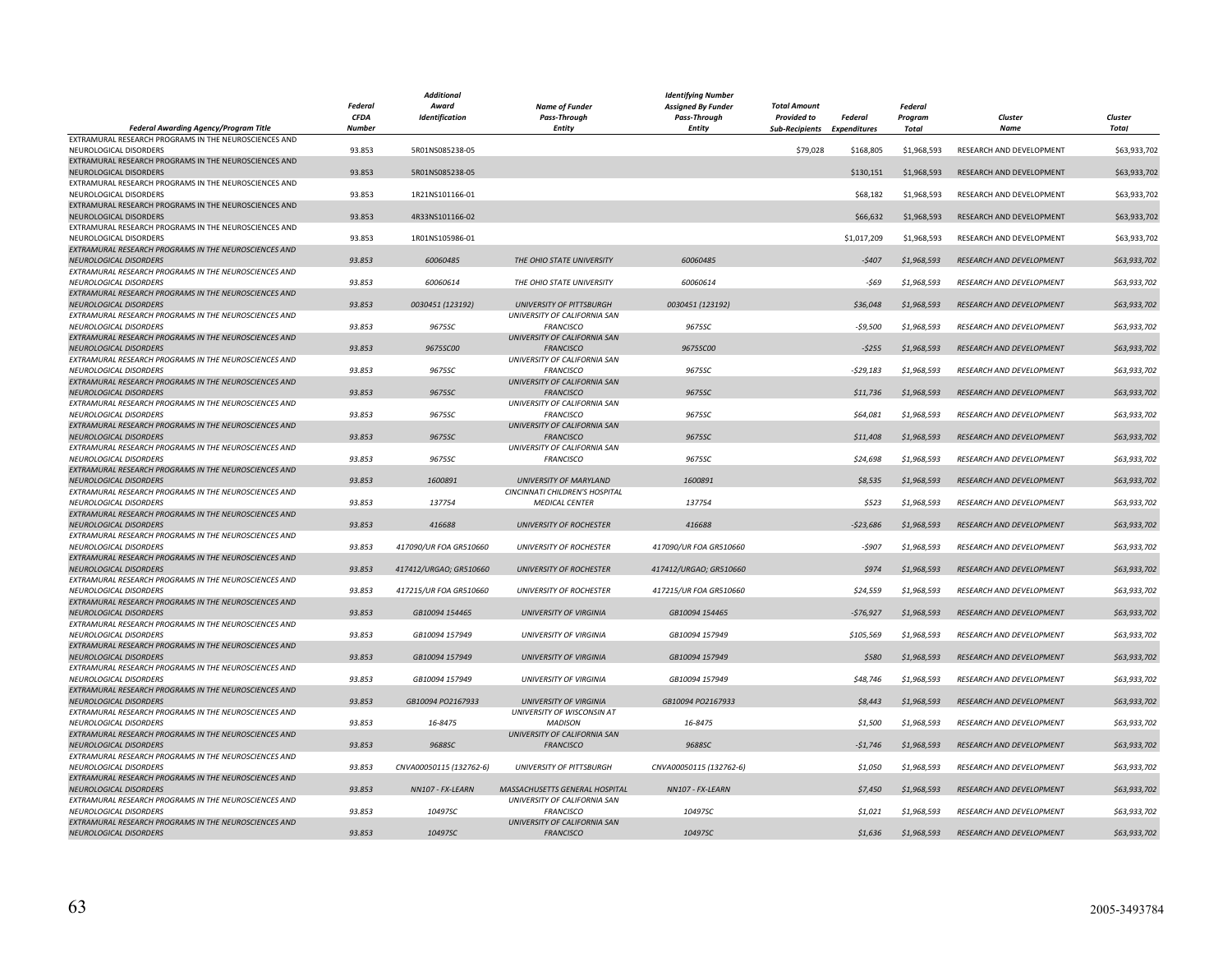|                                                       |               | <b>Additional</b>       |                                  | <b>Identifying Number</b> |                             |            |                |                                 |              |
|-------------------------------------------------------|---------------|-------------------------|----------------------------------|---------------------------|-----------------------------|------------|----------------|---------------------------------|--------------|
|                                                       | Federal       | Award                   | <b>Name of Funder</b>            | <b>Assigned By Funder</b> | <b>Total Amount</b>         |            | <b>Federal</b> |                                 |              |
|                                                       | <b>CFDA</b>   | Identification          | <b>Pass-Through</b>              | <b>Pass-Through</b>       | <b>Provided to</b>          | Federal    | Program        | Cluster                         | Cluster      |
| Federal Awarding Agency/Program Title                 | <b>Number</b> |                         | <b>Entity</b>                    | Entity                    | Sub-Recipients Expenditures |            | Total          | Name                            | <b>Total</b> |
| EXTRAMURAL RESEARCH PROGRAMS IN THE NEUROSCIENCES AND |               |                         |                                  |                           |                             |            |                |                                 |              |
| NEUROLOGICAL DISORDERS                                | 93.853        | GO12275 157197          | <b>UNIVERSITY OF VIRGINIA</b>    | GO12275 157197            |                             | $-52,300$  | \$1,968,593    | RESEARCH AND DEVELOPMENT        | \$63,933,702 |
| EXTRAMURAL RESEARCH PROGRAMS IN THE NEUROSCIENCES AND |               |                         |                                  |                           |                             |            |                |                                 |              |
| NEUROLOGICAL DISORDERS                                | 93.853        | GO12275 157197          | <b>UNIVERSITY OF VIRGINIA</b>    | GO12275 157197            |                             | \$5,800    | \$1,968,593    | <b>RESEARCH AND DEVELOPMENT</b> | \$63,933,702 |
| EXTRAMURAL RESEARCH PROGRAMS IN THE NEUROSCIENCES AND |               |                         | CHILDREN'S NATIONAL MEDICAL      |                           |                             |            |                |                                 |              |
| NEUROLOGICAL DISORDERS                                | 93.853        | 30003963-09             | <b>CENTER</b>                    | 30003963-09               |                             | $-532,457$ | \$1,968,593    | RESEARCH AND DEVELOPMENT        | \$63,933,702 |
|                                                       |               |                         |                                  |                           |                             |            |                |                                 |              |
| EXTRAMURAL RESEARCH PROGRAMS IN THE NEUROSCIENCES AND |               |                         | THE OHIO STATE UNIVERSITY        |                           |                             |            |                |                                 |              |
| NEUROLOGICAL DISORDERS                                | 93.853        | 60066420                | <b>MEDICAL CENTER</b>            | 60066420                  |                             | \$45,005   | \$1,968,593    | RESEARCH AND DEVELOPMENT        | \$63,933,702 |
| EXTRAMURAL RESEARCH PROGRAMS IN THE NEUROSCIENCES AND |               |                         | THE OHIO STATE UNIVERSITY        |                           |                             |            |                |                                 |              |
| NEUROLOGICAL DISORDERS                                | 93.853        | 60071521                | <b>MEDICAL CENTER</b>            | 60071521                  |                             | \$10,592   | \$1,968,593    | RESEARCH AND DEVELOPMENT        | \$63,933,702 |
| EXTRAMURAL RESEARCH PROGRAMS IN THE NEUROSCIENCES AND |               |                         |                                  |                           |                             |            |                |                                 |              |
| <b>NEUROLOGICAL DISORDERS</b>                         | 93.853        | 210305-0819-02          | THE JACKSON LABORATORY           | 210305-0819-02            |                             | \$105,004  | \$1,968,593    | <b>RESEARCH AND DEVELOPMENT</b> | \$63,933,702 |
| EXTRAMURAL RESEARCH PROGRAMS IN THE NEUROSCIENCES AND |               |                         |                                  |                           |                             |            |                |                                 |              |
| NEUROLOGICAL DISORDERS                                | 93.853        | 210305-0819-02          | THE JACKSON LABORATORY           | 210305-0819-02            |                             | \$28,920   | \$1,968,593    | RESEARCH AND DEVELOPMENT        | \$63,933,702 |
| EXTRAMURAL RESEARCH PROGRAMS IN THE NEUROSCIENCES AND |               |                         | THE REGENTS OF THE UNIVERSITY OF |                           |                             |            |                |                                 |              |
| NEUROLOGICAL DISORDERS                                | 93.853        | S-001035                | <b>CALIFORNIA</b>                | S-001035                  |                             | \$44,872   | \$1,968,593    | RESEARCH AND DEVELOPMENT        | \$63,933,702 |
| EXTRAMURAL RESEARCH PROGRAMS IN THE NEUROSCIENCES AND |               |                         | THE REGENTS OF THE UNIVERSITY OF |                           |                             |            |                |                                 |              |
| <b>NEUROLOGICAL DISORDERS</b>                         | 93.853        | S-001035                | CALIFORNIA                       | S-001035                  |                             | \$38,400   | \$1,968,593    | <b>RESEARCH AND DEVELOPMENT</b> | \$63,933,702 |
| EXTRAMURAL RESEARCH PROGRAMS IN THE NEUROSCIENCES AND |               |                         | UNIVERSITY OF CALIFORNIA, SAN    |                           |                             |            |                |                                 |              |
| NEUROLOGICAL DISORDERS                                | 93.853        | 11026SC                 | <b>DIEGO</b>                     | 11026SC                   |                             | \$10,111   | \$1,968,593    | RESEARCH AND DEVELOPMENT        | \$63,933,702 |
| EXTRAMURAL RESEARCH PROGRAMS IN THE NEUROSCIENCES AND |               |                         | UNIVERSITY OF CALIFORNIA, SAN    |                           |                             |            |                |                                 |              |
| NEUROLOGICAL DISORDERS                                | 93.853        | 11026SC                 | <b>DIEGO</b>                     | 11026SC                   |                             | \$4,967    | \$1,968,593    | RESEARCH AND DEVELOPMENT        | \$63,933,702 |
| EXTRAMURAL RESEARCH PROGRAMS IN THE NEUROSCIENCES AND |               |                         |                                  |                           |                             |            |                |                                 |              |
|                                                       | 93.853        | 432107-19D50            | VIRGINIA POLYTECHNIC INSTITUTE   | 432107-19D50              |                             | \$44,201   | \$1,968,593    | <b>RESEARCH AND DEVELOPMENT</b> | \$63,933,702 |
| NEUROLOGICAL DISORDERS                                |               |                         |                                  |                           |                             |            |                |                                 |              |
| ALLERGY AND INFECTIOUS DISEASES RESEARCH              | 93.855        | 5K08AI108792-04         |                                  |                           |                             | $-$ \$334  | \$8,689,780    | RESEARCH AND DEVELOPMENT        | \$63,933,702 |
| ALLERGY AND INFECTIOUS DISEASES RESEARCH              | 93.855        | 5K08AI108792-05         |                                  |                           |                             | \$138,772  | \$8,689,780    | RESEARCH AND DEVELOPMENT        | \$63,933,702 |
| ALLERGY AND INFECTIOUS DISEASES RESEARCH              | 93.855        | 2R01AI093848-06         |                                  |                           |                             | \$233,516  | \$8,689,780    | RESEARCH AND DEVELOPMENT        | \$63,933,702 |
| ALLERGY AND INFECTIOUS DISEASES RESEARCH              | 93.855        | 5R01AI114581-04         |                                  |                           |                             | \$60,493   | \$8,689,780    | RESEARCH AND DEVELOPMENT        | \$63,933,702 |
| ALLERGY AND INFECTIOUS DISEASES RESEARCH              | 93.855        | 5R01AI114581-05         |                                  |                           |                             | \$261,889  | \$8,689,780    | RESEARCH AND DEVELOPMENT        | \$63,933,702 |
| ALLERGY AND INFECTIOUS DISEASES RESEARCH              | 93.855        | 5R01AI126890-03         |                                  |                           | \$300,531                   | \$419,618  | \$8,689,780    | RESEARCH AND DEVELOPMENT        | \$63,933,702 |
| ALLERGY AND INFECTIOUS DISEASES RESEARCH              | 93.855        | 5R01AI126890-04         |                                  |                           |                             | \$159,780  | \$8,689,780    | RESEARCH AND DEVELOPMENT        | \$63,933,702 |
| ALLERGY AND INFECTIOUS DISEASES RESEARCH              | 93.855        | U01AI131313             |                                  |                           |                             | $-$256$    | \$8,689,780    | RESEARCH AND DEVELOPMENT        | \$63,933,702 |
| ALLERGY AND INFECTIOUS DISEASES RESEARCH              | 93.855        | 5U01AI131313-03         |                                  |                           | \$43,200                    | \$160,838  | \$8,689,780    | RESEARCH AND DEVELOPMENT        | \$63,933,702 |
| ALLERGY AND INFECTIOUS DISEASES RESEARCH              | 93.855        | 5U01AI131313-04         |                                  |                           |                             | \$43,210   | \$8,689,780    | RESEARCH AND DEVELOPMENT        | \$63,933,702 |
| ALLERGY AND INFECTIOUS DISEASES RESEARCH              | 93.855        | 5R01AI124029-02         |                                  |                           |                             | $-5314$    | \$8,689,780    | RESEARCH AND DEVELOPMENT        | \$63,933,702 |
| ALLERGY AND INFECTIOUS DISEASES RESEARCH              | 93.855        | 5R01AI124029-03         |                                  |                           |                             | \$400,806  | \$8,689,780    | RESEARCH AND DEVELOPMENT        | \$63,933,702 |
| ALLERGY AND INFECTIOUS DISEASES RESEARCH              | 93.855        | 5R01AI124029-04         |                                  |                           |                             | \$77,019   | \$8,689,780    | RESEARCH AND DEVELOPMENT        | \$63,933,702 |
| ALLERGY AND INFECTIOUS DISEASES RESEARCH              | 93.855        | 5P01AI112524-04         |                                  |                           |                             | \$14,109   | \$8,689,780    | RESEARCH AND DEVELOPMENT        | \$63,933,702 |
| ALLERGY AND INFECTIOUS DISEASES RESEARCH              | 93.855        | 5P01AI112524-04         |                                  |                           | \$67,183                    | \$67,183   | \$8,689,780    | RESEARCH AND DEVELOPMENT        | \$63,933,702 |
| ALLERGY AND INFECTIOUS DISEASES RESEARCH              | 93.855        | 5P01AI112524-04         |                                  |                           |                             | \$40,354   | \$8,689,780    | RESEARCH AND DEVELOPMENT        | \$63,933,702 |
| ALLERGY AND INFECTIOUS DISEASES RESEARCH              | 93.855        | 5P01AI112524-04         |                                  |                           |                             | $-5835$    | \$8,689,780    | RESEARCH AND DEVELOPMENT        | \$63,933,702 |
|                                                       |               |                         |                                  |                           |                             |            |                |                                 |              |
| ALLERGY AND INFECTIOUS DISEASES RESEARCH              | 93.855        | 5P01AI112524-04         |                                  |                           | \$57,841                    | \$57,841   | \$8,689,780    | RESEARCH AND DEVELOPMENT        | \$63,933,702 |
| ALLERGY AND INFECTIOUS DISEASES RESEARCH              | 93.855        | 5P01AI112524-04         |                                  |                           |                             | $-53,261$  | \$8,689,780    | RESEARCH AND DEVELOPMENT        | \$63,933,702 |
| ALLERGY AND INFECTIOUS DISEASES RESEARCH              | 93.855        | 5P01AI112524-04         |                                  |                           | \$44,228                    | \$44,228   | \$8,689,780    | RESEARCH AND DEVELOPMENT        | \$63,933,702 |
| ALLERGY AND INFECTIOUS DISEASES RESEARCH              | 93.855        | 5P01AI112524-04         |                                  |                           |                             | \$196,050  | \$8,689,780    | RESEARCH AND DEVELOPMENT        | \$63,933,702 |
| ALLERGY AND INFECTIOUS DISEASES RESEARCH              | 93.855        | 3P01AI112524-04S1       |                                  |                           |                             | \$12,645   | \$8,689,780    | RESEARCH AND DEVELOPMENT        | \$63,933,702 |
| ALLERGY AND INFECTIOUS DISEASES RESEARCH              | 93.855        | 5P01AI112524-05         |                                  |                           |                             | \$91,448   | \$8,689,780    | RESEARCH AND DEVELOPMENT        | \$63,933,702 |
| ALLERGY AND INFECTIOUS DISEASES RESEARCH              | 93.855        | 5P01AI112524-05         |                                  |                           | \$140,986                   | \$141,354  | \$8,689,780    | RESEARCH AND DEVELOPMENT        | \$63,933,702 |
| ALLERGY AND INFECTIOUS DISEASES RESEARCH              | 93.855        | 5P01AI112524-05         |                                  |                           |                             | \$215,629  | \$8,689,780    | RESEARCH AND DEVELOPMENT        | \$63,933,702 |
| ALLERGY AND INFECTIOUS DISEASES RESEARCH              | 93.855        | 5P01AI112524-05         |                                  |                           | \$102,994                   | \$102,994  | \$8,689,780    | RESEARCH AND DEVELOPMENT        | \$63,933,702 |
| ALLERGY AND INFECTIOUS DISEASES RESEARCH              | 93.855        | 5P01AI112524-05         |                                  |                           |                             | \$137,478  | \$8,689,780    | RESEARCH AND DEVELOPMENT        | \$63,933,702 |
| ALLERGY AND INFECTIOUS DISEASES RESEARCH              | 93.855        | 5P01AI112524-05         |                                  |                           | \$141,568                   | \$141,568  | \$8,689,780    | RESEARCH AND DEVELOPMENT        | \$63,933,702 |
| ALLERGY AND INFECTIOUS DISEASES RESEARCH              | 93.855        | 5P01AI112524-05         |                                  |                           |                             | \$134,175  | \$8,689,780    | RESEARCH AND DEVELOPMENT        | \$63,933,702 |
| ALLERGY AND INFECTIOUS DISEASES RESEARCH              | 93.855        | 5P01AI112524-05         |                                  |                           |                             | \$48,313   | \$8,689,780    | RESEARCH AND DEVELOPMENT        | \$63,933,702 |
| ALLERGY AND INFECTIOUS DISEASES RESEARCH              | 93.855        | R21AI122228             |                                  |                           |                             | \$1,317    | \$8,689,780    | RESEARCH AND DEVELOPMENT        | \$63,933,702 |
| ALLERGY AND INFECTIOUS DISEASES RESEARCH              | 93.855        | RAI101138C              |                                  |                           |                             | \$429,268  | \$8,689,780    | RESEARCH AND DEVELOPMENT        | \$63,933,702 |
| ALLERGY AND INFECTIOUS DISEASES RESEARCH              | 93.855        | R21AI120013             |                                  |                           |                             | $-$206$    | \$8,689,780    | RESEARCH AND DEVELOPMENT        | \$63,933,702 |
|                                                       |               |                         |                                  |                           |                             |            |                |                                 |              |
| ALLERGY AND INFECTIOUS DISEASES RESEARCH              | 93.855        | 1R01AI125489-01A1       |                                  |                           |                             | $-52,456$  | \$8,689,780    | RESEARCH AND DEVELOPMENT        | \$63,933,702 |
| ALLERGY AND INFECTIOUS DISEASES RESEARCH              | 93.855        | 5R01AI125489-02         |                                  |                           | \$38,462                    | \$239,969  | \$8,689,780    | RESEARCH AND DEVELOPMENT        | \$63,933,702 |
| ALLERGY AND INFECTIOUS DISEASES RESEARCH              | 93.855        | 5R01AI125489-03         |                                  |                           |                             | \$150,279  | \$8,689,780    | RESEARCH AND DEVELOPMENT        | \$63,933,702 |
| ALLERGY AND INFECTIOUS DISEASES RESEARCH              | 93.855        | UAI131386A              |                                  |                           |                             | $-51,785$  | \$8,689,780    | RESEARCH AND DEVELOPMENT        | \$63,933,702 |
| ALLERGY AND INFECTIOUS DISEASES RESEARCH              | 93.855        | 5U01AI131386-02         |                                  |                           | \$263,129                   | \$396,942  | \$8,689,780    | RESEARCH AND DEVELOPMENT        | \$63,933,702 |
| ALLERGY AND INFECTIOUS DISEASES RESEARCH              | 93.855        | 5U01AI131386-02 REVISED |                                  |                           | \$179,081                   | \$242,411  | \$8,689,780    | RESEARCH AND DEVELOPMENT        | \$63,933,702 |
| ALLERGY AND INFECTIOUS DISEASES RESEARCH              | 93.855        | 5U01AI131386-03         |                                  |                           | \$138,736                   | \$195,613  | \$8,689,780    | RESEARCH AND DEVELOPMENT        | \$63,933,702 |
| ALLERGY AND INFECTIOUS DISEASES RESEARCH              | 93.855        | 1R01AI134848-01A1       |                                  |                           | \$45,187                    | \$56,527   | \$8,689,780    | RESEARCH AND DEVELOPMENT        | \$63,933,702 |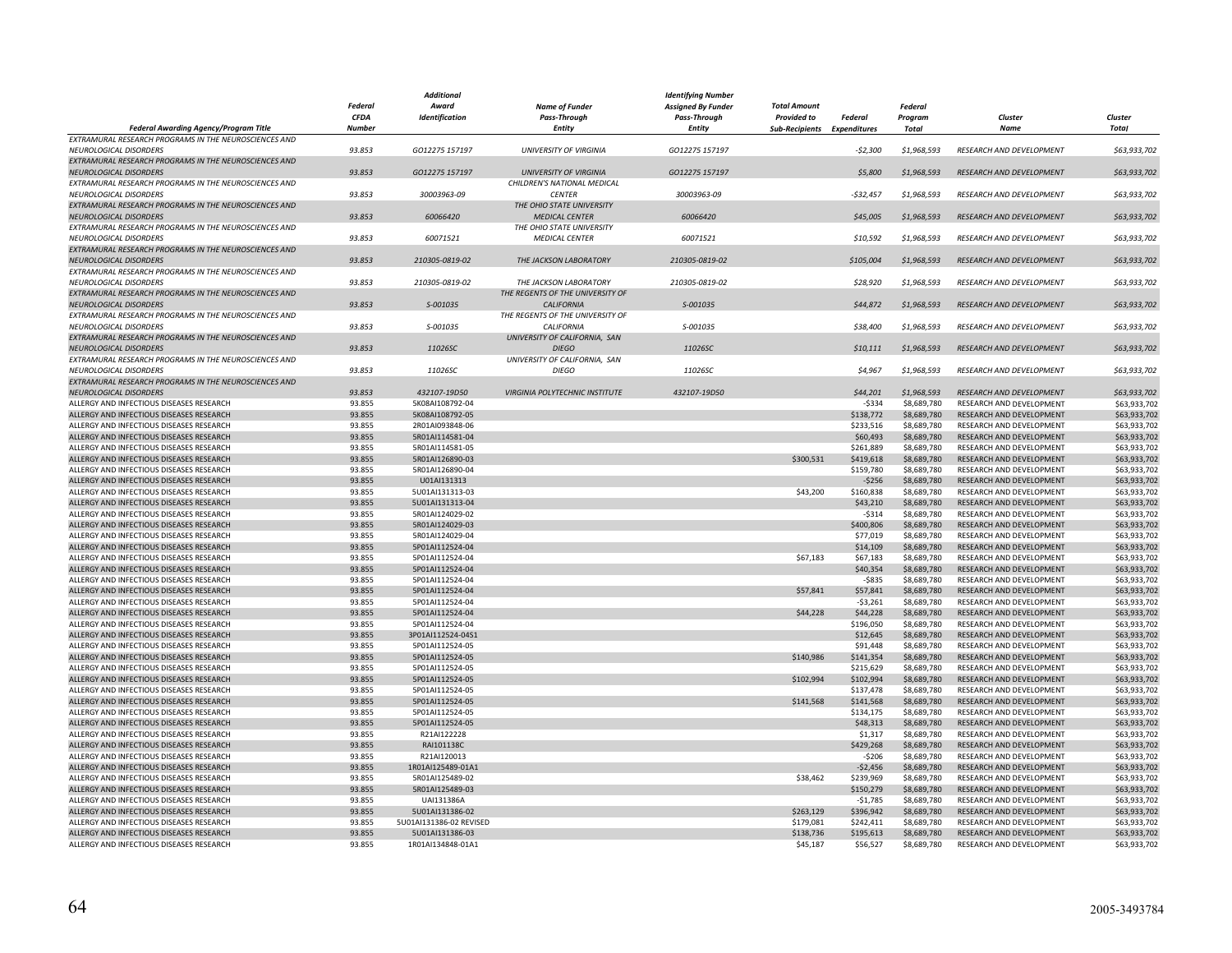|                                              |                | Additional                |                                                      | <b>Identifying Number</b> |                             |            |                            |                                 |                              |
|----------------------------------------------|----------------|---------------------------|------------------------------------------------------|---------------------------|-----------------------------|------------|----------------------------|---------------------------------|------------------------------|
|                                              | <b>Federal</b> | Award                     | <b>Name of Funder</b>                                | <b>Assigned By Funder</b> | <b>Total Amount</b>         |            | <b>Federal</b>             |                                 |                              |
|                                              | <b>CFDA</b>    | Identification            | <b>Pass-Through</b>                                  | <b>Pass-Through</b>       | <b>Provided to</b>          | Federal    | Program                    | Cluster                         | Cluster                      |
| <b>Federal Awarding Agency/Program Title</b> | <b>Number</b>  |                           | <b>Entity</b>                                        | <b>Entity</b>             | Sub-Recipients Expenditures |            | Total                      | <b>Name</b>                     | <b>Total</b>                 |
| ALLERGY AND INFECTIOUS DISEASES RESEARCH     | 93.855         | 5R01AI134848-02           |                                                      |                           | \$45,594                    | \$449,443  | \$8,689,780                | RESEARCH AND DEVELOPMENT        | \$63,933,702                 |
| ALLERGY AND INFECTIOUS DISEASES RESEARCH     | 93.855         | 1R21AI137912-01           |                                                      |                           |                             | \$5,345    | \$8,689,780                | RESEARCH AND DEVELOPMENT        | \$63,933,702                 |
| ALLERGY AND INFECTIOUS DISEASES RESEARCH     | 93.855         | 5R21AI137912-02           |                                                      |                           |                             | \$144,841  | \$8,689,780                | RESEARCH AND DEVELOPMENT        | \$63,933,702                 |
| ALLERGY AND INFECTIOUS DISEASES RESEARCH     | 93.855         | 1R01AI137567-01           |                                                      |                           | \$47,016                    | \$78,727   | \$8,689,780                | RESEARCH AND DEVELOPMENT        | \$63,933,702                 |
| ALLERGY AND INFECTIOUS DISEASES RESEARCH     | 93.855         | 5R01AI137567-02           |                                                      |                           | \$11,022                    | \$434,725  | \$8,689,780                | RESEARCH AND DEVELOPMENT        | \$63,933,702                 |
| ALLERGY AND INFECTIOUS DISEASES RESEARCH     | 93.855         | 2R01AI096882-06           |                                                      |                           | \$171,381                   | \$318,012  | \$8,689,780                | RESEARCH AND DEVELOPMENT        | \$63,933,702                 |
| ALLERGY AND INFECTIOUS DISEASES RESEARCH     | 93.855         | 5R01AI096882-07           |                                                      |                           |                             | \$211.173  | \$8,689,780                | RESEARCH AND DEVELOPMENT        | \$63,933,702                 |
| ALLERGY AND INFECTIOUS DISEASES RESEARCH     | 93.855         | 1R01AI139511-01A1         |                                                      |                           | \$134,980                   | \$277,109  | \$8,689,780                | RESEARCH AND DEVELOPMENT        | \$63,933,702                 |
| ALLERGY AND INFECTIOUS DISEASES RESEARCH     | 93.855         | 5R01AI139511-02           |                                                      |                           | \$23,057                    | \$110,287  | \$8,689,780                | RESEARCH AND DEVELOPMENT        | \$63,933,702                 |
| ALLERGY AND INFECTIOUS DISEASES RESEARCH     | 93.855         | 1F30AI143060-01           |                                                      |                           |                             | \$38,292   | \$8,689,780                | RESEARCH AND DEVELOPMENT        | \$63,933,702                 |
| ALLERGY AND INFECTIOUS DISEASES RESEARCH     | 93.855         | 7R01AI116917-05           |                                                      |                           | \$5,417                     | \$246,542  | \$8,689,780                | RESEARCH AND DEVELOPMENT        | \$63,933,702                 |
| ALLERGY AND INFECTIOUS DISEASES RESEARCH     | 93.855         | 5R01AI116917-06           |                                                      |                           | \$10,503                    | \$308,978  | \$8,689,780                | RESEARCH AND DEVELOPMENT        | \$63,933,702                 |
| ALLERGY AND INFECTIOUS DISEASES RESEARCH     | 93.855         | 1R21AI142885-01           |                                                      |                           |                             | \$95,781   | \$8,689,780                | RESEARCH AND DEVELOPMENT        | \$63,933,702                 |
|                                              |                |                           |                                                      |                           |                             |            |                            |                                 |                              |
| ALLERGY AND INFECTIOUS DISEASES RESEARCH     | 93.855         | 1R21AI140001-01A1 REVISED |                                                      |                           |                             | \$134,729  | \$8,689,780                | RESEARCH AND DEVELOPMENT        | \$63,933,702                 |
| ALLERGY AND INFECTIOUS DISEASES RESEARCH     | 93.855         | 1R01AI139519-01A1         |                                                      |                           |                             | \$124,598  | \$8,689,780                | RESEARCH AND DEVELOPMENT        | \$63,933,702                 |
|                                              |                |                           |                                                      |                           |                             |            |                            |                                 |                              |
| ALLERGY AND INFECTIOUS DISEASES RESEARCH     | 93.855         | 1R21AI142433-01A1 REVISED |                                                      |                           |                             | \$36,356   | \$8,689,780                | RESEARCH AND DEVELOPMENT        | \$63,933,702                 |
| ALLERGY AND INFECTIOUS DISEASES RESEARCH     | 93.855         | 1R01AI143740-01           |                                                      |                           |                             | \$51,803   | \$8,689,780                | RESEARCH AND DEVELOPMENT        | \$63,933,702                 |
| ALLERGY AND INFECTIOUS DISEASES RESEARCH     | 93.855         | 963384                    | <b>BIOFIRE DIAGNOSTICS, INC.</b>                     | 963384                    |                             | \$22,301   | \$8,689,780                | RESEARCH AND DEVELOPMENT        | \$63,933,702                 |
| ALLERGY AND INFECTIOUS DISEASES RESEARCH     | 93.855         | 60045775                  | THE OHIO STATE UNIVERSITY                            | 60045775                  |                             | $-51,303$  | \$8,689,780                | RESEARCH AND DEVELOPMENT        | \$63,933,702                 |
| ALLERGY AND INFECTIOUS DISEASES RESEARCH     | 93.855         | S00167-01                 | THE UNIVERSITY OF IOWA                               | S00167-01                 |                             | $-546$     | \$8,689,780                | RESEARCH AND DEVELOPMENT        | \$63,933,702                 |
| ALLERGY AND INFECTIOUS DISEASES RESEARCH     | 93.855         | S00167-01                 | THE UNIVERSITY OF IOWA                               | S00167-01                 |                             | \$6,835    | \$8,689,780                | RESEARCH AND DEVELOPMENT        | \$63,933,702                 |
| ALLERGY AND INFECTIOUS DISEASES RESEARCH     | 93.855         | S00167-01                 | THE UNIVERSITY OF IOWA                               | S00167-01                 |                             | \$9,460    | \$8,689,780                | RESEARCH AND DEVELOPMENT        | \$63,933,702                 |
| ALLERGY AND INFECTIOUS DISEASES RESEARCH     | 93.855         | PRO 00045657              | <b>DUKE UNIVERSITY</b>                               | PRO 00045657              |                             | \$618      | \$8,689,780                | <b>RESEARCH AND DEVELOPMENT</b> | \$63,933,702                 |
|                                              |                |                           | THE MEDICAL COLLEGE OF                               |                           |                             |            |                            |                                 |                              |
| ALLERGY AND INFECTIOUS DISEASES RESEARCH     | 93.855         | 5 R01 AI 120655 -02       | <b>WISCONSIN</b>                                     | 5 R01 AI 120655 -02       |                             | $-51.934$  | \$8,689,780                | RESEARCH AND DEVELOPMENT        | \$63,933,702                 |
|                                              |                |                           | THE MEDICAL COLLEGE OF                               |                           |                             |            |                            |                                 |                              |
| ALLERGY AND INFECTIOUS DISEASES RESEARCH     | 93.855         | <b>MCW PO REQ</b>         | <b>WISCONSIN</b>                                     | <b>MCW PO REQ</b>         |                             | \$84,519   | \$8,689,780                | RESEARCH AND DEVELOPMENT        | \$63,933,702                 |
|                                              |                |                           | WASHINGTON UNIVERSITY IN ST.                         |                           |                             |            |                            |                                 |                              |
| ALLERGY AND INFECTIOUS DISEASES RESEARCH     | 93.855         | WU-18-112-MOD-2           | LOUIS                                                | WU-18-112-MOD-2           |                             | \$3,664    | \$8,689,780                | RESEARCH AND DEVELOPMENT        | \$63,933,702                 |
| ALLERGY AND INFECTIOUS DISEASES RESEARCH     | 93.855         | 1500730                   | UNIVERSITY OF MARYLAND                               | 1500730                   |                             | \$5,776    | \$8,689,780                | RESEARCH AND DEVELOPMENT        | \$63,933,702                 |
| ALLERGY AND INFECTIOUS DISEASES RESEARCH     | 93.855         | 1500730 / 2550            | UNIVERSITY OF MARYLAND                               | 1500730 / 2550            |                             | \$23,030   | \$8,689,780                | RESEARCH AND DEVELOPMENT        | \$63,933,702                 |
| ALLERGY AND INFECTIOUS DISEASES RESEARCH     | 93.855         | 60064946                  | THE OHIO STATE UNIVERSITY                            | 60064946                  |                             | \$39,690   | \$8,689,780                | RESEARCH AND DEVELOPMENT        | \$63,933,702                 |
|                                              |                |                           | VANDERBILT UNIVERSITY MEDICAL                        |                           |                             |            |                            |                                 |                              |
| ALLERGY AND INFECTIOUS DISEASES RESEARCH     | 93.855         | <b>VUMC 59103</b>         | <b>CENTER</b>                                        | <b>VUMC 59103</b>         |                             | $-51,745$  | \$8,689,780                | RESEARCH AND DEVELOPMENT        | \$63,933,702                 |
|                                              |                |                           | VANDERBILT UNIVERSITY MEDICAL                        |                           |                             |            |                            |                                 |                              |
| ALLERGY AND INFECTIOUS DISEASES RESEARCH     | 93.855         | <b>VUMC59103</b>          | <b>CENTER</b>                                        | <b>VUMC59103</b>          |                             | \$56,156   | \$8,689,780                | RESEARCH AND DEVELOPMENT        | \$63,933,702                 |
|                                              |                |                           | VANDERBILT UNIVERSITY MEDICAL                        |                           |                             |            |                            |                                 |                              |
|                                              |                |                           |                                                      |                           |                             |            |                            |                                 |                              |
| ALLERGY AND INFECTIOUS DISEASES RESEARCH     | 93.855         | <b>VUMC59103</b>          | <b>CENTER</b><br><b>WASHINGTON UNIVERSITY IN ST.</b> | <b>VUMC59103</b>          |                             | \$4,151    | \$8,689,780                | RESEARCH AND DEVELOPMENT        | \$63,933,702                 |
|                                              |                |                           |                                                      |                           |                             | \$375      | \$8,689,780                |                                 |                              |
| ALLERGY AND INFECTIOUS DISEASES RESEARCH     | 93.855         | WU-18-124                 | LOUIS                                                | WU-18-124                 |                             |            |                            | RESEARCH AND DEVELOPMENT        | \$63,933,702                 |
|                                              |                |                           | WASHINGTON UNIVERSITY IN ST.                         |                           |                             |            |                            |                                 |                              |
| ALLERGY AND INFECTIOUS DISEASES RESEARCH     | 93.855         | WU-18-139                 | LOUIS                                                | WU-18-139                 |                             | \$586      | \$8,689,780                | RESEARCH AND DEVELOPMENT        | \$63,933,702                 |
|                                              |                |                           |                                                      |                           |                             |            |                            |                                 |                              |
| ALLERGY AND INFECTIOUS DISEASES RESEARCH     | 93.855         | FY18.777.001              | UNIVERSITY OF COLORADO DENVER                        | FY18.777.001              |                             | \$20,672   | \$8,689,780                | RESEARCH AND DEVELOPMENT        | \$63,933,702                 |
|                                              |                |                           |                                                      |                           |                             |            |                            |                                 |                              |
| ALLERGY AND INFECTIOUS DISEASES RESEARCH     | 93.855         | FY18.777.001              | UNIVERSITY OF COLORADO DENVER                        | FY18.777.001              |                             | \$6,550    | \$8,689,780<br>\$8,689,780 | RESEARCH AND DEVELOPMENT        | \$63,933,702<br>\$63,933,702 |
| ALLERGY AND INFECTIOUS DISEASES RESEARCH     | 93.855         | AWD7773224-GR205827       | <b>GEORGETOWN UNIVERSITY</b>                         | AWD7773224-GR205827       |                             | \$15,373   |                            | RESEARCH AND DEVELOPMENT        |                              |
|                                              |                |                           | THE PENNSYLVANIA STATE                               |                           |                             |            |                            |                                 |                              |
| ALLERGY AND INFECTIOUS DISEASES RESEARCH     | 93.855         | 5936-NCH-DHHS-4911        | <b>UNIVERSITY</b>                                    | 5936-NCH-DHHS-4911        |                             | \$12,189   | \$8,689,780                | RESEARCH AND DEVELOPMENT        | \$63,933,702                 |
| ALLERGY AND INFECTIOUS DISEASES RESEARCH     | 93.855         | RC106925RINCHSUPP         | MICHIGAN STATE UNIVERSITY                            | RC106925RINCHSUPP         |                             | \$117,577  | \$8,689,780                | RESEARCH AND DEVELOPMENT        | \$63,933,702                 |
| ALLERGY AND INFECTIOUS DISEASES RESEARCH     | 93.855         | RC106925RINCHSUPP         | MICHIGAN STATE UNIVERSITY                            | RC106925RINCHSUPP         |                             | \$8,954    | \$8,689,780                | <b>RESEARCH AND DEVELOPMENT</b> | \$63,933,702                 |
| ALLERGY AND INFECTIOUS DISEASES RESEARCH     | 93.855         | 60069338                  | THE OHIO STATE UNIVERSITY                            | 60069338                  |                             | \$17,959   | \$8,689,780                | RESEARCH AND DEVELOPMENT        | \$63,933,702                 |
| ALLERGY AND INFECTIOUS DISEASES RESEARCH     | 93.855         | 210310-0320-11            | THE JACKSON LABORATORY                               | 210310-0320-11            |                             | \$20,113   | \$8,689,780                | RESEARCH AND DEVELOPMENT        | \$63,933,702                 |
| ALLERGY AND INFECTIOUS DISEASES RESEARCH     | 93.855         | 7R01AI134911              | <b>CARNEGIE MELLON UNIVERSITY</b>                    | 7R01AI134911              |                             | \$10,961   | \$8,689,780                | RESEARCH AND DEVELOPMENT        | \$63,933,702                 |
| ALLERGY AND INFECTIOUS DISEASES RESEARCH     | 93.855         | 60071577                  | THE OHIO STATE UNIVERSITY                            | 60071577                  |                             | \$19,287   | \$8,689,780                | RESEARCH AND DEVELOPMENT        | \$63,933,702                 |
| ALLERGY AND INFECTIOUS DISEASES RESEARCH     | 93.855         | 60062781                  | THE OHIO STATE UNIVERSITY                            | 60062781                  |                             | \$17,082   | \$8,689,780                | RESEARCH AND DEVELOPMENT        | \$63,933,702                 |
| BIOMEDICAL RESEARCH AND RESEARCH TRAINING    | 93.859         | R01GM094203               |                                                      |                           |                             | $-$13,536$ | \$973,201                  | RESEARCH AND DEVELOPMENT        | \$63,933,70                  |
| BIOMEDICAL RESEARCH AND RESEARCH TRAINING    | 93.859         | R01GM103612               |                                                      |                           |                             | \$121      | \$973,201                  | RESEARCH AND DEVELOPMENT        | \$63,933,702                 |
| BIOMEDICAL RESEARCH AND RESEARCH TRAINING    | 93.859         | R01GM103612               |                                                      |                           |                             | $-51$      | \$973,201                  | RESEARCH AND DEVELOPMENT        | \$63,933,702                 |
| BIOMEDICAL RESEARCH AND RESEARCH TRAINING    | 93.859         | 5R01GM113236-04           |                                                      |                           |                             | \$217,601  | \$973,201                  | RESEARCH AND DEVELOPMENT        | \$63,933,702                 |
| BIOMEDICAL RESEARCH AND RESEARCH TRAINING    | 93.859         | 5R01GM123482-02           |                                                      |                           |                             | \$25,757   | \$973,201                  | RESEARCH AND DEVELOPMENT        | \$63,933,702                 |
| BIOMEDICAL RESEARCH AND RESEARCH TRAINING    | 93.859         | 5R01GM123482-02           |                                                      |                           |                             | \$43,864   | \$973,201                  | RESEARCH AND DEVELOPMENT        | \$63,933,702                 |
| BIOMEDICAL RESEARCH AND RESEARCH TRAINING    | 93.859         | 5R01GM123482-02           |                                                      |                           |                             | \$32,469   | \$973,201                  | RESEARCH AND DEVELOPMENT        | \$63,933,702                 |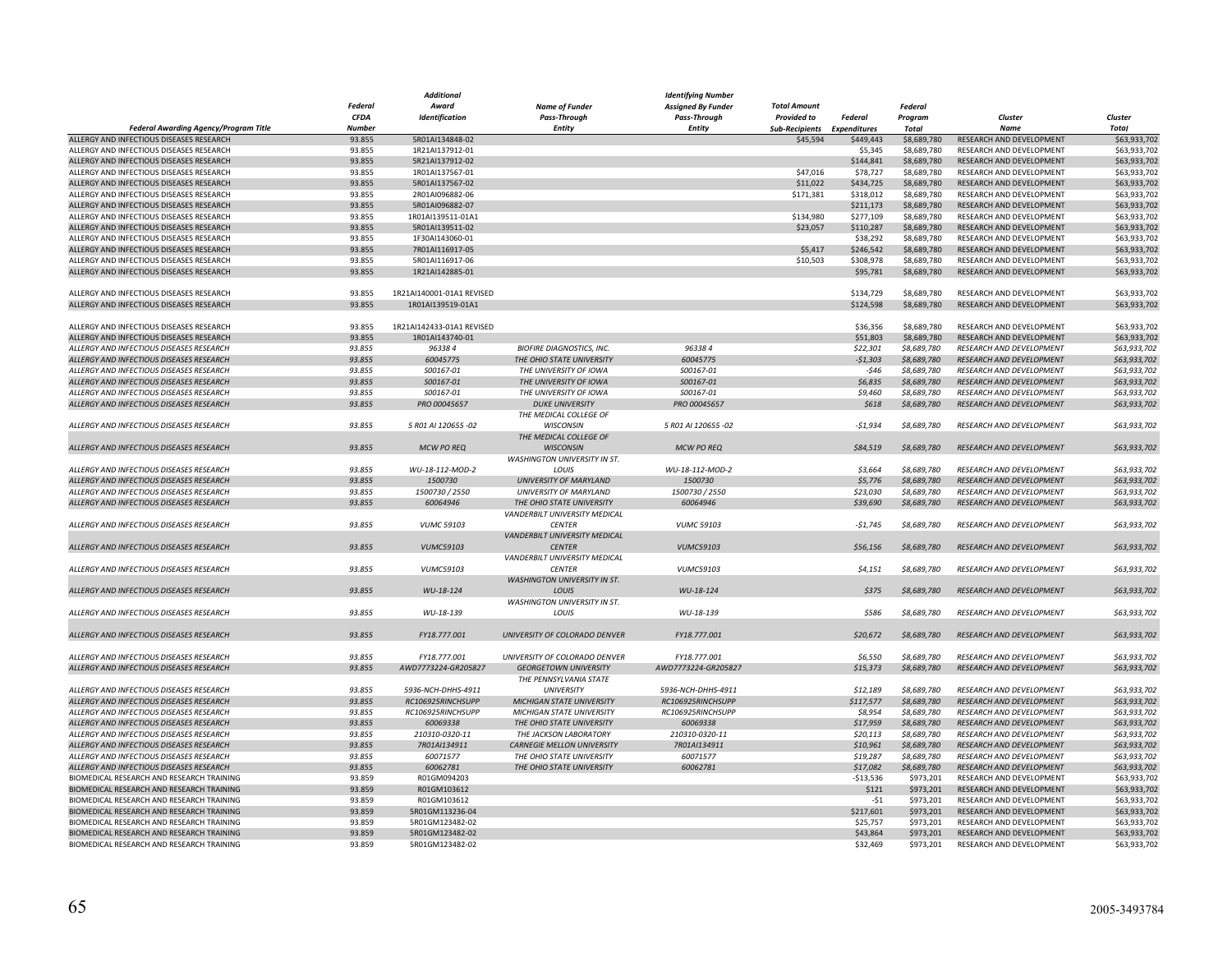|                                                          |               | Additional                |                               | Identifying Number        |                             |            |                |                                 |              |
|----------------------------------------------------------|---------------|---------------------------|-------------------------------|---------------------------|-----------------------------|------------|----------------|---------------------------------|--------------|
|                                                          | Federal       | Award                     | <b>Name of Funder</b>         | <b>Assigned By Funder</b> | <b>Total Amount</b>         |            | <b>Federal</b> |                                 |              |
|                                                          | <b>CFDA</b>   | Identification            | Pass-Through                  | <b>Pass-Through</b>       | <b>Provided to</b>          | Federal    | Program        | Cluster                         | Cluster      |
| Federal Awarding Agency/Program Title                    | <b>Number</b> |                           | <b>Entity</b>                 | <b>Entity</b>             | Sub-Recipients Expenditures |            | Total          | <b>Name</b>                     | <b>Total</b> |
| BIOMEDICAL RESEARCH AND RESEARCH TRAINING                | 93.859        | 5R01GM123482-02           |                               |                           | \$32,004                    | \$32,004   | \$973,201      | RESEARCH AND DEVELOPMENT        | \$63,933,702 |
| BIOMEDICAL RESEARCH AND RESEARCH TRAINING                | 93.859        | 5R01GM123482-03           |                               |                           |                             | \$83,397   | \$973,201      | RESEARCH AND DEVELOPMENT        | \$63,933,702 |
| BIOMEDICAL RESEARCH AND RESEARCH TRAINING                | 93.859        | 5R01GM123482-03           |                               |                           |                             | \$99,496   | \$973,201      | RESEARCH AND DEVELOPMENT        | \$63,933,702 |
| BIOMEDICAL RESEARCH AND RESEARCH TRAINING                | 93.859        | 5R01GM123482-03           |                               |                           |                             | \$52,716   | \$973,201      | RESEARCH AND DEVELOPMENT        | \$63,933,702 |
|                                                          | 93.859        |                           |                               |                           | \$17,520                    |            |                |                                 |              |
| BIOMEDICAL RESEARCH AND RESEARCH TRAINING                |               | 5R01GM123482-03           |                               |                           |                             | \$17,520   | \$973,201      | RESEARCH AND DEVELOPMENT        | \$63,933,702 |
| BIOMEDICAL RESEARCH AND RESEARCH TRAINING                | 93.859        | 1K08GM124499-01A1         |                               |                           |                             | \$82,880   | \$973,201      | RESEARCH AND DEVELOPMENT        | \$63,933,702 |
| BIOMEDICAL RESEARCH AND RESEARCH TRAINING                | 93.859        | 5K08GM124499-02           |                               |                           |                             | \$43,402   | \$973,201      | RESEARCH AND DEVELOPMENT        | \$63,933,702 |
| BIOMEDICAL RESEARCH AND RESEARCH TRAINING                | 93.859        | 60049375                  | THE OHIO STATE UNIVERSITY     | 60049375                  |                             | \$7,724    | \$973,201      | RESEARCH AND DEVELOPMENT        | \$63,933,702 |
| BIOMEDICAL RESEARCH AND RESEARCH TRAINING                | 93.859        | WU-16-71-MOD-4            | <b>WASHINGTON UNIVERSITY</b>  | WU-16-71-MOD-4            |                             | \$15,165   | \$973,201      | RESEARCH AND DEVELOPMENT        | \$63,933,702 |
|                                                          |               |                           | ST. JUDE CHILDREN'S RESEARCH  |                           |                             |            |                |                                 |              |
| BIOMEDICAL RESEARCH AND RESEARCH TRAINING                | 93.859        | 112157030-7768632         | <b>HOSPITAL</b>               | 112157030-7768632         |                             | \$876      | \$973,201      | RESEARCH AND DEVELOPMENT        | \$63,933,702 |
|                                                          |               |                           | ST. JUDE CHILDREN'S RESEARCH  |                           |                             |            |                |                                 |              |
| <b>BIOMEDICAL RESEARCH AND RESEARCH TRAINING</b>         | 93.859        | 112157040-7833490         | <b>HOSPITAL</b>               | 112157040-7833490         |                             | \$60,649   | \$973.201      | <b>RESEARCH AND DEVELOPMENT</b> | \$63,933,702 |
|                                                          |               |                           | ST. JUDE CHILDREN'S RESEARCH  |                           |                             |            |                |                                 |              |
| BIOMEDICAL RESEARCH AND RESEARCH TRAINING                | 93.859        | 112157050-7892875         | <b>HOSPITAL</b>               | 112157050-7892875         |                             | \$34,888   | \$973,201      | RESEARCH AND DEVELOPMENT        | \$63,933,702 |
| BIOMEDICAL RESEARCH AND RESEARCH TRAINING                | 93.859        | 430-40-18A                | <b>IOWA STATE UNIVERSITY</b>  | 430-40-18A                |                             | \$11,113   | \$973,201      | <b>RESEARCH AND DEVELOPMENT</b> | \$63,933,702 |
| BIOMEDICAL RESEARCH AND RESEARCH TRAINING                | 93.859        | SCN-1006683               | <b>IOWA STATE UNIVERSITY</b>  | SCN-1006683               |                             | \$125,096  | \$973,201      | RESEARCH AND DEVELOPMENT        | \$63,933,702 |
| CHILD HEALTH AND HUMAN DEVELOPMENT EXTRAMURAL RESEARCH   | 93.865        | R01HD076885               |                               |                           | $-59,184$                   | $-$7,050$  | \$3,837,869    | RESEARCH AND DEVELOPMENT        | \$63,933,702 |
|                                                          |               |                           |                               |                           |                             |            |                |                                 |              |
| CHILD HEALTH AND HUMAN DEVELOPMENT EXTRAMURAL RESEARCH   | 93.865        | 5R01HD076885-05 REVISED   |                               |                           | \$131,381                   | \$136,585  | \$3,837,869    | RESEARCH AND DEVELOPMENT        | \$63,933,702 |
| CHILD HEALTH AND HUMAN DEVELOPMENT EXTRAMURAL RESEARCH   | 93.865        | 5UG1HD083170-04           |                               |                           |                             | $-$10,783$ | \$3,837,869    | RESEARCH AND DEVELOPMENT        | \$63,933,702 |
| CHILD HEALTH AND HUMAN DEVELOPMENT EXTRAMURAL RESEARCH   | 93.865        | 5UG1HD083170-05           |                               |                           |                             | \$219,535  | \$3,837,869    | RESEARCH AND DEVELOPMENT        | \$63,933,702 |
| CHILD HEALTH AND HUMAN DEVELOPMENT EXTRAMURAL RESEARCH   | 93.865        | 3UG1HD083170-05S1         |                               |                           |                             | \$878      | \$3,837,869    | RESEARCH AND DEVELOPMENT        | \$63,933,702 |
| CHILD HEALTH AND HUMAN DEVELOPMENT EXTRAMURAL RESEARCH   | 93.865        | 5UG1HD068278-08           |                               |                           |                             | \$69,434   | \$3,837,869    | RESEARCH AND DEVELOPMENT        | \$63,933,702 |
| CHILD HEALTH AND HUMAN DEVELOPMENT EXTRAMURAL RESEARCH   | 93.865        | 5UG1HD068278-09           |                               |                           |                             | \$227,028  | \$3,837,869    | <b>RESEARCH AND DEVELOPMENT</b> | \$63,933,702 |
| CHILD HEALTH AND HUMAN DEVELOPMENT EXTRAMURAL RESEARCH   | 93.865        | 5R25HD086885-03           |                               |                           |                             | \$10,930   | \$3,837,869    | RESEARCH AND DEVELOPMENT        | \$63,933,702 |
| CHILD HEALTH AND HUMAN DEVELOPMENT EXTRAMURAL RESEARCH   | 93.865        | 5R25HD086885-04           |                               |                           |                             | \$98,184   | \$3,837,869    | RESEARCH AND DEVELOPMENT        | \$63,933,702 |
| CHILD HEALTH AND HUMAN DEVELOPMENT EXTRAMURAL RESEARCH   | 93.865        | R03HD084927               |                               |                           |                             | \$28,317   | \$3,837,869    | RESEARCH AND DEVELOPMENT        | \$63,933,702 |
| CHILD HEALTH AND HUMAN DEVELOPMENT EXTRAMURAL RESEARCH   | 93.865        | 5R21HD086451-02           |                               |                           |                             | \$50,639   | \$3,837,869    | RESEARCH AND DEVELOPMENT        | \$63,933,702 |
| CHILD HEALTH AND HUMAN DEVELOPMENT EXTRAMURAL RESEARCH   | 93.865        | R01HD088033               |                               |                           | \$236                       | \$522      | \$3,837,869    | RESEARCH AND DEVELOPMENT        | \$63,933,702 |
| CHILD HEALTH AND HUMAN DEVELOPMENT EXTRAMURAL RESEARCH   | 93.865        | 5R01HD088033-03           |                               |                           | \$48,778                    | \$303,122  | \$3,837,869    | RESEARCH AND DEVELOPMENT        | \$63,933,702 |
|                                                          |               |                           |                               |                           |                             |            |                |                                 |              |
| CHILD HEALTH AND HUMAN DEVELOPMENT EXTRAMURAL RESEARCH   | 93.865        | 5R01HD088033-04           |                               |                           |                             | \$20,692   | \$3,837,869    | RESEARCH AND DEVELOPMENT        | \$63,933,702 |
| CHILD HEALTH AND HUMAN DEVELOPMENT EXTRAMURAL RESEARCH   | 93.865        | 5R01HD084628-04           |                               |                           | \$33,599                    | \$37,665   | \$3,837,869    | RESEARCH AND DEVELOPMENT        | \$63,933,702 |
| CHILD HEALTH AND HUMAN DEVELOPMENT EXTRAMURAL RESEARCH   | 93.865        | 5K01HD083459-04           |                               |                           |                             | \$83,524   | \$3,837,869    | RESEARCH AND DEVELOPMENT        | \$63,933,702 |
| CHILD HEALTH AND HUMAN DEVELOPMENT EXTRAMURAL RESEARCH   | 93.865        | 5K01HD083459-05           |                               |                           |                             | \$37,013   | \$3,837,869    | RESEARCH AND DEVELOPMENT        | \$63,933,702 |
| CHILD HEALTH AND HUMAN DEVELOPMENT EXTRAMURAL RESEARCH   | 93.865        | R01HD081120               |                               |                           |                             | $-55,422$  | \$3,837,869    | RESEARCH AND DEVELOPMENT        | \$63,933,702 |
| CHILD HEALTH AND HUMAN DEVELOPMENT EXTRAMURAL RESEARCH   | 93.865        | 5R01HD081120-04           |                               |                           | \$19,243                    | \$179,683  | \$3,837,869    | RESEARCH AND DEVELOPMENT        | \$63,933,702 |
| CHILD HEALTH AND HUMAN DEVELOPMENT EXTRAMURAL RESEARCH   | 93.865        | 5R01HD081120-05           |                               |                           | \$12,511                    | \$159,978  | \$3,837,869    | RESEARCH AND DEVELOPMENT        | \$63,933,702 |
| CHILD HEALTH AND HUMAN DEVELOPMENT EXTRAMURAL RESEARCH   | 93.865        | R21HD085122               |                               |                           |                             | \$11,323   | \$3,837,869    | RESEARCH AND DEVELOPMENT        | \$63,933,702 |
| CHILD HEALTH AND HUMAN DEVELOPMENT EXTRAMURAL RESEARCH   | 93.865        | R21HD089526-02            |                               |                           | \$4,845                     | \$23,078   | \$3,837,869    | RESEARCH AND DEVELOPMENT        | \$63,933,702 |
| CHILD HEALTH AND HUMAN DEVELOPMENT EXTRAMURAL RESEARCH   | 93.865        | 1R01HD093706-01A1         |                               |                           | \$35,067                    | \$237,969  | \$3,837,869    | RESEARCH AND DEVELOPMENT        | \$63,933,702 |
| CHILD HEALTH AND HUMAN DEVELOPMENT EXTRAMURAL RESEARCH   | 93.865        | 5R01HD093706-02           |                               |                           |                             | \$121,887  | \$3,837,869    | RESEARCH AND DEVELOPMENT        | \$63,933,702 |
|                                                          |               |                           |                               |                           |                             |            |                |                                 |              |
|                                                          |               |                           |                               |                           |                             |            |                |                                 |              |
| CHILD HEALTH AND HUMAN DEVELOPMENT EXTRAMURAL RESEARCH   | 93.865        | 1R01HD091347-01A1 REVISED |                               |                           | \$421,216                   | \$489,927  | \$3,837,869    | RESEARCH AND DEVELOPMENT        | \$63,933,702 |
| CHILD HEALTH AND HUMAN DEVELOPMENT EXTRAMURAL RESEARCH   | 93.865        | 5R01HD091347-02           |                               |                           |                             | \$2.653    | \$3,837,869    | RESEARCH AND DEVELOPMENT        | \$63,933,702 |
| CHILD HEALTH AND HUMAN DEVELOPMENT EXTRAMURAL RESEARCH   | 93.865        | 2R01HD074594-05A1         |                               |                           |                             | \$175,011  | \$3,837,869    | RESEARCH AND DEVELOPMENT        | \$63,933,702 |
| CHILD HEALTH AND HUMAN DEVELOPMENT EXTRAMURAL RESEARCH   | 93.865        | 5R01HD074594-06           |                               |                           |                             | \$97,644   | \$3,837,869    | RESEARCH AND DEVELOPMENT        | \$63,933,702 |
| CHILD HEALTH AND HUMAN DEVELOPMENT EXTRAMURAL RESEARCH   | 93.865        | 1K99HD093814-01A1         |                               |                           |                             | \$55,989   | \$3,837,869    | <b>RESEARCH AND DEVELOPMENT</b> | \$63,933,702 |
| CHILD HEALTH AND HUMAN DEVELOPMENT EXTRAMURAL RESEARCH   | 93.865        | 5K99HD093814-02           |                               |                           |                             | \$26,413   | \$3,837,869    | RESEARCH AND DEVELOPMENT        | \$63,933,702 |
| CHILD HEALTH AND HUMAN DEVELOPMENT EXTRAMURAL RESEARCH   | 93.865        | 1R01HD098176-01           |                               |                           | \$14,103                    | \$35,531   | \$3,837,869    | RESEARCH AND DEVELOPMENT        | \$63,933,702 |
| CHILD HEALTH AND HUMAN DEVELOPMENT EXTRAMURAL RESEARCH   | 93.865        | 1R01HD095976-01A1         |                               |                           |                             | \$114,178  | \$3,837,869    | <b>RESEARCH AND DEVELOPMENT</b> | \$63,933,702 |
| CHILD HEALTH AND HUMAN DEVELOPMENT EXTRAMURAL RESEARCH   | 93.865        | 1R03HD099241-01           |                               |                           |                             | \$18,091   | \$3,837,869    | RESEARCH AND DEVELOPMENT        | \$63,933,702 |
|                                                          |               |                           |                               |                           |                             |            |                |                                 |              |
| CHILD HEALTH AND HUMAN DEVELOPMENT EXTRAMURAL RESEARCH   | 93.865        | 60068598                  | THE OHIO STATE UNIVERSITY     | 60068598                  |                             | \$129      | \$3,837,869    | <b>RESEARCH AND DEVELOPMENT</b> | \$63,933,702 |
|                                                          |               |                           |                               |                           |                             |            |                |                                 |              |
| CHILD HEALTH AND HUMAN DEVELOPMENT EXTRAMURAL RESEARCH   | 93.865        | 60049375                  | THE OHIO STATE UNIVERSITY     | 60049375                  |                             | \$69,938   | \$3,837,869    | RESEARCH AND DEVELOPMENT        | \$63,933,702 |
|                                                          |               |                           |                               |                           |                             |            |                |                                 |              |
|                                                          |               |                           |                               |                           |                             |            |                |                                 |              |
| CHILD HEALTH AND HUMAN DEVELOPMENT EXTRAMURAL RESEARCH   | 93.865        | 60064602-NCH              | OSU COLLEGE OF MEDICINE       | 60064602-NCH              |                             | \$755      | \$3,837,869    | RESEARCH AND DEVELOPMENT        | \$63,933,702 |
|                                                          |               |                           |                               |                           |                             |            |                |                                 |              |
| CHILD HEALTH AND HUMAN DEVELOPMENT EXTRAMURAL RESEARCH   | 93.865        | 60069774-NCH              | OSU COLLEGE OF MEDICINE       | 60069774-NCH              |                             | \$4,271    | \$3,837,869    | <b>RESEARCH AND DEVELOPMENT</b> | \$63,933,702 |
|                                                          |               |                           |                               |                           |                             |            |                |                                 |              |
| CHILD HEALTH AND HUMAN DEVELOPMENT EXTRAMURAL RESEARCH   | 93.865        | 60030851                  | THE OHIO STATE UNIVERSITY     | 60030851                  |                             | SO         | \$3,837,869    | <b>RESEARCH AND DEVELOPMENT</b> | \$63,933,702 |
|                                                          |               |                           | VANDERBILT UNIVERSITY MEDICAL |                           |                             |            |                |                                 |              |
| CHILD HEALTH AND HUMAN DEVELOPMENT EXTRAMURAL RESEARCH   | 93.865        | <b>VUMC53266</b>          | <b>CENTER</b>                 | <b>VUMC53266</b>          |                             | \$8,608    | \$3,837,869    | RESEARCH AND DEVELOPMENT        | \$63,933,702 |
|                                                          |               |                           | VANDERBILT UNIVERSITY MEDICAL |                           |                             |            |                |                                 |              |
| CHII D HEAI TH AND HUMAN DEVELOPMENT EXTRAMURAL RESEARCH | 93.865        | <b>VUMC53266</b>          | <b>CENTER</b>                 | <b>VUMC53266</b>          |                             | \$14,625   | \$3,837,869    | RESEARCH AND DEVELOPMENT        | \$63,933,702 |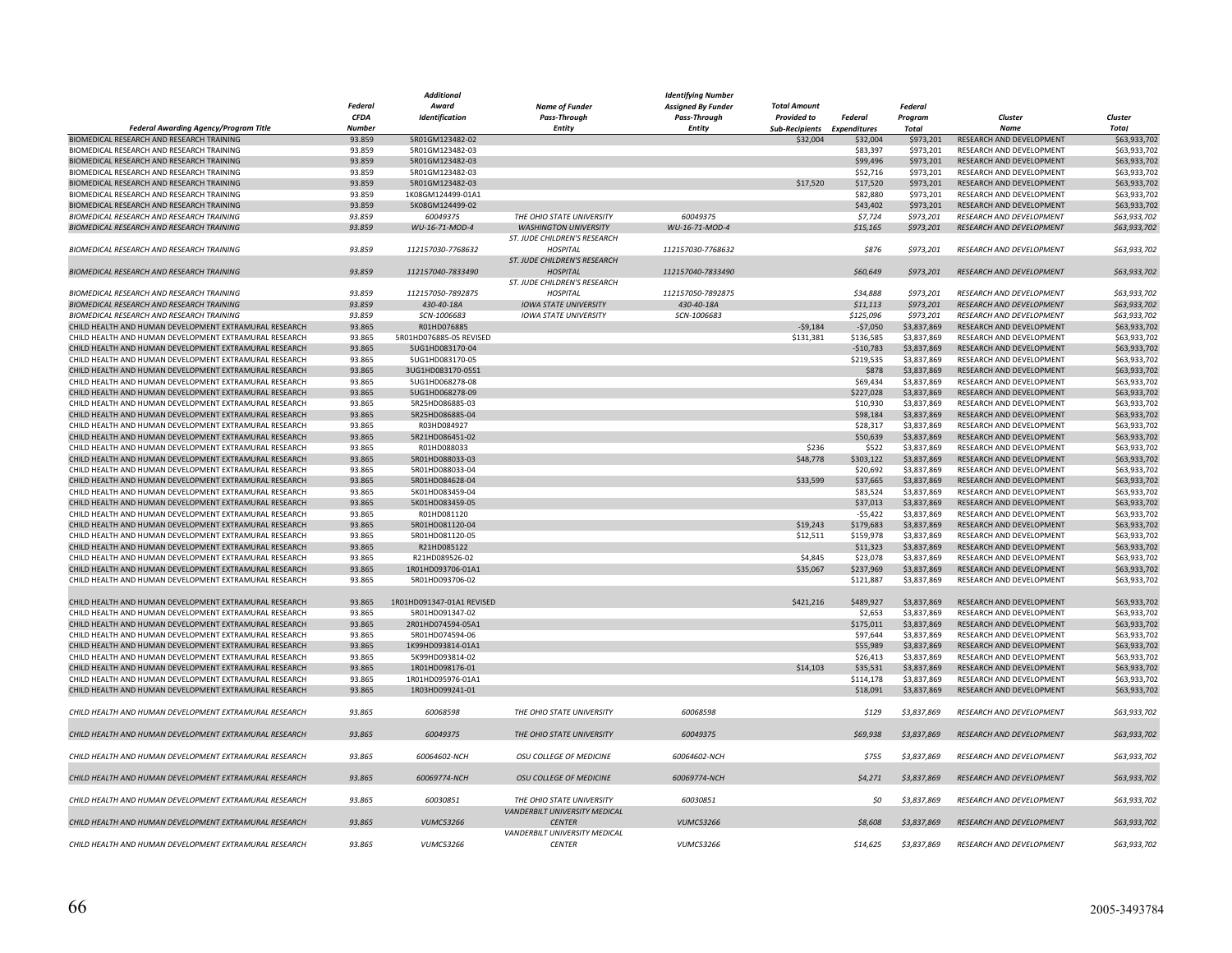|                                                        |                              | <b>Additional</b>                  |                                                    | <b>Identifying Number</b> |                             |                       |                        |                                                      |                              |
|--------------------------------------------------------|------------------------------|------------------------------------|----------------------------------------------------|---------------------------|-----------------------------|-----------------------|------------------------|------------------------------------------------------|------------------------------|
|                                                        | Federal                      | Award                              | <b>Name of Funder</b>                              | <b>Assigned By Funder</b> | <b>Total Amount</b>         |                       | <b>Federal</b>         |                                                      |                              |
|                                                        | <b>CFDA</b><br><b>Number</b> | Identification                     | Pass-Through                                       | Pass-Through              | <b>Provided to</b>          | Federal               | Program<br>Total       | Cluster<br><b>Name</b>                               | Cluster<br><b>Total</b>      |
| Federal Awarding Agency/Program Title                  |                              |                                    | <b>Entity</b><br>SEATTLE CHILDREN'S RESEARCH       | <b>Entity</b>             | Sub-Recipients Expenditures |                       |                        |                                                      |                              |
| CHILD HEALTH AND HUMAN DEVELOPMENT EXTRAMURAL RESEARCH | 93.865                       | 11437SUB                           | <b>INSTITUTE</b>                                   | 11437SUB                  |                             | \$23,218              | \$3,837,869            | <b>RESEARCH AND DEVELOPMENT</b>                      | \$63,933,702                 |
|                                                        |                              |                                    | UNIVERSITY OF MASSACHUSETTS,                       |                           |                             |                       |                        |                                                      |                              |
| CHILD HEALTH AND HUMAN DEVELOPMENT EXTRAMURAL RESEARCH | 93.865                       | WA00589299/RFS2016045              | <b>WORCESTER</b>                                   | WA00589299/RFS2016045     |                             | 50                    | \$3,837,869            | RESEARCH AND DEVELOPMENT                             | \$63,933,702                 |
|                                                        |                              |                                    |                                                    |                           |                             |                       |                        |                                                      |                              |
| CHILD HEALTH AND HUMAN DEVELOPMENT EXTRAMURAL RESEARCH | 93.865                       | 60040175                           | THE OHIO STATE UNIVERSITY                          | 60040175                  |                             | \$1,405               | \$3,837,869            | <b>RESEARCH AND DEVELOPMENT</b>                      | \$63,933,702                 |
| CHILD HEALTH AND HUMAN DEVELOPMENT EXTRAMURAL RESEARCH | 93.865                       | 60040175                           | THE OHIO STATE UNIVERSITY                          | 60040175                  |                             | \$4,456               | \$3,837,869            | RESEARCH AND DEVELOPMENT                             | \$63,933,702                 |
|                                                        |                              |                                    |                                                    |                           |                             |                       |                        |                                                      |                              |
| CHILD HEALTH AND HUMAN DEVELOPMENT EXTRAMURAL RESEARCH | 93.865                       | 212456                             | RTI INTERNATIONAL                                  | 212456                    |                             | $-$262,074$           | \$3,837,869            | RESEARCH AND DEVELOPMENT                             | \$63,933,702                 |
|                                                        |                              |                                    |                                                    |                           |                             |                       |                        |                                                      |                              |
| CHILD HEALTH AND HUMAN DEVELOPMENT EXTRAMURAL RESEARCH | 93.865                       | 212456                             | RTI INTERNATIONAL                                  | 212456                    |                             | \$327,639             | \$3,837,869            | RESEARCH AND DEVELOPMENT                             | \$63,933,702                 |
| CHILD HEALTH AND HUMAN DEVELOPMENT EXTRAMURAL RESEARCH | 93.865                       | 216392                             | RTI INTERNATIONAL                                  | 216392                    |                             | \$199,877             | \$3,837,869            | RESEARCH AND DEVELOPMENT                             | \$63,933,702                 |
|                                                        |                              |                                    |                                                    |                           |                             |                       |                        |                                                      |                              |
| CHILD HEALTH AND HUMAN DEVELOPMENT EXTRAMURAL RESEARCH | 93.865                       | 10035609-NWCH                      | THE UNIVERSITY OF UTAH                             | 10035609-NWCH             |                             | $-536,927$            | \$3,837,869            | RESEARCH AND DEVELOPMENT                             | \$63,933,702                 |
|                                                        |                              |                                    |                                                    |                           |                             |                       |                        |                                                      |                              |
| CHILD HEALTH AND HUMAN DEVELOPMENT EXTRAMURAL RESEARCH | 93.865                       | 10035609-NWCH                      | THE UNIVERSITY OF UTAH                             | 10035609-NWCH             |                             | $-514,452$            | \$3,837,869            | RESEARCH AND DEVELOPMENT                             | \$63,933,702                 |
| CHILD HEALTH AND HUMAN DEVELOPMENT EXTRAMURAL RESEARCH | 93.865                       | 10035609-NWCH                      | THE UNIVERSITY OF UTAH                             | 10035609-NWCH             |                             | $-538,265$            | \$3,837,869            | RESEARCH AND DEVELOPMENT                             | \$63,933,702                 |
|                                                        |                              |                                    |                                                    |                           |                             |                       |                        |                                                      |                              |
| CHILD HEALTH AND HUMAN DEVELOPMENT EXTRAMURAL RESEARCH | 93.865                       | 10035609-NWCH                      | THE UNIVERSITY OF UTAH                             | 10035609-NWCH             |                             | \$44,243              | \$3,837,869            | RESEARCH AND DEVELOPMENT                             | \$63,933,702                 |
|                                                        |                              |                                    |                                                    |                           |                             |                       |                        |                                                      |                              |
| CHILD HEALTH AND HUMAN DEVELOPMENT EXTRAMURAL RESEARCH | 93.865                       | 10035609-NWCH                      | THE UNIVERSITY OF UTAH                             | 10035609-NWCH             |                             | \$1,009               | \$3,837,869            | RESEARCH AND DEVELOPMENT                             | \$63,933,702                 |
| CHILD HEALTH AND HUMAN DEVELOPMENT EXTRAMURAL RESEARCH | 93.865                       | 10035609-NWCH                      | THE UNIVERSITY OF UTAH                             | 10035609-NWCH             |                             | \$2,743               | \$3,837,869            | RESEARCH AND DEVELOPMENT                             | \$63,933,702                 |
|                                                        |                              |                                    |                                                    |                           |                             |                       |                        |                                                      |                              |
| CHILD HEALTH AND HUMAN DEVELOPMENT EXTRAMURAL RESEARCH | 93.865                       | 10035609-NWCH                      | THE UNIVERSITY OF UTAH                             | 10035609-NWCH             |                             | \$3,662               | \$3,837,869            | RESEARCH AND DEVELOPMENT                             | \$63,933,702                 |
|                                                        |                              |                                    |                                                    |                           |                             |                       |                        |                                                      |                              |
| CHILD HEALTH AND HUMAN DEVELOPMENT EXTRAMURAL RESEARCH | 93.865                       | 10035609-NWCH                      | THE UNIVERSITY OF UTAH                             | 10035609-NWCH             |                             | \$8,098               | \$3,837,869            | RESEARCH AND DEVELOPMENT                             | \$63,933,702                 |
| CHILD HEALTH AND HUMAN DEVELOPMENT EXTRAMURAL RESEARCH |                              | 10035609-NWCH                      | THE UNIVERSITY OF UTAH                             | 10035609-NWCH             |                             |                       |                        |                                                      |                              |
|                                                        | 93.865                       |                                    |                                                    |                           |                             | \$88                  | \$3,837,869            | RESEARCH AND DEVELOPMENT                             | \$63,933,702                 |
| CHILD HEALTH AND HUMAN DEVELOPMENT EXTRAMURAL RESEARCH | 93.865                       | 3004685877                         | REGENTS UNIVERSITY OF MICHIGAN                     | 3004685877                |                             | \$140,596             | \$3,837,869            | RESEARCH AND DEVELOPMENT                             | \$63,933,702                 |
|                                                        |                              |                                    |                                                    |                           |                             |                       |                        |                                                      |                              |
| CHILD HEALTH AND HUMAN DEVELOPMENT EXTRAMURAL RESEARCH | 93.865                       | 3004685877                         | REGENTS UNIVERSITY OF MICHIGAN                     | 3004685877                |                             | \$17                  | \$3,837,869            | RESEARCH AND DEVELOPMENT                             | \$63,933,702                 |
|                                                        |                              |                                    | THE OHIO STATE UNIVERSITY                          |                           |                             |                       |                        |                                                      |                              |
| CHILD HEALTH AND HUMAN DEVELOPMENT EXTRAMURAL RESEARCH | 93.865                       | 60061164                           | <b>MEDICAL CENTER</b><br>THE OHIO STATE UNIVERSITY | 60061164                  |                             | \$6,947               | \$3,837,869            | RESEARCH AND DEVELOPMENT                             | \$63,933,702                 |
| CHILD HEALTH AND HUMAN DEVELOPMENT EXTRAMURAL RESEARCH | 93.865                       | 60061164                           | <b>MEDICAL CENTER</b>                              | 60061164                  |                             | \$34,129              | \$3,837,869            | RESEARCH AND DEVELOPMENT                             | \$63,933,702                 |
|                                                        |                              |                                    | THE REGENTS OF THE UNIVERSITY OF                   |                           |                             |                       |                        |                                                      |                              |
| CHILD HEALTH AND HUMAN DEVELOPMENT EXTRAMURAL RESEARCH | 93.865                       | 1644 G VA041                       | <b>CALIFORNIA</b>                                  | 1644 G VA041              |                             | \$20                  | \$3,837,869            | RESEARCH AND DEVELOPMENT                             | \$63,933,702                 |
|                                                        |                              |                                    | THE OHIO STATE UNIVERSITY                          |                           |                             |                       |                        |                                                      |                              |
| CHILD HEALTH AND HUMAN DEVELOPMENT EXTRAMURAL RESEARCH | 93.865                       | 60067323                           | <b>MEDICAL CENTER</b>                              | 60067323                  |                             | \$6,619               | \$3,837,869            | RESEARCH AND DEVELOPMENT                             | \$63,933,702                 |
| CHILD HEALTH AND HUMAN DEVELOPMENT EXTRAMURAL RESEARCH | 93.865                       | 60067323                           | THE OHIO STATE UNIVERSITY<br><b>MEDICAL CENTER</b> | 60067323                  |                             | \$7,163               | \$3,837,869            | RESEARCH AND DEVELOPMENT                             | \$63,933,702                 |
|                                                        |                              |                                    |                                                    |                           |                             |                       |                        |                                                      |                              |
| CHILD HEALTH AND HUMAN DEVELOPMENT EXTRAMURAL RESEARCH | 93.865                       | R70507-3214                        | <b>EASTERN MICHIGAN UNIVERSITY</b>                 | R70507-3214               |                             | \$36,238              | \$3,837,869            | RESEARCH AND DEVELOPMENT                             | \$63,933,702                 |
|                                                        |                              |                                    |                                                    |                           |                             |                       |                        |                                                      |                              |
| CHILD HEALTH AND HUMAN DEVELOPMENT EXTRAMURAL RESEARCH | 93.865                       | R70507-3214                        | <b>EASTERN MICHIGAN UNIVERSITY</b>                 | R70507-3214               |                             | \$17,671              | \$3,837,869            | RESEARCH AND DEVELOPMENT                             | \$63,933,702                 |
| CHILD HEALTH AND HUMAN DEVELOPMENT EXTRAMURAL RESEARCH | 93.865                       | OSP2018144                         | <b>UNIVERSITY OF MASS, WORCESTER</b>               | OSP2018144                |                             | \$44,418              | \$3,837,869            | <b>RESEARCH AND DEVELOPMENT</b>                      | \$63,933,702                 |
|                                                        |                              |                                    |                                                    |                           |                             |                       |                        |                                                      |                              |
| CHILD HEALTH AND HUMAN DEVELOPMENT EXTRAMURAL RESEARCH | 93.865                       | OSP2018144                         | UNIVERSITY OF MASS, WORCESTER                      | OSP2018144                |                             | \$43,782              | \$3,837,869            | RESEARCH AND DEVELOPMENT                             | \$63,933,702                 |
|                                                        |                              |                                    | CHILDREN'S NATIONAL MEDICAL                        |                           |                             |                       |                        |                                                      |                              |
| CHILD HEALTH AND HUMAN DEVELOPMENT EXTRAMURAL RESEARCH | 93.865                       | 30004942-09                        | <b>CENTER</b>                                      | 30004942-09               |                             | \$47,329              | \$3,837,869            | <b>RESEARCH AND DEVELOPMENT</b>                      | \$63,933,702                 |
| CHILD HEALTH AND HUMAN DEVELOPMENT EXTRAMURAL RESEARCH | 93.865                       | 30004942-09                        | CHILDREN'S NATIONAL MEDICAL<br><b>CENTER</b>       | 30004942-09               |                             | \$22,638              | \$3,837,869            | <b>RESEARCH AND DEVELOPMENT</b>                      | \$63,933,702                 |
|                                                        |                              |                                    |                                                    |                           |                             |                       |                        |                                                      |                              |
| CHILD HEALTH AND HUMAN DEVELOPMENT EXTRAMURAL RESEARCH | 93.865                       | NCH31227-01                        | LA BIOMEDICAL RESEARCH INST                        | NCH31227-01               |                             | \$627                 | \$3,837,869            | RESEARCH AND DEVELOPMENT                             | \$63,933,702                 |
|                                                        |                              |                                    |                                                    |                           |                             |                       |                        |                                                      |                              |
| CHILD HEALTH AND HUMAN DEVELOPMENT EXTRAMURAL RESEARCH | 93.865                       | 901558-NATIONWIDE                  | ANN & ROBERT H. LURIE CHILDREN'S                   | 901558-NATIONWIDE         |                             | \$16,461              | \$3,837,869            | RESEARCH AND DEVELOPMENT                             | \$63,933,702                 |
| <b>AGING RESEARCH</b>                                  | 93.866                       | 7R01AG050581-03                    |                                                    |                           |                             | \$0                   | \$261,951              | RESEARCH AND DEVELOPMENT                             | \$63,933,702                 |
| <b>AGING RESEARCH</b><br>AGING RESEARCH                | 93.866<br>93.866             | 5R01AG050581-04<br>5R01AG050581-05 |                                                    |                           |                             | \$130,011<br>\$94,973 | \$261,951<br>\$261,951 | RESEARCH AND DEVELOPMENT<br>RESEARCH AND DEVELOPMENT | \$63,933,702<br>\$63,933,702 |
|                                                        |                              |                                    |                                                    |                           |                             |                       |                        |                                                      |                              |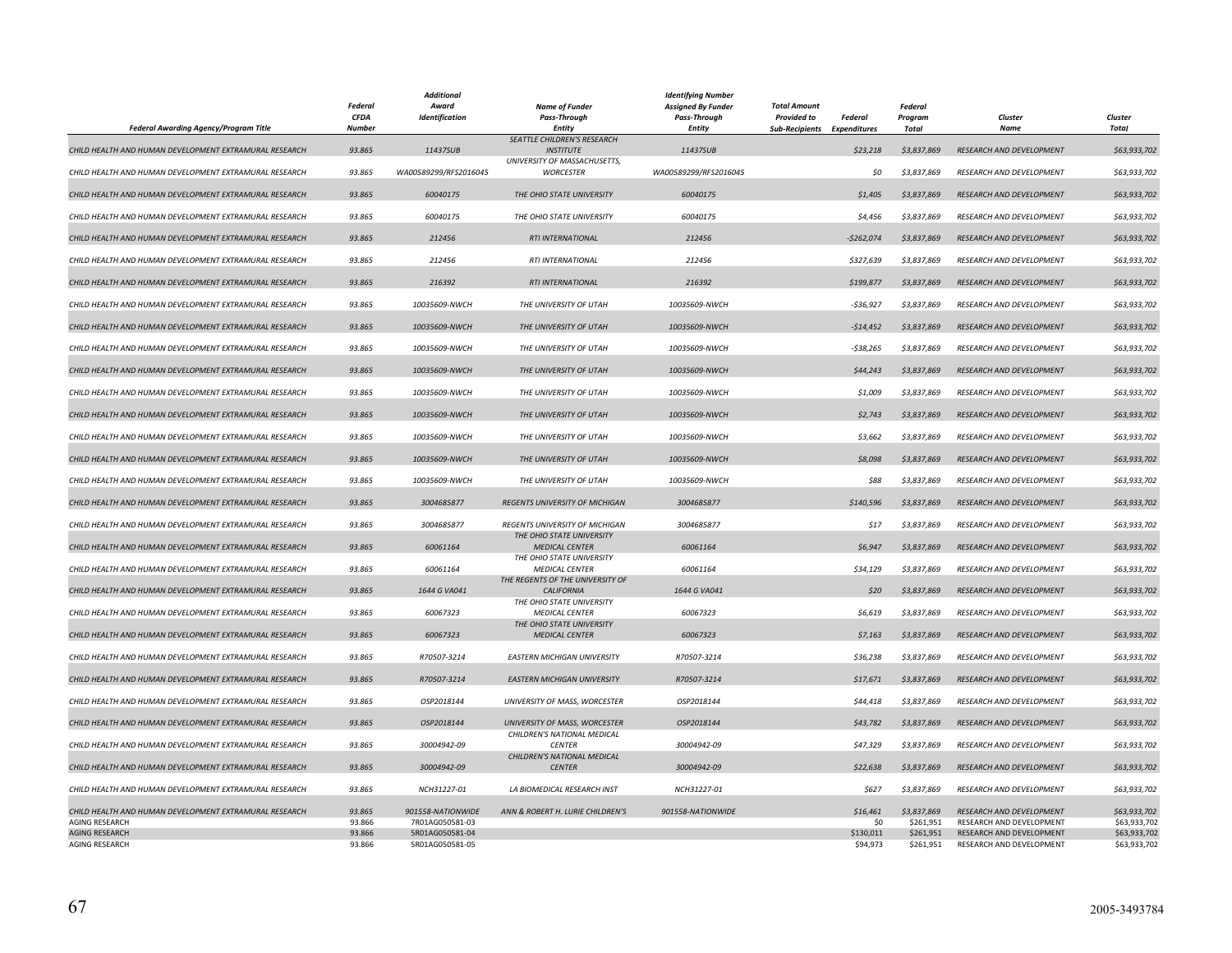|                                                                     | <b>Additional</b> |                     |                                 | <b>Identifying Number</b> |                             |            |                |                                 |              |
|---------------------------------------------------------------------|-------------------|---------------------|---------------------------------|---------------------------|-----------------------------|------------|----------------|---------------------------------|--------------|
|                                                                     | Federal           | Award               | <b>Name of Funder</b>           | <b>Assigned By Funder</b> | <b>Total Amount</b>         |            | <b>Federal</b> |                                 |              |
|                                                                     | <b>CFDA</b>       | Identification      | <b>Pass-Through</b>             | <b>Pass-Through</b>       | <b>Provided to</b>          | Federal    | Program        | Cluster                         | Cluster      |
| Federal Awarding Agency/Program Title                               | <b>Number</b>     |                     | <b>Entity</b>                   | <b>Entity</b>             | Sub-Recipients Expenditures |            | Total          | Name                            | <b>Total</b> |
|                                                                     |                   |                     | THE OHIO STATE UNIVERSITY       |                           |                             |            |                |                                 |              |
| <b>AGING RESEARCH</b>                                               | 93.866            | 60067217            | <b>MEDICAL CENTER</b>           | 60067217                  |                             | \$16,635   | \$261,951      | RESEARCH AND DEVELOPMENT        | \$63,933,702 |
|                                                                     |                   |                     |                                 |                           |                             |            |                |                                 |              |
|                                                                     |                   |                     | THE OHIO STATE UNIVERSITY       |                           |                             |            |                |                                 |              |
| <b>AGING RESEARCH</b>                                               | 93.866            | 60067217            | <b>MEDICAL CENTER</b>           | 60067217                  |                             | \$20,332   | \$261.951      | <b>RESEARCH AND DEVELOPMENT</b> | \$63,933,702 |
| <b>VISION RESEARCH</b>                                              | 93.867            | SITE ID 26          | JAEB CENTER FOR HEALTH          | SITE ID 26                |                             | $-5893$    | $-51,135$      | RESEARCH AND DEVELOPMENT        | \$63,933,702 |
|                                                                     |                   |                     | CHILDREN'S HOSPITAL OF          |                           |                             |            |                |                                 |              |
| <b>VISION RESEARCH</b>                                              | 93.867            | 3209850817          | PHILADELPHIA                    | 3209850817                |                             | SO         | $-51,135$      | RESEARCH AND DEVELOPMENT        | \$63,933,702 |
| <b>VISION RESEARCH</b>                                              | 93.867            | 60053163            | THE OHIO STATE UNIVERSITY       | 60053163                  |                             | $-5242$    | $-51,135$      | RESEARCH AND DEVELOPMENT        | \$63,933,702 |
|                                                                     |                   |                     |                                 |                           |                             |            |                |                                 |              |
| MATERNAL, INFANT AND EARLY CHILDHOOD HOME VISITING GRANT            | 93.870            | 02560511MH0319      | OHIO DEPARTMENT OF HEALTH       | 02560511MH0319            |                             | \$471,681  | \$615,989      | N/A                             | 50           |
|                                                                     |                   |                     |                                 |                           |                             |            |                |                                 |              |
|                                                                     |                   |                     |                                 |                           |                             |            |                |                                 |              |
| MATERNAL, INFANT AND EARLY CHILDHOOD HOME VISITING GRANT            | 93.870            | 02560511MH0420      | OHIO DEPARTMENT OF HEALTH       | 02560511MH0420            |                             | \$144,308  | \$615.989      | N/A                             | \$0          |
|                                                                     |                   |                     | UNIVERSITY HOSPITALS CLEVELAND  |                           |                             |            |                |                                 |              |
| NATIONAL BIOTERRORISM HOSPITAL PREPAREDNESS PROGRAM                 | 93.889            | U3REP190615-01-00   | <b>MEDICAL CENTER</b>           | U3REP190615-01-00         |                             | \$52,960   | \$52,960       | RESEARCH AND DEVELOPMENT        | \$63,933,702 |
| RURAL HEALTH CARE SERVICES OUTREACH, RURAL HEALTH NETWORK           |                   |                     |                                 |                           |                             |            |                |                                 |              |
| DEVELOPMENT AND SMALL HEALTH CARE PROVIDER QUALITY                  |                   |                     |                                 |                           |                             |            |                |                                 |              |
| <b>IMPROVEMENT</b>                                                  | 93.912            | UT18522             | <b>OHIO UNIVERSITY</b>          | UT18522                   |                             | \$0        | \$0            | RESEARCH AND DEVELOPMENT        | \$63,933,702 |
|                                                                     |                   |                     |                                 |                           |                             |            |                |                                 |              |
| HIV EMERGENCY RELIEF PROJECT GRANTS                                 | 93.914            | <b>FACES PART A</b> | THE CITY OF COLUMBUS            | <b>FACES PART A</b>       |                             | \$231,887  | \$495,710      | N/A                             | \$0          |
| HIV EMERGENCY RELIEF PROJECT GRANTS                                 | 93.914            | <b>FACES PART A</b> | THE CITY OF COLUMBUS            | <b>FACES PART A</b>       |                             | \$126,485  | \$495,710      | N/A                             | \$0          |
| HIV EMERGENCY RELIEF PROJECT GRANTS                                 | 93.914            | <b>FACES PART A</b> | THE CITY OF COLUMBUS            | <b>FACES PART A</b>       |                             | \$43,533   | \$495,710      | N/A                             | \$0          |
| HIV EMERGENCY RELIEF PROJECT GRANTS                                 | 93.914            | <b>FACES PART A</b> | THE CITY OF COLUMBUS            | <b>FACES PART A</b>       |                             | \$0        | \$495,710      | RESEARCH AND DEVELOPMENT        | \$63,933,702 |
| HIV EMERGENCY RELIEF PROJECT GRANTS                                 | 93.914            | <b>FACES PART A</b> | THE CITY OF COLUMBUS            | <b>FACES PART A</b>       |                             | \$60,214   | \$495,710      | RESEARCH AND DEVELOPMENT        | \$63,933,702 |
| HIV EMERGENCY RELIEF PROJECT GRANTS                                 | 93.914            | <b>FACES PART A</b> | THE CITY OF COLUMBUS            | <b>FACES PART A</b>       |                             | \$25,924   | \$495,710      | <b>RESEARCH AND DEVELOPMENT</b> | \$63,933,702 |
|                                                                     |                   |                     |                                 |                           |                             |            |                |                                 |              |
| HIV EMERGENCY RELIEF PROJECT GRANTS                                 | 93.914            | <b>FACES PART A</b> | THE CITY OF COLUMBUS            | <b>FACES PART A</b>       |                             | \$7,667    | \$495,710      | RESEARCH AND DEVELOPMENT        | \$63,933,702 |
| HIV CARE FORMULA GRANTS                                             | 93.917            | 02560511QI0218      | OHIO DEPARTMENT OF HEALTH       | 02560511Ql0218            |                             | \$26,873   | \$26,873       | N/A                             | \$0          |
| HIV CARE FORMULA GRANTS                                             | 93.917            | 02560511QI0117      | OHIO DEPARTMENT OF HEALTH       | 02560511Ql0117            |                             | \$0        | \$26,873       | RESEARCH AND DEVELOPMENT        | \$63,933,702 |
| GRANTS TO PROVIDE OUTPATIENT EARLY INTERVENTION SERVICES WITH       |                   |                     |                                 |                           |                             |            |                |                                 |              |
| RESPECT TO HIV DISEASE                                              | 93.918            | 5 H76HA247360800    |                                 |                           |                             | \$275,368  | \$464,644      | N/A                             | \$0          |
| GRANTS TO PROVIDE OUTPATIENT EARLY INTERVENTION SERVICES WITH       |                   |                     |                                 |                           |                             |            |                |                                 |              |
| RESPECT TO HIV DISEASE                                              | 93.918            | 2 H76HA247360700    |                                 |                           |                             | \$189,276  | \$464,644      | RESEARCH AND DEVELOPMENT        | \$63,933,702 |
|                                                                     |                   |                     |                                 |                           |                             |            |                |                                 |              |
|                                                                     |                   |                     | OHIO DEPARTMENT OF MENTAL       |                           |                             |            |                |                                 |              |
| BLOCK GRANTS FOR PREVENTION AND TREATMENT OF SUBSTANCE ABUSE        | 93.959            | 1900113             | <b>HEALTH</b>                   | 1900113                   |                             | $-52,195$  | \$92,987       | RESEARCH AND DEVELOPMENT        | \$63,933,702 |
|                                                                     |                   |                     | OHIO DEPARTMENT OF MENTAL       |                           |                             |            |                |                                 |              |
| <b>BLOCK GRANTS FOR PREVENTION AND TREATMENT OF SUBSTANCE ABUSE</b> | 93.959            | 1900113             | <b>HEALTH</b>                   | 1900113                   | \$74,434                    | \$74,434   | \$92,987       | RESEARCH AND DEVELOPMENT        | \$63,933,702 |
|                                                                     |                   |                     | OHIO DEPARTMENT OF MENTAL       |                           |                             |            |                |                                 |              |
| BLOCK GRANTS FOR PREVENTION AND TREATMENT OF SUBSTANCE ABUSE        | 93.959            | 2000144             | <b>HEALTH</b>                   | 2000144                   | \$20,748                    | \$20,748   | \$92,987       | <b>RESEARCH AND DEVELOPMENT</b> | \$63,933,702 |
|                                                                     |                   |                     |                                 |                           |                             |            |                |                                 |              |
|                                                                     |                   |                     | UNIVERSITY OF ALABAMA AT        |                           |                             |            |                |                                 |              |
| INTERNATIONAL RESEARCH AND RESEARCH TRAINING                        | 93.989            | 000406268-11        | <b>BIRMINGHAM</b>               | 000406268-11              |                             | \$1,050    | \$1,270        | RESEARCH AND DEVELOPMENT        | \$63,933,702 |
|                                                                     |                   |                     | <b>UNIVERSITY OF ALABAMA AT</b> |                           |                             |            |                |                                 |              |
| INTERNATIONAL RESEARCH AND RESEARCH TRAINING                        | 93.989            | 000406190-016       | <b>BIRMINGHAM</b>               | 000406190-016             |                             | \$220      | \$1,270        | RESEARCH AND DEVELOPMENT        | \$63,933,702 |
|                                                                     |                   |                     |                                 |                           |                             |            |                |                                 |              |
| RETROSPECTIVE ASSESSMENT OF JU                                      | 93.RD             | S270151-12          | EASTERN VIRGINIA MEDICAL SCHOOL | S270151-12                |                             | \$2,568    | \$5,438,989    | RESEARCH AND DEVELOPMENT        | \$63,933,702 |
|                                                                     |                   | CPSC-N-14-0010      |                                 |                           |                             | $-$81,890$ | \$5,438,989    |                                 |              |
| CPSCDPS CPSC-N-14-0010 NEISS                                        | 93.RD             |                     |                                 |                           |                             |            |                | RESEARCH AND DEVELOPMENT        | \$63,933,702 |
| CPSCDPS CPSC-N-14-0010 NEISS                                        | 93.RD             | CPSC-N-14-0010      |                                 |                           |                             | \$81,890   | \$5,438,989    | RESEARCH AND DEVELOPMENT        | \$63,933,702 |
| CPSCDPS CPSC-N-14-0010 NEISS                                        | 93.RD             | CPSC-N-14-0010      |                                 |                           |                             | \$124,182  | \$5,438,989    | RESEARCH AND DEVELOPMENT        | \$63,933,702 |
| <b>NEISS</b>                                                        | 93.RD             | CPS-21131-19-0023   |                                 |                           |                             | \$70,416   | \$5,438,989    | RESEARCH AND DEVELOPMENT        | \$63,933,702 |
| HRSA T05-TO SUPPORT THE ACHDNC                                      | 93.RD             | A030564             | <b>DUKE UNIVERSITY</b>          | A030564                   |                             | \$148,816  | \$5,438,989    | RESEARCH AND DEVELOPMENT        | \$63,933,702 |
| HRSA TASK ORDER (TO)3                                               | 93.RD             | 2037580             | <b>DUKE UNIVERSITY</b>          | 2037580                   |                             | \$0        | \$5,438,989    | RESEARCH AND DEVELOPMENT        | \$63,933,702 |
|                                                                     |                   |                     |                                 |                           |                             |            |                |                                 |              |
|                                                                     |                   |                     |                                 |                           |                             |            |                |                                 |              |
| <b>EMPOWERCARE: PH 2 MCHB PRIZE</b>                                 | 93.RD             | 4580.004            | CAPITAL CONSULTING CORPORATION  | 4580.004                  |                             | \$6,745    | \$5,438,989    | RESEARCH AND DEVELOPMENT        | \$63,933,702 |
|                                                                     |                   |                     |                                 |                           |                             |            |                |                                 |              |
| SPEAKHEALTH: PH 2 MCHB PRIZE                                        | 93.RD             | 44580.003           | CAPITAL CONSULTING CORPORATION  | 44580.003                 |                             | \$17,604   | \$5,438,989    | RESEARCH AND DEVELOPMENT        | \$63,933,702 |
| T06 HRSA                                                            | 93.RD             | A030693             | <b>DUKE UNIVERSITY</b>          | A030693                   |                             | \$87,865   | \$5,438,989    | <b>RESEARCH AND DEVELOPMENT</b> | \$63,933,702 |
| BCR TASK ORDER #1 TASK A-BPC                                        | 93.RD             | HHSN26100001        |                                 |                           |                             | \$972,554  | \$5,438,989    | RESEARCH AND DEVELOPMENT        | \$63,933,702 |
|                                                                     |                   |                     |                                 |                           |                             |            |                |                                 |              |
| BCR TASK ORDER #1 TASK B-CBA                                        | 93.RD             | HHSN26100001        |                                 |                           |                             | \$112,828  | \$5,438,989    | RESEARCH AND DEVELOPMENT        | \$63,933,702 |
| BCR TASK ORDER #1 TASK A-BPC                                        | 93.RD             | HHSN26100001 P00006 |                                 |                           |                             | \$856,224  | \$5,438,989    | RESEARCH AND DEVELOPMENT        | \$63,933,702 |
| <b>BCR TASK ORDER #1 TASK B-CBA</b>                                 | 93.RD             | HHSN26100001 P00006 |                                 |                           |                             | $-57,440$  | \$5,438,989    | RESEARCH AND DEVELOPMENT        | \$63,933,702 |
| <b>NCI BCR TO#2 BASE</b>                                            | 93.RD             | HHSN26100002        |                                 |                           |                             | \$363,224  | \$5,438,989    | RESEARCH AND DEVELOPMENT        | \$63,933,702 |
| <b>NCI BCR TO#2 TRAVEL</b>                                          | 93.RD             | HHSN26100002        |                                 |                           |                             | $-55,262$  | \$5,438,989    | RESEARCH AND DEVELOPMENT        | \$63,933,702 |
| <b>NCI BCR TO#2 TRAVEL</b>                                          | 93.RD             | HHSN26100002        |                                 |                           |                             | \$9,206    | \$5,438,989    | RESEARCH AND DEVELOPMENT        |              |
|                                                                     |                   |                     |                                 |                           |                             |            |                |                                 | \$63,933,702 |
| <b>NCI BCR TO#2 INT SHIP</b>                                        | 93.RD             | HHSN26100002        |                                 |                           |                             | \$4,570    | \$5,438,989    | RESEARCH AND DEVELOPMENT        | \$63,933,702 |
|                                                                     |                   |                     |                                 |                           |                             |            |                |                                 |              |
| 19X092Q2-LEIDOS-PERLMAN STUDY                                       | 93.RD             | 19X092Q2            | LEIDOS BIOMEDICAL RESEARCH, INC | 19X092Q2                  |                             | \$4,862    | \$5,438,989    | RESEARCH AND DEVELOPMENT        | \$63,933,702 |
|                                                                     |                   |                     |                                 |                           |                             |            |                |                                 |              |
| <b>LBR 11XS089</b>                                                  | 93.RD             | 11XS089             | LEIDOS BIOMEDICAL RESEARCH, INC | 11XS089                   |                             | \$253,803  | \$5,438,989    | <b>RESEARCH AND DEVELOPMENT</b> | \$63,933,702 |
|                                                                     |                   |                     |                                 |                           |                             |            |                |                                 |              |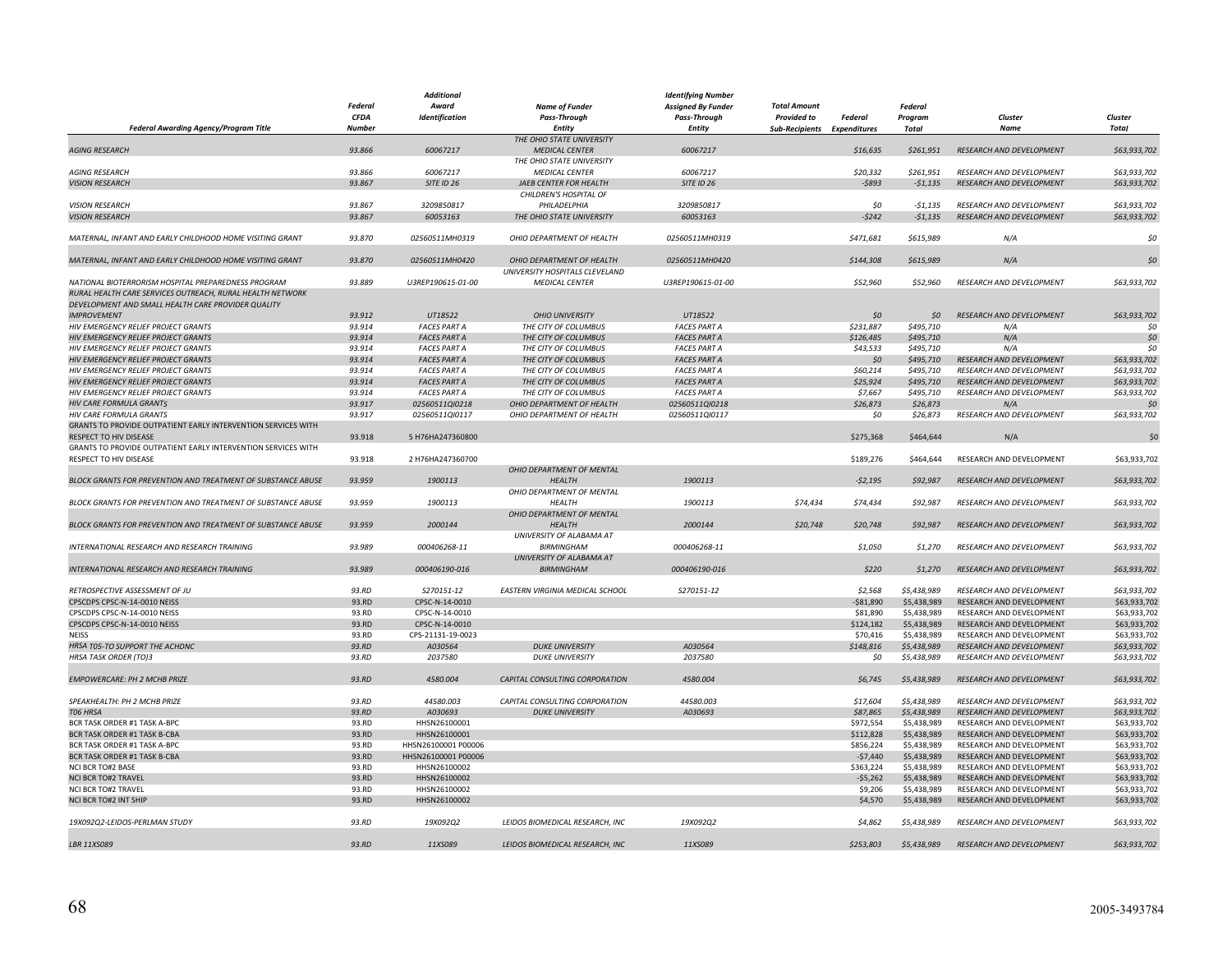| <b>Federal Awarding Agency/Program Title</b>     | Federal<br><b>CFDA</b><br><b>Number</b> | <b>Additional</b><br>Award<br><b>Identification</b> | <b>Name of Funder</b><br>Pass-Through<br><b>Entity</b> | <b>Identifying Number</b><br><b>Assigned By Funder</b><br>Pass-Through<br><b>Entity</b> | <b>Total Amount</b><br><b>Provided to</b><br>Sub-Recipients Expenditures | <b>Federal</b> | <b>Federal</b><br>Program<br>Total | Cluster<br>Name                 | Cluster<br>Total |
|--------------------------------------------------|-----------------------------------------|-----------------------------------------------------|--------------------------------------------------------|-----------------------------------------------------------------------------------------|--------------------------------------------------------------------------|----------------|------------------------------------|---------------------------------|------------------|
| 12XS383 HTMCP DATA COLLECTION                    | 93.RD                                   | 12XS383                                             | LEIDOS BIOMEDICAL RESEARCH, INC                        | 12XS383                                                                                 |                                                                          | \$109,839      | \$5,438,989                        | RESEARCH AND DEVELOPMENT        | \$63,933,702     |
| PEDIATRIC NCI - MATCH APEC1621                   | 93.RD                                   | 17X033Q2                                            | LEIDOS BIOMEDICAL RESEARCH, INC                        | 17X033Q2                                                                                |                                                                          | \$960,173      | \$5,438,989                        | RESEARCH AND DEVELOPMENT        | \$63,933,702     |
| 17X033 TO: Q3 BPU ETCTN NCLN                     | 93.RD                                   | 17X033                                              | LEIDOS BIOMEDICAL RESEARCH, INC                        | 17X033                                                                                  |                                                                          | \$25,500       | \$5,438,989                        | RESEARCH AND DEVELOPMENT        | \$63,933,702     |
| 19X092Q1-LEIDOS-LOH STUDY                        | 93.RD                                   | 19X092Q1                                            | LEIDOS BIOMEDICAL RESEARCH, INC                        | 19X092Q1                                                                                |                                                                          | \$5,140        | \$5,438,989                        | RESEARCH AND DEVELOPMENT        | \$63,933,702     |
| PEDIATRIC NCI-MATCH                              | 93.RD                                   | 17X033O1                                            | LEIDOS BIOMEDICAL RESEARCH, INC                        | 17X033Q1                                                                                |                                                                          | $-514,294$     | \$5,438,989                        | RESEARCH AND DEVELOPMENT        | \$63,933,702     |
| <b>NCI BCR TASK ORDER #3</b>                     | 93.RD                                   | HHSN26100003                                        |                                                        |                                                                                         |                                                                          | $-55,874$      | \$5,438,989                        | RESEARCH AND DEVELOPMENT        | \$63,933,702     |
| <b>BCR TASK ORDER #4</b>                         | 93.RD                                   | HHSN26100004                                        |                                                        |                                                                                         |                                                                          | \$655,081      | \$5.438.989                        | RESEARCH AND DEVELOPMENT        | \$63,933,702     |
| <b>NCI BCR TASK ORDER #3</b>                     | 93.RD                                   | HHSN26100003                                        |                                                        |                                                                                         |                                                                          | \$58,199       | \$5,438,989                        | RESEARCH AND DEVELOPMENT        | \$63,933,702     |
| TO5: NUCLEIC ACID EXTRACTIONS                    | 93.RD                                   | HHSN261201700015I                                   |                                                        |                                                                                         |                                                                          | \$92,005       | \$5,438,989                        | RESEARCH AND DEVELOPMENT        | \$63,933,702     |
| A TARGETED APPROACH TO A SAFER                   | 93.RD                                   | RNG002833-BUDG03 SUB<br><b>NCH MOD2</b>             |                                                        | KFHPW FORMERLY GROUP HEALTH RI RNG002833-BUDG03 SUB NCH MOD2                            |                                                                          | \$427,352      | \$5,438,989                        | <b>RESEARCH AND DEVELOPMENT</b> | \$63,933,702     |
| OPTION 1                                         | 93.RD                                   | 00406291-SC016                                      | UNIVERSITY OF ALABAMA AT<br><b>BIRMINGHAM</b>          | 00406291-SC016                                                                          |                                                                          | $-58.551$      | \$5,438,989                        | <b>RESEARCH AND DEVELOPMENT</b> | \$63,933,702     |
| <b>EPIC</b>                                      | 93.RD                                   | <b>VUMC63638</b>                                    | VANDERBILT UNIVERSITY MEDICAL<br><b>CENTER</b>         | <b>VUMC63638</b>                                                                        |                                                                          | \$21,150       | \$5,438,989                        | RESEARCH AND DEVELOPMENT        | \$63,933,702     |
| <b>ADENOVIRUS - OPTION 1</b>                     | 93.RD                                   | FP00020404-SUB01-02                                 | CHILDREN'S HOSPITAL OF<br>PHILADELPHIA                 | FP00020404-SUB01-02                                                                     |                                                                          | \$9,309        | \$5,438,989                        | RESEARCH AND DEVELOPMENT        | \$63,933,702     |
| <b>ADENOVIRUS STEM CELL</b>                      | 93.RD                                   | 7300250621                                          | CHILDREN'S HOSPITAL OF<br>PHILADELPHIA                 | 7300250621                                                                              |                                                                          | \$14,775       | \$5,438,989                        | <b>RESEARCH AND DEVELOPMENT</b> | \$63,933,702     |
| <b>ADENOVIRUS - OPTION 2</b>                     | 93.RD                                   | 7300250621                                          | CHILDREN'S HOSPITAL OF<br>PHILADELPHIA                 | 7300250621                                                                              |                                                                          | \$63,856       | \$5,438,989                        | RESEARCH AND DEVELOPMENT        | \$63,933,702     |
| ORAL VALGANCICLOVIR                              | 93.RD                                   | 000509729-001                                       | UNIVERSITY OF ALABAMA AT<br><b>BIRMINGHAM</b>          | 000509729-001                                                                           |                                                                          | \$2,074        | \$5,438,989                        | <b>RESEARCH AND DEVELOPMENT</b> | \$63,933,702     |
| PEDIATRIC TRIALS NETWORK - TAS                   | 93.RD                                   | 6347 FUROSEMIDE                                     | <b>DUKE UNIVERSITY</b>                                 | 6347 FUROSEMIDE                                                                         |                                                                          | \$490          | \$5,438,989                        | RESEARCH AND DEVELOPMENT        | \$63,933,702     |
| TOTAL DEPARTMENT OF HEALTH AND HUMAN SERVICES    |                                         |                                                     |                                                        |                                                                                         | \$7,185,113                                                              | \$61,944,909   |                                    |                                 |                  |
| <b>U.S. AGENCY FOR INTERNATIONAL DEVELOPMENT</b> |                                         |                                                     |                                                        |                                                                                         |                                                                          |                |                                    |                                 |                  |
| USAID FOREIGN ASSISTANCE FOR PROGRAMS OVERSEAS   | 98.001                                  | USAID AID-OAA-A-14-00017                            |                                                        |                                                                                         |                                                                          | \$5,079        | \$5,079                            | RESEARCH AND DEVELOPMENT        | \$63,933,702     |
| TOTAL U.S. AGENCY FOR INTERNATIONAL DEVELOPMENT  |                                         |                                                     |                                                        |                                                                                         |                                                                          | \$5,079        |                                    |                                 |                  |
|                                                  |                                         |                                                     |                                                        |                                                                                         |                                                                          |                |                                    |                                 |                  |
| TOTAL EXPENDITURE OF FEDERAL AWARDS              |                                         |                                                     |                                                        |                                                                                         | \$7,818,238                                                              | \$66,517,360   |                                    |                                 |                  |
|                                                  |                                         |                                                     |                                                        |                                                                                         |                                                                          |                |                                    |                                 |                  |

#### Please Note:

*Italicized award lines indicate pass‐through funding*

The accompanying Notes to the Schedule of Expenditures of Federal Awards are an integral part of the schedule.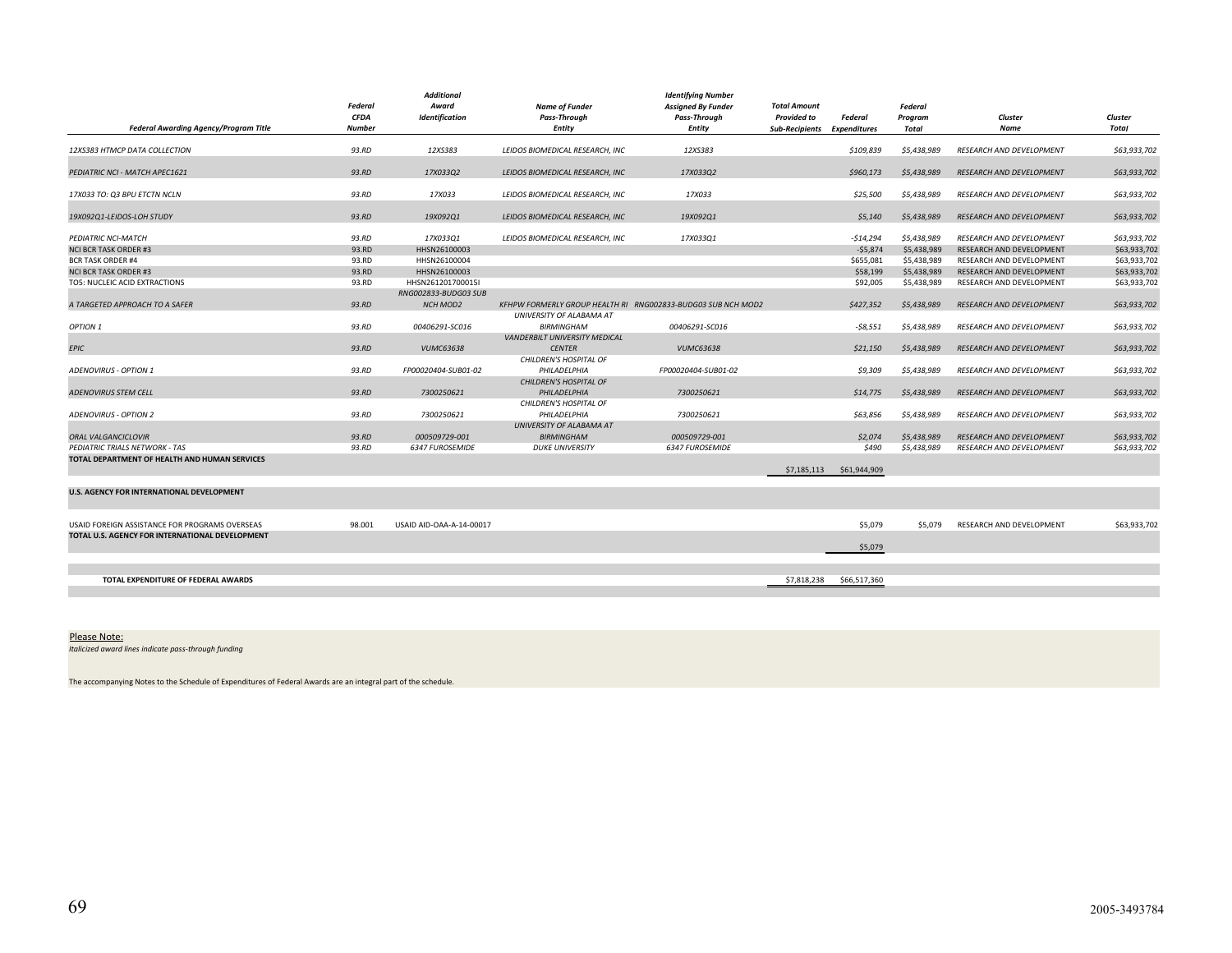### Nationwide Children's Hospital, Inc. and Subsidiaries

#### Notes to the Schedule of Expenditures of Federal Awards

December 31, 2019

#### **1. Significant Accounting Policies Used in Preparing the SEFA**

#### **Basis of Presentation**

The accompanying schedule of expenditures of federal awards (the Schedule) includes the federal grant activity of Nationwide Children's Hospital, Inc. and Subsidiaries under programs of the federal government for the year ended December 31, 2019. The information in this Schedule is presented in accordance with the requirements of Title 2 U.S. *Code of Federal Regulations* Part 200, *Uniform Administrative Requirements, Cost Principles, and Audit Requirements for Federal Awards* (Uniform Guidance).

Expenditures reported on the Schedule are reported on the accrual basis of accounting. Negative amounts shown on the Schedule represent adjustments or credits made in the normal course of business to amounts reported as expenditures in prior years. Indirect Cost Rate: Nationwide Children's Hospital, Inc. and Subsidiaries did not use the 10% de minimis indirect cost rate allowed by the Uniform Guidance.

#### **2. 10% De Minimis Cost Rate**

The auditee did not use the de minimis cost rate.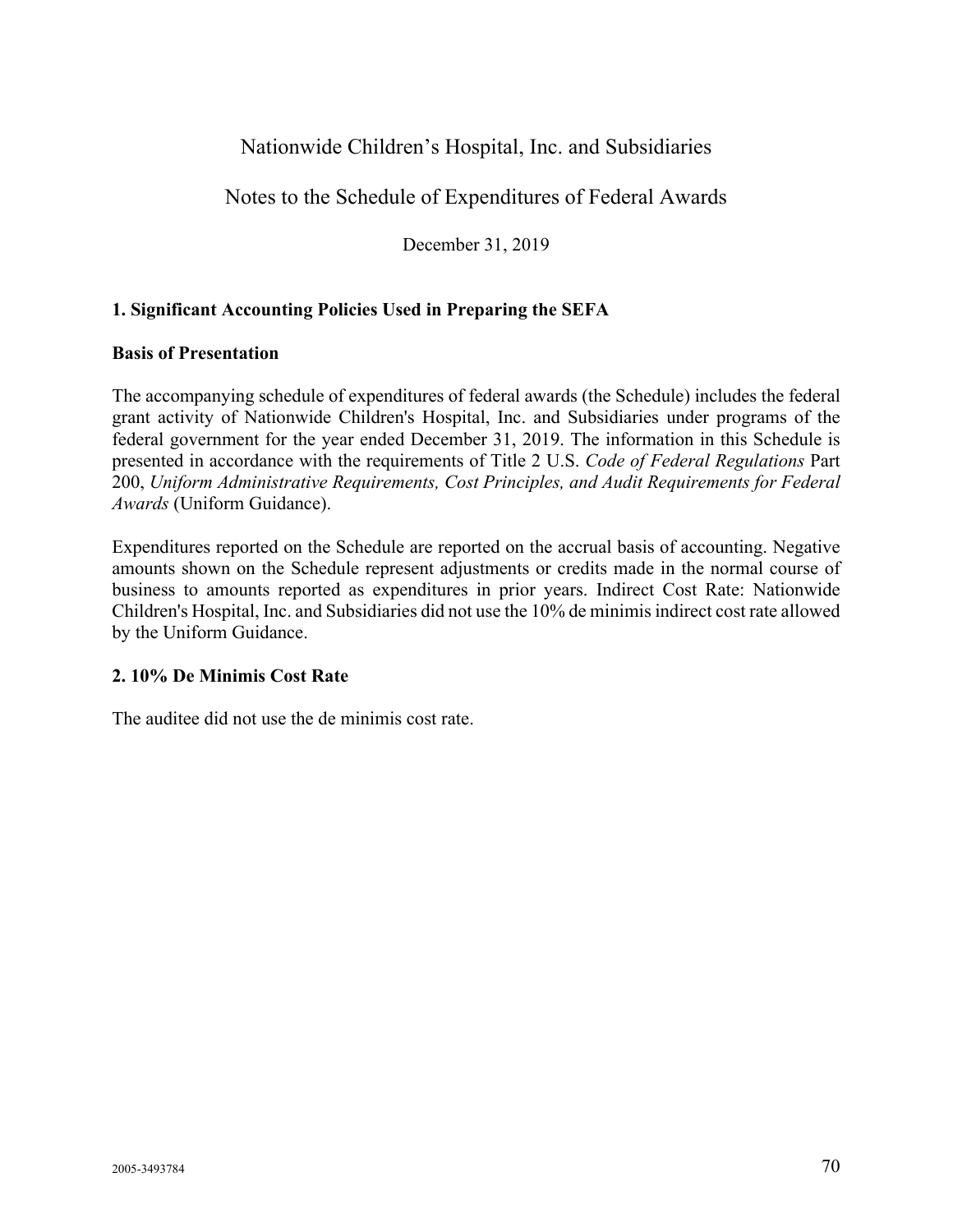# Compliance and Internal Controls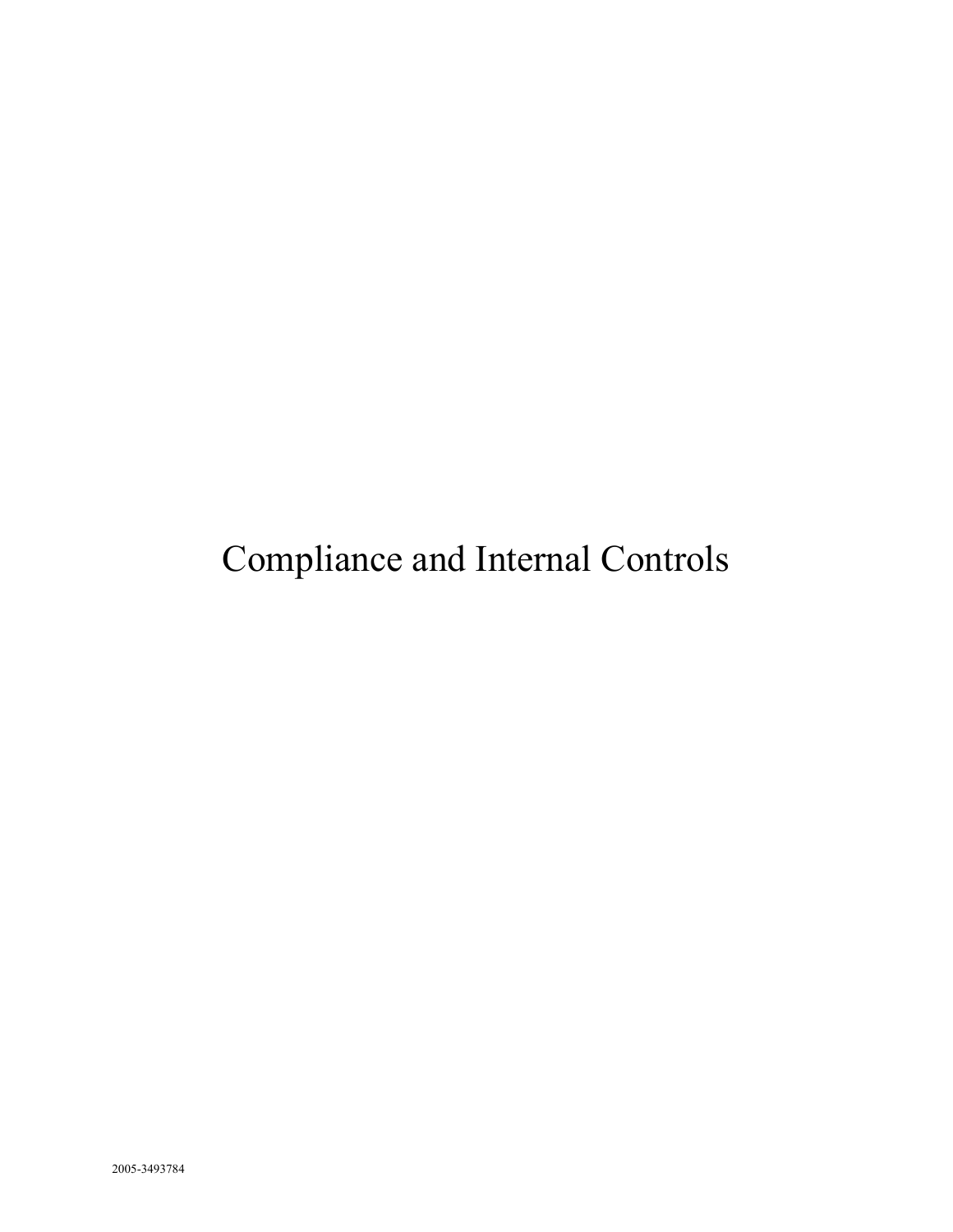

Ernst & Young LLP Suite 200 800 Yard Street Grandview Heights, OH 43212

Tel: +1 614 224 5678 Fax: +1 614 232 7939 ey.com

Report of Independent Auditors on Internal Control Over Financial Reporting and on Compliance and Other Matters Based on an Audit of Financial Statements Performed in Accordance with *Government Auditing Standards*

Senior Management and Board of Directors Nationwide Children's Hospital, Inc.

We have audited, in accordance with auditing standards generally accepted in the United States and the standards applicable to financial audits contained in *Government Auditing Standards* issued by the Comptroller General of the United States, the financial statements of Nationwide Children's Hospital, Inc. and Subsidiaries, which comprise the consolidated balance sheet as of December 31, 2019, and the related consolidated statement of operations and changes in net assets, and cash flows for the year then ended, and the related notes to the consolidated financial statements, and have issued our report thereon dated April 23, 2020.

#### **Internal Control Over Financial Reporting**

In planning and performing our audit of the financial statements, we considered Nationwide Children's Hospital, Inc. and Subsidiaries' internal control over financial reporting (internal control) to determine the audit procedures that are appropriate in the circumstances for the purpose of expressing our opinion on the financial statements, but not for the purpose of expressing an opinion on the effectiveness of Nationwide Children's Hospital, Inc. and Subsidiaries' internal control. Accordingly, we do not express an opinion on the effectiveness of Nationwide Children's Hospital, Inc. and Subsidiaries' internal control.

*A deficiency in internal control* exists when the design or operation of a control does not allow management or employees, in the normal course of performing their assigned functions, to prevent, or detect and correct misstatements on a timely basis. *A material weakness* is a deficiency, or combination of deficiencies, in internal control, such that there is a reasonable possibility that a material misstatement of the entity**'**s financial statements will not be prevented, or detected and corrected on a timely basis. *A significant deficiency* is a deficiency, or a combination of deficiencies, in internal control that is less severe than a material weakness, yet important enough to merit attention by those charged with governance.

Our consideration of internal control was for the limited purpose described in the first paragraph of this section and was not designed to identify all deficiencies in internal control that might be material weaknesses or significant deficiencies. Given these limitations, during our audit we did not identify any deficiencies in internal control that we consider to be material weaknesses. However, material weaknesses may exist that have not been identified.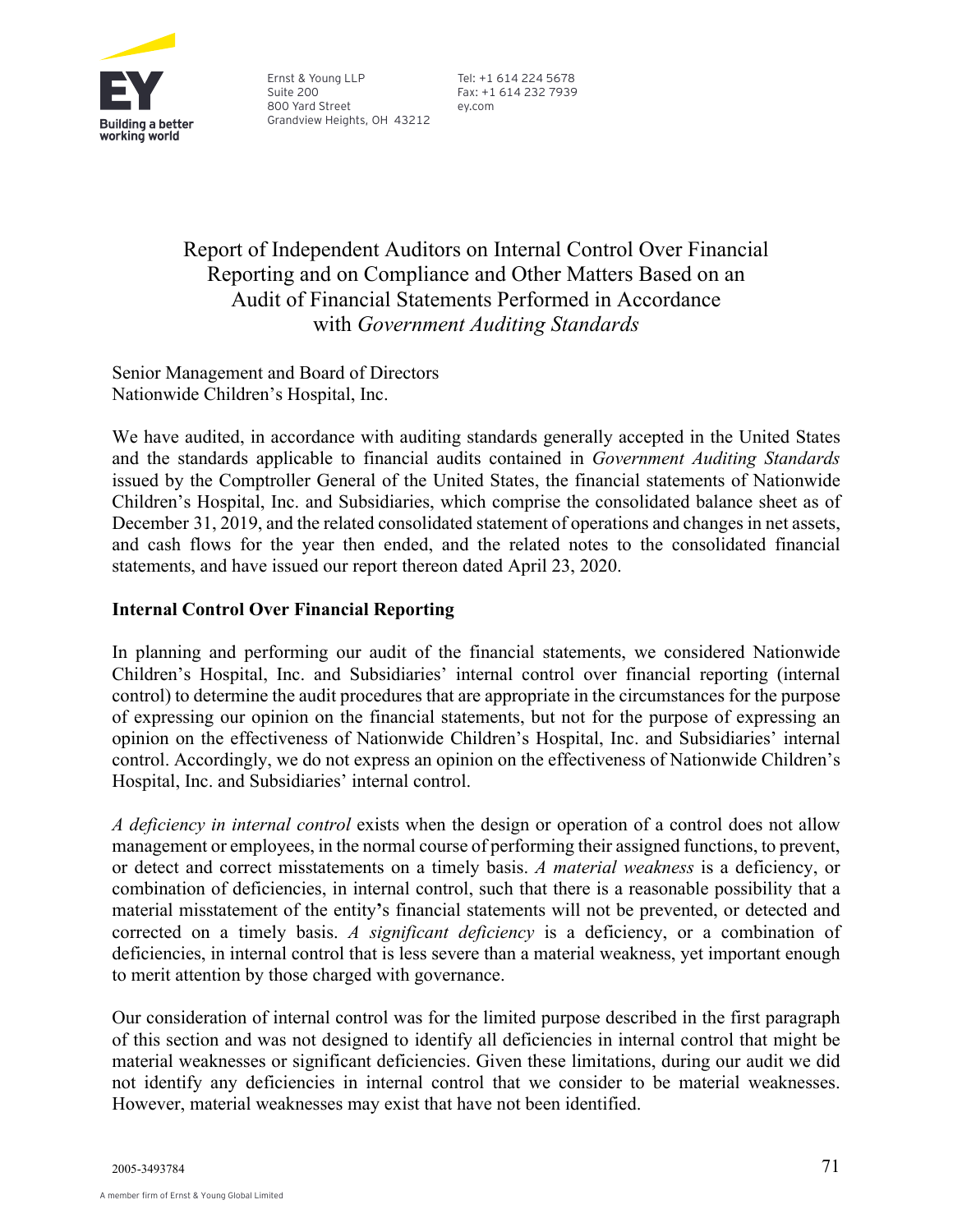

#### **Compliance and Other Matters**

As part of obtaining reasonable assurance about whether Nationwide Children's Hospital, Inc. and Subsidiaries' financial statements are free of material misstatement, we performed tests of its compliance with certain provisions of laws, regulations, contracts and grant agreements, noncompliance with which could have a direct and material effect on the determination of financial statement amounts. However, providing an opinion on compliance with those provisions was not an objective of our audit, and accordingly, we do not express such an opinion. The results of our tests disclosed no instances of noncompliance or other matters that are required to be reported under *Government Auditing Standards*.

#### **Purpose of This Report**

The purpose of this report is solely to describe the scope of our testing of internal control and compliance and the results of that testing, and not to provide an opinion on the effectiveness of the entity's internal control or on compliance. This report is an integral part of an audit performed in accordance with *Government Auditing Standards* in considering the entity's internal control and compliance. Accordingly, this communication is not suitable for any other purpose.

Ennet + Young LLP

April 23, 2020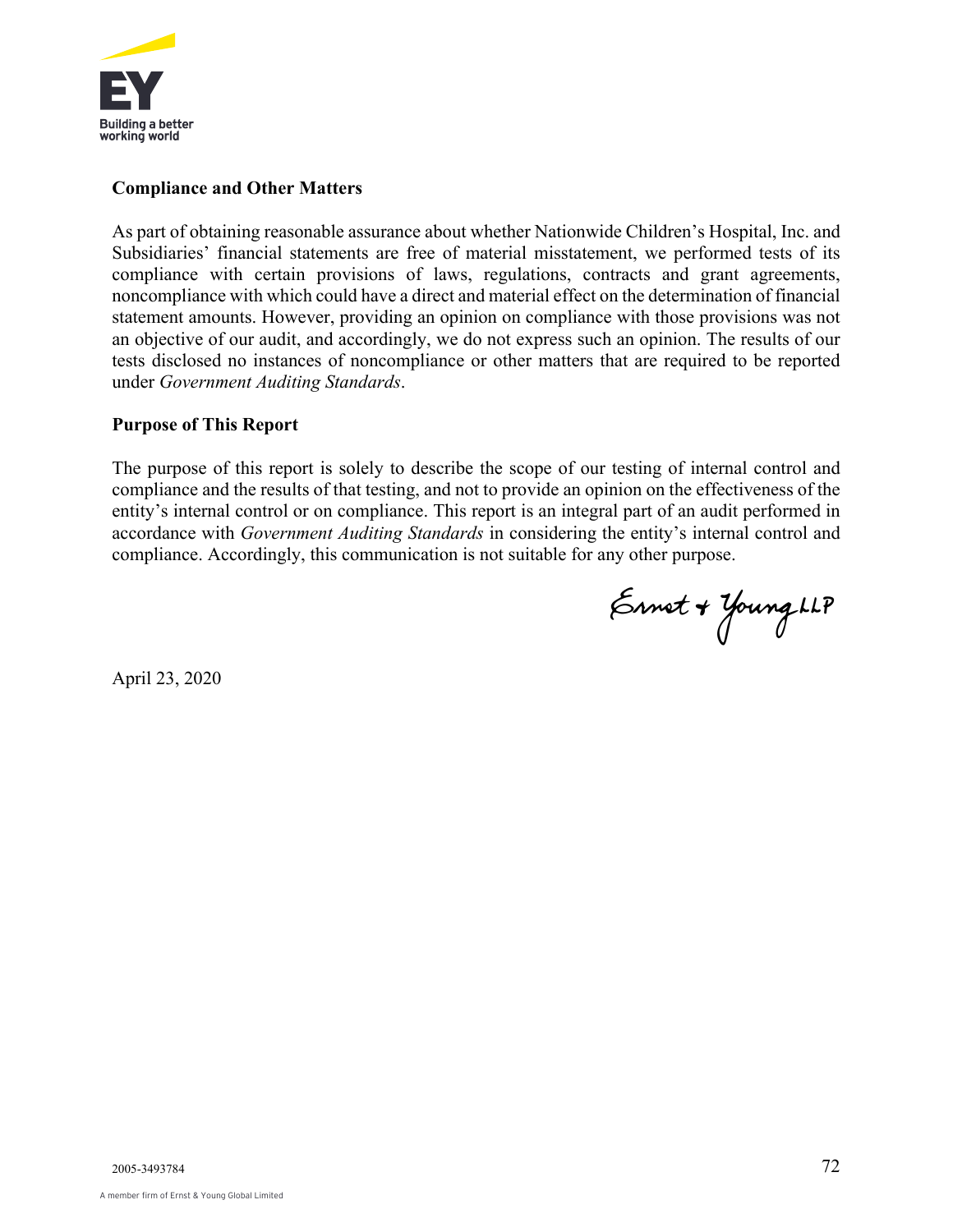

Ernst & Young LLP Suite 200 800 Yard Street Grandview Heights, OH 43212 Tel: +1 614 224 5678 Fax: +1 614 232 7939 ey.com

## Report of Independent Auditors on Compliance for the Major Federal Program and Report on Internal Control over Compliance Required by the Uniform Guidance

Senior Management and Board of Directors Nationwide Children's Hospital, Inc.

#### **Report on Compliance for the Major Federal Program**

We have audited Nationwide Children's Hospital, Inc. and Subsidiaries' compliance with the types of compliance requirements described in the U.S. Office of Management and Budget (OMB) *Compliance Supplement* that could have a direct and material effect on Nationwide Children's Hospital, Inc. and Subsidiaries' major federal program for the year ended December 31, 2019. Nationwide Children's Hospital, Inc. and Subsidiaries' major federal program is identified in the summary of auditor's results section of the accompanying schedule of findings and questioned costs.

#### *Management's Responsibility*

Management is responsible for compliance with federal statutes, regulations and the terms and conditions of its federal awards applicable to its federal programs.

#### *Auditor's Responsibility*

Our responsibility is to express an opinion on compliance for Nationwide Children's Hospital, Inc. and Subsidiaries' major federal program based on our audit of the types of compliance requirements referred to above. We conducted our audit of compliance in accordance with auditing standards generally accepted in the United States; the standards applicable to financial audits contained in *Government Auditing Standards,* issued by the Comptroller General of the United States; and the audit requirements of Title 2 U.S. *Code of Federal Regulations* Part 200, *Uniform Administrative Requirements, Cost Principles, and Audit Requirements for Federal Awards* (Uniform Guidance). Those standards and the Uniform Guidance require that we plan and perform the audit to obtain reasonable assurance about whether noncompliance with the types of compliance requirements referred to above that could have a direct and material effect on a major federal program occurred. An audit includes examining, on a test basis, evidence about Nationwide Children's Hospital, Inc. and Subsidiaries' compliance with those requirements and performing such other procedures as we considered necessary in the circumstances.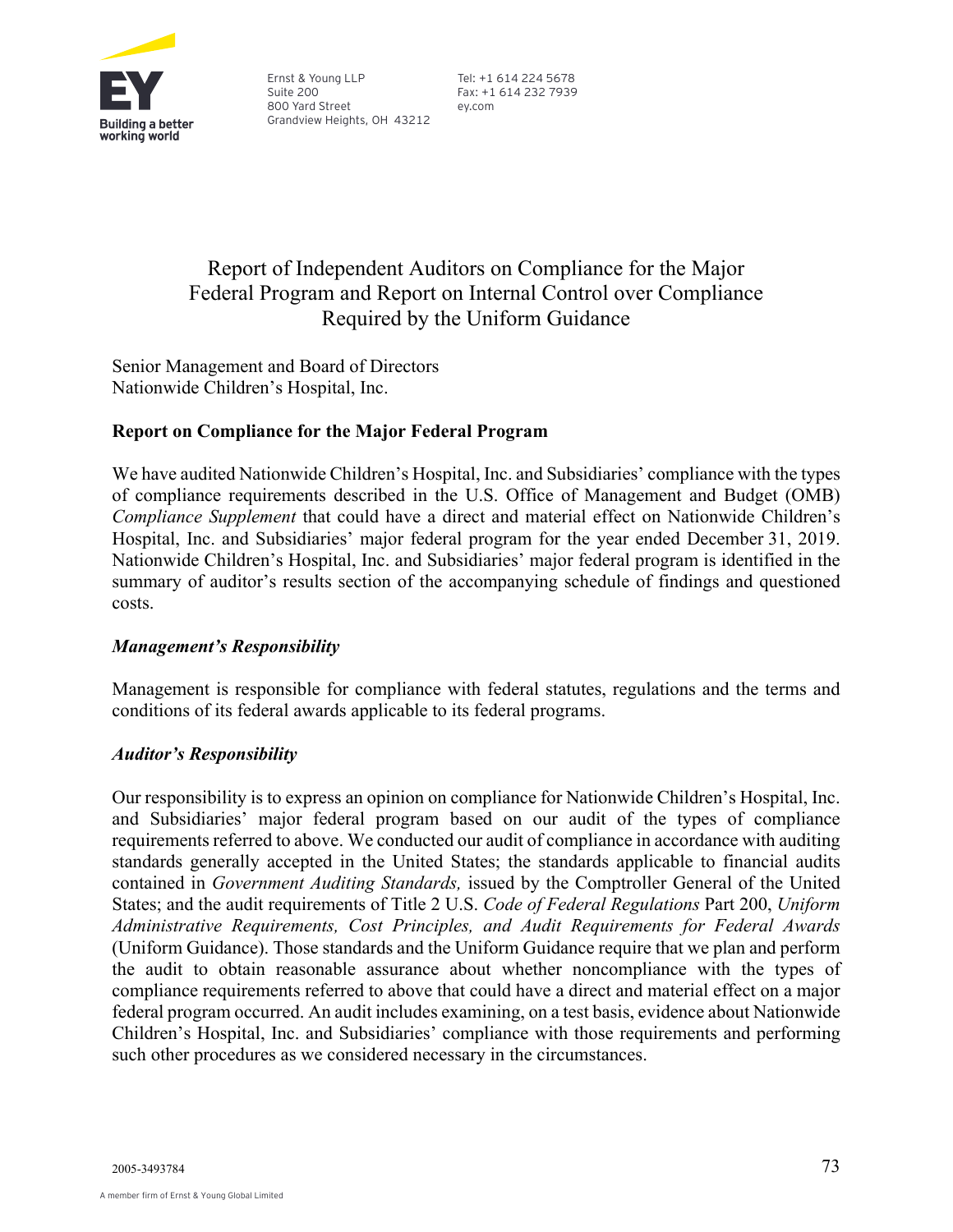

We believe that our audit provides a reasonable basis for our opinion on compliance for the major federal program. However, our audit does not provide a legal determination of Nationwide Children's Hospital, Inc. and Subsidiaries' compliance.

#### *Opinion on the Major Federal Program*

In our opinion, Nationwide Children's Hospital, Inc. and Subsidiaries complied, in all material respects, with the types of compliance requirements referred to above that could have a direct and material effect on its major federal programs for the year ended December 31, 2019.

#### **Report on Internal Control Over Compliance**

Management of Nationwide Children's Hospital, Inc. and Subsidiaries is responsible for establishing and maintaining effective internal control over compliance with the types of compliance requirements referred to above. In planning and performing our audit of compliance, we considered Nationwide Children's Hospital, Inc. and Subsidiaries' internal control over compliance with the types of requirements that could have a direct and material effect on the major federal program to determine the auditing procedures that are appropriate in the circumstances for the purpose of expressing an opinion on compliance for the major federal program and to test and report on internal control over compliance in accordance with the Uniform Guidance, but not for the purpose of expressing an opinion on the effectiveness of internal control over compliance. Accordingly, we do not express an opinion on the effectiveness of Nationwide Children's Hospital, Inc. and Subsidiaries' internal control over compliance.

A *deficiency in internal control over compliance* exists when the design or operation of a control over compliance does not allow management or employees, in the normal course of performing their assigned functions, to prevent, or detect and correct, noncompliance with a type of compliance requirement of a federal program on a timely basis. A *material weakness in internal control over compliance* is a deficiency, or combination of deficiencies, in internal control over compliance, such that there is a reasonable possibility that material noncompliance with a type of compliance requirement of a federal program will not be prevented, or detected and corrected, on a timely basis. A *significant deficiency in internal control over compliance* is a deficiency, or a combination of deficiencies, in internal control over compliance with a type of compliance requirement of a federal program that is less severe than a material weakness in internal control over compliance, yet important enough to merit attention by those charged with governance.

Our consideration of internal control over compliance was for the limited purpose described in the first paragraph of this section and was not designed to identify all deficiencies in internal control over compliance that might be material weaknesses or significant deficiencies. We did not identify any deficiencies in internal control over compliance that we consider to be material weaknesses. However, material weaknesses may exist that have not been identified.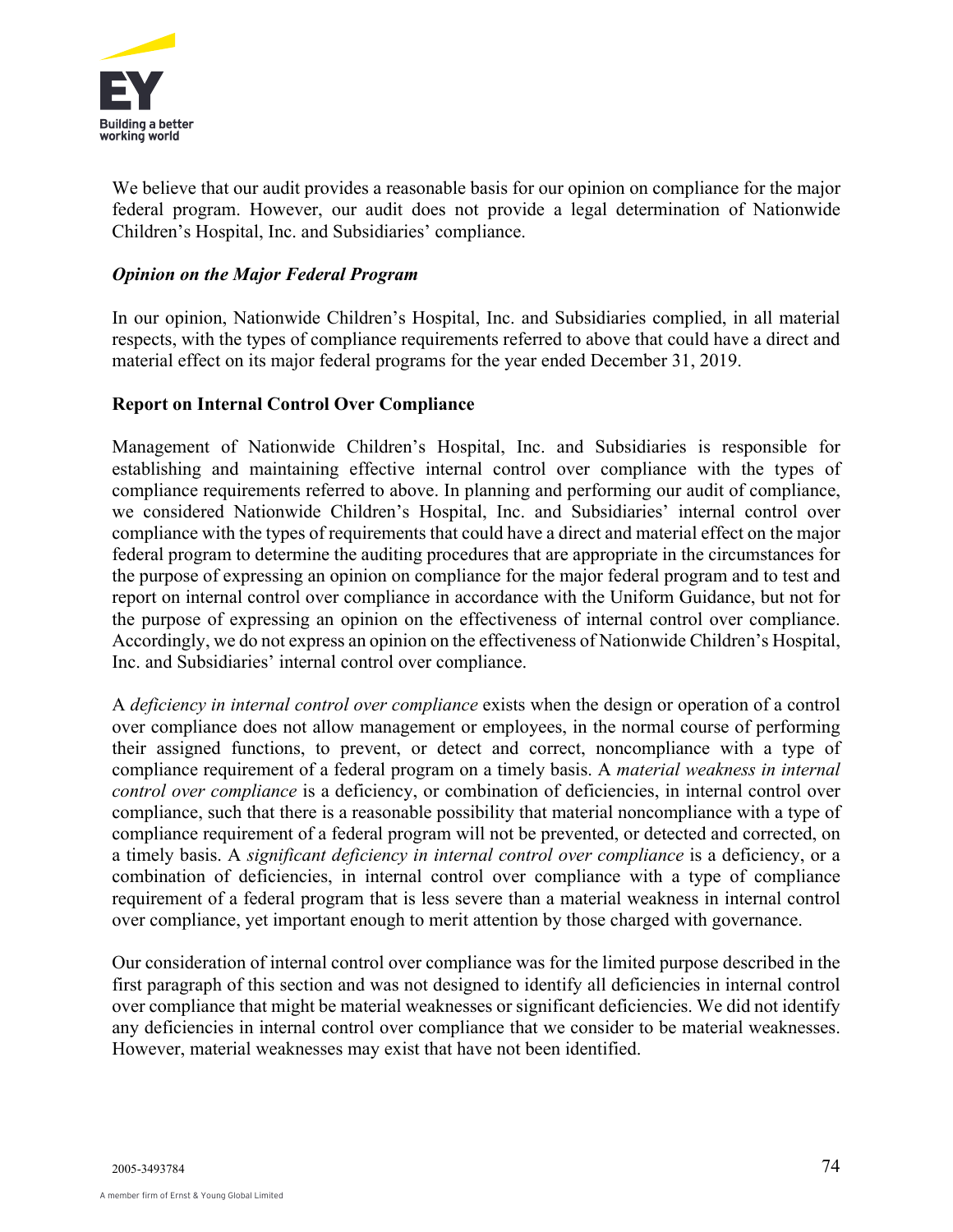

The purpose of this report on internal control over compliance is solely to describe the scope of our testing of internal control over compliance and the results of that testing based on the requirements of the Uniform Guidance. Accordingly, this report is not suitable for any other purpose.

Ennet + Young LLP

June 12, 2020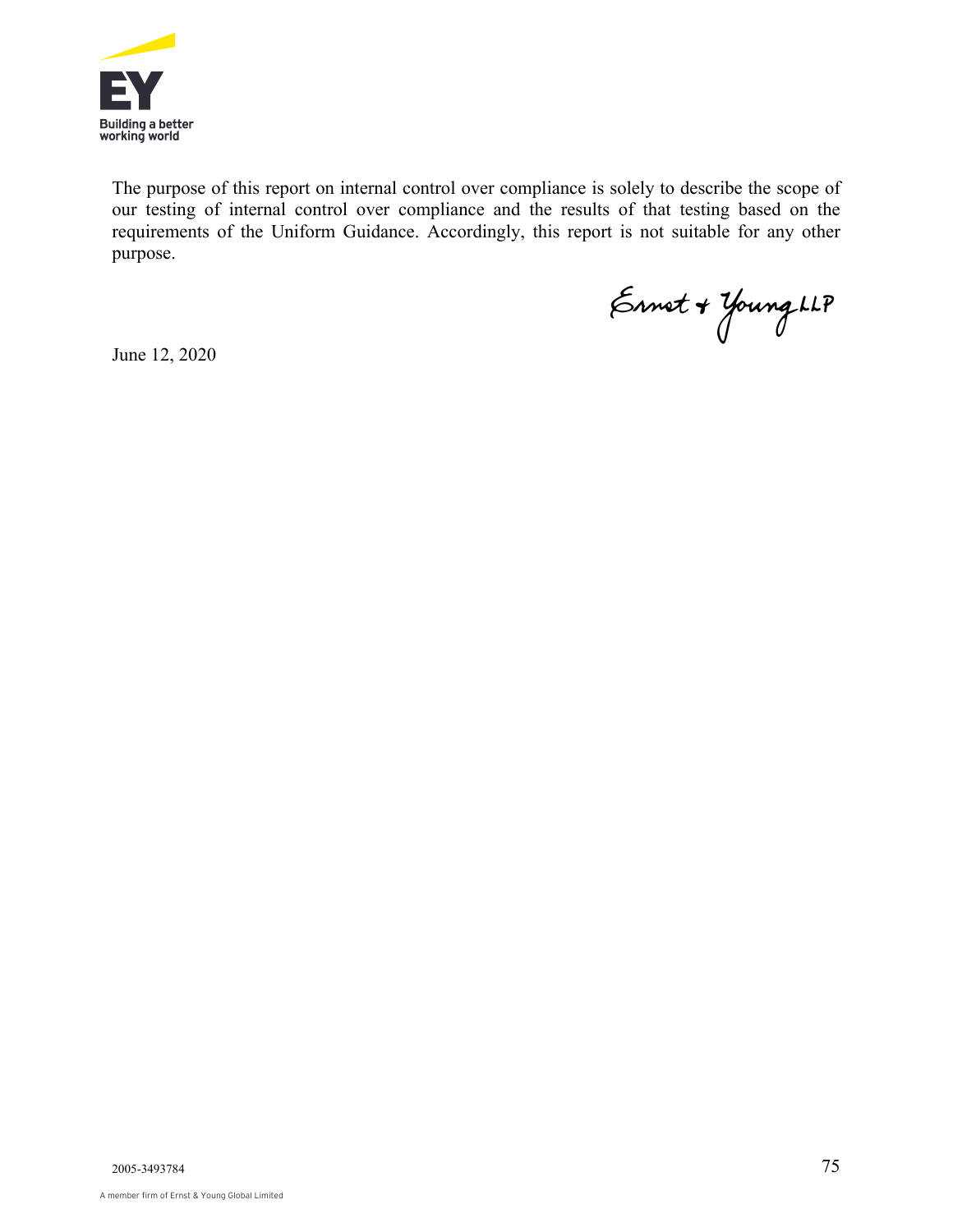## Nationwide Children's Hospital, Inc. and Subsidiaries

## Schedule of Findings and Questioned Costs

Year Ended December 31, 2019

#### **Section I – Summary of Auditor's Results**

#### **Financial Statements**

| Type of report the auditor issued on whether the<br>financial statements audited were prepared in<br>accordance with GAAP: | Unmodified |                   |               |
|----------------------------------------------------------------------------------------------------------------------------|------------|-------------------|---------------|
| Internal control over financial reporting:                                                                                 |            |                   |               |
| Material weakness(es) identified?                                                                                          | yes        | X                 | $\bf{no}$     |
| Significant deficiency (ies) identified?                                                                                   | yes        | X                 | none reported |
| Noncompliance material to financial statements<br>noted?                                                                   | yes        | $X_{\mathcal{E}}$ | $\bf{no}$     |
| <b>Federal Awards</b>                                                                                                      |            |                   |               |
| Internal control over major federal program:                                                                               |            |                   |               |
| Material weakness(es) identified?                                                                                          | <b>Yes</b> | X                 | $\bf{no}$     |
| Significant deficiency(ies) identified?                                                                                    | <b>Yes</b> | $X_{\mathcal{I}}$ | none reported |
| Type of auditor's report issued on compliance for<br>major federal program:                                                | Unmodified |                   |               |
| Any audit findings disclosed that are required to be<br>reported in accordance with 2 CFR 200.516(a)?                      | yes        | X                 | $\bf{no}$     |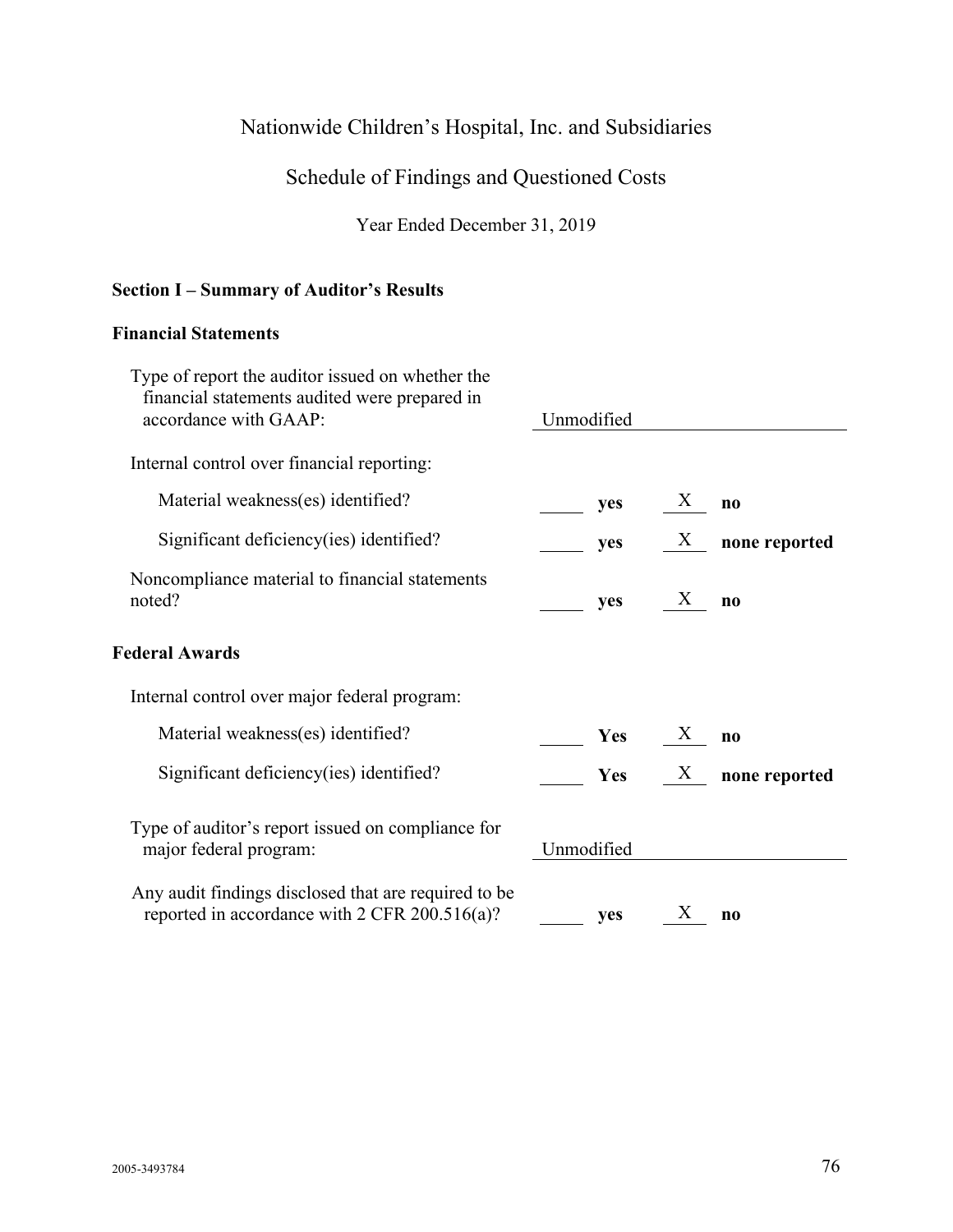## Nationwide Children's Hospital, Inc. and Subsidiaries

Schedule of Findings and Questioned Costs (continued)

#### **Section I – Summary of Auditor's Results (continued)**

Identification of major federal program:

| <b>CFDA</b> numbers                                                         | Name of federal program or cluster      |  |  |
|-----------------------------------------------------------------------------|-----------------------------------------|--|--|
| Various                                                                     | <b>Research and Development Cluster</b> |  |  |
| Dollar threshold used to distinguish between<br>Type A and Type B programs: | \$1,995,520                             |  |  |
| Auditee qualified as low-risk auditee?                                      | $X$ yes<br>no                           |  |  |
|                                                                             |                                         |  |  |

### **Section II – Financial Statement Findings**

No matters were reported.

#### **Section III – Federal Award Findings and Questioned Costs**

No matters were reported.